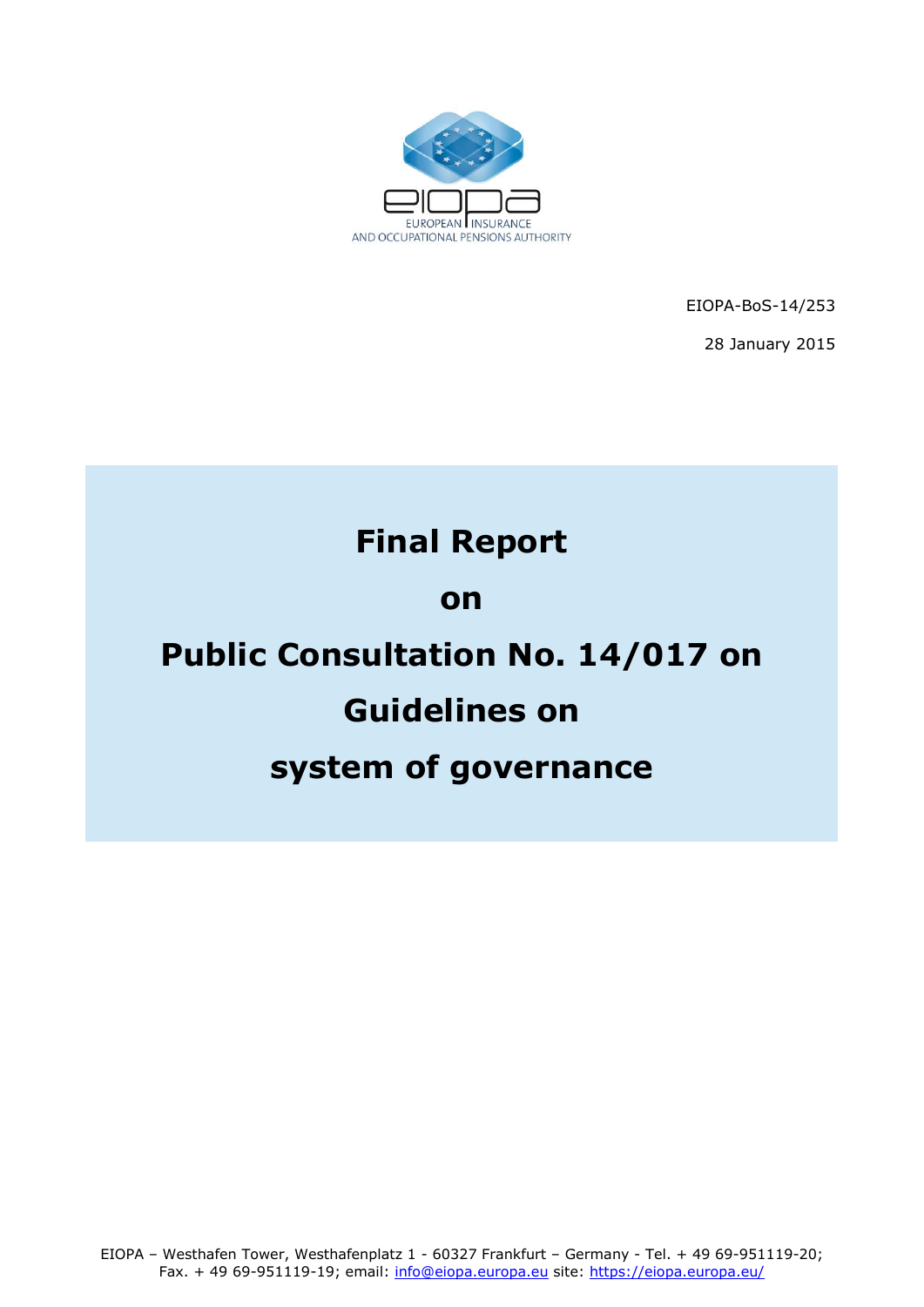#### **Table of Contents**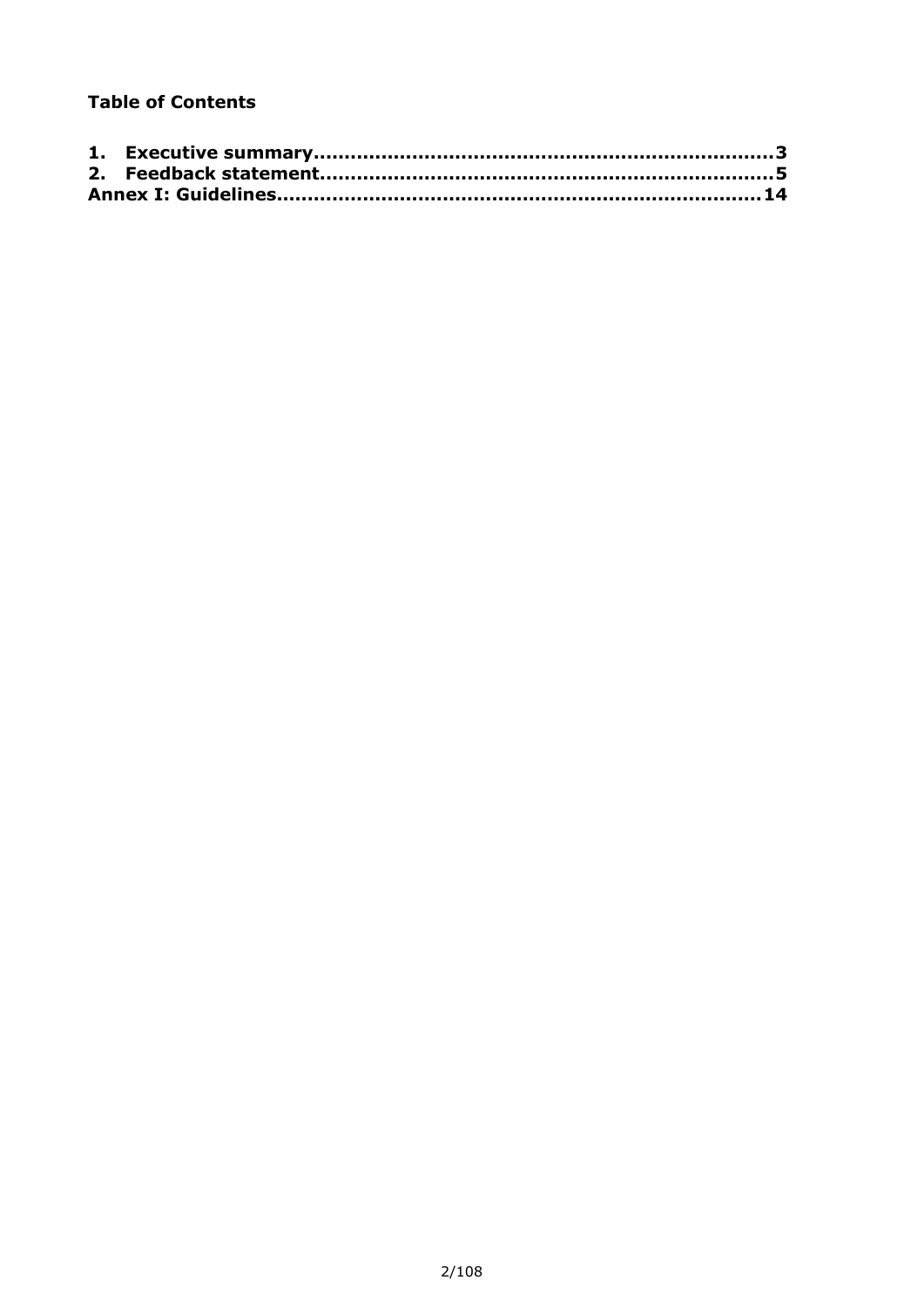### <span id="page-2-0"></span>**1. Executive summary**

#### **Introduction**

According to Article 16 of Regulation (EU) No.  $1094/2010<sup>1</sup>$  ("EIOPA Regulation") EIOPA may issue Guidelines addressed to competent authorities or financial institutions. Before adoption of the final Guidelines EIOPA shall, where appropriate, conduct open public consultations and analyse the potential costs and benefits. In addition, EIOPA shall request the opinion of the Insurance and Reinsurance Stakeholder Group (IRSG) referred to in Article 37 of the EIOPA Regulation.

According to Articles 40 to 49, Article 93, Article 132 and Article 246 of Directive  $2009/138/EC<sup>2</sup>$  ("Solvency II Directive") and according to Articles 258 to Article 275 of Commission Delegated Regulation (EU) No 2015/35 ("Commission Delegated Regulation  $2015/35")^3$  EIOPA has developed Guidelines on system of governance.

As a result of the above, on 2 June 2014 EIOPA launched a public consultation on the draft Guidelines on system of governance. The Consultation Paper is also published on EIOPA's website<sup>4</sup>.

The Guidelines are addressed to competent authorities to:

- Set out the requirements for the sound and prudent management of undertakings without unduly restricting them in choosing how to organise themselves;
- Provide guidance on the regular review of the system of governance and the proper documentation.

#### **Content**

This Final Report includes the feedback statement to the Consultation Paper (EIOPA-CP-14/017) and the Guidelines. The Impact Assessment and the resolution of comments are published on EIOPA's website.

-

 $1$  OJ L 331, 15.12.2010, p. 48.

 $^{2}$  OJ L 335, 17.12.2009, p. 1.

 $3$  OJ L 12, 17.01.2015, p. 1.

<sup>4</sup>[https://eiopa.europa.eu/Pages/Consultations/Public-consultation-on-the-Set-1-of-the-Solvency-II-](https://eiopa.europa.eu/Pages/Consultations/Public-consultation-on-the-Set-1-of-the-Solvency-II-Guidelines.aspx)[Guidelines.aspx](https://eiopa.europa.eu/Pages/Consultations/Public-consultation-on-the-Set-1-of-the-Solvency-II-Guidelines.aspx)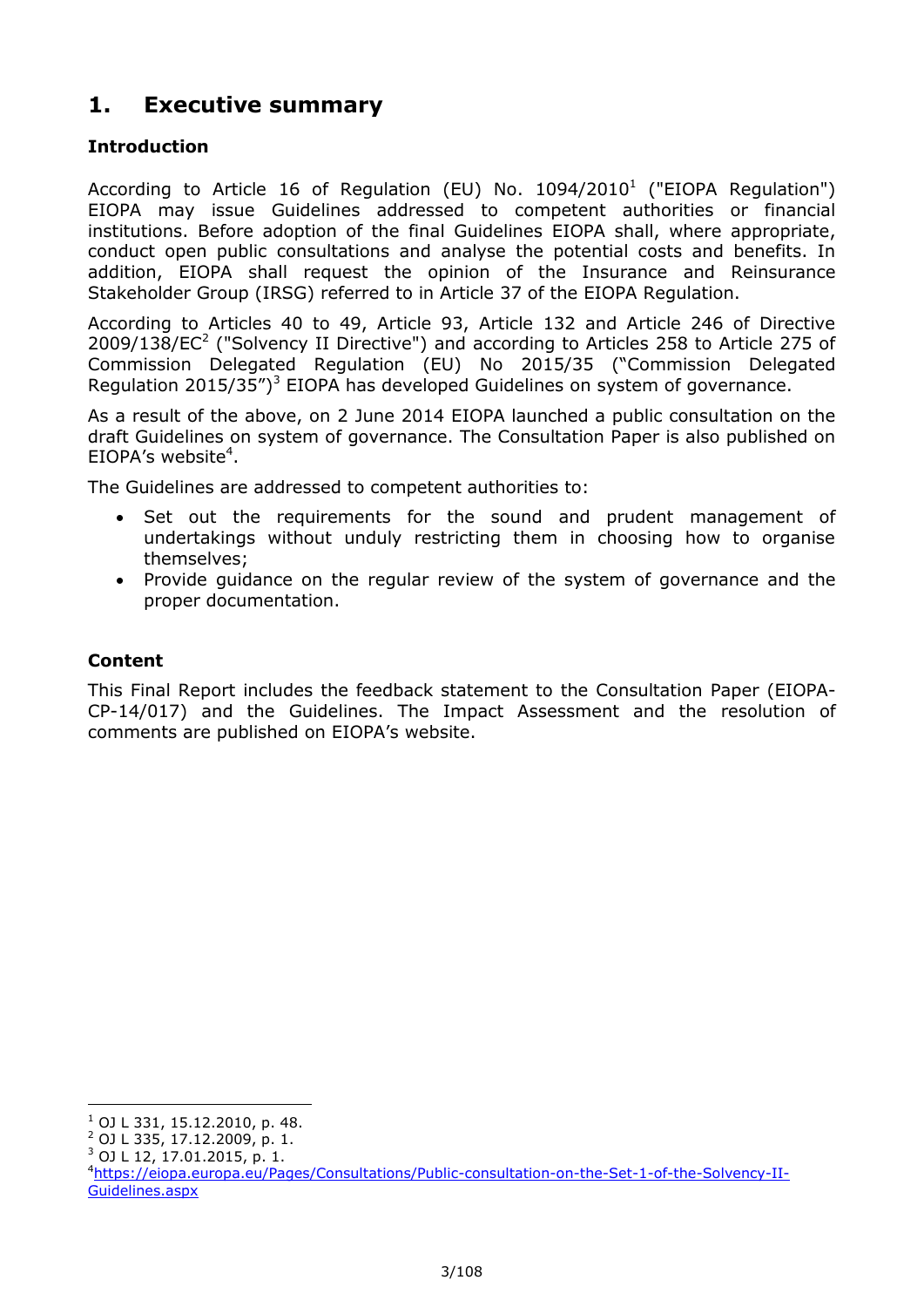#### **Next steps**

In accordance with Article 16 of the EIOPA Regulation, within 2 months of the issuance of these Guidelines, each competent authority shall confirm if it complies or intends to comply with these Guidelines. In the event that a competent authority does not comply or does not intend to comply, it shall inform EIOPA, stating the reasons for non-compliance.

EIOPA will publish the fact that a competent authority does not comply or does not intend to comply with these Guidelines. The reasons for non-compliance may also be decided on a case-by-case basis to be published by EIOPA. The competent authority will receive advanced notice of such publication.

EIOPA will, in its annual report, inform the European Parliament, the Council and the European Commission of the Guidelines issued, stating which competent authority has not complied with them, and outlining how EIOPA intends to ensure that concerned competent authorities follow its Guidelines in the future.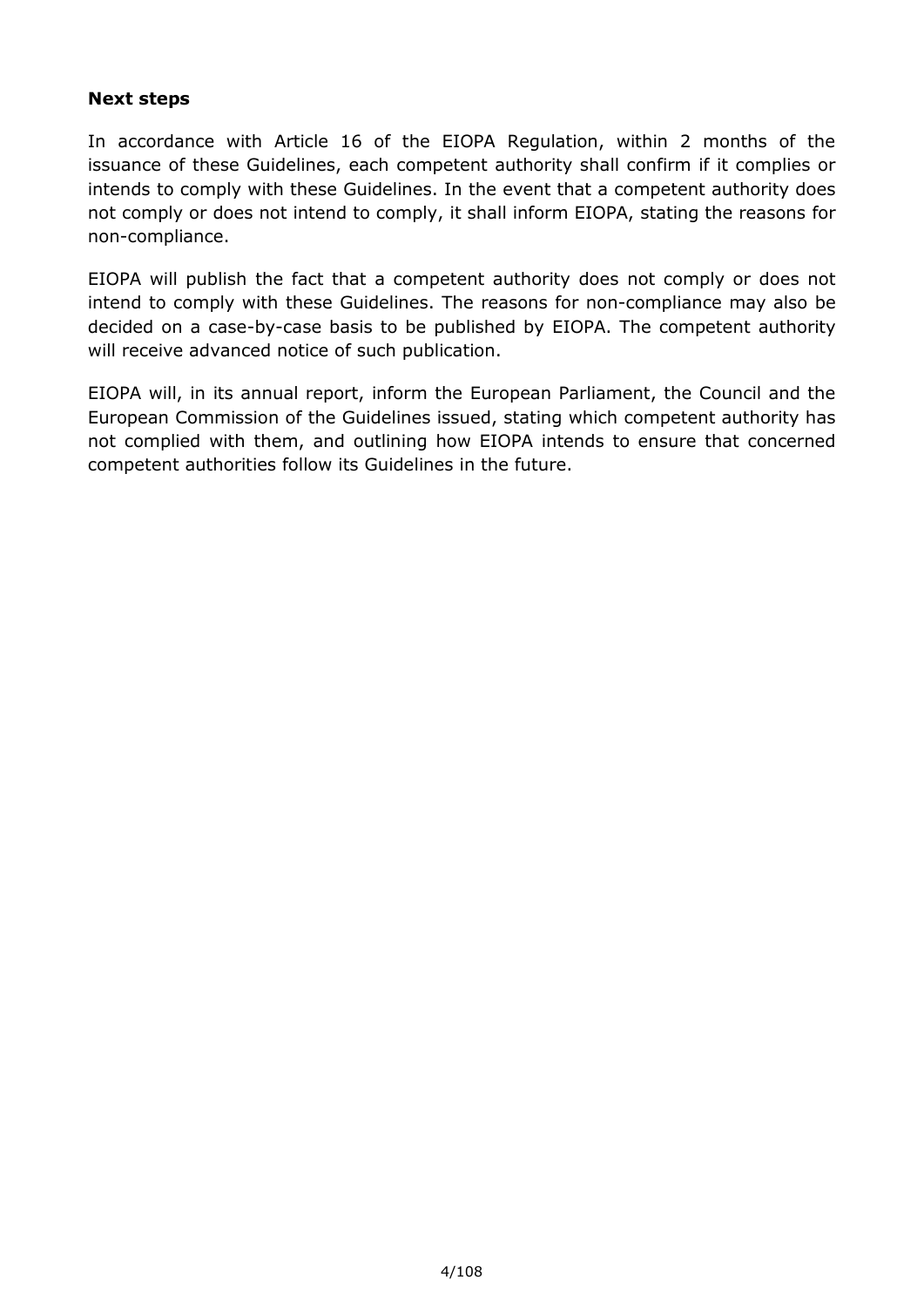### <span id="page-4-0"></span>**2. Feedback statement**

#### **Introduction**

EIOPA would like to thank the Insurance and Reinsurance Stakeholder Group ("IRSG") and all the participants to the public consultation for their comments on the draft Guidelines. The responses received have provided important feedback to EIOPA in preparing a final version of these Guidelines both in respect of Guideline text and explanatory text. All of the comments made were given careful consideration by EIOPA. A summary of the main comments received and EIOPA's responses to them can be found in the sections below. The full list of all the comments provided and EIOPA's responses to them is published on EIOPA's website.

For the public consultation EIOPA has pointed out that it might be needed, after the publication of the final Commission Delegated Regulation 2015/35, to introduce further guidance on the independence of the internal audit function.

#### **Comments by IRSG**

#### **2.1. General content of the Guidelines**

- a. The IRSG proposed a more focused and shorter text for the Guidelines with clearer definitions, and the possibility for EIOPA to later develop a best practice document. IRSG also suggested that only issues strictly needed to ensure harmonisation before Solvency II starts should be included as Guidelines in order not to create significant additional work for all concerned and not to risk creating unnecessary restrictions for undertakings under Solvency II. It was seen as a risk that implementation could be regarded as a compliance exercise with undertakings following the 'check-lists' within the Guidelines and not having time to focus on embedding the sound principles.
- b. EIOPA does not think that ensuring compliance with the Guidelines takes up time that would otherwise be used to focus on a principle-compliant implementation. The Guidelines mainly include clarifications that undertakings would be expected to understand by themselves. The Guidelines only cover what EIOPA considers essential as a first step towards convergence and for that reason the Guidelines are not unnecessarily restrictive, but specify minimum expectations that every undertaking should be able to comply with in order to meet the governance requirements of Solvency II.

#### **2.2. Remuneration committee**

- a. The IRSG as did other stakeholders understood the Guidelines to require the introduction of a remuneration committee and objected that such a requirement would go beyond the Solvency II Directive.
- b. This Guideline only seeks to ensure that certain tasks are being performed in support of the remuneration policy of the undertaking. The text is very clear about not definitely requiring the establishment of a remuneration committee ("If no remuneration committee is established…"). The undertaking can either introduce a remuneration committee, where this is appropriate, or the administrative management or supervisory board ("AMSB") has to perform the task that would otherwise be performed by this committee.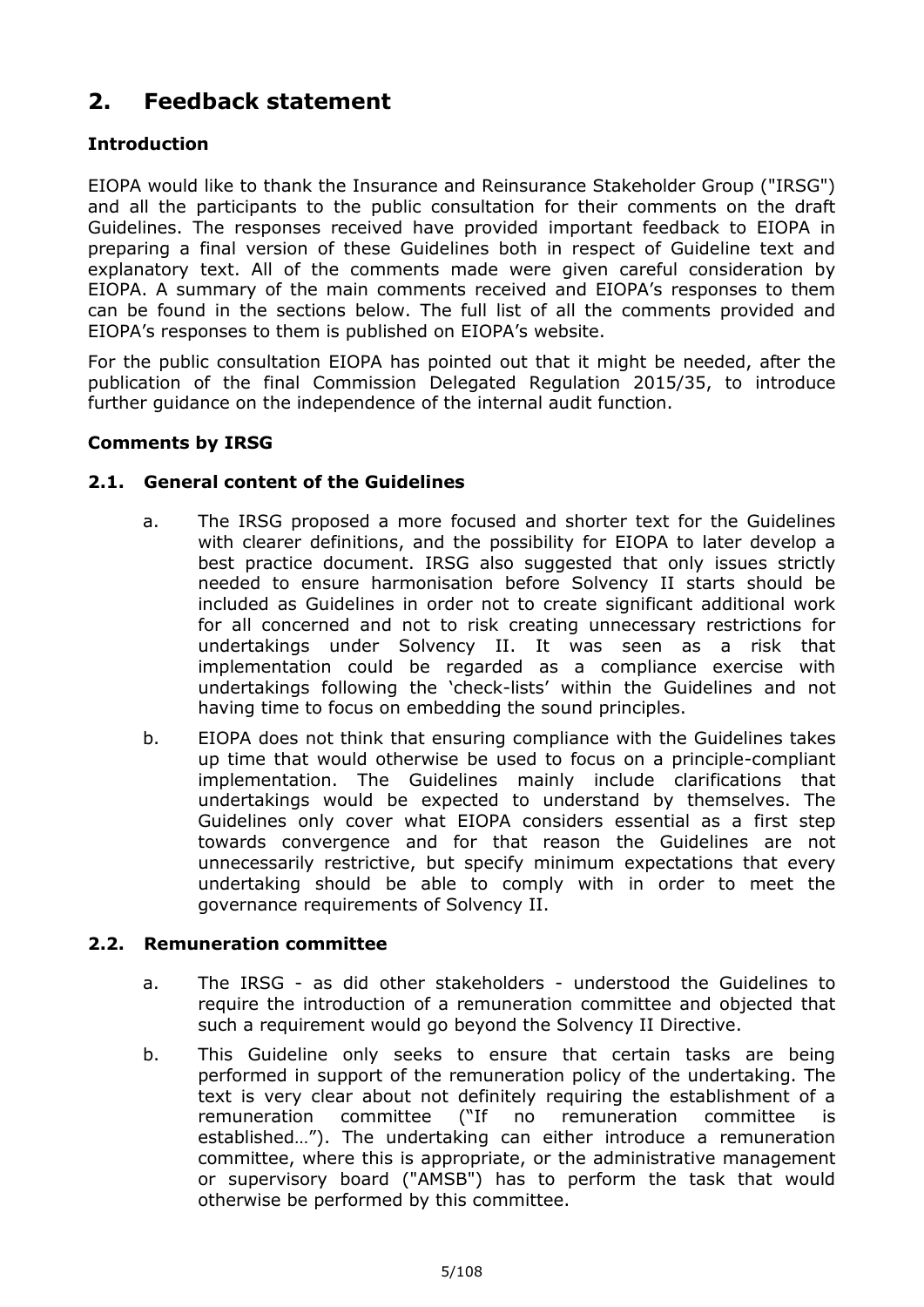#### **2.3. Scope of the fit & proper requirements**

- a. The IRSG remarked that the definition of other key functions, besides the four explicitly named key functions, as "functions of specific importance for the undertaking in view of its business and organisation" was too broad as it potentially extends the scope of key persons to almost all of an undertaking's top management. In the view of the stakeholders' group the four key functions are also the only key functions recognized by the Solvency II Directive as could be seen from the conjunction of Recital 33 and Article 42.
- b. EIOPA does not share the view that the risk management, the compliance, the internal audit and the actuarial function included in the system of governance are the only key functions possible. If a function is identified by the undertaking being of specific importance for the undertaking in view of its business or its organisation and having a similar level of responsibilities as the four key functions that are mentioned in the Solvency II Directive, such a function could be considered "key". Such key functions would be identified by the undertaking, but the determination of whether such functions should be considered key or not is open to challenge by the supervisory authority.

#### **2.4. Outsourcing of a key function**

- a. The IRSG was concerned that the additional regulatory assessment may prove not to be practical and could take the responsibility away from undertakings to ensure that fit and proper requirements are complied with. If a notification requirement is introduced, the IRSG asked that the "appropriate timeframe" for the supervisory response be made more explicit.
- b. EIOPA would like to stress the fact that supervisory authorities are also required to perform appropriate assessments of persons who effectively run the undertaking or are responsible for a key function according to Article 42 of the Solvency II Directive, does not diminish the responsibility of the undertaking concerned to perform an appropriate assessment itself, whether this is for a case where a key function is outsourced or not. EIOPA acknowledges that it would be desirable if a specific timeframe could be included in the Guidelines. This, however, was impossible as national rules and practices proved to be too different for any meaningful common timeline to be introduced.

#### **Comments by other stakeholders**

#### **2.5. Timing of the consultation**

a. The Guidelines were consulted before regulatory technical standards ("RTS") and implementing technical standards ("ITS") as referred in the Solvency II Directive have been finalised. One stakeholder raised the question whether EIOPA could prove that it has the competence to consult on draft Guidelines prior to the finalisation of the L2 legislation as this would define which are the 'areas not covered by regulatory or implementing technical standards' and EIOPA may only issue Guidelines and recommendations for those areas.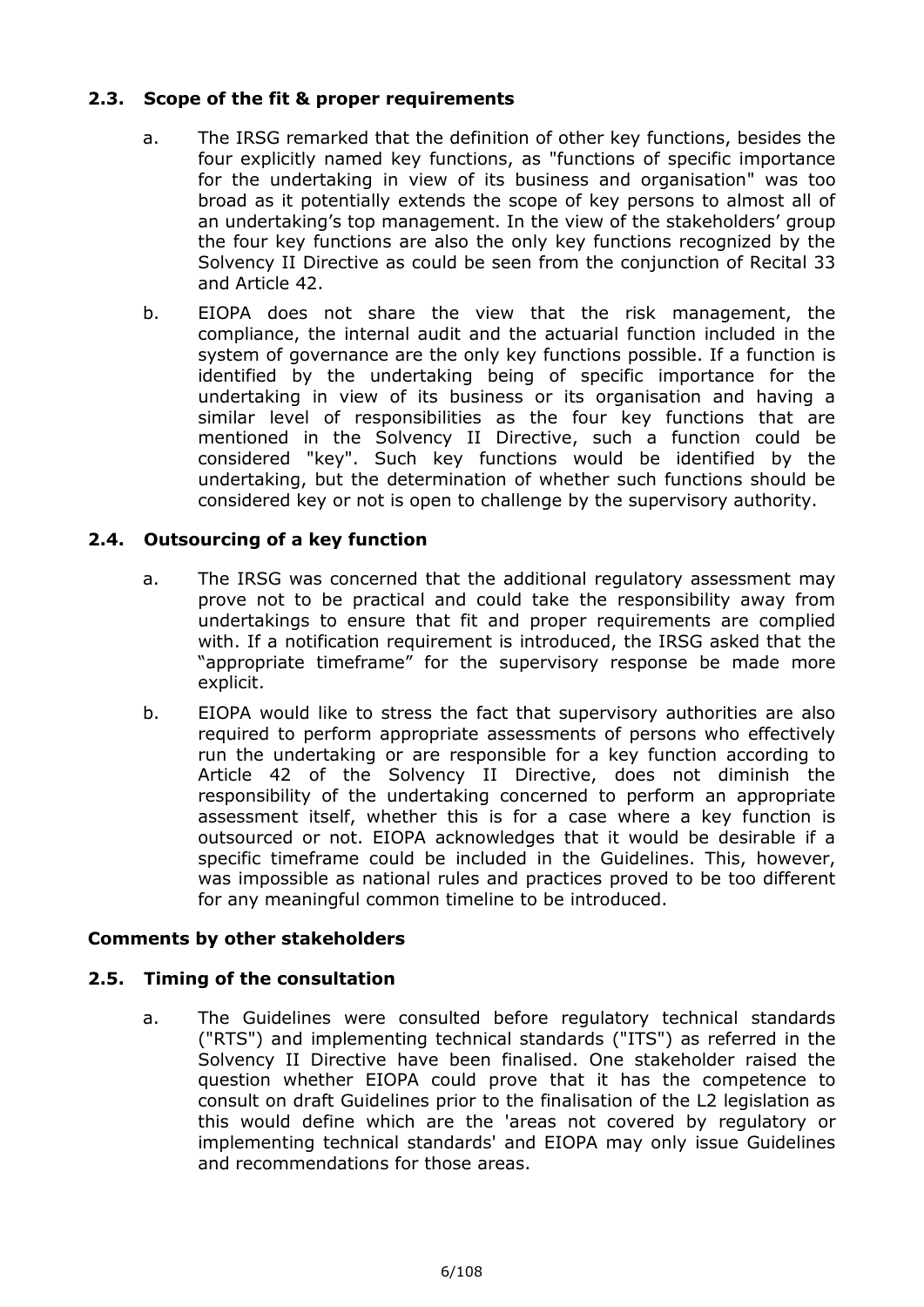b. It is not necessary to await finalisation of the RTS and ITS to ensure that any potential overlap with the Guidelines is avoided. The empowerments for these technical standards laid down in the Solvency II Directive set out their scope, limiting the topics that RTS and ITS may cover. EIOPA ensured that the Guidelines do not concern any topic that are covered by the empowerments for RTS or ITS.

#### **2.6. Scope of the Guidelines**

- a. Several stakeholders maintained that there were many instances where the Guidelines - seeking to provide greater clarity - go beyond the provisions of the Solvency II Directive by providing overly narrow definitions. Some respondents supported a maximum reduction of the number of Guidelines on the grounds that some Member States were obliged by local law to implement the Guidelines thus making them legally binding. This would entail that some undertakings or parts of groups might be subject to stricter regulation than others which would distort the level playing field. Some respondents also considered that some of the Guidelines would be more appropriate as part of a good practice manual issued by EIOPA and updated on a regular basis.
- b. EIOPA is of the view that this critic is not justified for the following reasons. EIOPA's members intensively discussed legal issues while drafting the Guidelines and before consultations all Guidelines were reviewed by EIOPA Legal Services. Close cooperation between EIOPA and the European Commission provides a further level of assurance that the Guidelines are in accordance with the spirit and provisions of the Solvency II Directive and of the Commission Delegated Regulation 2015/35.

EIOPA does not share the concerns regarding the implementation of Guidelines into national law. Guidelines are legally non-binding, but where a supervisory authority, as part of the comply-or-explain mechanism, declares that it complies with the Guidelines, it has to ensure that undertakings also comply with the Guidelines. Therefore, in supervisory practice, the Guidelines have to be applied regardless of whether they are legally binding via implementation into national law or not if the supervisory authority has decided to comply with them.

Even though a good practice manual may lead to increased harmonization, it is not an appropriate tool to ensure an adequate level of convergence.

#### **2.7. Explanatory text**

- a. Concerning the explanatory text, some stakeholders saw a risk that although the explanatory text is not subject to the comply-or-explain mechanism, supervisory authorities could consider it as a guide for their day to day supervisory tasks with the result that the text could indirectly become part of the Guidelines. As a consequence they asked EIOPA to emphasise the purely illustrative nature of the explanatory text.
- b. The explanatory text is not purely illustrative. It ensures that the aim and purpose of the Guidelines is well understood. As such, it is not a problem if supervisory authorities follow the explanatory text in their day-to-day supervisory tasks. Adherence to the explanatory text only helps to make certain that the Guideline is being observed.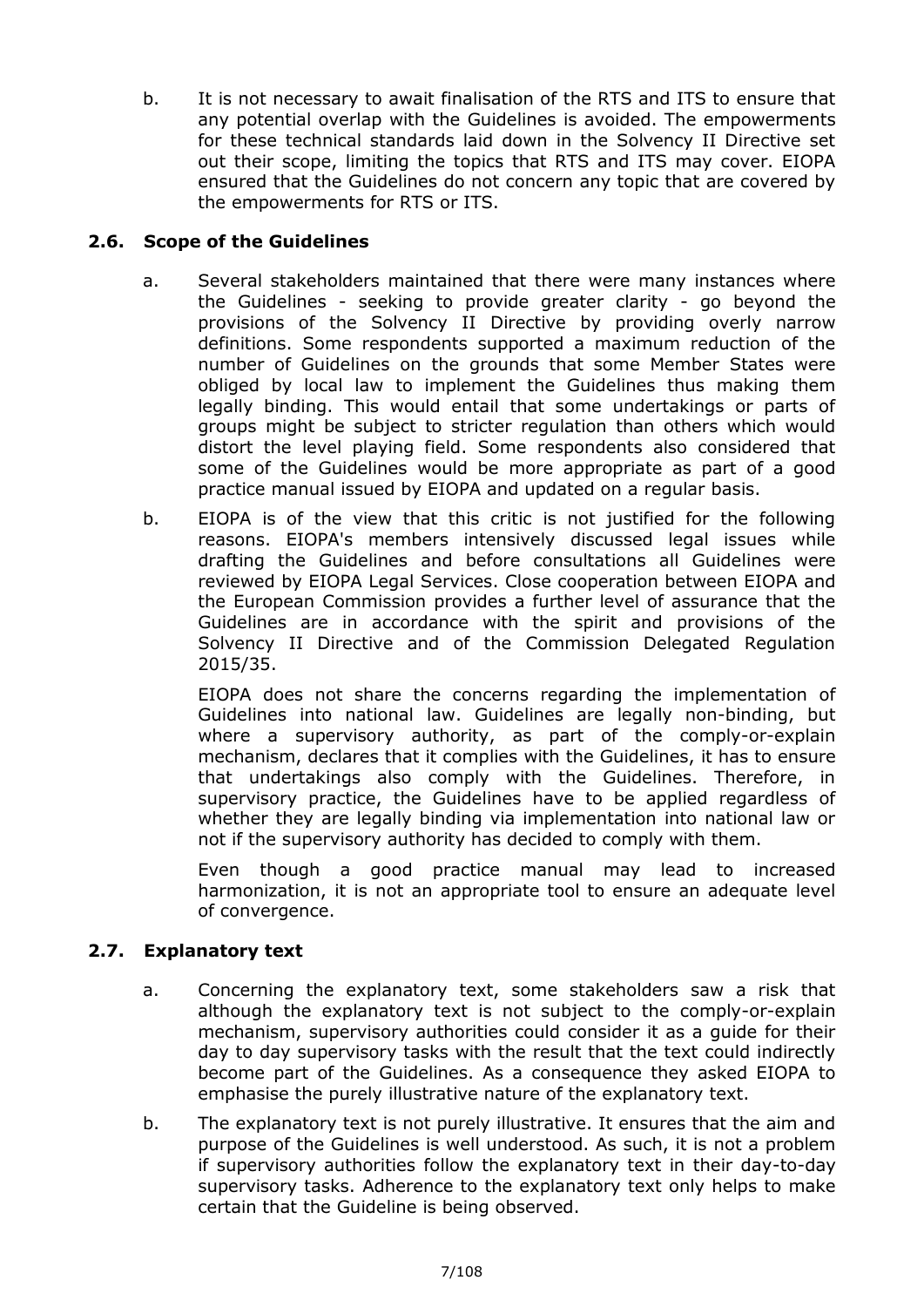#### **2.8. Proportionality**

- a. As in former public consultations, some stakeholders proposed that the principle of proportionality should be further developed in the Guidelines.
- b. EIOPA can only reiterate that it is not possible to do so in the context of the Guidelines as the principle applies to the way undertakings implement the requirements, whereas the Guidelines aim to explain the expected outcome rather than specific solutions. The Guidelines cannot provide explanations as to what could be proportionate "simplified" solutions. In addition, explaining the circumstances under which such simplified solutions could be applied is impossible as no comprehensive "list" of conditions that need to be in place for a solution to be considered appropriate can ever be given.

#### **2.9. Role of the AMSB**

- a. A number of stakeholders felt that the division of duties between management and board should be left to the undertaking.
- b. The AMSB is ultimately responsible for the undertaking. This involves more than just being held accountable if things go wrong. It requires that the members of the AMSB are capable of performing and do perform certain tasks themselves as part of exercising their responsibility. This does not prohibit delegation from the AMSB to senior management in general, but merely reinforces the fact that ultimately, AMSB remains responsible.

#### **2.10. Scope of the fit & proper requirements**

- a. Several stakeholders other than IRSG also considered the scope of the fit and proper requirements, as set out in the introduction to the Guidelines, as too broad and going beyond the Solvency II Directive. These objections concerned additional aspects. For one, respondents claimed that "persons who effectively run the undertaking" does not encompass members of senior management as this would extend the fit and proper requirements considerably. Respondents also claimed that the application of the fit and proper requirements to all persons performing a key function instead of just to those persons who are responsible for a key function was not in line with the Solvency II Directive requirements.
- b. Experience has shown that the qualifications of the management are an important factor in the success or failure of insurance and reinsurance undertakings. Hence, it is the purpose of Article 42 of the Solvency II Directive to widen the scope of the persons who are subject to fit and proper requirements. Article 42 could easily have referred to the AMSB and the persons responsible for the risk management, internal audit, compliance and actuarial functions if it had been the intention of the legislator to limit the scope to these persons. It is correct that not all senior management should be included in the scope of Article 42. By referring to major decision-makers EIOPA ensures that only persons who influence how the undertaking is run are subject to fit and proper requirements. Regarding persons who are responsible for key functions, Recital 34 and Article 42 make it clear that persons who have or perform a key function are subject to fit and proper requirements but that only those persons responsible for key functions have to be notified to the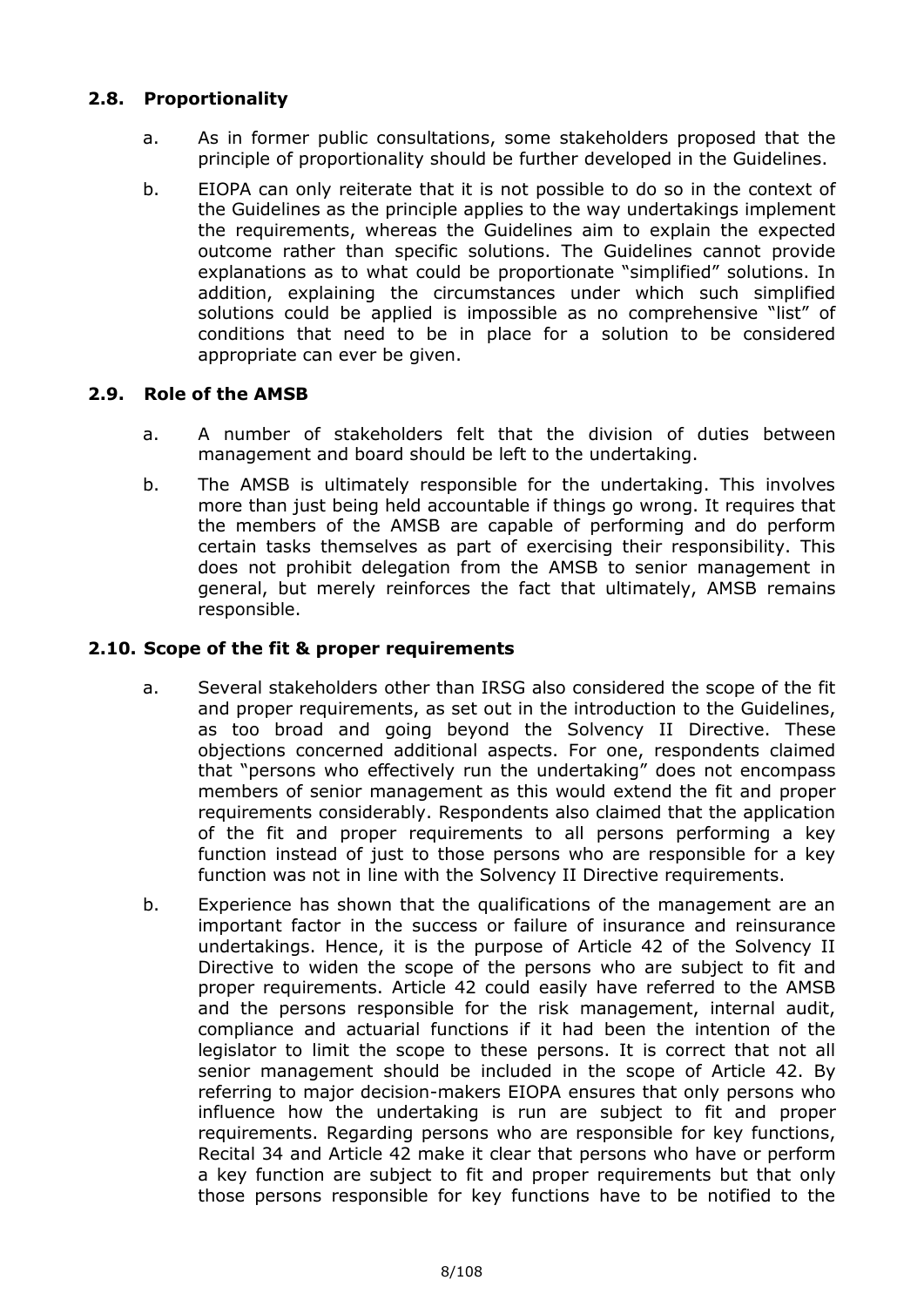supervisory authority rather than other persons involved in performing the key functions.

#### **2.11. Minimum information on notification for fit & proper assessment**

- a. A number of respondents took exception to the Technical Annex requiring what is called "minimum information". They objected to the amount of information to be submitted which was considered to be overly burdensome. Calling the information "minimum" was seen as inappropriate as it suggested that further information should be required by supervisory authorities.
- b. EIOPA considers it important to ensure that there is a high level of harmonization with regard to the fit & proper assessment by supervisory authorities. Deficiencies in the quality of the managers of insurance and reinsurance undertakings have been identified as the most common problem when undertakings have failed in the past. It is therefore, firstly, imperative that the undertakings concerned themselves perform an appropriately detailed assessment of the fitness and propriety of all persons who perform key functions in the undertaking, and secondly, that the supervisory authority should have all available information to assist in assessing whether the person notified to the supervisory authority meets the personal and professional qualifications necessary to perform the relevant key function. The term "minimum" does not in this context refer to an expectation that supervisory authorities should have additional information requirements; it only denotes that supervisory authorities are not expected to require less information. The minimum information does not include information that EIOPA only considers relevant for supervisory authorities; undertakings are expected to have this information as part of their own assessment anyway.

#### **2.12. Assessment of the fit and proper requirements by the supervisory authority**

- a. A number of respondents asked EIOPA to clarify that the notification was not "prior" to a person being nominated for a key function and that no "approval" by the supervisory authority was required. Other stakeholders were of the same opinion as the IRSG and asked EIOPA to clarify what timeframe is considered "appropriate" for feedback on the notification from the supervisory authority.
- b. The notification requirements are an area where slight differences between Member States with regard to timing or the quality of the assessment do not materially affect the level playing field. The fact that the Solvency II Directive does not require "prior" notification cannot be interpreted as prior notification being not permissible. The Solvency II Directive is silent on when the notification has to take place, and Member States may require "prior" notification or not as they deem it necessary.

EIOPA is of the opinion that a person nominated for a key function is not subject to prior supervisory approval and therefore does not require this in its Guidelines. However, EIOPA Guidelines also ensure that the supervisory authority is able to take appropriate measures to prevent that a person is the responsible person for a key function if the supervisory authority finds such a person to be lacking in the necessary qualifications at any time.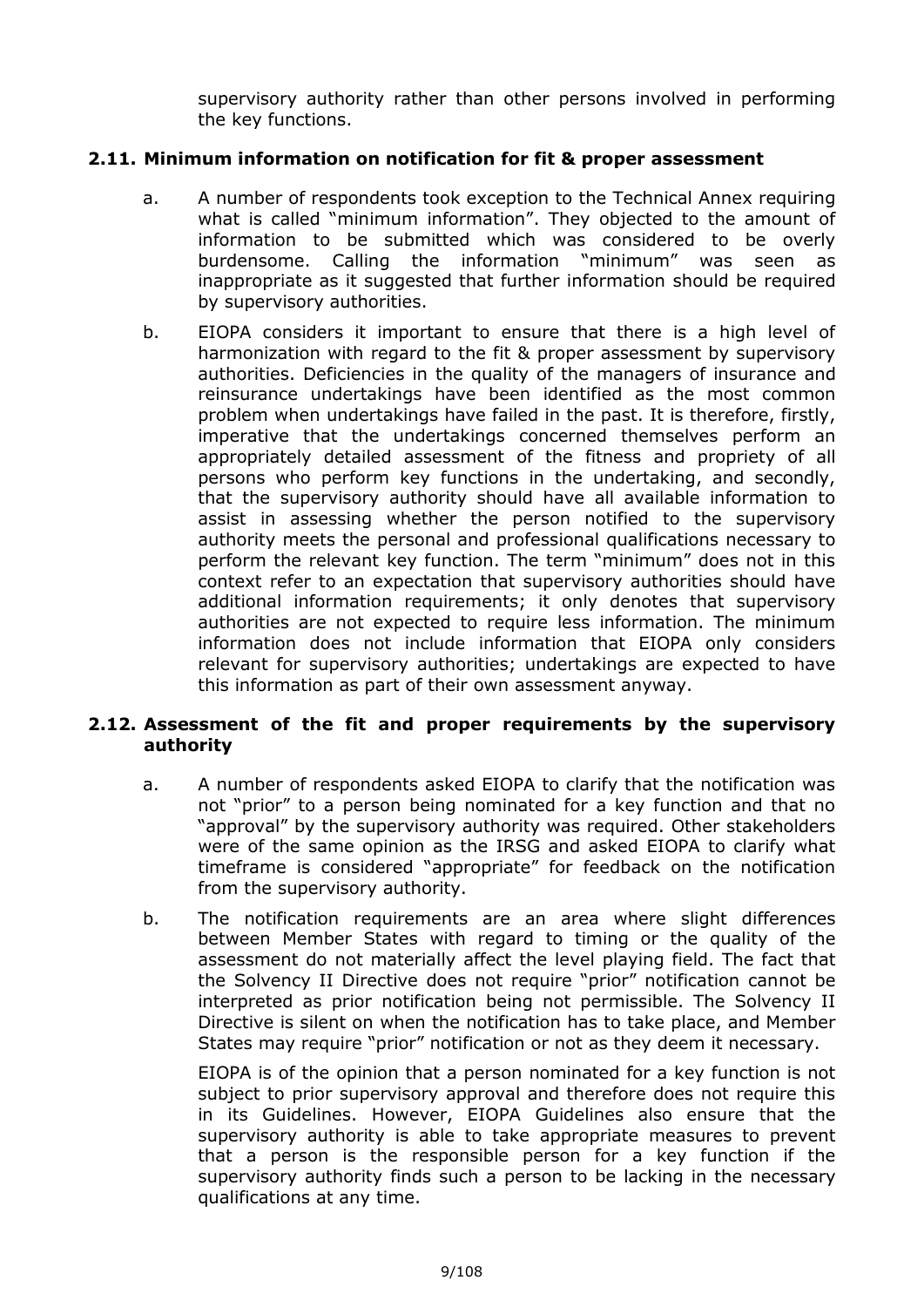Regarding the clarification about the "appropriate timeframe" see the section on IRSG comments above.

#### **2.13. Prudent person principle**

- a. Some stakeholders suggested that the prudent person principle is to be removed from the Guidelines for the time being and reintroduced in a good practice manual for investments at a later time when supervisory authorities have gained some experience with the application of the principle by different undertakings. In addition some other stakeholders queried some of the definitions used in the Guidelines and sought for greater clarity.
- b. EIOPA agrees that it would be premature to provide extensive Guidelines on the prudent person principle at this point in time. Accordingly, the Guidelines on the prudent person principle have been limited to very basic minimum requirements reminding undertakings that greater flexibility for investments is linked with firm responsibilities on the governance around the investment activities, and that the level of prudence required is not diminished under Solvency II. EIOPA expects that it may be necessary to draft further Guidelines at a later stage in order to ensure an appropriate level of convergence across Member States.

EIOPA has slightly redrafted these Guidelines in order to enhance clarity and understanding.

#### **2.14. Outsourcing of a key function**

- a. Most stakeholders were opposed to the specification by EIOPA that in case of the outsourcing of a key function, the person responsible for the notification requirement is the person at the outsourcing undertaking with oversight over the outsourcing. A number of arguments were put forward why this requirement was inappropriate. The requirement was seen as being contrary to the intended purpose of outsourcing and as creating systemic problems, especially for small and medium–sized undertakings on account of requirements of fitness and propriety and functional separation. Furthermore it was claimed that in practice this would entail numerous notification and fit and proper requirements for the persons with overall responsibility for the outsourced function at legal entity level in respect of a service provider within a group. For both smaller undertakings and groups outsourcing intra-group, this would lead to an increased risk of potential accumulation of functions and resulting sources of conflicts of interest or incompatibility of functions. Another argument brought forward was that the interpretation contradicted Recital 31 and 34 of the Solvency II Directive.
- b. The question, who is the person responsible for the key function in case of outsourcing, is only relevant with regard to the requirement to notify the supervisory authority. Even if it had been decided that a person at the service provider is to be considered responsible for the outsourced key function, the person with the oversight at the outsourcing undertaking would still be required to meet the fit and proper requirement as the oversight forms part of the key function. However, as EIOPA explained, since the required level of qualification follows from the specific tasks performed as part of a key function, this person does not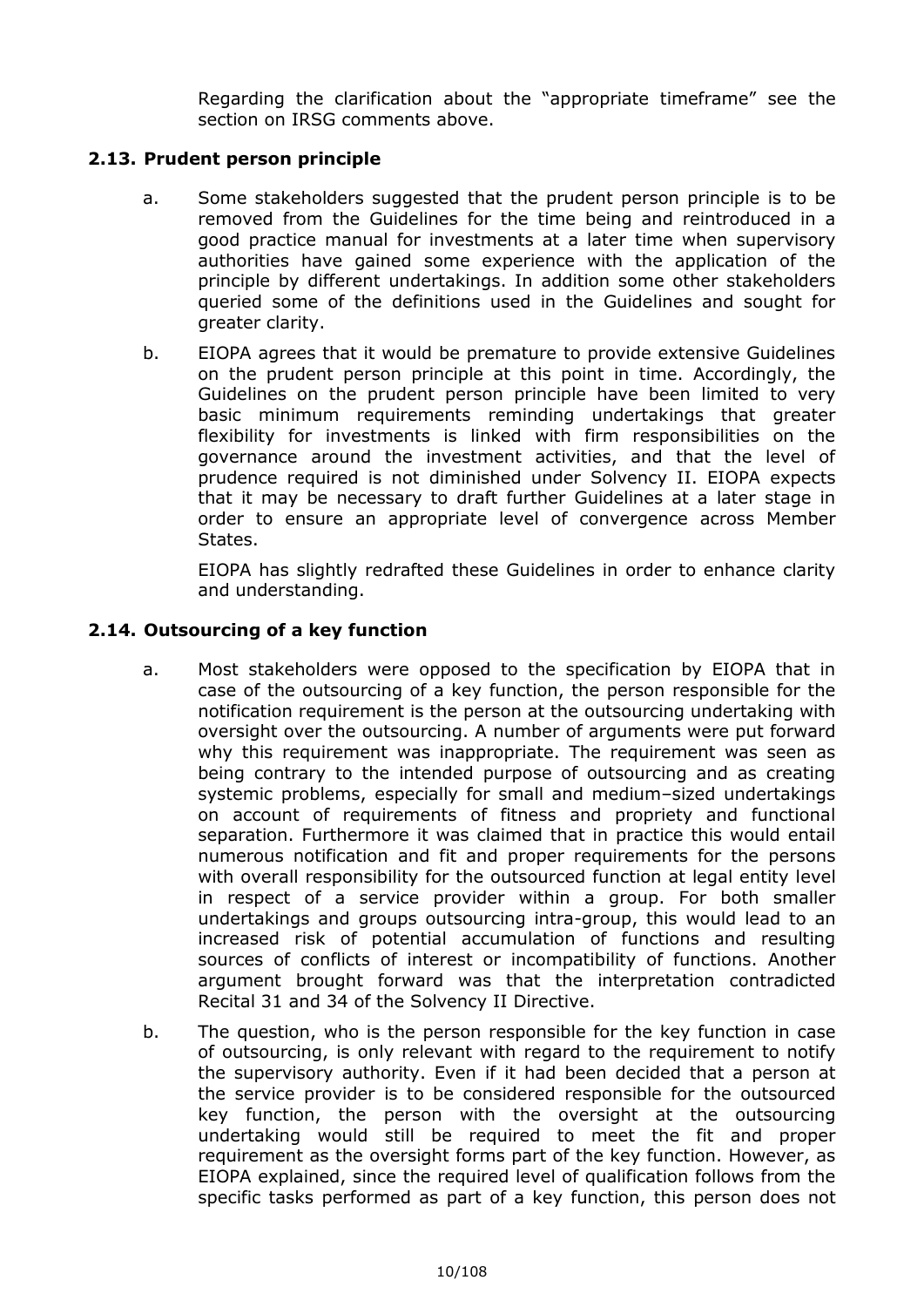need to have the same qualification that is appropriate for the persons who actually perform the key function at the service provider.

Regarding functional separation, combining the oversight over different outsourced key functions does not affect the number of notifications compared to those cases where no outsourcing takes place. Where, for example in the case of intra-group outsourcing the group has different persons responsible for the oversight of outsourced functions performed by one and the same person at service provider level, a number of different notifications is required and not the same notification repeated several times. In this example, EIOPA is expecting the same number of notifications if no outsourcing would take place. The approach is a logical consequence of the fact that each undertaking has the final responsibility for its outsourced functions.

EIOPA does not see any contradiction with the outsourcing requirements of Solvency II Directive. The undertakings remain able to organise themselves as they see fit and to outsource key function if they consider this necessary. Outsourcing however, does not reduce requirements or the overall responsibility of the undertaking for the outsourced key function.

#### **2.15. Role of the compliance function**

- a. The Guidelines do not elaborate on the role of the compliance function. Some stakeholders wished for some more description on this function.
- b. Article 46 of the Solvency II Directive and Article 270 of the Commission Delegated Regulation 2015/35 describe the tasks of the compliance function. EIOPA does not consider it necessary to explain further what the compliance function should do at this point in time. Should it become evident in future that different concepts about the tasks of the compliance function prevail in practice and that these different practices are an obstacle to harmonization, EIOPA might further elaborate on this topic.

#### **2.16. Regular rotation of the staff of the internal audit function**

- a. A number of stakeholders said that Guideline 44 was too prescriptive, going beyond the principles-based regulation of the Solvency II Directive and difficult to apply for smaller undertakings.
- b. EIOPA has taken into account the comments. The wording of the Guideline was changed and text was added to the explanatory text to better reflect that rotation, when it is proportionate, is one of the measures to mitigate the risks of conflict of interests.

#### **2.17. Responsible actuary**

- a. Some respondents gave it as their view that the Solvency II Directive is about maximum harmonization and expressed surprise that, according to the introduction to the Guidelines, Member States may still choose to keep the requirement to have a Responsible Actuary. This was seen as creating an uneven playing field.
- b. While the Solvency II Directive is to a large extent about maximum harmonization, this is not the case for the whole Directive. There are still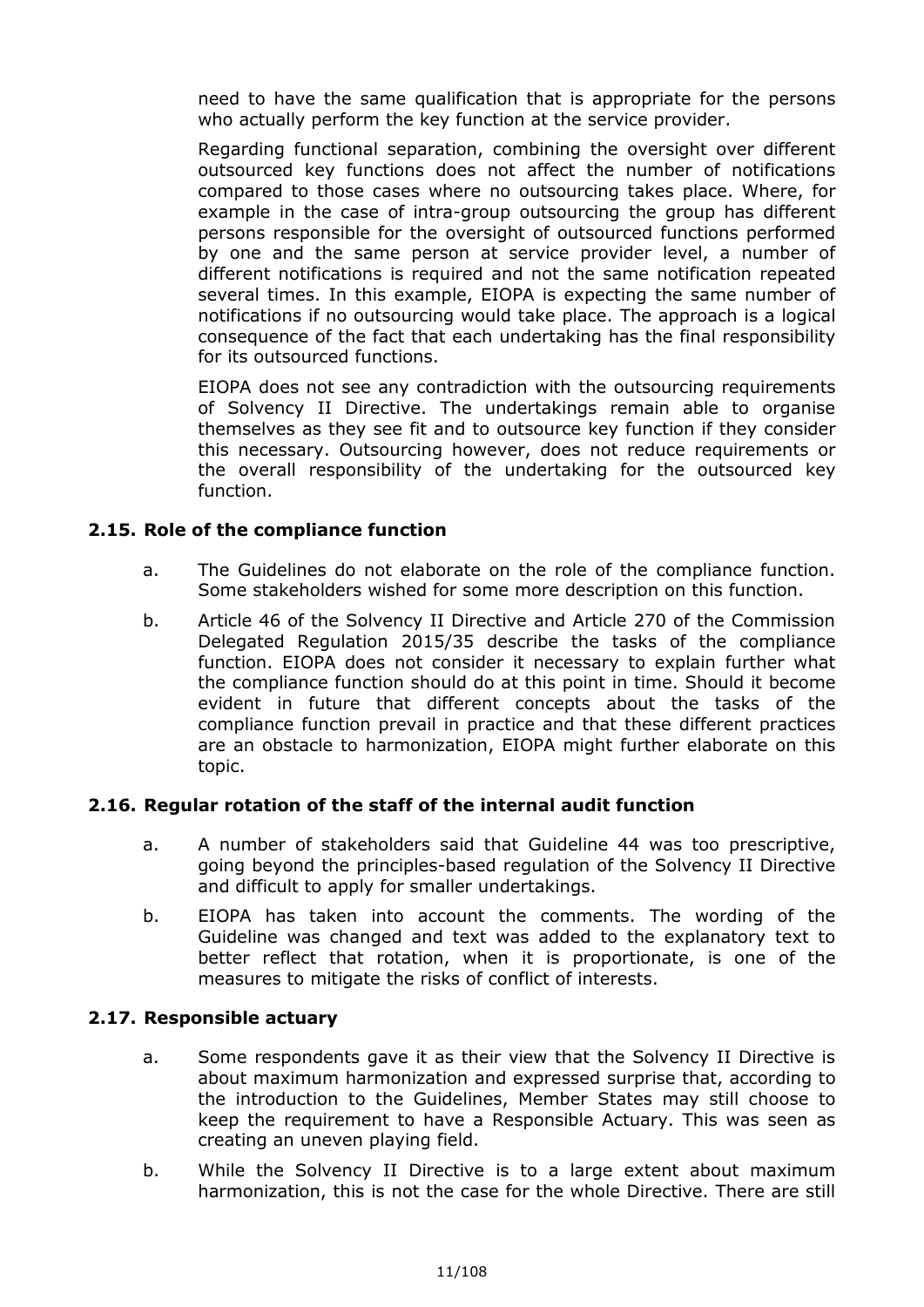a number of areas where Member States may keep or introduce stricter requirements as and where appropriate.

#### **2.18. Procedures and documentation required in valuation Guidelines**

- a. Stakeholders raised the concern that these Guidelines (notably Guideline 56 of the Consultation Paper) might go beyond what is required by the Commission Delegated Regulation 2015/35 and that complying with these Guidelines would be too burdensome. Some stakeholders suggested that these Guidelines be applicable only when entities do not issue financial statements under IFRS, some when entities use alternative valuation models or some in case of a material difference between valuation under Solvency II and valuation under financial statements.
- b. EIOPA considers that these Guidelines are in line with Articles 263 and 267 of the Commission Delegated Regulation 2015/35. Moreover, Article 267 thereof states very clearly that undertakings should document policies and procedures.

If undertakings already have such controls and procedures in place for the preparation of the annual accounts under IFRS, that should not be burdensome to implement and document them for the purpose of Solvency II.

For the entities that do not issue financial statements under IFRS, this Guideline is even more relevant.

For the sake of clarity, EIOPA reworded Guideline 56. This Guideline deals now with valuation procedures in general (meaning in all cases), whereas Guideline 59 deals with procedures specific to the cases where alternative valuation models are used.

#### **2.19. Responsible entity**

- a. Several stakeholders asked that the reference to a responsible entity, to be deleted because it was not consistent with the Solvency II Directive. Some other comments required clarification on the responsibility in case of a responsible entity which is different from the participating insurance or reinsurance undertaking, insurance holding company or mixed financial holding company.
- b. EIOPA agrees with this comment and deleted all references to "responsible entity". In order to avoid any misunderstanding, in all group related Guidelines the addressee is now the participating insurance or reinsurance undertaking, insurance holding company or mixed financial holding company.

#### **2.20. Entities and undertakings**

- a. Stakeholders required clarification on the use of entity or undertaking in the Guidelines concerning the groups.
- b. In the governance and ORSA Guidelines, the term "undertaking" refers to an insurance or reinsurance undertaking in the EEA and the term "entity" refers to any participating or related undertaking of the group which may or may not be an insurance or reinsurance undertaking. In Article 246 of the Solvency II Directive, there are three levels of requirements: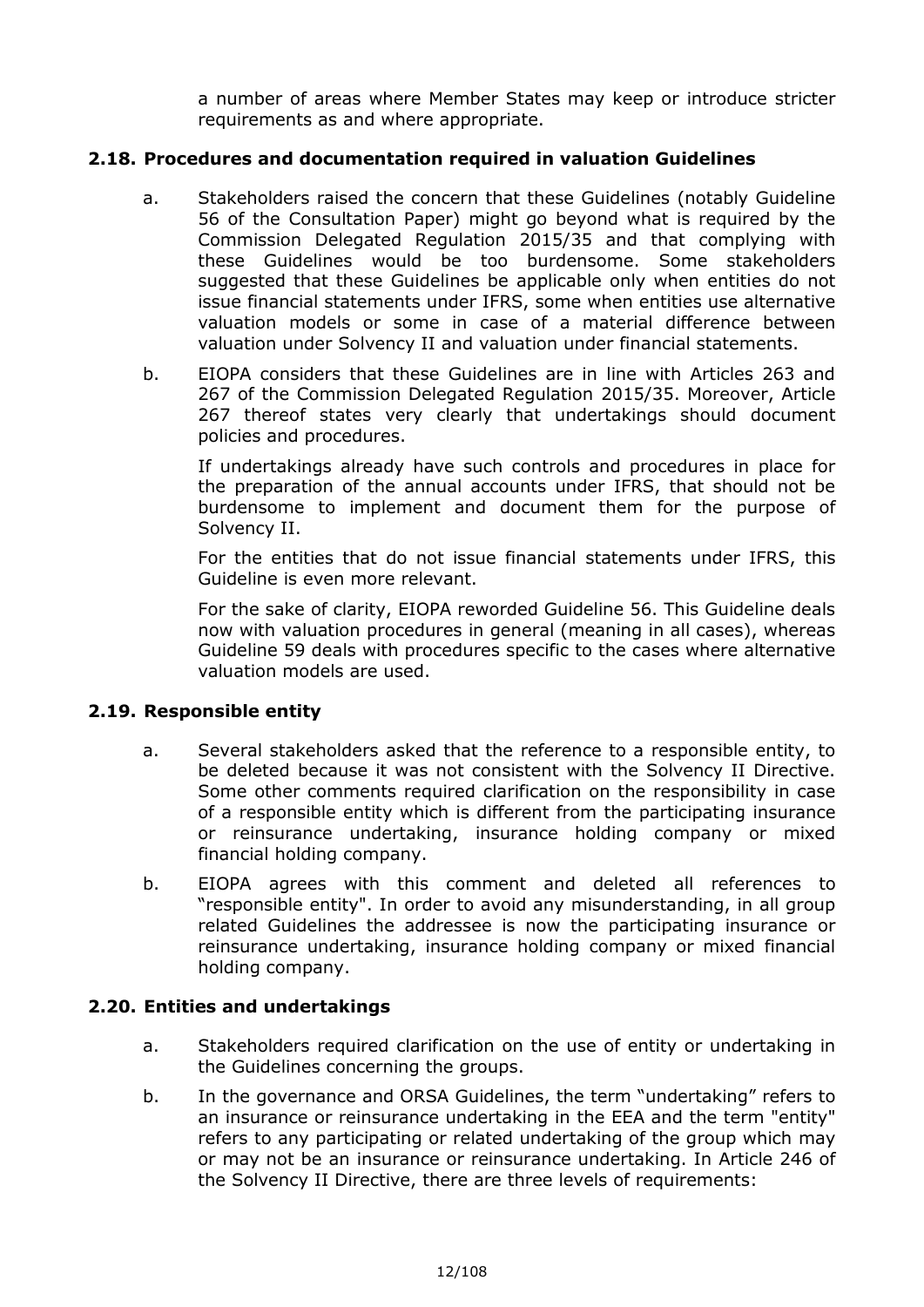- The group should comply with governance requirements mutatis mutandis;
- All the (insurance or reinsurance) undertakings (in the EEA) in the group should develop their system of governance consistently in the group;
- The group risk management should cover all the risks in the group including those arising from entities of the group that are not insurance and reinsurance undertakings in the EEA.

Thus, each time, in the Guidelines that apply to groups it refers to governance requirements at individual level, this means in the undertaking. However, when these Guidelines refer to the risks in the group, the risks arising from all the entities of the group should be taken into account.

#### **General nature of participants to the Public Consultation**

EIOPA received comments from the Insurance and Reinsurance Stakeholder Group (IRSG) and nineteen responses from other stakeholders to the public consultation. All the comments received have been published on EIOPA's website.

Respondents can be classified into four main categories: European trade, insurance, or actuarial associations; national insurance or actuarial associations; (re)insurance groups or undertakings; and other parties such as consultants and lawyers.

#### **IRSG opinion**

-

The IRSG opinion on the draft set 1 of the Solvency II Guidelines on Pillar 1 and Internal Models, as well as the particular comments on the Guidelines at hand, can be consulted on EIOPA's website<sup>5</sup>.

#### **Comments on the Impact Assessment**

A separate Consultation Paper was prepared covering the Impact Assessment for the Set 1 of EIOPA Solvency II Guidelines. Where the need for reviewing the Impact Assessment has arisen following comments on the Guidelines, the Impact Assessment Report has been revised accordingly.

The revised Impact Assessment on the Set 1 of EIOPA Solvency II Guidelines can be consulted on EIOPA's website.

<sup>5</sup>[https://eiopa.europa.eu/about-eiopa/organisation/stakeholder-groups/opinions-feedback-from-the](https://eiopa.europa.eu/about-eiopa/organisation/stakeholder-groups/opinions-feedback-from-the-eiopa-stakeholder-groups)[eiopa-stakeholder-groups](https://eiopa.europa.eu/about-eiopa/organisation/stakeholder-groups/opinions-feedback-from-the-eiopa-stakeholder-groups)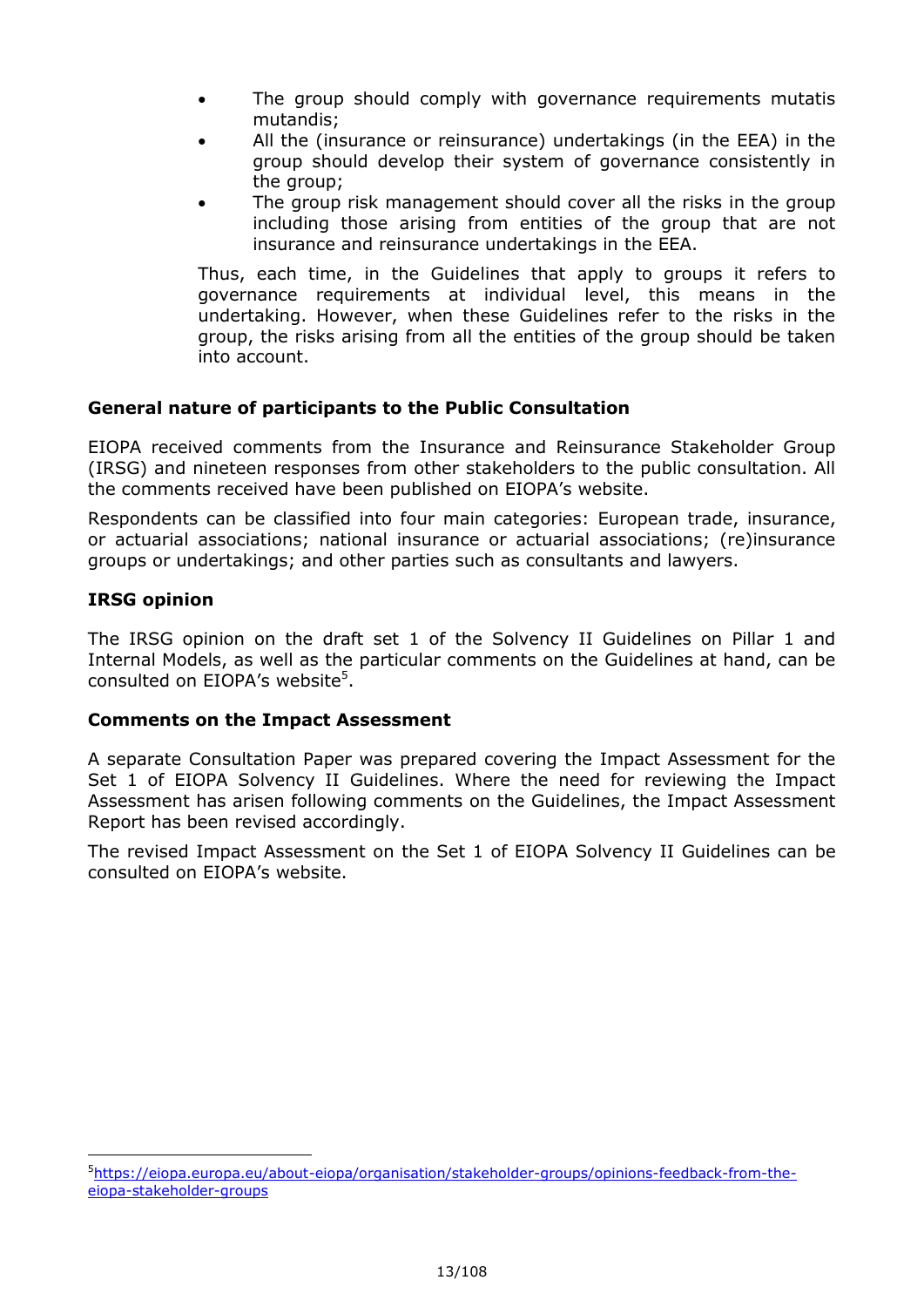### <span id="page-13-0"></span>**Annex I: Guidelines**

#### **1. Guidelines on system of governance**

#### **Introduction**

- 1.1. According to Article 16 of Regulation (EU) No 1094/2010 of the European Parliament and of the Council of 24 November 2010 establishing a European Supervisory Authority (hereinafter "EIOPA Regulation") $<sup>6</sup>$ , EIOPA issues these</sup> Guidelines addressed to the supervisory authorities on how to proceed with the application of Directive 2009/138/EC of the European Parliament and of the Council of 25 November 2009 on the taking-up and pursuit of the business of Insurance and Reinsurance (hereinafter "Solvency  $II''$ )<sup>7</sup>.
- 1.2. These Guidelines are based on Articles 40 to 49, Article 93, Article 132 and Article 246 of Solvency II and on Articles 258 to Article 275 of Commission Delegated Regulation (EU) No 2015/35 of 10 October 2014 supplementing Directive 2009/138/EC ("Commission Delegated Regulation 2015/35")<sup>8</sup>.
- 1.3. The requirements on the system of governance are aimed at providing for sound and prudent management of the business of undertakings without unduly restricting them in choosing their own organisational structure, as long as they establish an appropriate segregation of duties.
- 1.4. At least the four functions included in the system of governance, namely the risk management, the compliance, the actuarial and the internal audit function, are considered to be key functions and consequently also important or critical functions. Furthermore, persons are considered to be persons having key functions if they perform functions of specific importance for the undertaking in view of its business and organisation. These additional key functions, if any, are identified by the undertaking, but the determination of whether such functions should be considered key or not may be challenged by the supervisory authority.
- 1.5. These Guidelines provide further details on a number of issues regarding remuneration policy, including the composition of the remuneration committee.
- 1.6. The fit and proper requirements apply to all persons who effectively run the undertaking or have other key functions in order to ensure that all the persons having relevant functions in the undertaking are appropriately qualified. The scope of the requirements aims to avoid gaps where important persons for the undertaking are not covered, accepting at the same time that there may well be considerable overlap between persons from senior management who are considered to effectively run the undertaking and other key function holders.
- 1.7. The notification requirements only apply to persons who effectively run the undertaking or are key function holders as opposed to persons who have or perform a key function. In case of outsourcing of a key function or of

<sup>-</sup><sup>6</sup> OJ L 331, 15.12.2010, p. 48.

<sup>7</sup> OJ L 335, 17.12.2009, p. 1.

<sup>8</sup> OJ L 12, 17.01.2015, p. 1.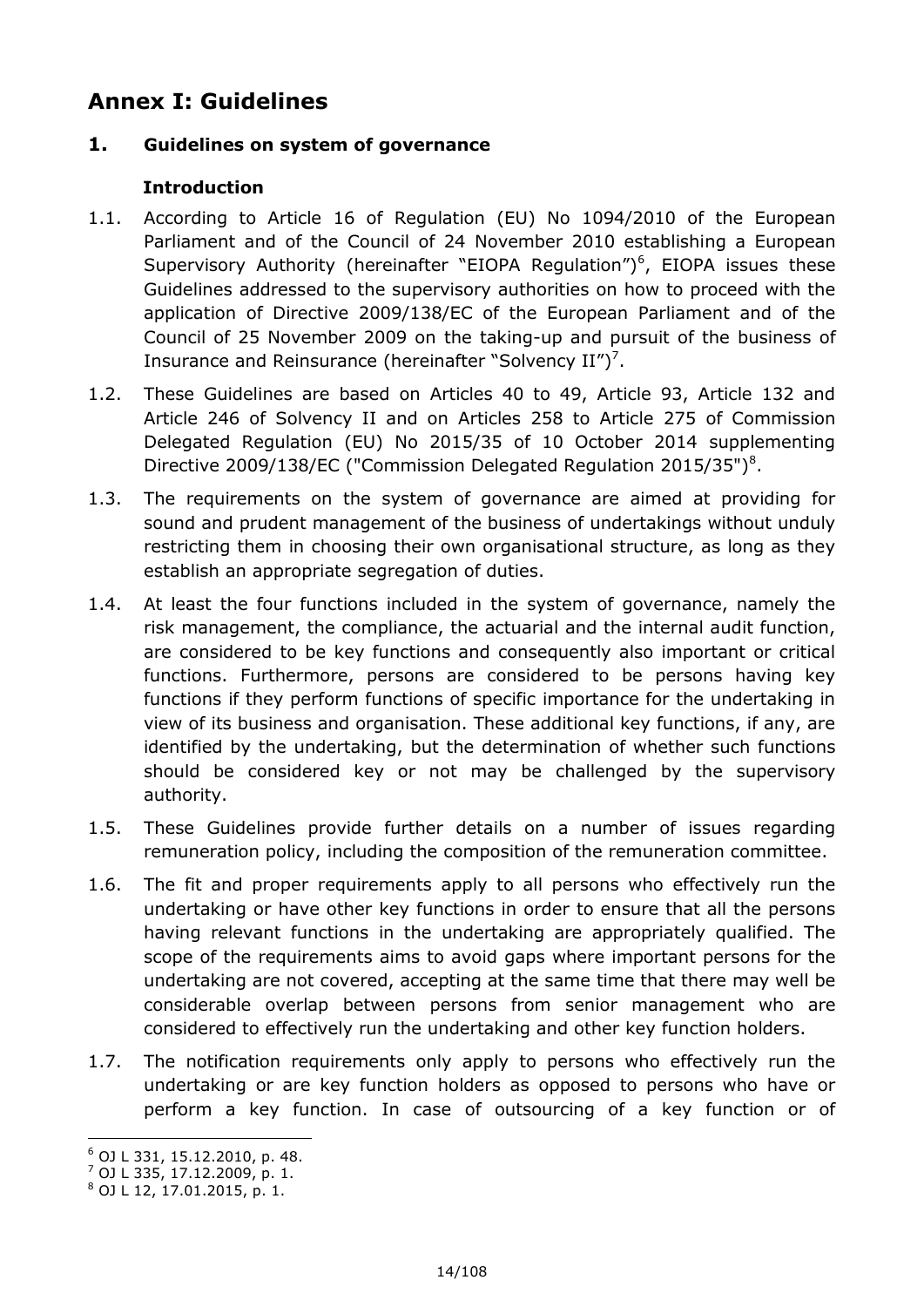outsourcing of a part of a function where this part is regarded as key, the person responsible is considered to be the one who has the oversight over the outsourcing at the undertaking.

- 1.8. The Guidelines on risk management takes as a starting point that an adequate risk management system requires an effective and efficient set of integrated measures which must fit into the organisation and operational activity of the undertaking. There is no single risk management system that is appropriate to all undertakings; the system must be tailored to the individual undertaking.
- 1.9. Although the own risk and solvency assessment (hereinafter "ORSA") is part of the risk management system, the corresponding Guidelines are set out separately.
- 1.10. While internal models are mentioned in connection with the responsibilities of the risk management function, on the whole, the Guidelines on the system of governance do not address specific internal model related issues.
- 1.11. Article 132 of Solvency II introduces the 'prudent person principle' which includes provisions on how undertakings should invest their assets. The absence of regulatory limits on investments does not mean that undertakings can take investment decisions without any regard to prudence and to the interests of policyholders. The requirements of Solvency II and of the Commission Delegated Regulation 2015/35 cover extensively some of the main aspects of the prudent person principle, such as asset-liability management, investment in derivatives, liquidity risk management and concentration risk management. Therefore, the intention of these Guidelines is not to further develop these aspects, but to focus on the remaining aspects of the prudent person principle.
- 1.12. With respect to the actuarial function, these Guidelines focus on what should be done by the actuarial function, rather than how it should be performed. As the purpose of having the actuarial function is to provide a measure of quality assurance through expert technical actuarial advice, it is especially important to establish specific technical guidance on the tasks, responsibilities and other aspects of the actuarial function.
- 1.13. Currently, the institution of the "responsible/appointed actuary" exists in some Member States. As the "responsible/appointed actuary" is not foreseen by Solvency II, it is up to the supervisory authorities concerned to decide on whether to keep the "responsible/appointed actuary" or not, and how it relates to the actuarial function. However, this issue is not addressed under these Guidelines.
- 1.14. The Guidelines on outsourcing are based on the principle that an undertaking has to ensure that it remains fully responsible for discharging all its obligations when outsourcing any function or activities. In particular, there are strict and rigorous measures an undertaking must meet if it outsources a critical or important function or activity. In particular, an undertaking has to give proper consideration to the content of the written agreement with the service provider.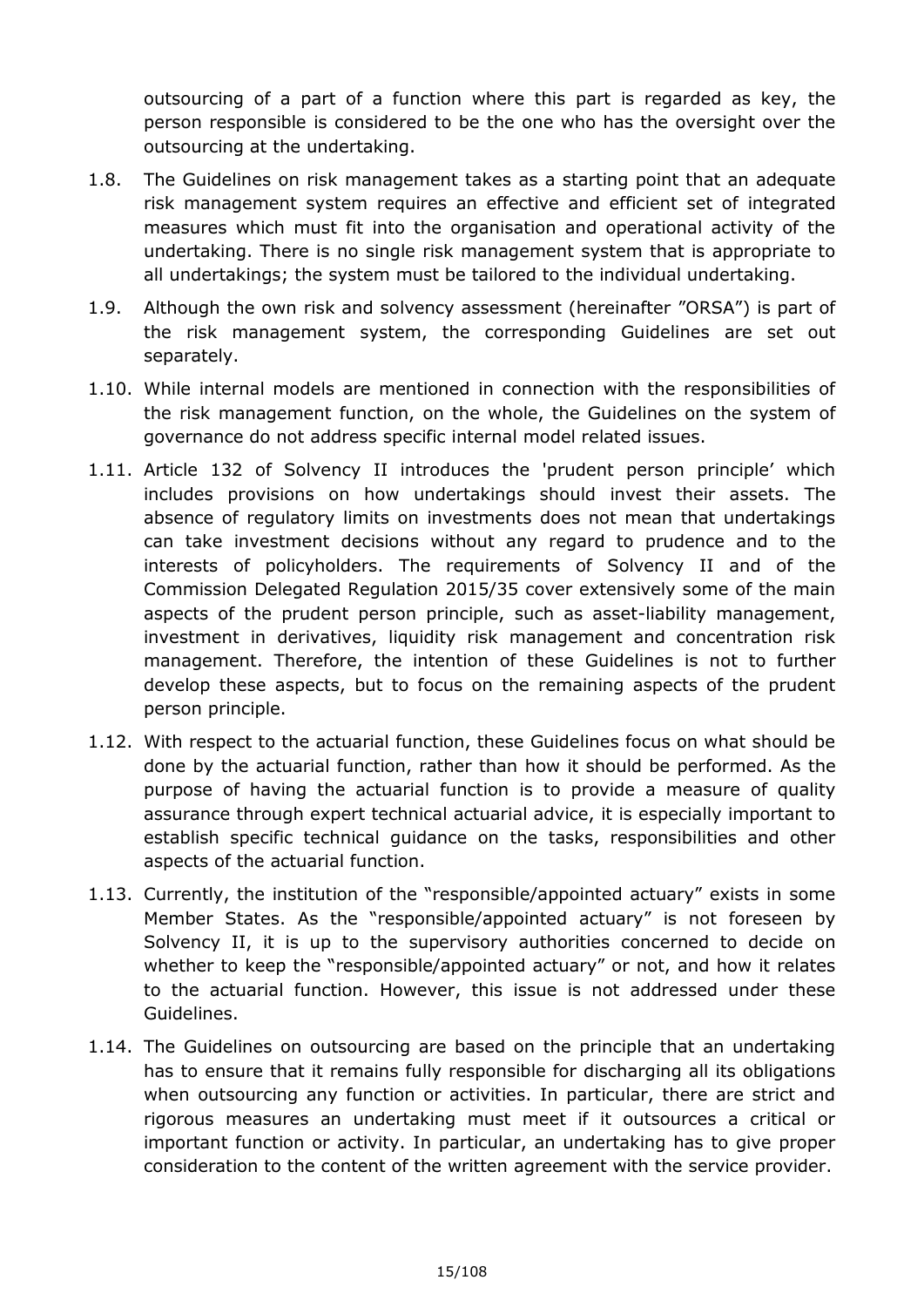- 1.15. Intra-group outsourcing is not necessarily different from external outsourcing. It may allow for a more flexible selection process, but it should not to be seen as automatically requiring less care and oversight than external outsourcing.
- 1.16. The Guidelines apply to both individual undertakings and mutatis mutandis at the level of the group. Additionally, for groups the group specific Guidelines apply.
- 1.17. The implementation of governance requirements at group level should be understood as having in place a robust governance system applied to one coherent economic entity (holistic view) comprising all entities that are part of the group.
- 1.18. Solvency II requires that all the insurance and reinsurance undertakings in a group have in place a risk management system and an internal control system and that this requirement is applied in a consistent manner in the group. However, from a group risk management and governance perspective, the group and the group supervisor have also to take into account the risks arising from other entities that are part of the group.
- 1.19. When the Guidelines refer to entities that are part of the group, in general, they refer to insurance and reinsurance undertakings, but also to all the other entities that are part of the group.
- 1.20. The governance requirements at group level take into account the corporate governance responsibilities of both, the administrative, management or supervisory body at group level, that is, the administrative, management or supervisory body of the participating insurance or reinsurance undertaking, the insurance holding company or the mixed financial holding company, and the administrative, management or supervisory body of legal entities that are part of the group.
- 1.21. For the purpose of these Guidelines, the following definitions have been developed:
	- 'persons who effectively run the undertaking' cover members of the administrative, management or supervisory body taking into account national law, as well as members of the senior management. The latter includes persons employed by the undertaking who are responsible for high level decision making and for implementing the strategies devised and the policies approved by the administrative, management or supervisory body;
	- 'persons having other key functions' include all persons performing tasks related to a key function;
	- 'key function holders' are the persons responsible for a key function as opposed to persons having, carrying out or performing a key function.
- 1.22. If not defined in these Guidelines the terms have the meaning defined in the legal acts referred to in the introduction.
- 1.23. The Guidelines shall apply from 1 January 2016.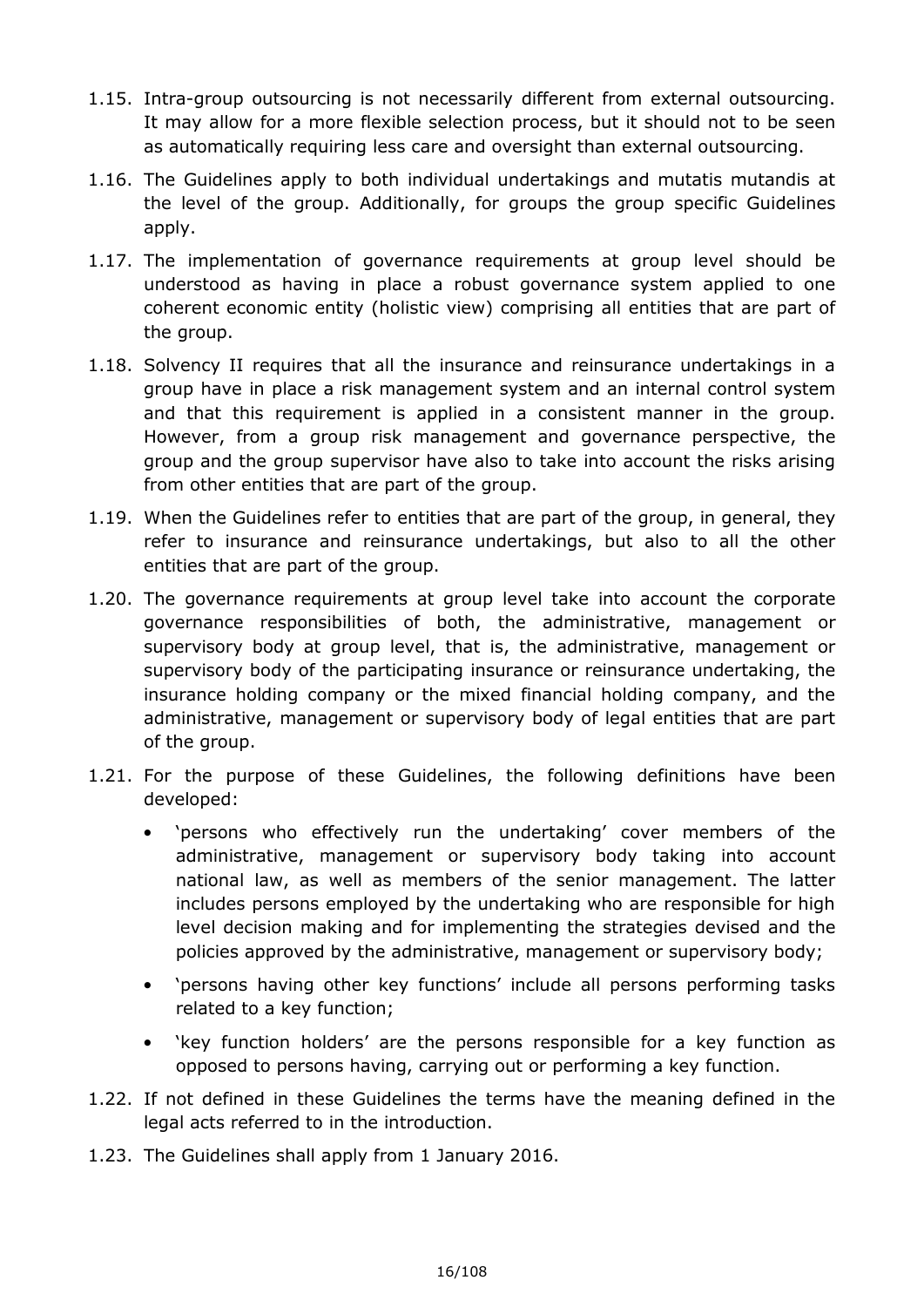#### **Guideline 1 - The administrative, management or supervisory body**

- 1.24. The administrative, management or supervisory body (hereinafter "AMSB") should have appropriate interaction with any committee it establishes as well as with senior management and with persons having other key functions in the undertaking, proactively requesting relevant information from them and challenging that information when necessary.
- 1.25. At group level the AMSB of the participating insurance or reinsurance undertaking, the insurance holding company or the mixed financial holding company should have an appropriate interaction with the AMSB of all entities within the group that have a material impact on the risk profile of the group, requesting information proactively and challenging the decisions in the matters that may affect the group.

#### **Guideline 2 – Organisational and operational structure**

- 1.26. The undertaking should have organisational and operational structures aimed at supporting the strategic objectives and operations of the undertaking. Such structures should be adapted to changes in the strategic objectives, operations or in the business environment of the undertaking within an appropriate period of time.
- 1.27. At group level, the AMSB of the participating insurance or reinsurance undertaking, the insurance holding company or the mixed financial holding company should assess how changes to the group's structure impact the financial position of the affected undertakings of the group and make the necessary adjustments in a timely manner.
- 1.28. The AMSB of the participating insurance or reinsurance undertaking, the insurance holding company or the mixed financial holding company should, in order to take appropriate measures, have an appropriate knowledge of the corporate organisation of the group, the business model of its different entities and the links and relationships between them and the risks arising from the group's structure.

#### **Guideline 3 – Significant decisions**

1.29. The undertaking should ensure that any significant decision of the undertaking involves at least two persons who effectively run the undertaking before the decision is being implemented.

#### **Guideline 4 - Documentation of decisions taken at the level of the AMSB**

1.30. The undertaking should appropriately document the decisions taken at the level of the AMSB of the undertaking and how information from the risk management system has been taken into account.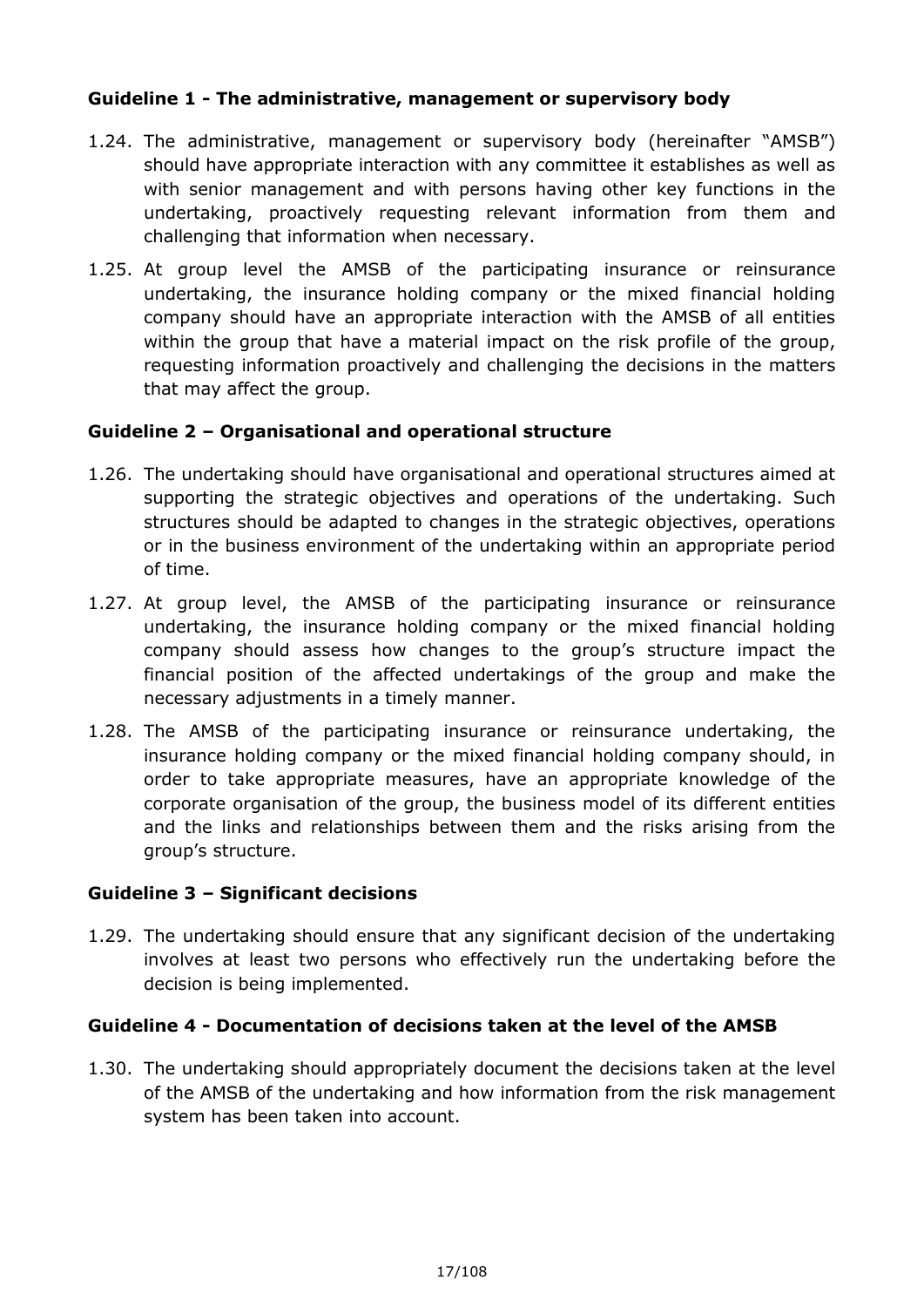#### **Guideline 5 - Allocation and segregation of duties and responsibilities**

1.31. The undertaking should ensure that the duties and responsibilities are allocated, segregated and coordinated in line with the undertaking's policies and reflected in descriptions of tasks and responsibilities. The undertaking should ensure that all the important duties are covered and that unnecessary overlaps are avoided. Effective cooperation between personnel should be fostered.

#### **Guideline 6 - Internal review of the system of governance**

- 1.32. The AMSB of the undertaking should determine the scope and frequency of the internal reviews of the system of governance, taking into account the nature, scale and complexity of the business both at individual and at group level, as well as the structure of the group.
- 1.33. The undertaking should ensure that the scope, findings and conclusions of the review are properly documented and reported to its AMSB. Suitable feedback loops are necessary to ensure follow-up actions are undertaken and recorded.

#### **Guideline 7 – Policies**

- 1.34. The undertaking should align all policies required as part of the system of governance with each other and with its business strategy. Each policy should clearly set out at least:
	- a) the goals pursued by the policy;
	- b) the tasks to be performed and the person or role responsible for them;
	- c) the processes and reporting procedures to be applied;
	- d) the obligation of the relevant organisational units to inform the risk management, internal audit, compliance and actuarial functions of any facts relevant for the performance of their duties.
- 1.35. In the policies that cover the key functions, the undertaking should also address the position of these functions within the undertaking, their rights and powers.
- 1.36. The participating insurance or reinsurance undertaking, the insurance holding company or the mixed financial holding company should ensure that the policies are implemented consistently across the group. In addition, it ensures that the policies of the entities of the group are consistent with the group policies.

#### **Guideline 8 - Contingency plans**

1.37. The undertaking should identify material risks to be addressed by contingency plans covering the areas where it considers itself to be vulnerable, and reviews, updates and tests these contingency plans on a regular basis.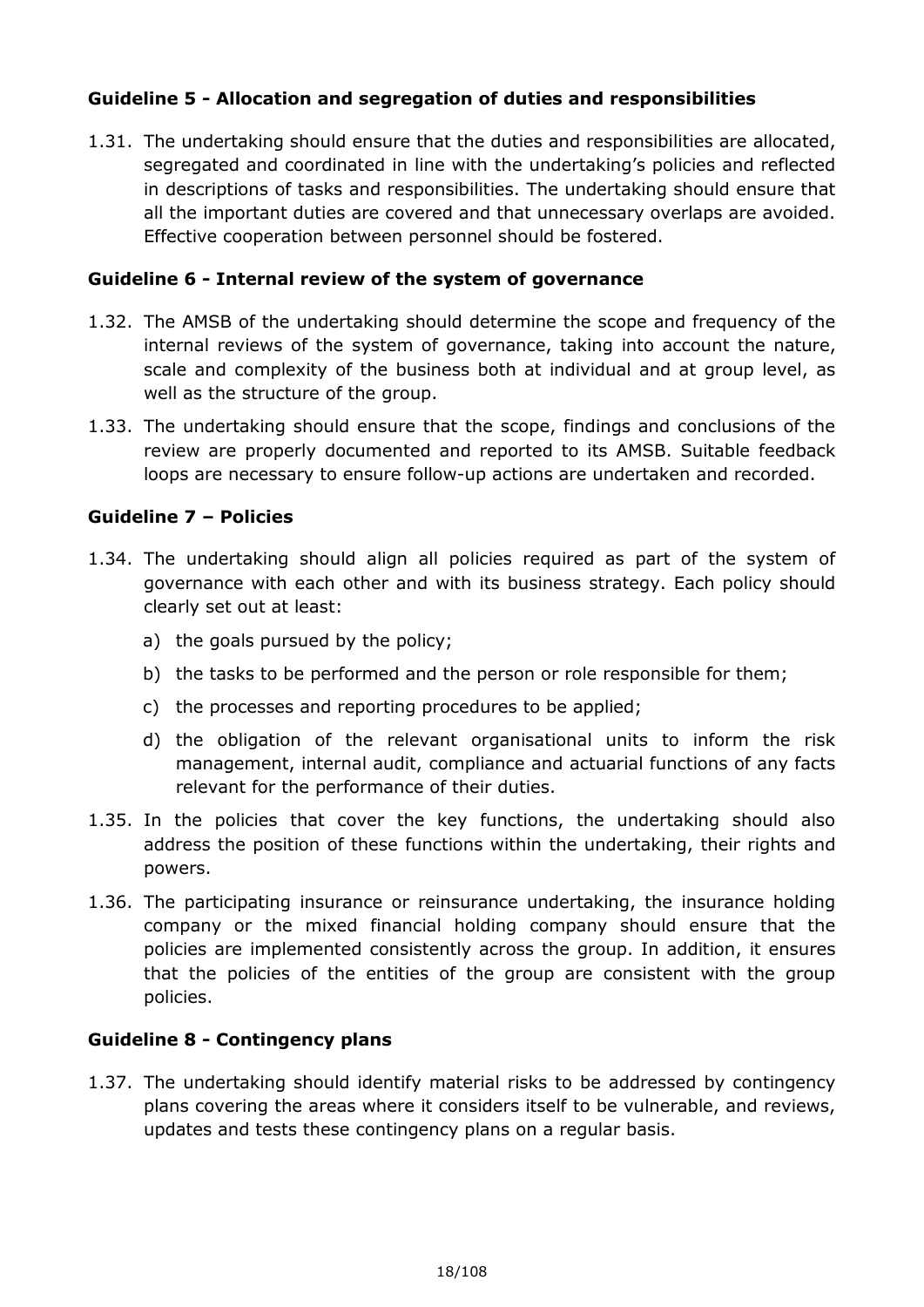#### **Section 2: Remuneration**

#### **Guideline 9 - Scope of the remuneration policy**

- 1.38. In its remuneration policy the undertaking should at least ensure that:
	- a) remuneration awards do not threaten the undertaking's ability to maintain an adequate capital base;
	- b) remuneration arrangements with service providers do not encourage risktaking that is excessive in view of the undertaking's risk management strategy.
- 1.39. The participating insurance or reinsurance undertaking, the insurance holding company or the mixed financial holding company should adopt and implement a remuneration policy for the whole group. This should take into account the complexity and structures of the group in order to establish, develop and implement a consistent policy for the whole group that is in line with the group's risk management strategies. The policy should be applied to all relevant persons at group and individual entity level.
- 1.40. The participating insurance or reinsurance undertaking, the insurance holding company or the mixed financial holding company should ensure:
	- a) an overall consistency of the group's remuneration policies by ensuring that they comply with the legal requirements of the undertakings which are part of the group and by verifying their correct application;
	- b) that all undertakings that belong to the group comply with the remuneration requirements;
	- c) that material risks at the level of the group linked to remuneration issues in the group entities are managed.

#### **Guideline 10 - Remuneration committee**

1.41. The undertaking should ensure that the composition of the remuneration committee enables it to exercise a competent and independent judgment on the remuneration policy and its oversight. If no remuneration committee is established, the AMSB should assume the tasks that would otherwise have been assigned to a remuneration committee in a way that avoids conflicts of interest.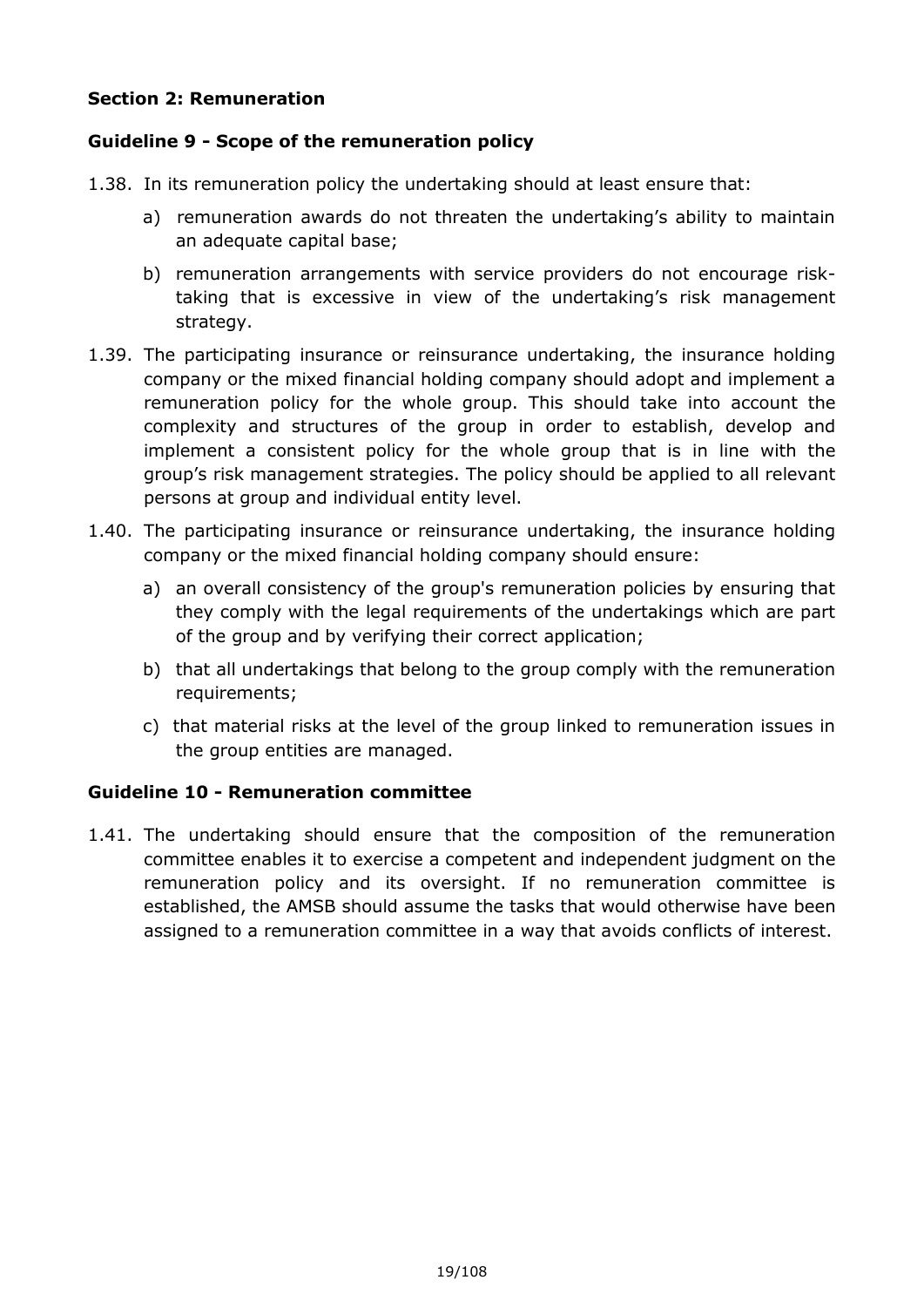#### **Section 3: Fit and proper**

#### **Guideline 11 – Fit requirements**

- 1.42. The undertaking should ensure that persons who effectively run the undertaking or have other key functions are 'fit' and take account of the respective duties allocated to individual persons to ensure appropriate diversity of qualifications, knowledge and relevant experience so that the undertaking is managed and overseen in a professional manner.
- 1.43. The AMSB should collectively possess appropriate qualification, experience and knowledge about at least:
	- a) insurance and financial markets;
	- b) business strategy and business model;
	- c) system of governance;
	- d) financial and actuarial analysis;
	- e) regulatory framework and requirements.

#### **Guideline 12 - Proper requirements**

1.44. When assessing whether a person is 'proper', the undertaking should consider that the period of limitation of the relevant criminal or other offence is lapsed based on national law.

#### **Guideline 13 - Fit and proper policies and procedures**

- 1.45. The undertaking should have a policy on the fit and proper requirements, which includes at least:
	- a) a description of the procedure for identifying the positions for which notifying is required and for the notification to the supervisory authority;
	- b) a description of the procedure for assessing the fitness and propriety of the persons who effectively run the undertaking or have other key functions, both when being considered for the specific position and on an on-going basis;
	- c) a description of the situations that give rise to a re-assessment of the fit and proper requirements;
	- d) a description of the procedure for assessing the skills, knowledge, expertise and personal integrity of other relevant personnel not subject to the requirements of Article 42 of Solvency II according to internal standards, both when being considered for the specific position and on an on-going basis.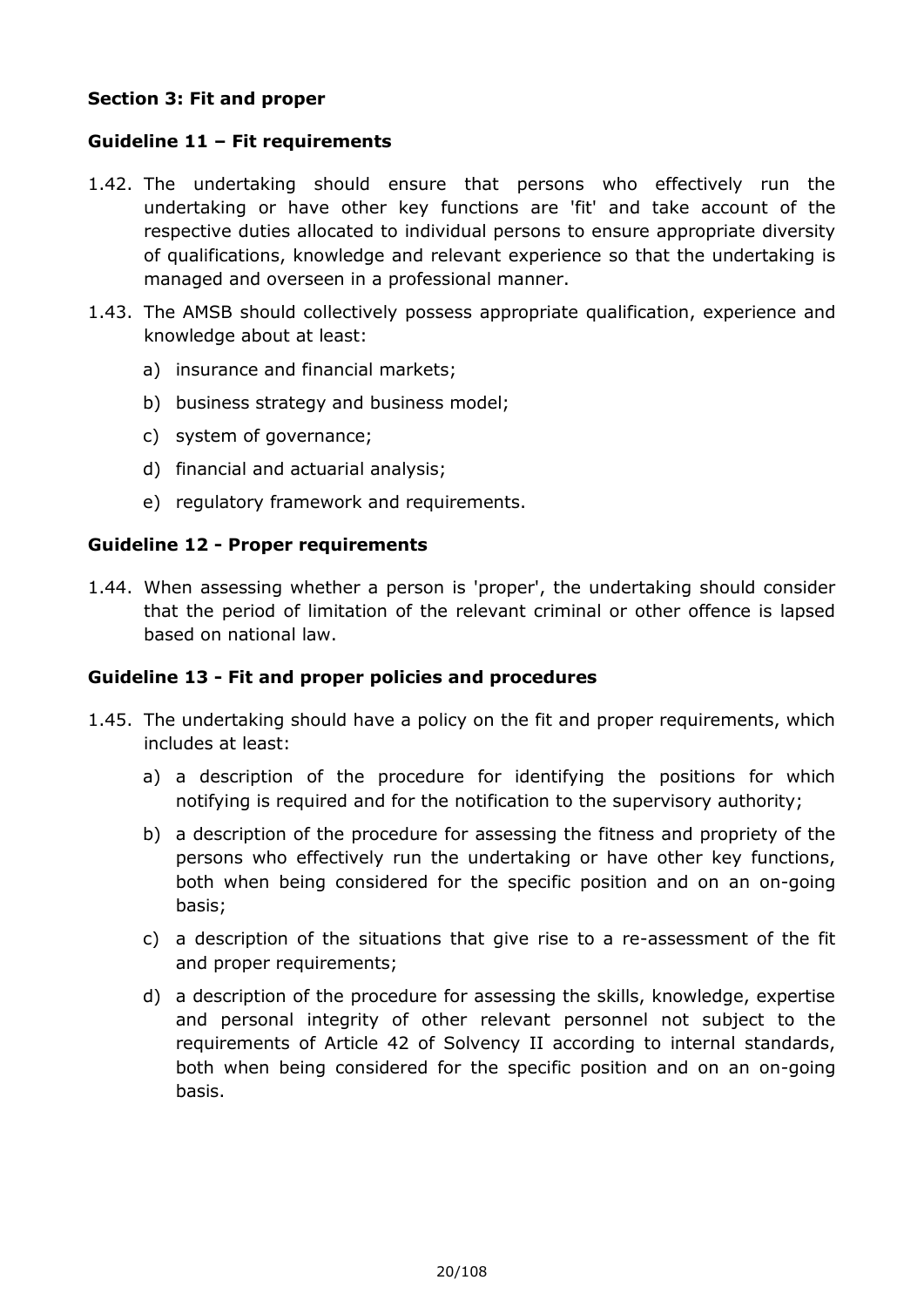#### **Guideline 14 - Outsourcing of key functions**

- 1.46. The undertaking should apply the fit and proper procedures in assessing persons employed by the service provider or sub service provider to perform an outsourced key function.
- 1.47. The undertaking should designate a person within the undertaking with overall responsibility for the outsourced key function who is fit and proper and possesses sufficient knowledge and experience regarding the outsourced key function to be able to challenge the performance and results of the service provider. This designated person should be considered as the person responsible for the key function according to Article 42 (2) of Solvency II that needs to be notified to the supervisory authority.

#### **Guideline 15 - Notification**

1.48. The supervisory authority should require as a minimum from the undertaking the information included in the Technical Annex to be submitted by means of a notification.

#### **Guideline 16 - Assessment of the fit and proper requirements by the supervisory authority**

1.49. The supervisory authority should assess the fit and proper requirements of the persons subject to notification requirements and give feedback on this to the undertaking concerned within an appropriate timeframe from the receipt of a complete notification.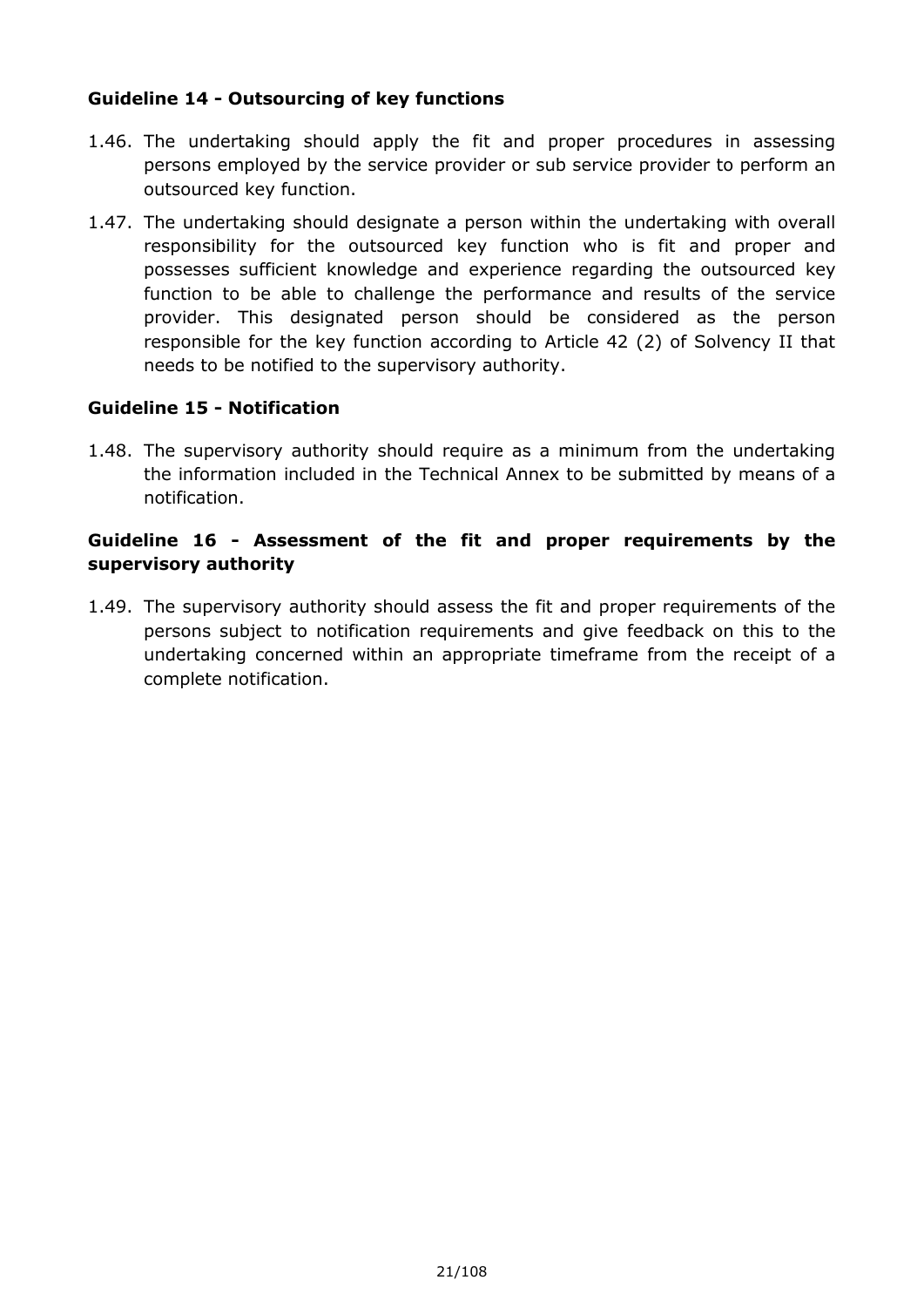#### **Section 4: Risk management**

#### **Guideline 17 - Role of the AMSB in the risk management system**

- 1.50. The AMSB should be ultimately responsible for ensuring the effectiveness of the risk management system, setting the undertaking's risk appetite and overall risk tolerance limits, as well as approving the main risk management strategies and policies.
- 1.51. The AMSB of the participating insurance or reinsurance undertaking, the insurance holding company or the mixed financial holding company should ensure that the risk management system of the whole group is effective. This risk management system of the group should include at least:
	- a) the strategic decisions and policies on risk management at group level;
	- b) the definition of group's risk appetite and overall risk tolerance limits;
	- c) the identification, measurement, management, monitoring and reporting of risks at group level.
- 1.52. The AMSB of the participating insurance or reinsurance undertaking, the insurance holding company or the mixed financial holding company should ensure that such strategic decisions and policies are consistent with the group's structure, size and the specificities of the entities that are part of the group.

#### **Guideline 18 - Risk management policy**

- 1.53. The undertaking should establish a risk management policy which at least:
	- a) defines the risk categories and the methods to measure the risks;
	- b) outlines how the undertaking manages each relevant category, area of risks and any potential aggregation of risks;
	- c) describes the connection with the overall solvency needs assessment as identified in the ORSA, the regulatory capital requirements and the undertaking's risk tolerance limits;
	- d) specifies risk tolerance limits within all relevant risk categories in line with the undertaking's risk appetite;
	- e) describes the frequency and content of regular stress tests and the situations that would warrant ad-hoc stress tests.

#### **Guideline 19 - Risk management function: tasks**

1.54. The undertaking should require the risk management function to report to the AMSB on risks that have been identified as potentially material. The risk management function should also report on other specific areas of risks both on its own initiative and following requests from the AMSB.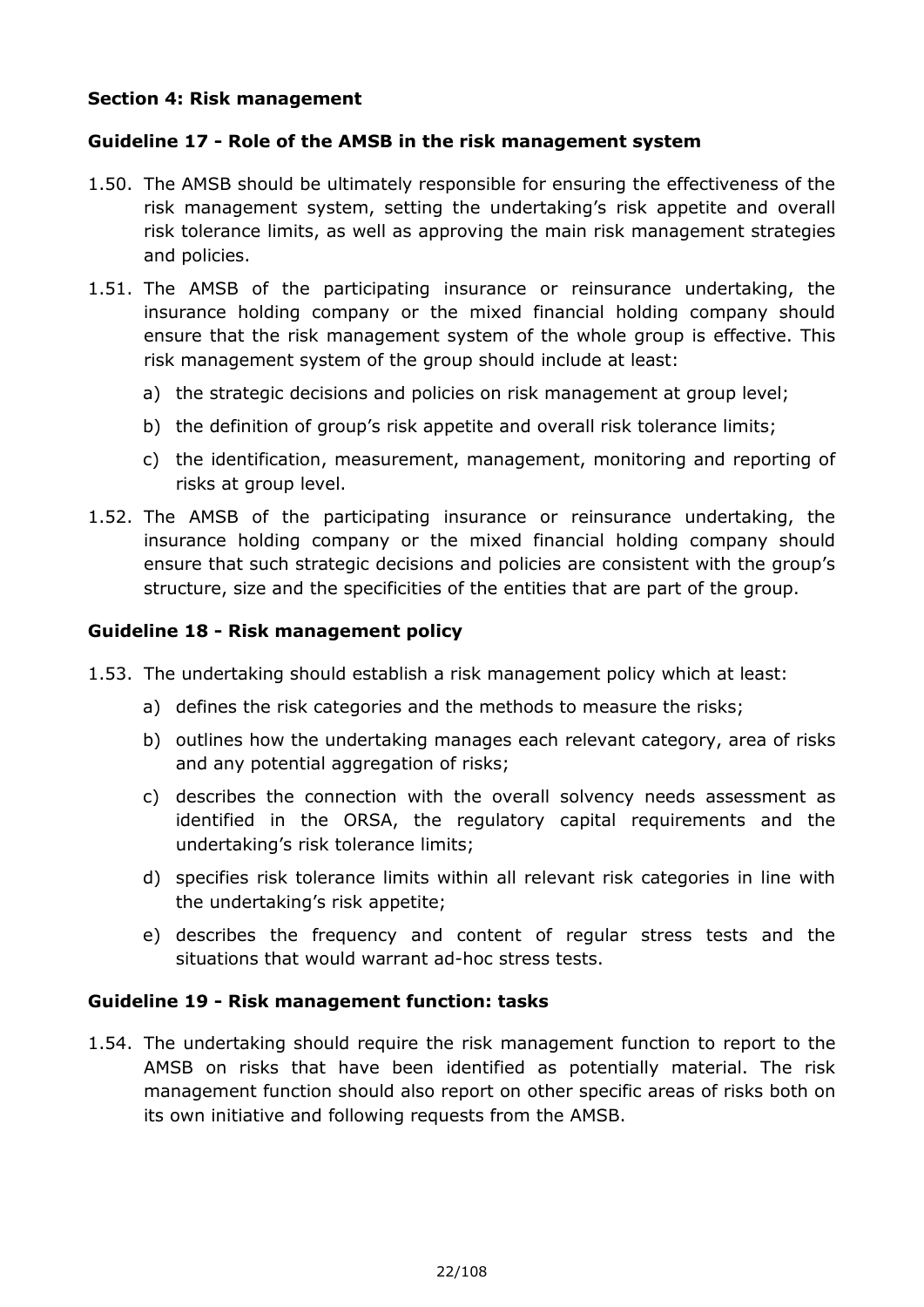#### **Guideline 20 - Underwriting and reserving risk management policy**

- 1.55. In its risk management policy, the undertaking should cover at least the following with regard to underwriting and reserving risk:
	- a) the types and characteristics of the insurance business, such as the type of insurance risk the undertaking is willing to accept;
	- b) how the sufficiency of premium income to cover expected claims and expenses is to be ensured;
	- c) the identification of the risks arising from the undertaking's insurance obligations, including embedded options and guaranteed surrender values in its products;
	- d) how, in the process of designing a new insurance product and the premium calculation, the undertaking takes account of the constraints related to investments;
	- e) how, in the process of designing a new insurance product and the premium calculation, the undertaking takes account of reinsurance or other risk mitigation techniques.

#### **Guideline 21 – Operational risk management policy**

- 1.56. In the risk management policy, the undertaking should cover at least the following with regard to operational risk:
	- a) identification of the operational risks it is or might be exposed to and assessment of the way to mitigate them;
	- b) activities and internal processes for managing operational risks, including the IT system supporting them;
	- c) risk tolerance limits with respect to the undertaking's main operational risk areas.
- 1.57. The undertaking should have processes to identify, analyse and report on operational risk events. For this purpose, it should establish a process for collecting and monitoring operational risk events.
- 1.58. For the purposes of operational risk management, the undertaking should develop and analyse an appropriate set of operational risk scenarios based on at least the following approaches:
	- a) the failure of a key process, personnel or system;
	- b) the occurrence of external events.

#### **Guideline 22 - Reinsurance and other risk-mitigation techniques – risk management policy**

1.59. In the risk management policy the undertaking should cover at least the following with regard to reinsurance and other risk mitigation techniques: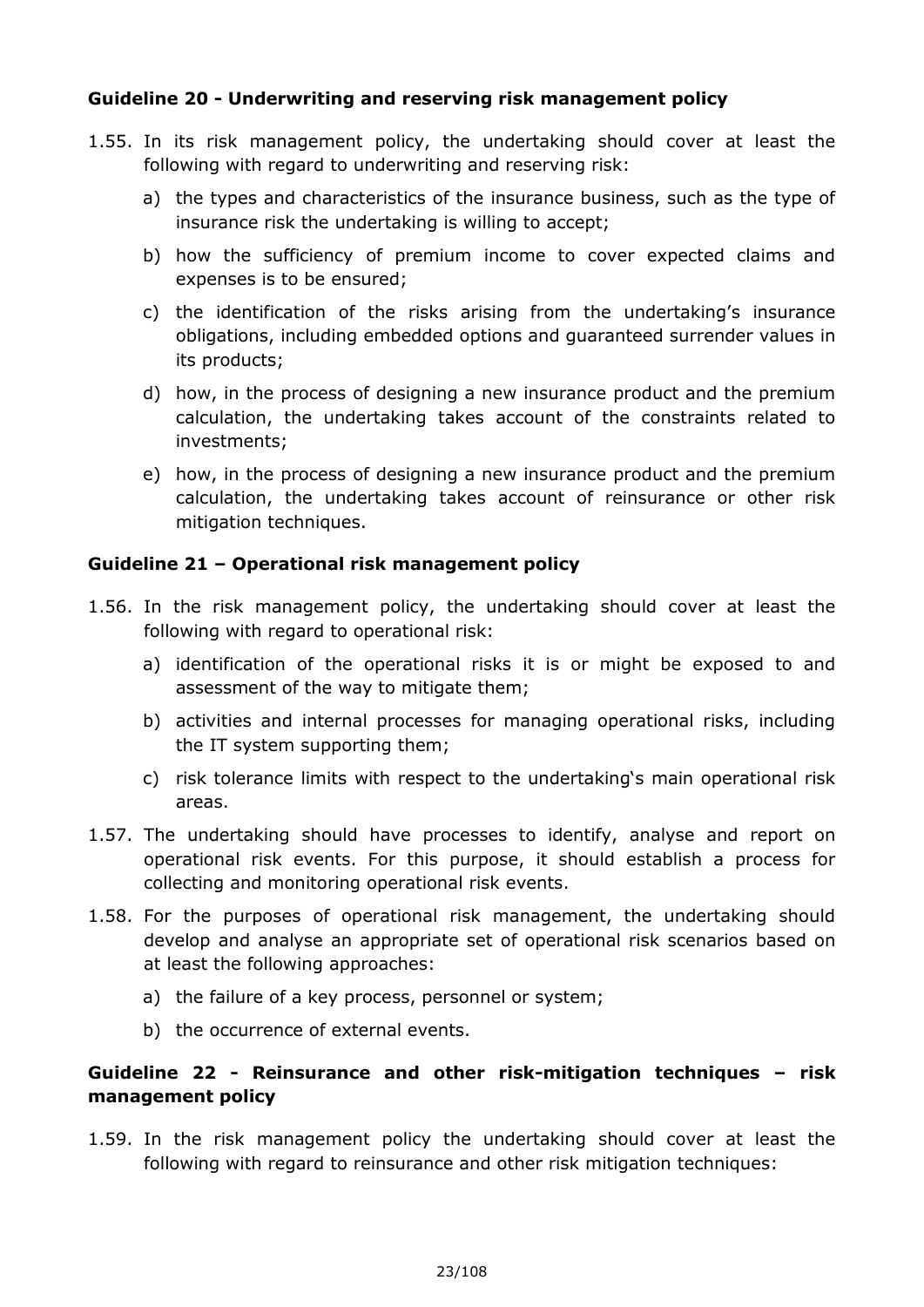- a) identification of the level of risk transfer appropriate to the undertaking's defined risk tolerance limits and which kind of reinsurance arrangements are most appropriate considering the undertaking's risk profile;
- b) principles for the selection of such risk mitigation counterparties and procedures for assessing and monitoring the creditworthiness and diversification of reinsurance counterparties;
- c) procedures for assessing the effective risk transfer and consideration of basis risk;
- d) liquidity management procedures to deal with any timing mismatch between claims' payments and reinsurance recoverable.

#### **Guideline 23 - Strategic and reputational risk**

- 1.60. The undertaking should manage, monitor and report the following situations:
	- a) actual or potential exposure to reputational and strategic risks and the interrelationship between these risks and other material risks;
	- b) key issues affecting its reputation, considering the expectations of stakeholders and the sensitivity of the market.

#### **Guideline 24 - Asset-liability management policy**

- 1.61. In its risk management policy the undertaking should cover at least the following information with regard to asset-liability management:
	- a) a description of the procedure for identification and assessment of different natures of mismatches between assets and liabilities, at least with regard to terms and currency;
	- b) a description of mitigation techniques to be used and the expected effect of relevant risk-mitigating techniques on asset-liability management;
	- c) a description of deliberate mismatches permitted;
	- d) a description of the underlying methodology and frequency of stress tests and scenario tests to be carried out.

#### **Guideline 25 - Investment risk management policy**

- 1.62. In its risk management policy the undertaking should cover at least the following information with regard to investments:
	- a) the level of security, quality, liquidity and profitability the undertaking is aiming for with regard to the whole portfolio of assets and how it plans to achieve this;
	- b) its quantitative limits on assets and exposures, including off-balance sheet exposures, that are to be established to help to ensure the undertaking achieves its desired level of security, quality, liquidity, profitability and availability for the portfolio;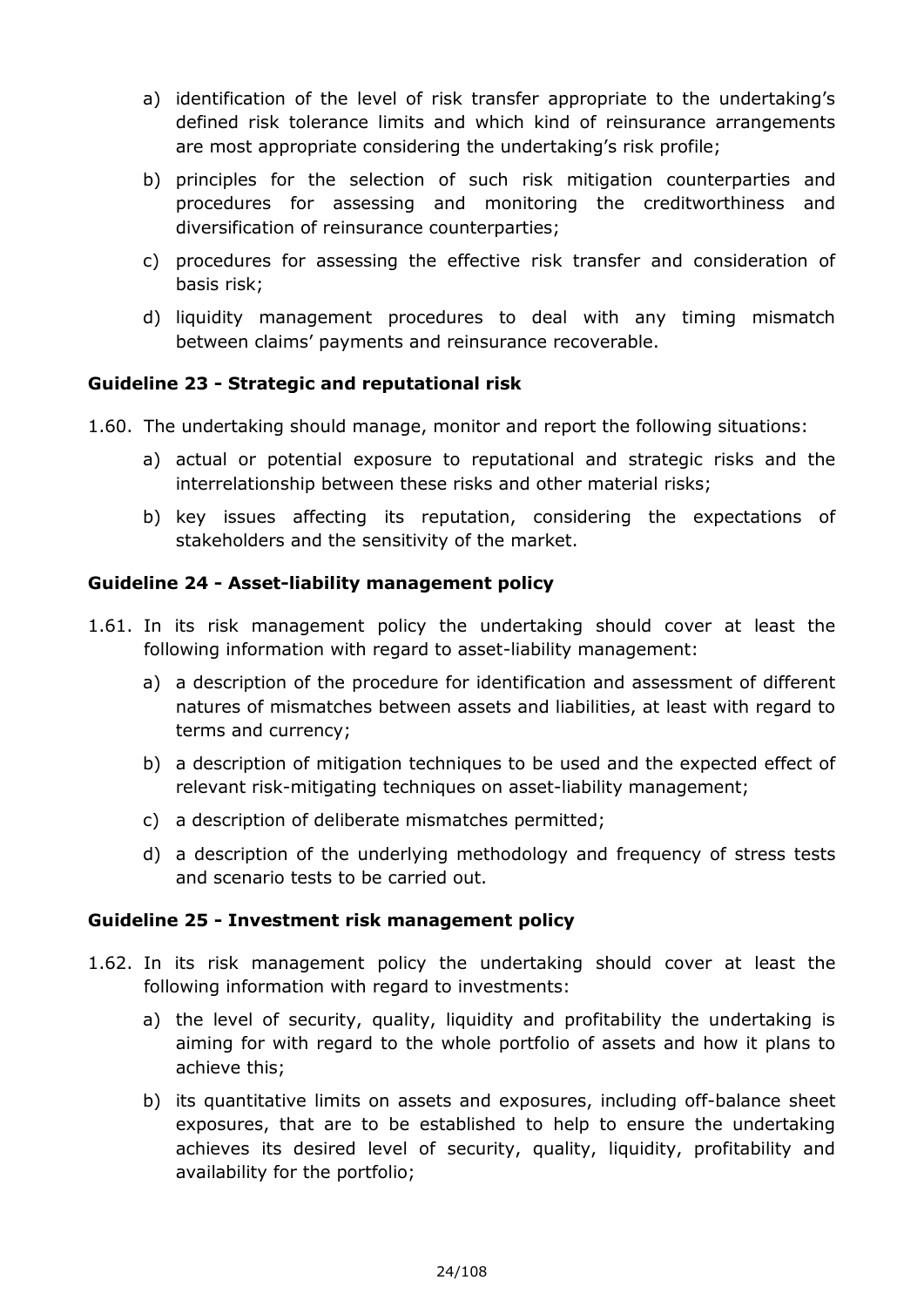- c) the level of availability the undertaking is aiming for with regard to the whole portfolio of assets and how it plans to achieve this
- d) consideration of the financial market environment;
- e) the conditions under which the undertaking can pledge or lend assets;
- f) the link between market risk and other risks in adverse scenarios;
- g) the procedure for appropriately valuing and verifying the investment assets;
- h) the procedures to monitor the performance of the investments and review the policy when necessary;
- i) how the assets are to be selected in the best interest of policyholders and beneficiaries.

#### **Guideline 26 - Liquidity risk management policy**

- 1.63. In its risk management policy the undertaking should cover at least the following information with regard to liquidity risk:
	- a) the procedure for determining the level of mismatch between the cash inflows and the cash outflows of both assets and liabilities, including expected cash flows of direct insurance and reinsurance such as claims, lapses or surrenders;
	- b) consideration of total liquidity needs in the short and medium term, including an appropriate liquidity buffer to guard against a liquidity shortfall;
	- c) consideration of the level and monitoring of liquid assets, including a quantification of potential costs or financial losses arising from an enforced realisation;
	- d) identification and costs of alternative financing tools;
	- e) consideration of the effect on the liquidity situation of expected new business.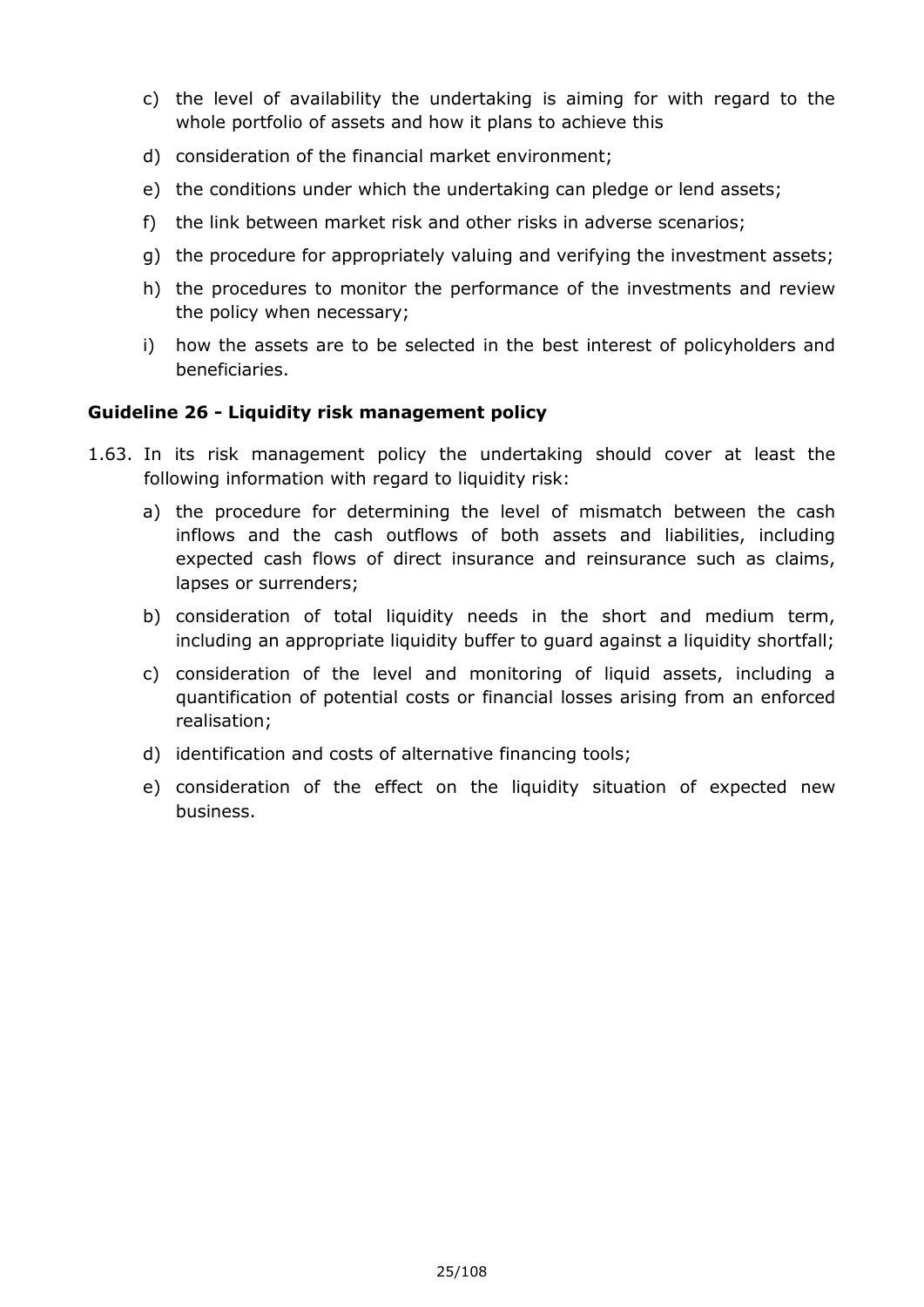#### **Section 5: The prudent person principle and the system of governance**

#### **Guideline 27 - Investment risk management**

- 1.64. The undertaking should not solely depend on the information provided by third parties, such as financial institutions, asset managers and rating agencies. In particular, the undertaking should develop its own set of key risk indicators in line with its investment risk management policy and business strategy.
- 1.65. When making its investment decisions, the undertaking should take into account the risks associated with the investments without relying only on the risk being adequately captured by the capital requirements.

#### **Guideline 28 – Assessment of non-routine investment activities**

- 1.66. Before performing any investment or investment activity of a non-routine nature the undertaking should carry out an assessment of at least:
	- a) its ability to perform and manage the investment or the investment activity;
	- b) the risks specifically related to the investment or the investment activity and the impact of the investment or the investment activity on the undertaking's risk profile;
	- c) the consistency of the investment or investment activity with the beneficiaries' and policyholders' interest, liability constraints set by the undertaking and efficient portfolio management;
	- d) the impact of this investment or investment activity on the quality, security, liquidity, profitability and availability of the whole portfolio.
- 1.67. The undertaking should have procedures that require that where such investment or investment activity entails a significant risk or change in the risk profile, the undertaking's risk management function communicates such a risk or change in the risk profile to the AMSB of the undertaking.

#### **Guideline 29 – Security, quality, liquidity and profitability of the investment portfolios**

- 1.68. The undertaking should regularly review and monitor the security, quality, liquidity and profitability of the portfolio as a whole by considering at least:
	- a) any liabilities constraints, including policyholders' guarantees, and any disclosed policy on future discretionary benefits and, where relevant, reasonable policyholders' expectations;
	- b) the level and nature of risks that an undertaking is willing to accept;
	- c) the level of diversification of the portfolio as a whole;
	- d) the characteristics of the assets including:
		- (i) credit quality of counterparties;
		- (ii) liquidity;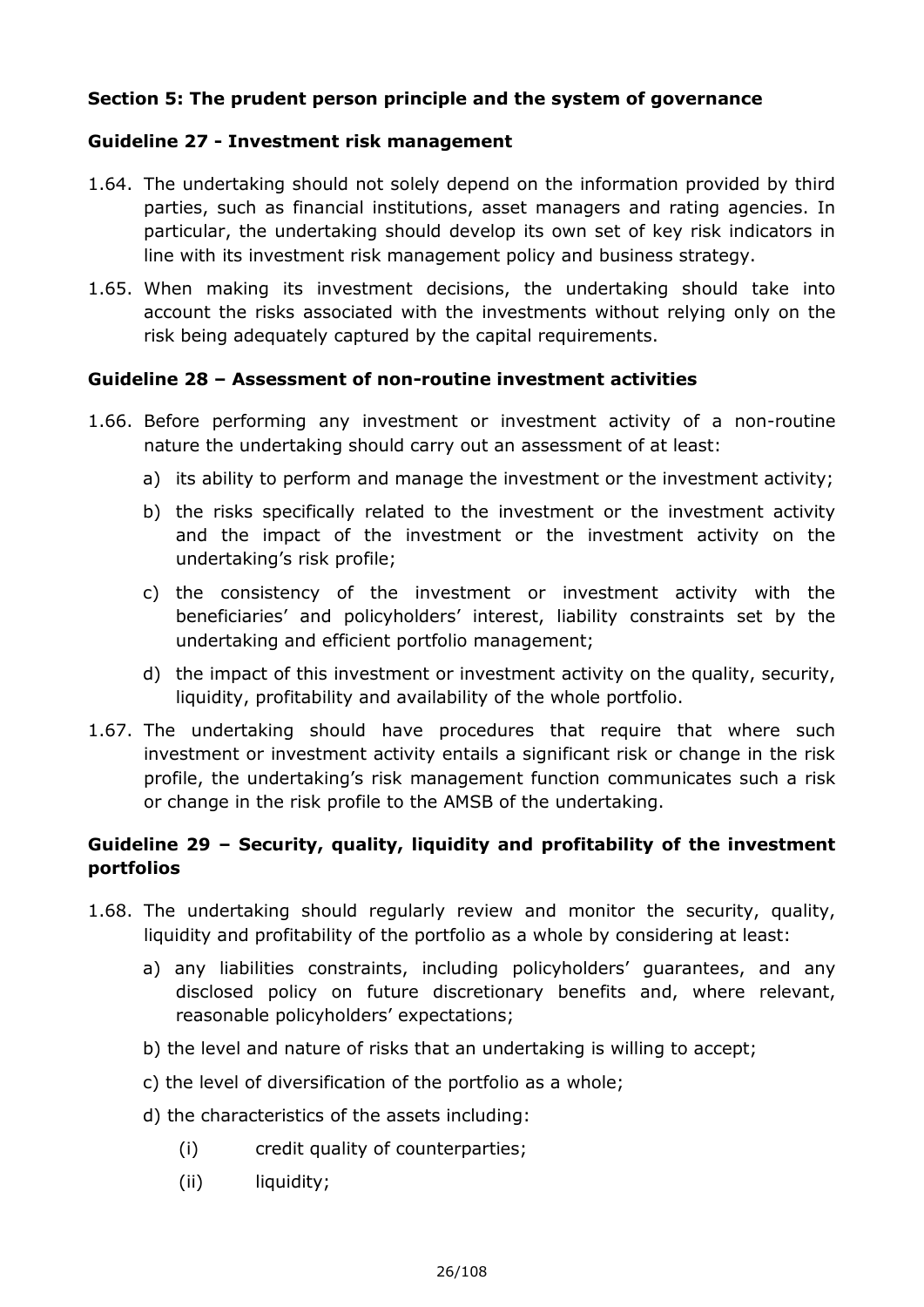- (iii) tangibility;
- (iv) sustainability;
- (v) existence and quality of collateral or other assets backing the assets;
- (vi) gearing or encumbrances;
- (vii) tranches;
- e) events that could potentially change the characteristics of the investments, including any guarantees, or affect the value of the assets;
- f) issues relating to the localisation and availability of the assets including:
	- (i) non-transferability;
	- (ii) legal issues in other countries;
	- (iii) currency measures;
	- (iv) custodian risk;
	- (v) over-collateralisation and lending.

#### **Guideline 30 - Profitability**

1.69. The undertaking should establish targets for the returns it seeks from its investments taking into account the need to obtain a sustainable yield on the asset portfolios to meet reasonable policyholders' expectations.

#### **Guideline 31- Conflicts of interests**

1.70. The undertaking should describe in its investment policy how it identifies and manages any conflicts of interest that arise regarding investments, irrespective of whether they arise in the undertaking or in the entity which manages the asset portfolio. It should also document the actions taken to manage such conflicts.

#### **Guideline 32 - Unit-linked and index-linked contracts**

- 1.71. The undertaking should ensure that its investments of unit-linked and indexlinked contracts are selected in the best interest of policyholders and beneficiaries taking into account any disclosed policy objectives.
- 1.72. In the case of unit-linked business the undertaking should take into account and manage the constraints related to unit-linked contracts, in particular liquidity or any contractual or legal transferability constraints.

#### **Guideline 33 - Assets not admitted for trading on a regulated financial market**

1.73. The undertaking should implement, manage, monitor and control procedures in relation to investments that are not admitted to trading on a regulated financial market or to complex products, which are difficult to value.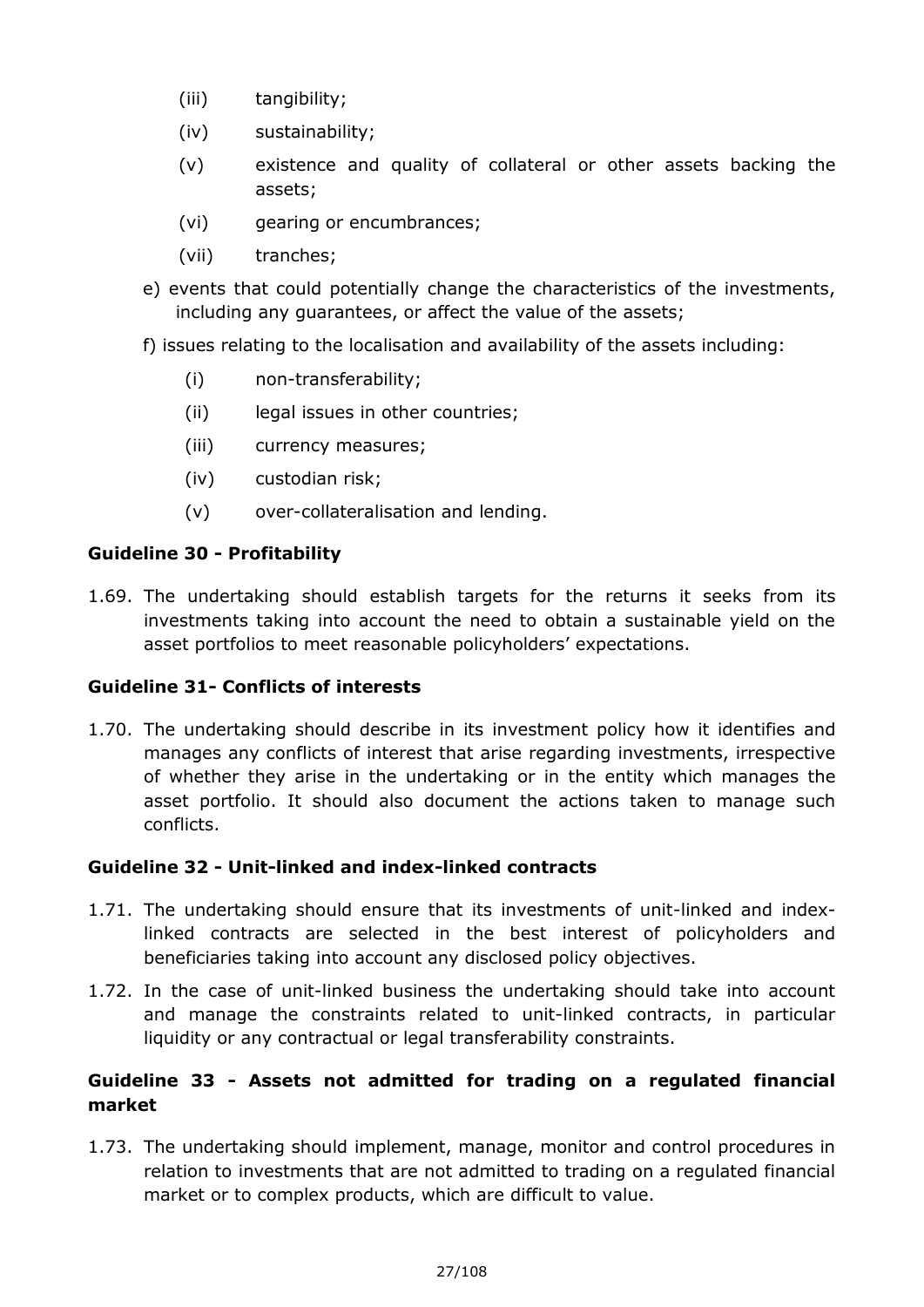1.74. The undertaking should treat assets admitted to trading, but not traded or traded on a non-regular basis, similarly to those assets not admitted to trading on a regulated financial market.

#### **Guideline 34 - Derivatives**

- 1.75. When using derivatives, the undertaking should implement the procedures in line with its investment risk management policy to monitor the performance of these derivatives.
- 1.76. The undertaking should demonstrate how the quality, security, liquidity or profitability of the portfolio is improved without significant impairment of any of these features where derivatives are used to facilitate efficient portfolio management.
- 1.77. The undertaking should document the rationale and demonstrate the effective risk transfer obtained by the use of the derivatives where derivatives are used to contribute to a reduction of risks or as a risk mitigation technique.

#### **Guideline 35 - Securitised instruments**

1.78. Where the undertaking invests in securitised instruments, it should ensure that its interests and the interests of the originator or sponsor concerning the securitised assets are well understood and aligned.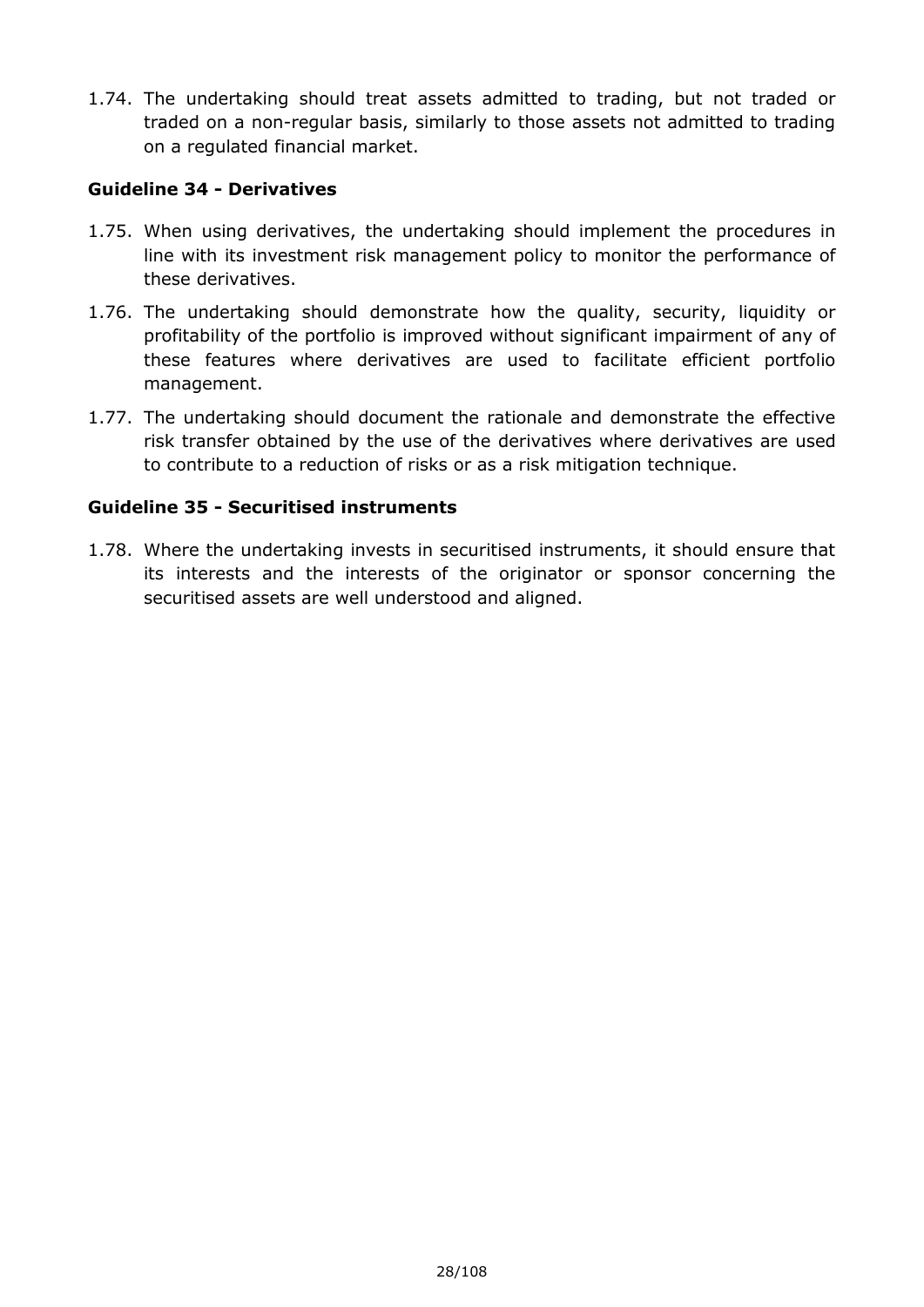#### **Section 6: Own fund requirements and the system of governance**

#### **Guideline 36 – Capital management policy**

- 1.79. The undertaking should develop a capital management policy which includes a description of the procedures to:
	- a) ensure that own-fund items, both at issue and subsequently, are classified according to the features in Articles 71, 73, 75 and 77 of the Commission Delegated Regulation 2015/35;
	- b) monitor tier by tier the issuance of own fund items according to the medium-term capital management plan, and ensure before issuance of any own fund items that it can satisfy the criteria for the appropriate tier on a continuous basis;
	- c) monitor that own-funds items are not encumbered by the existence of any agreements or connected transactions, or as a consequence of a group structure, which would undermine their efficacy as capital;
	- d) ensure that the actions required or permitted under the contractual, statutory or legal provisions governing an own-fund item are initiated and completed in a timely manner;
	- e) ensure that ancillary own-fund items can be, and are, called in a timely manner when necessary;
	- f) identify and document any arrangements, legislation or products that give rise to ring-fenced funds, and ensure that appropriate calculations and adjustments in the determination of the solvency capital requirement and own funds are made;
	- g) ensure that the contractual terms governing own-fund item items are clear and unambiguous in relation to the criteria for classification into tiers;
	- h) ensure that any policy or statement in respect of ordinary share dividends is fully taken into account in consideration of the capital position and the assessment of the foreseeable dividends;
	- i) identify and document the instances in which distributions on tier 1 ownfund items might be cancelled on a discretionary basis;
	- j) identify, document and enforce the instances in which distributions on an own-funds item need to be deferred or cancelled in accordance with Articles  $71(1)(I)$  and  $73(1)(q)$  of the Commission Delegated Regulation 2015/35;
	- k) identify the extent to which the undertaking relies on own-fund items subject to transitional measures;
	- l) ensure that the manner in which items included in own funds under the transitional measures operate in times of stress, and in particular how the items absorb losses is assessed and, if necessary, taken into account in the ORSA.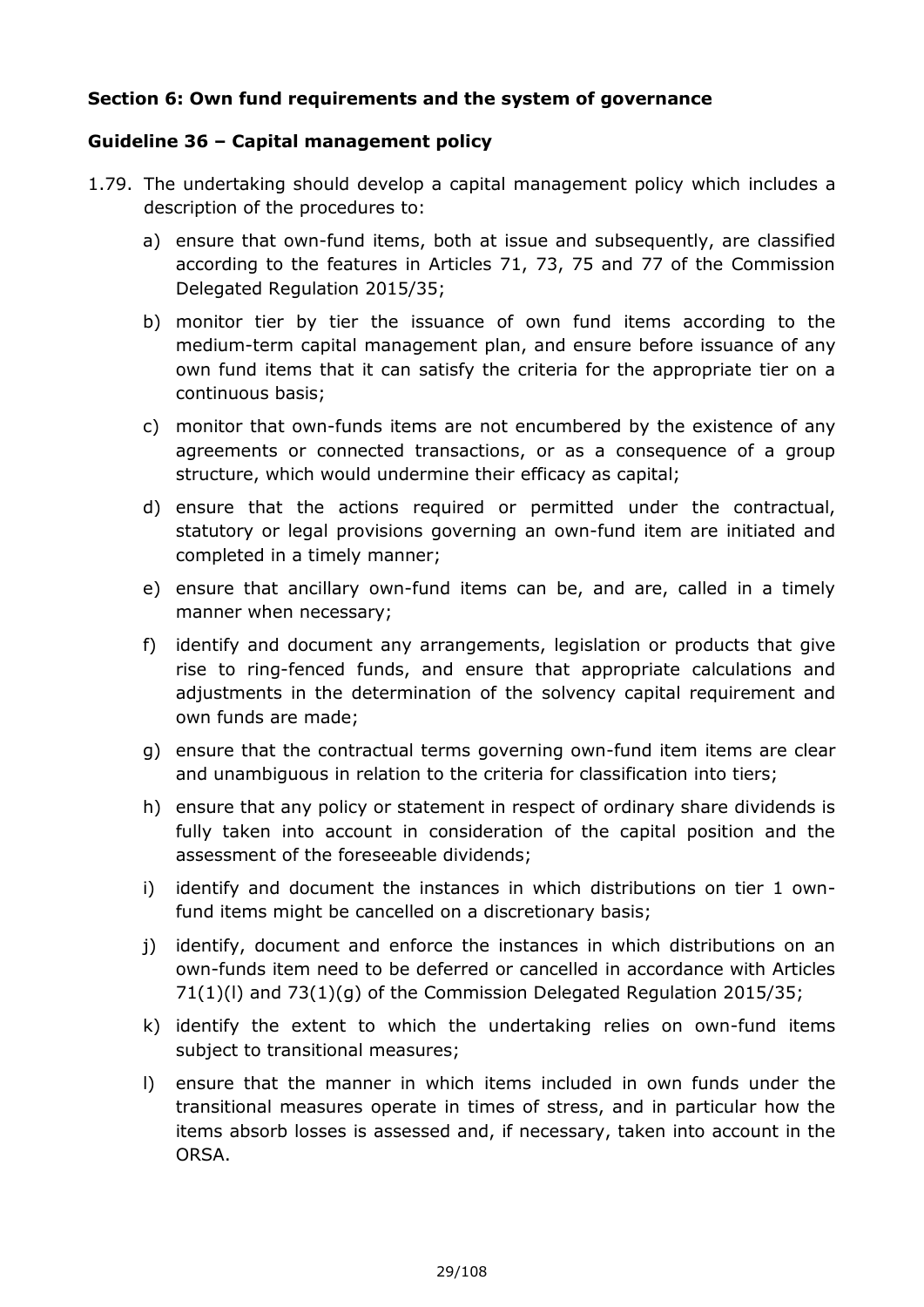#### **Guideline 37 – Medium-term capital management plan**

- 1.80. The undertaking should develop a medium-term capital management plan which is monitored by the AMSB, and which includes at least considerations of:
	- a) any planned capital issuance;
	- b) the maturity of own-fund items, incorporating both the contractual maturity and any earlier opportunity to repay or redeem, relating to the undertaking's own fund items;
	- c) the result of the projections made in the ORSA;
	- d) how any issuance, redemption or repayment, or other variation in the valuation of own-funds items affects the application of the limits on tiers;
	- e) how applying the distribution policy will affect own funds; and
	- f) the impact of the end of the transitional period.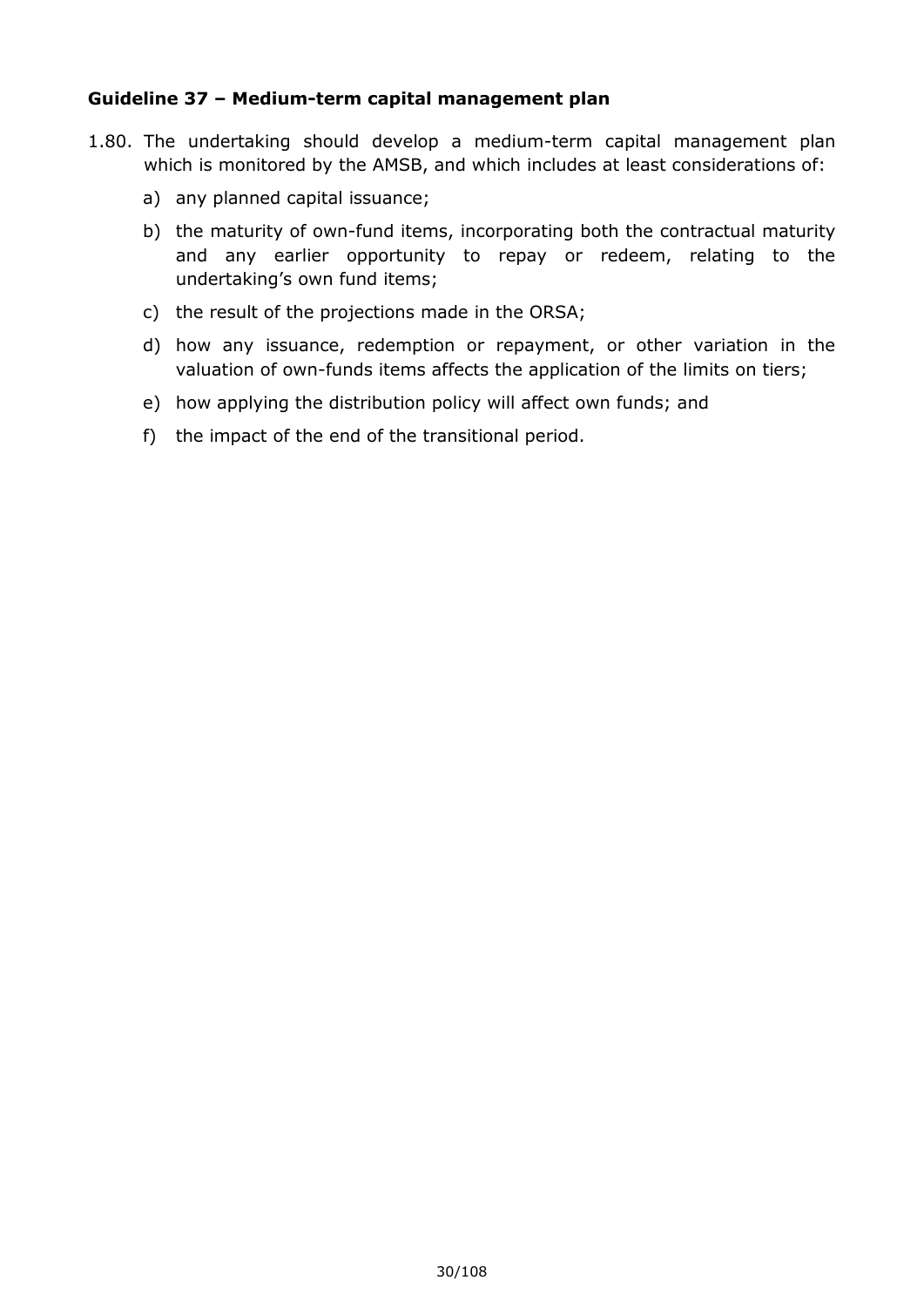#### **Section 7: Internal controls**

#### **Guideline 38 – Internal control environment**

- 1.81. The undertaking should promote the importance of performing appropriate internal controls by ensuring that all personnel are aware of their role in the internal control system. The control activities should be commensurate to the risks arising from the activities and processes to be controlled.
- 1.82. The participating insurance or reinsurance undertaking, the insurance holding company or the mixed financial holding company should ensure a consistent implementation of the internal control systems across the group.

#### **Guideline 39 – Monitoring and reporting**

1.83. The undertaking should establish monitoring and reporting mechanisms within the internal control system which provide the AMSB with the relevant information for the decision-making processes.

#### **Section 8: Internal audit function**

#### **Guideline 40 – Independence of the internal audit function**

- 1.84. The undertaking should ensure that the internal audit function does not perform any operational functions and is free from undue influence by any other functions including key functions.
- 1.85. When performing an audit and when evaluating and reporting the audit results, the undertaking should ensure that the internal audit function is not subject to influence from the AMSB that can impair its operational independence and impartiality.

#### **Guideline 41 – Conflicts of interest within the internal audit function**

- 1.86. The undertaking should take adequate measures in order to mitigate the risk of any conflicts of interest.
- 1.87. The undertaking should therefore ensure that internally recruited auditors do not audit activities or functions they previously performed during the timeframe covered by the audit.

#### **Guideline 42 - Internal audit policy**

- 1.88. The undertaking should have an internal audit policy which covers at least the following areas:
	- a) the terms and conditions according to which the internal audit function can be called upon to give its opinion or assistance or to carry out other special tasks;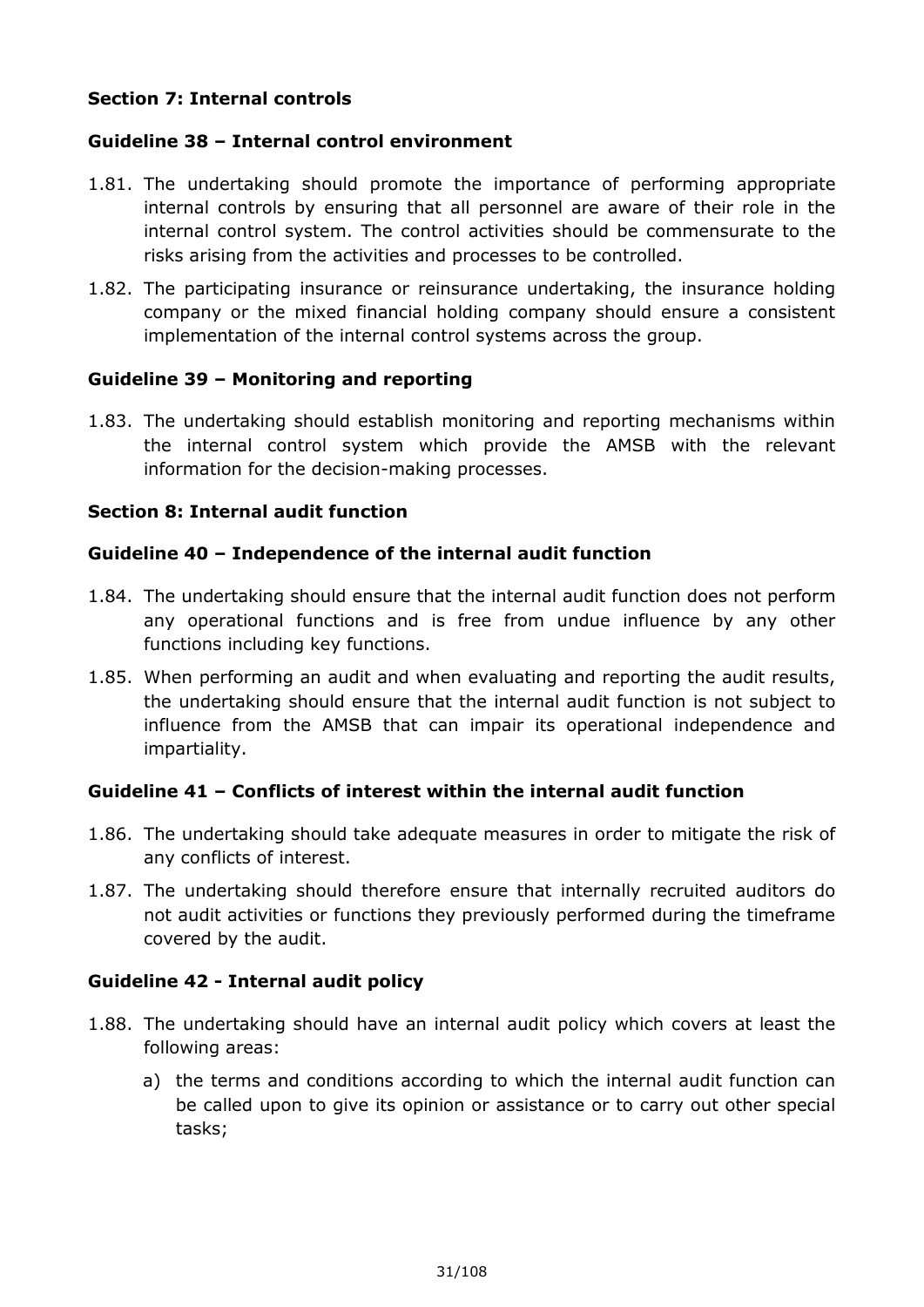- b) if relevant, internal rules setting out the procedures the person responsible for the internal audit function needs to follow before informing the supervisory authority;
- c) where appropriate, the criteria for the rotation of staff assignments.
- 1.89. The participating insurance or reinsurance undertaking, the insurance holding company or the mixed financial holding company should ensure that the internal audit policy at the level of the group describes how the internal audit function:
	- a) coordinates the internal audit activity across the group;
	- b) ensures compliance with the internal audit requirements at the group level.

#### **Guideline 43 – Internal audit plan**

- 1.90. The undertaking should ensure that the internal audit plan:
	- a) is based on a methodical risk analysis, taking into account all the activities and the complete system of governance, as well as expected developments of activities and innovations;
	- b) covers all significant activities that are to be reviewed within a reasonable period of time.

#### **Guideline 44 - Internal audit documentation**

1.91. The undertaking should keep a record of its work in order to allow for an assessment of the effectiveness of the work of the internal audit function, and to document the audits in a way that allows for retracing the audits undertaken and the findings they produced.

#### **Guideline 45 – Internal audit function tasks**

1.92. The undertaking should require that the internal audit function, in the report to the AMSB, includes the envisaged period of time to remedy the shortcomings, and information on the achievement of previous audit recommendations.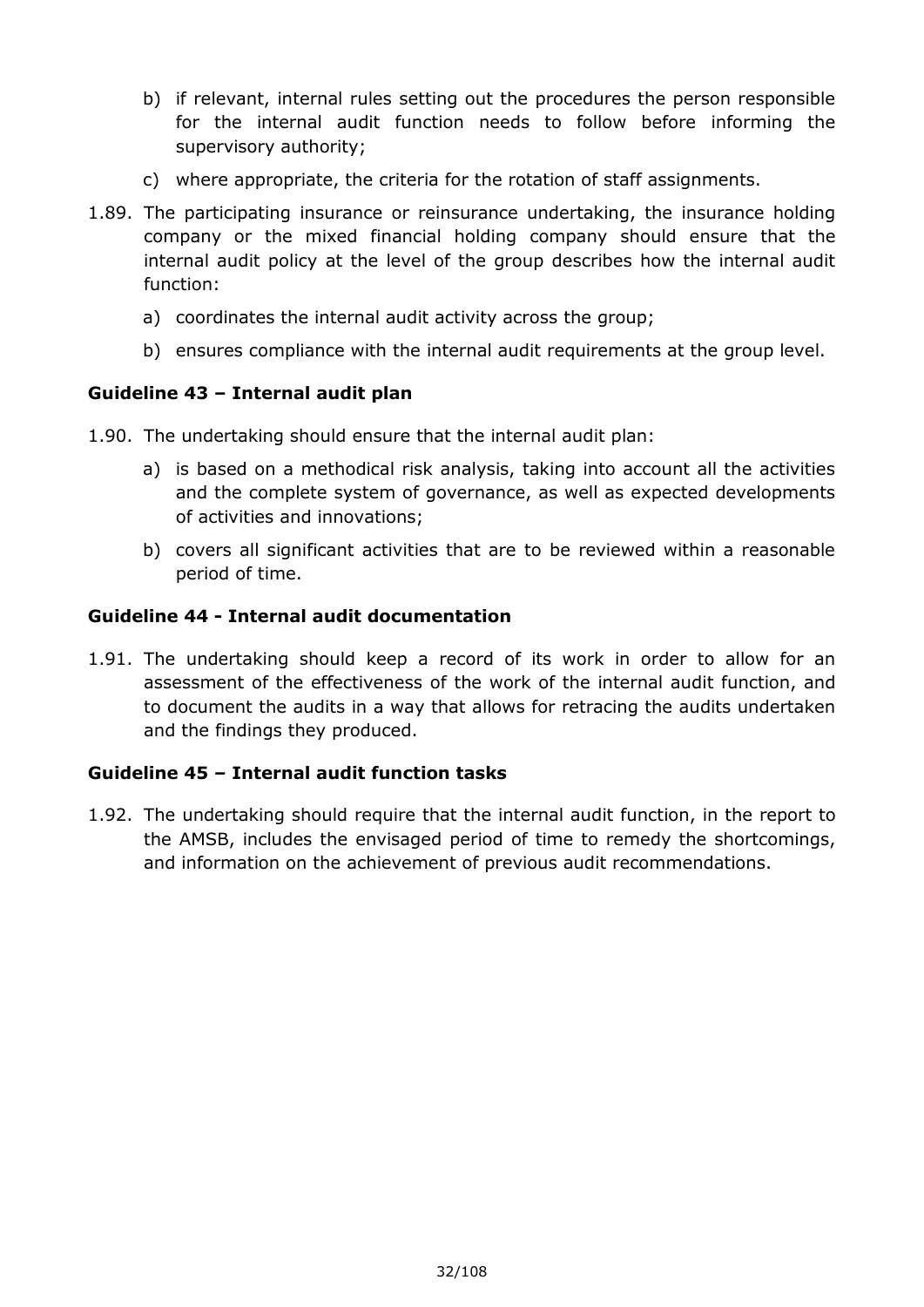#### **Section 9: Actuarial function**

#### **Guideline 46 - Tasks of the actuarial function**

- 1.93. The undertaking should take appropriate measures to address the potential conflicts of interests, if the undertaking decides to add additional tasks or activities to the tasks and activities of the actuarial function.
- 1.94. The participating insurance or reinsurance undertaking, the insurance holding company or the mixed financial holding company should require that the actuarial function gives an opinion on the reinsurance policy and the reinsurance program for the group as a whole.

#### **Guideline 47 - Coordination of the calculation of technical provisions**

- 1.95. The undertaking should require the actuarial function to identify any inconsistency with the requirements set out in Articles 76 to Article 83 of Solvency II for the calculation of technical provisions and propose corrections as appropriate.
- 1.96. The undertaking should require the actuarial function to explain any material effect of changes in data, methodologies or assumptions between valuation dates on the amount of technical provisions.

#### **Guideline 48 – Data quality**

1.97. The undertaking should require the actuarial function to assess the consistency of the internal and external data used in the calculation of technical provisions against the data quality standards as set in Solvency II. Where relevant, the actuarial function provides recommendations on internal procedures to improve data quality so as to ensure that the undertaking is in a position to comply with the Solvency II framework.

#### **Guideline 49 – Testing against experience**

1.98. The undertaking should ensure that the actuarial function reports any material deviations from actual experience to the best estimate to the AMSB. The report should investigate the causes of the deviations and, where applicable, propose changes in the assumptions and modifications to the valuation model in order to improve the best estimate calculation.

#### **Guideline 50 – Underwriting policy and reinsurance arrangements**

1.99. The undertaking should require the actuarial function, when providing its opinion on the underwriting policy and the reinsurance arrangements, to take into consideration the interrelations between these and the technical provisions.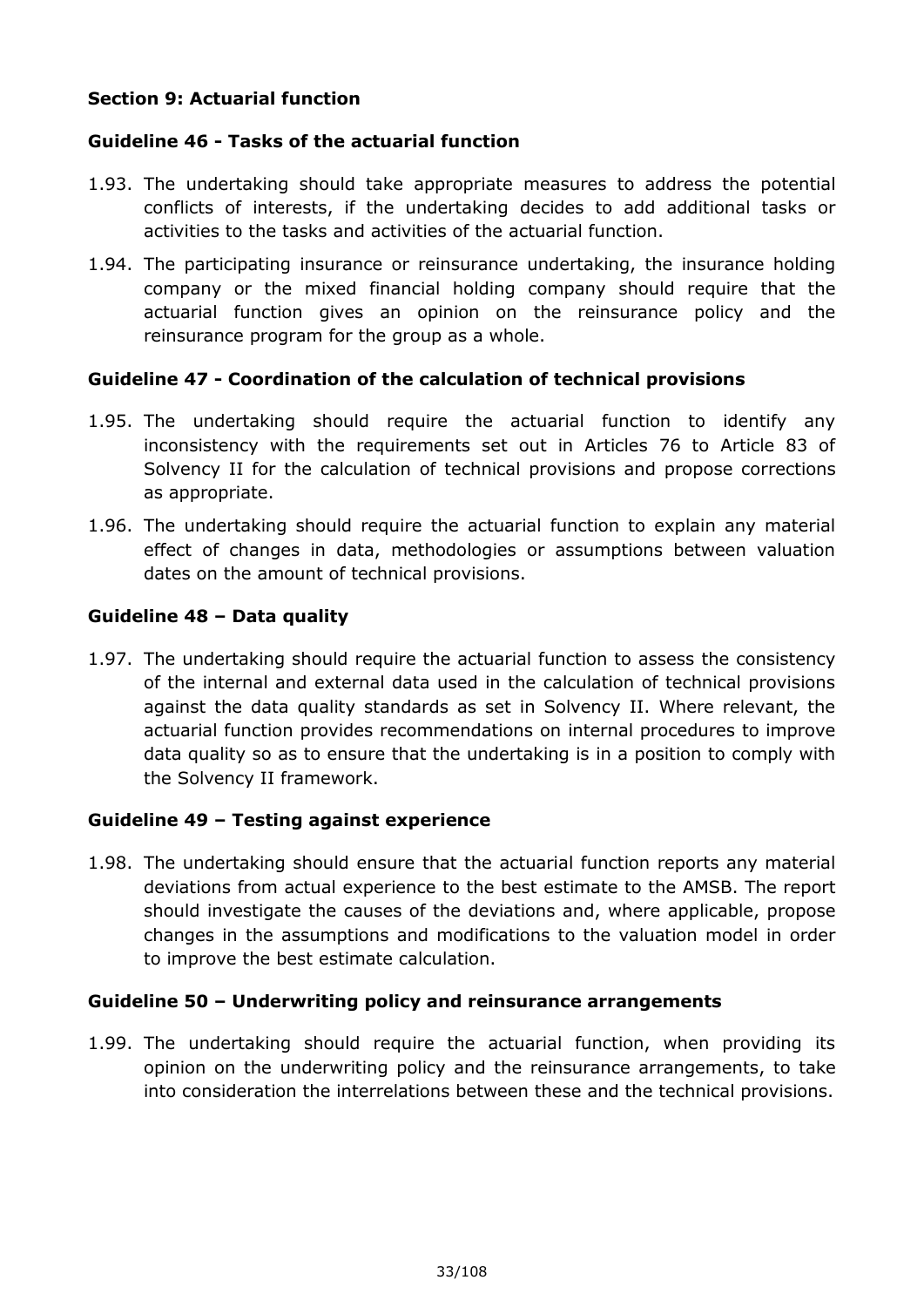#### **Guideline 51 – The actuarial function of an undertaking using an internal model**

1.100.The undertaking should require the actuarial function to contribute to specifying which risks within their domain of expertise are covered by the internal model. The actuarial function should also contribute to how dependencies between these risks and dependencies between these risks and other risks are derived. This contribution is based on a technical analysis and should reflect the experience and expertise of the function.

#### **Section 10: Valuation of assets and liabilities other than technical provisions**

#### **Guideline 52 - Valuation of assets and liabilities other than technical provisions**

- 1.101.In its policy and procedures for valuation of assets and liabilities the undertaking should cover at least the following:
	- a) the methodology and criteria to be used for the assessment of active and non-active markets;
	- b) the requirements to ensure adequate documentation of the valuation process and of the accompanying controls, including those for data quality;
	- c) the requirements on the documentation of the valuation approaches used regarding:
		- (i) their designs and the way they are implemented;
		- (ii) the adequacy of data, parameters and assumptions;
	- d) the process for the independent review and verification of the valuation approaches;
	- e) the requirements for the regular reporting to the AMSB for matters that are relevant for its governance on valuation.

#### **Guideline 53 – Data quality control procedures**

- 1.102.The undertaking should implement data quality control procedures to identify deficiencies and to measure, monitor, manage and document their data quality. These procedures should include:
	- a) completeness of data;
	- b) appropriateness of data, both from internal and external sources;
	- c) independent review and verification of data quality.
- 1.103.The policies and procedures implemented by the undertaking should address the need to periodically review market data and inputs against alternative sources and experience.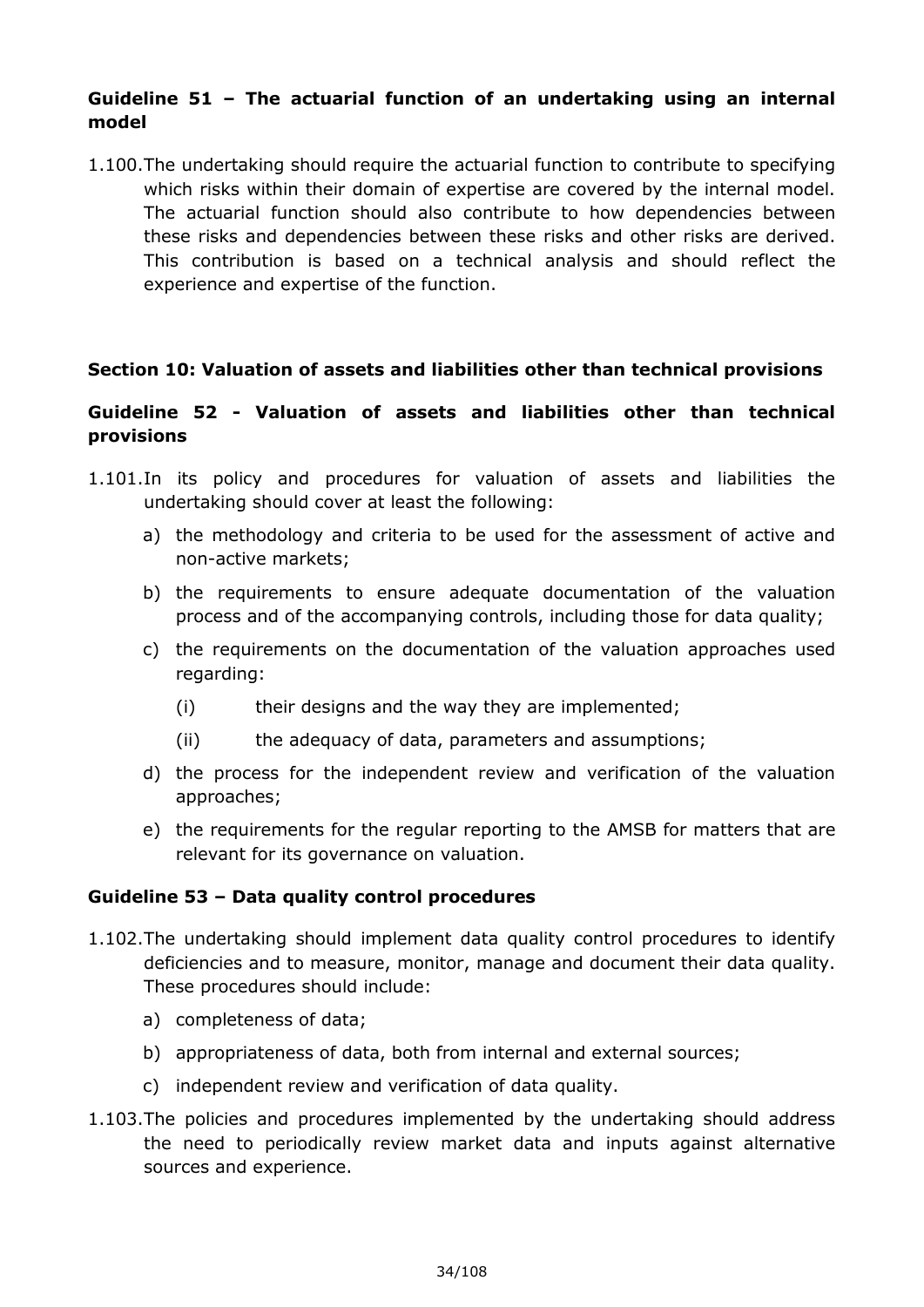#### **Guideline 54 – Documentation when using alternative valuation methods**

- 1.104.Where alternative methods for valuation are used, the undertaking should document:
	- a) a description of the method, purpose, key assumptions, limitations and output;
	- b) the circumstances under which the method would not work effectively;
	- c) description and analysis of the valuation process, and the controls linked with the method;
	- d) an analysis of valuation uncertainty linked with the method;
	- e) a description of back-testing procedures performed on the results and, where possible, a comparison against comparable models or other benchmarks, which should be carried out when the valuation method is first introduced and regularly thereafter;
	- f) a description of the tools or programs used.

#### **Guideline 55 - Independent review and verification of valuation methods**

- 1.105.The undertaking should ensure that an independent review of the valuation method, following Article 267 (4)(b) of the Commission Delegated Regulation 2015/35 takes place before the implementation of a new method or a major change, and on a regular basis thereafter.
- 1.106.The undertaking should determine the frequency of the review in line with the significance of the method for the decision-making and risk management processes.
- 1.107.The undertaking should apply the same principles for the independent review and verification of both internally developed valuation methods or models and for vendor provided valuation methods or models.
- 1.108.The undertaking should have processes in place to report the results of the independent review and verification, as well as the recommendations for remedial actions to the appropriate management level of the undertaking.

#### **Guideline 56 - Oversight by the AMSB and other persons who effectively run the undertaking**

1.109.The AMSB and other persons who effectively run the undertaking should be able to demonstrate an overall understanding of the valuation approaches and the uncertainties involved in the valuation process to allow a proper oversight of the risk management process concerning valuation.

#### **Guideline 57 – Request to the undertaking by the supervisory authority, for an external independent valuation or verification**

1.110.The supervisory authority should consider requesting an independent valuation or verification from the undertaking at least when there is a risk of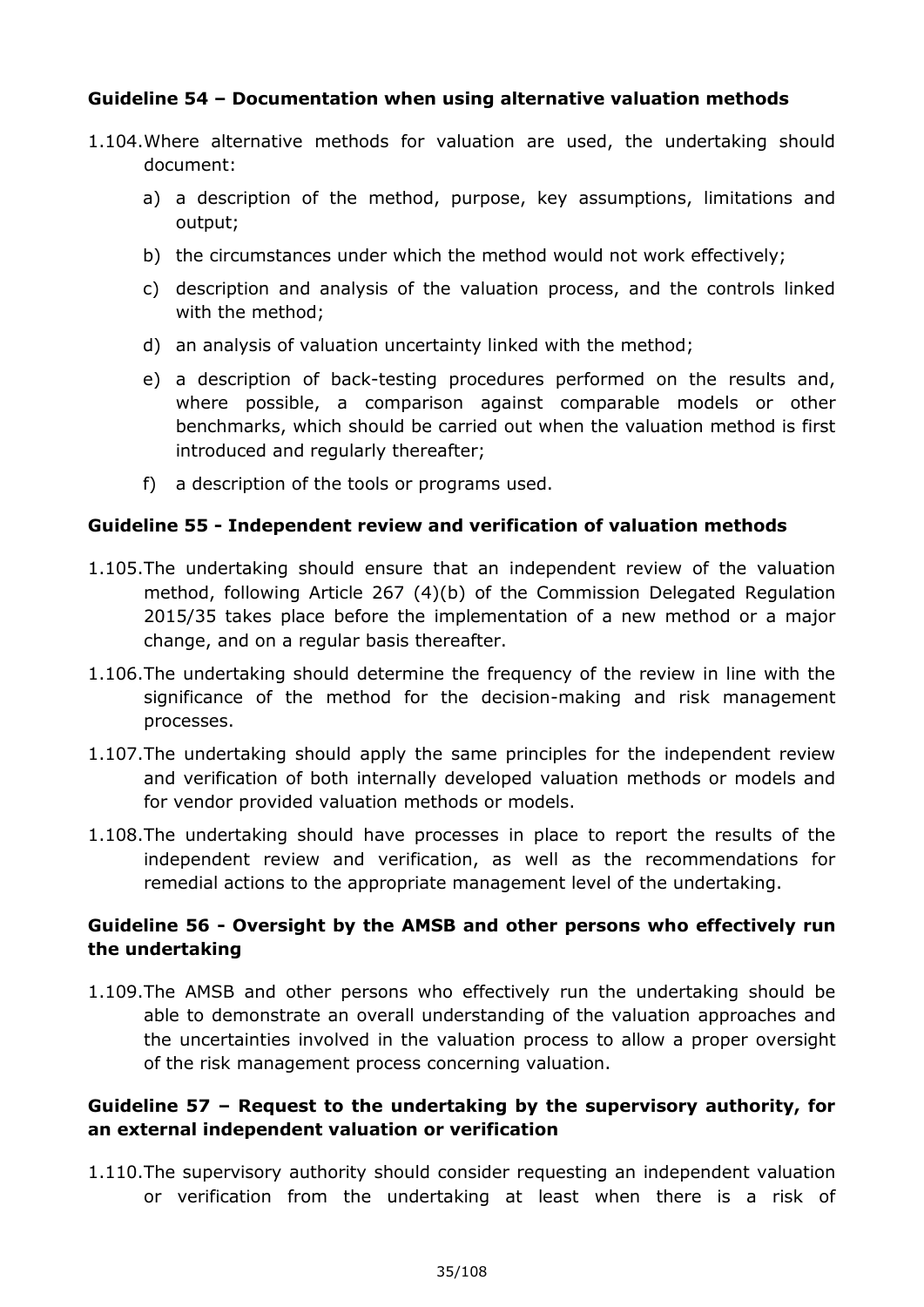misstatements in the valuation of material assets or liabilities, with possible material consequences for the undertaking's solvency situation.

#### **Guideline 58 – Independence of the external expert**

1.111.The undertaking should be able to demonstrate to the supervisory authority that the external valuation or verification has been performed by independent experts with the relevant professional competence, due care and relevant experience.

#### **Guideline 59 – Information to be provided to the supervisory authority on the external valuation or verification**

1.112.The undertaking should provide the supervisory authority with all relevant information requested on external valuation or verification. The undertaking should include in this information, at least, the experts' written opinion on the valuation of the relevant asset or liability.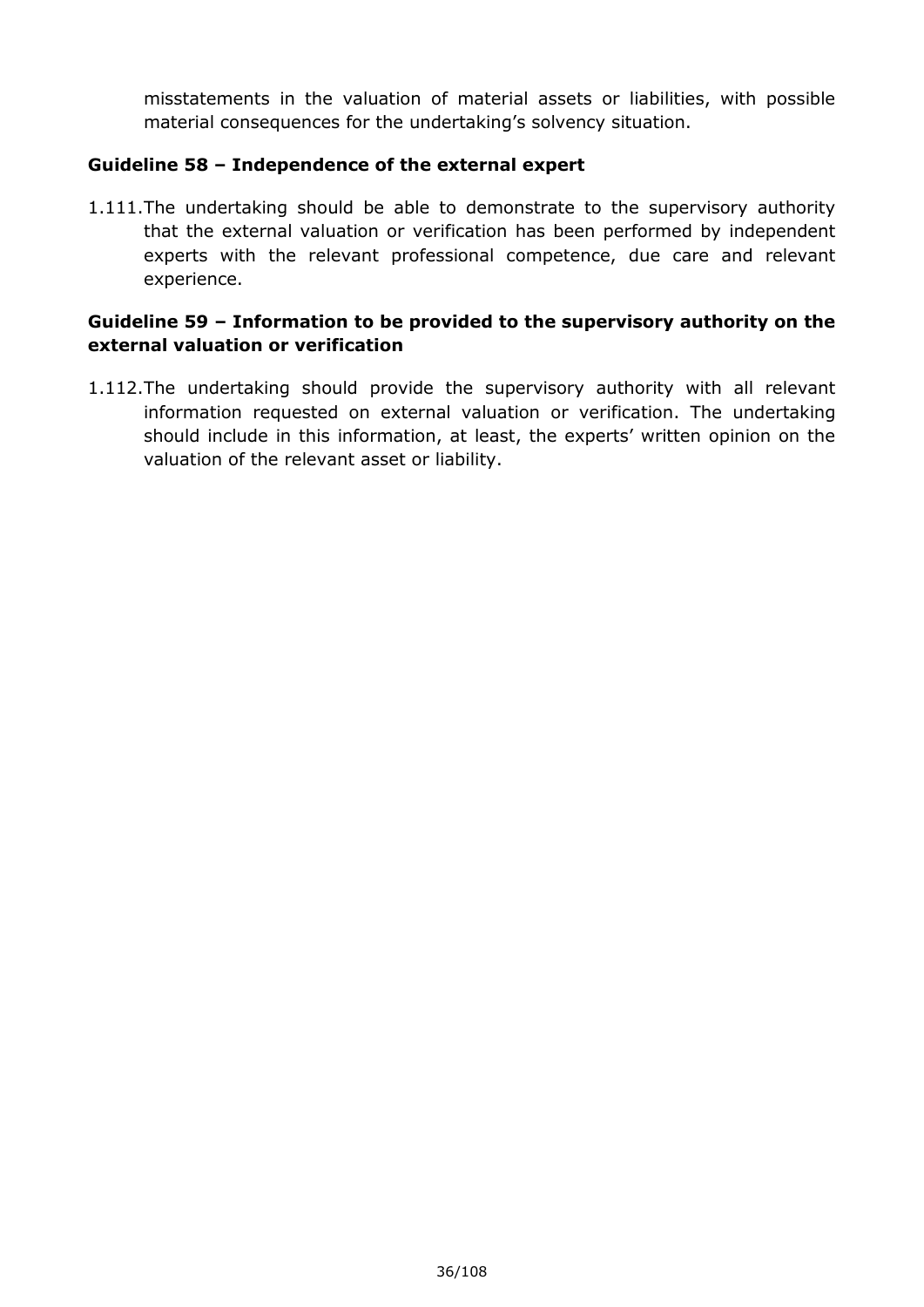# **Section 11: Outsourcing**

# **Guideline 60 - Critical or important operational functions and activities**

1.113.The undertaking should determine and document whether the outsourced function or activity is a critical or important function or activity on the basis of whether this function or activity is essential to the operation of the undertaking as it would be unable to deliver its services to policyholders without the function or activity.

# **Guideline 61 - Underwriting**

1.114.When an insurance intermediary, who is not an employee of the undertaking, is given authority to underwrite business or settle claims in the name and on account of an undertaking, the undertaking should ensure that the activity of this intermediary is subject to the outsourcing requirements.

# **Guideline 62 - Intra-group outsourcing**

1.115.If critical or important functions or activities are outsourced within the group, the participating insurance or reinsurance undertaking, the insurance holding company or the mixed financial holding company should document which functions relate to which legal entity and ensure that the performance of the critical or important functions or activities concerned at the level of the undertaking is not impaired by such arrangements.

# **Guideline 63 - Outsourcing written policy**

- 1.116.The undertaking that outsources or considers outsourcing should cover in its policy the undertaking's approach and processes for outsourcing from the inception to the end of the contract. This in particular should include:
	- a) the process for determining whether a function or activity is critical or important;
	- b) how a service provider of suitable quality is selected and how and how often its performance and results are assessed;
	- c) the details to be included in the written agreement with the service provider taking into consideration the requirements laid down in the Commission Delegated Regulation 2015/35;
	- d) business contingency plans, including exit strategies for outsourced critical or important functions or activities.

# **Guideline 64 - Written notification to the supervisory authority**

1.117.In its written notification to the supervisory authority of any outsourcing of critical or important functions or activities the undertaking should include a description of the scope and the rationale for the outsourcing and the service provider's name. When outsourcing concerns a key function, the information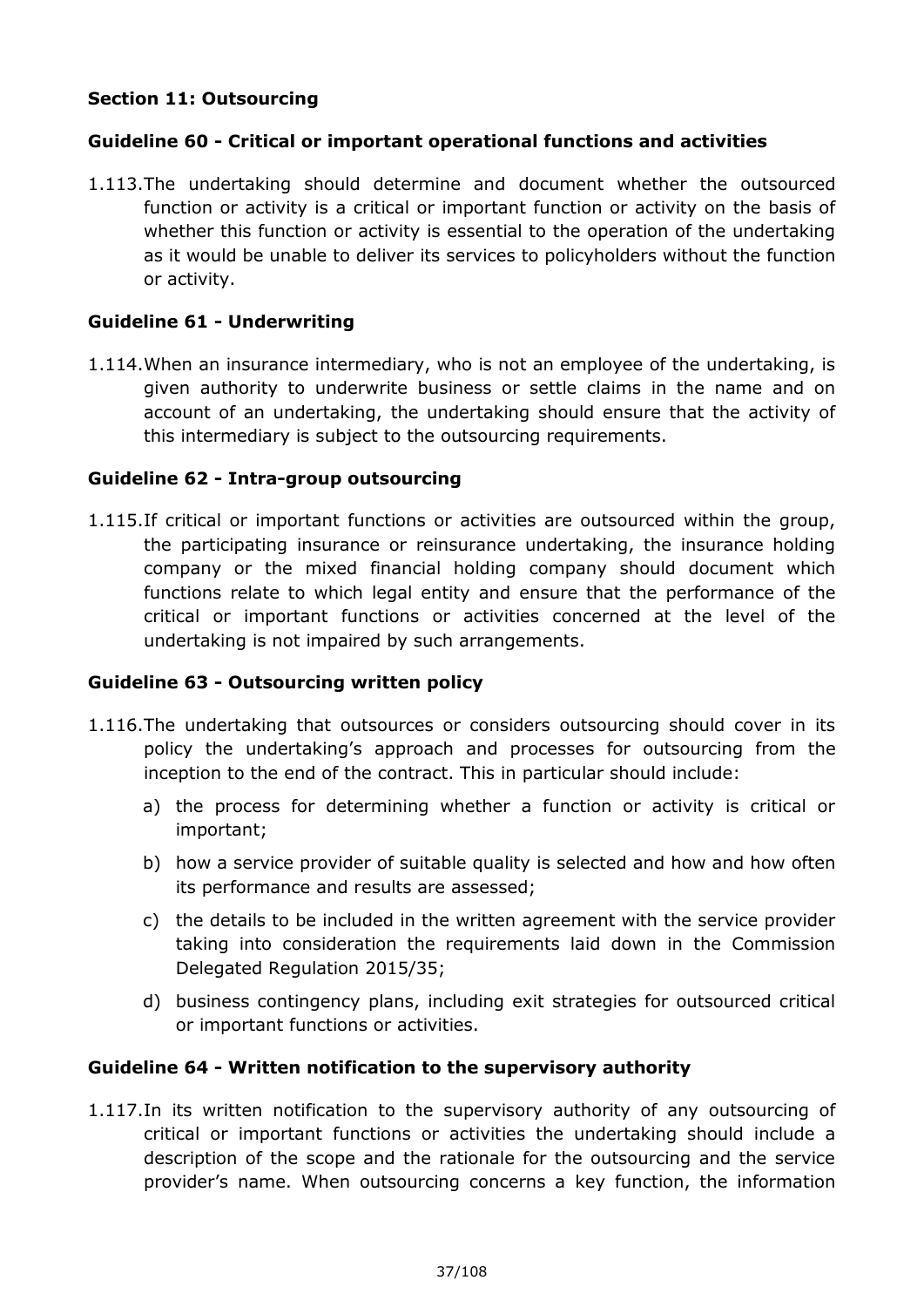should also include the name of the person in charge of the outsourced function or activities at the service provider.

# **Chapter II: Group governance specific requirements**

# **Guideline 65 – Responsibilities for setting internal governance requirements**

- 1.118.The participating insurance or reinsurance undertaking, the insurance holding company or the mixed financial holding company should set adequate internal governance requirements across the group appropriate to the structure, business model and risks of the group and of its related entities, and should consider the appropriate structure and organization for risk management at group level, setting a clear allocation of responsibilities at all entities that are part of the group.
- 1.119.The participating insurance or reinsurance undertaking, the insurance holding company or the mixed financial holding company should not impair the responsibilities of the AMSB of each entity in the group when setting up its own system of governance.

# **Guideline 66 – System of governance at group level**

- 1.120.The participating insurance or reinsurance undertaking, the insurance holding company or the mixed financial holding company should:
	- a) have in place appropriate and effective tools, procedures and lines of responsibility and accountability enabling it to oversee and steer the functioning of the risk management and internal control systems at individual level;
	- b) have in place reporting lines within the group and effective systems for ensuring information flows in the group bottom up and top-down;
	- c) document and inform all the entities that are part of the group about the tools used to identify, measure, monitor, manage and report all risks to which the group is exposed;
	- d) take into account the interests of all the entities belonging to the group and how these interests contribute to the common purpose of the group as a whole over the long term.

# **Guideline 67 – Risks with significant impact at group level**

- 1.121.The participating insurance or reinsurance undertaking, the insurance holding company or the mixed financial holding company should consider in its risk management system the risks both at individual and group level and their interdependencies, in particular:
	- a) reputational risk and risks arising from intra-group transactions and risk concentrations, including contagion risk, at the group level;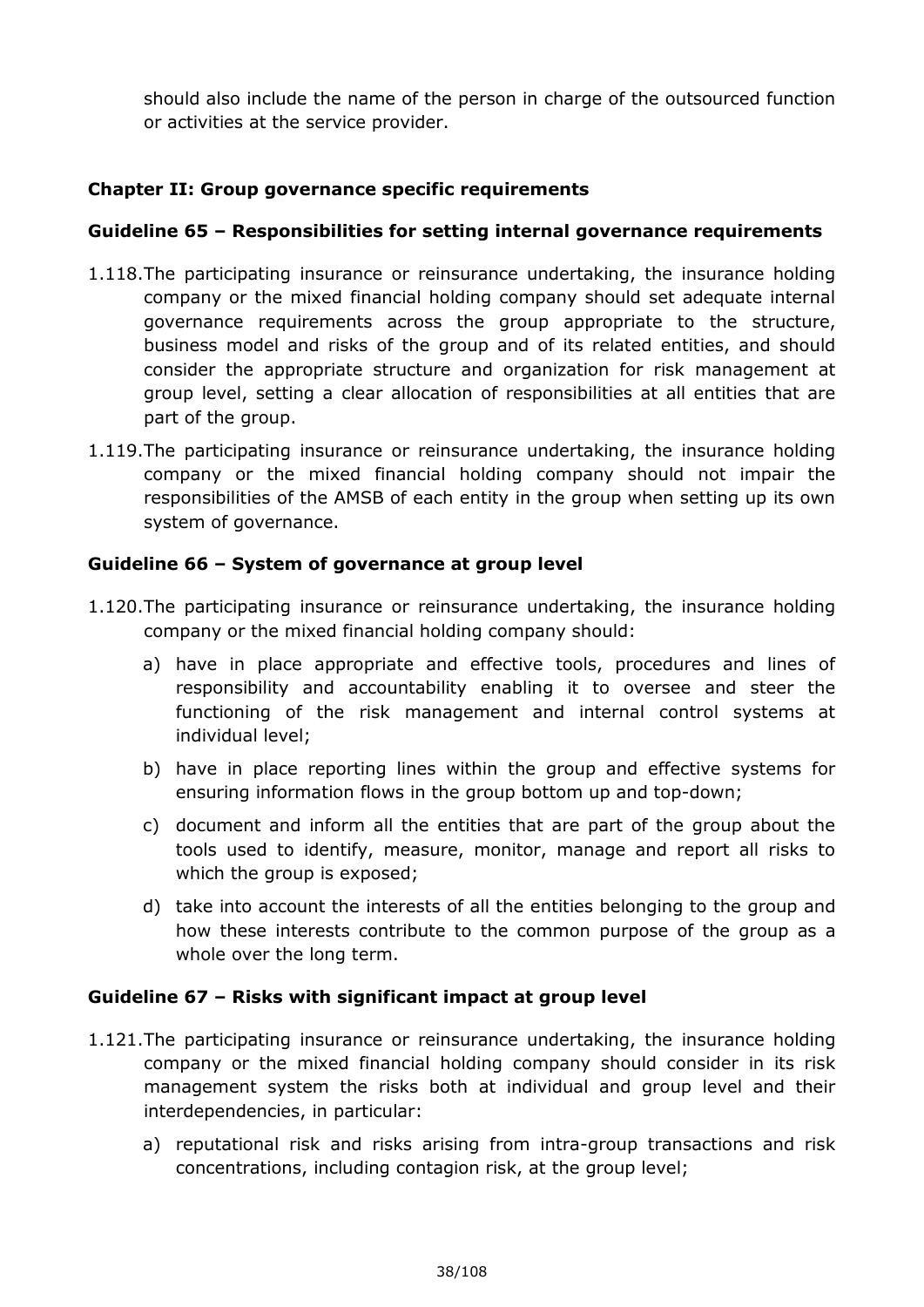- b) interdependencies between risks stemming from conducting business through different entities and in different jurisdictions;
- c) risks arising from third-country entities;
- d) risks arising from non-regulated entities;
- e) risks arising from other regulated entities.

# **Guideline 68 –Risk concentrations at group level**

1.122.The participating insurance or reinsurance undertaking, the insurance holding company or the mixed financial holding company should ensure that there are processes and procedures in place to identify, measure, manage, monitor and report risk concentrations.

# **Guideline 69 - Intra-group transactions**

1.123.The participating insurance or reinsurance undertaking, the insurance holding company or the mixed financial holding company should ensure that the risk management system of the group and the individual undertakings include processes and reporting procedures for identifying, measuring, monitoring, managing and reporting of intra-group transactions, including significant and very significant intra-group transactions as referred in Solvency II.

# **Guideline 70 – Group risk management**

- 1.124.The participating insurance or reinsurance undertaking, the insurance holding company or the mixed financial holding company should support in its risk management at the level of the group by appropriate processes and procedures to identify, measure, manage, monitor and report the risks that the group and each individual entity are or might be exposed to.
- 1.125.The participating insurance or reinsurance undertaking, the insurance holding company or the mixed financial holding company should ensure that the structure and organization of the group risk management do not impair the undertaking's legal ability to fulfil its legal, regulatory and contractual obligations.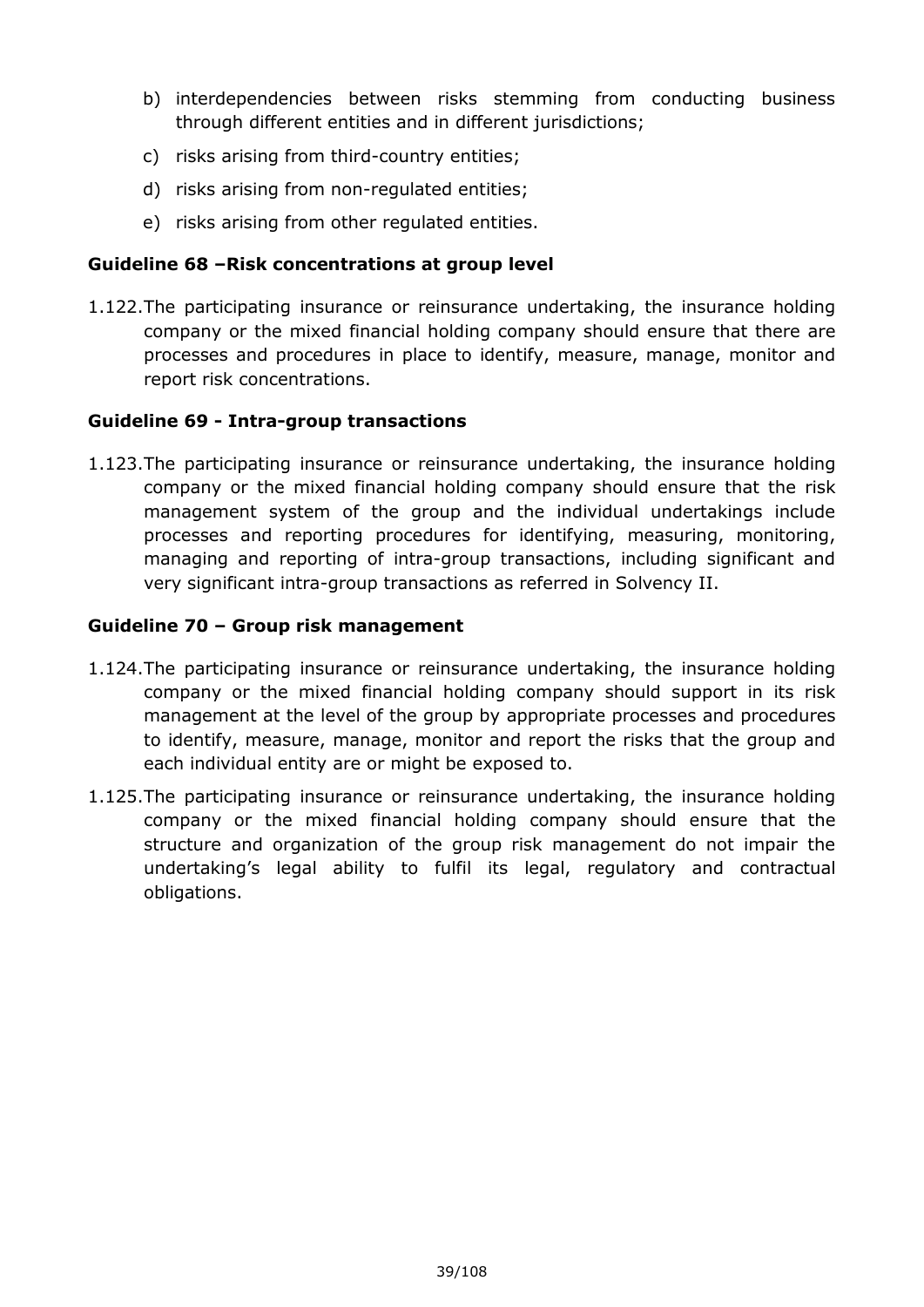# **Compliance and Reporting Rules**

- 1.1. This document contains Guidelines issued under Article 16 of the EIOPA Regulation. In accordance with Article 16(3) of the EIOPA Regulation, competent authorities and financial institutions shall make every effort to comply with guidelines and recommendations.
- 1.2. Competent authorities that comply or intend to comply with these Guidelines should incorporate them into their regulatory or supervisory framework in an appropriate manner.
- 1.3. Competent authorities shall confirm to EIOPA whether they comply or intend to comply with these Guidelines, with reasons for non-compliance, within two months after the issuance of the translated versions.
- 1.4. In the absence of a response by this deadline, competent authorities will be considered as non-compliant to the reporting and reported as such.

# **Final Provision on Reviews**

The present Guidelines shall be subject to a review by EIOPA.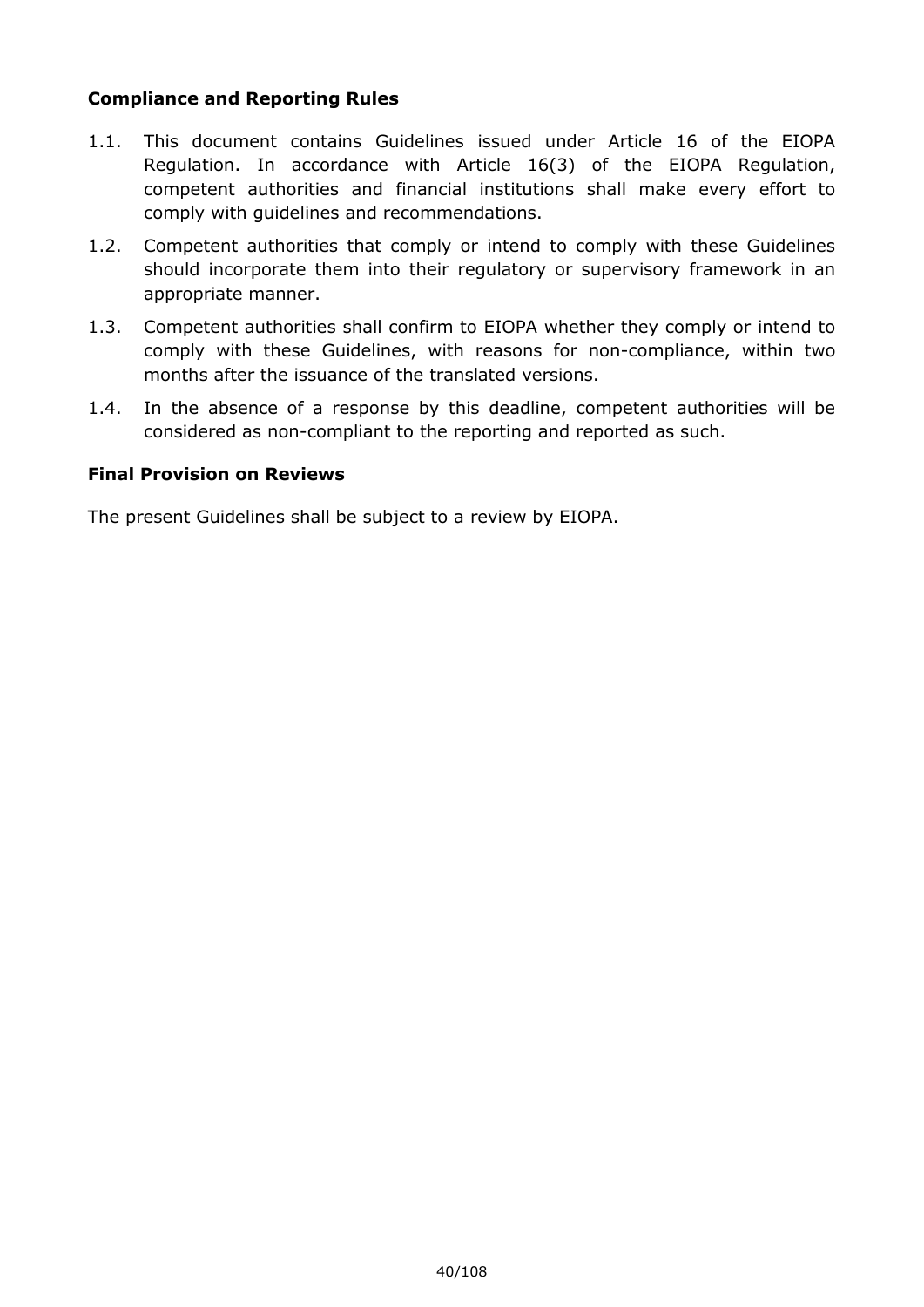# **Technical Annex: Minimum information to be provided to the supervisory authority concerning the fit & proper assessment**

# **Contact information**

- Name of the undertaking
- Undertaking's registration number
- Contact person:
- a) First name
- b) Surname
- c) Title
- d) Telephone number
- e) E-mail address
- f) Fax number

# **Fact being notified**

- First appointment
- Change in previous information
- Change of position

# **Description of the position being notified**

- Name of the position
- Scope of the responsibilities
- Date of the appointment
- Length of appointment, if applicable
- Executive functions or not
- Any other information the undertaking deems relevant for the assessment

# **Information on the person subject to notification**

- First name
- Surname
- Any previous names
- Personal address
- Telephone number
- Date of birth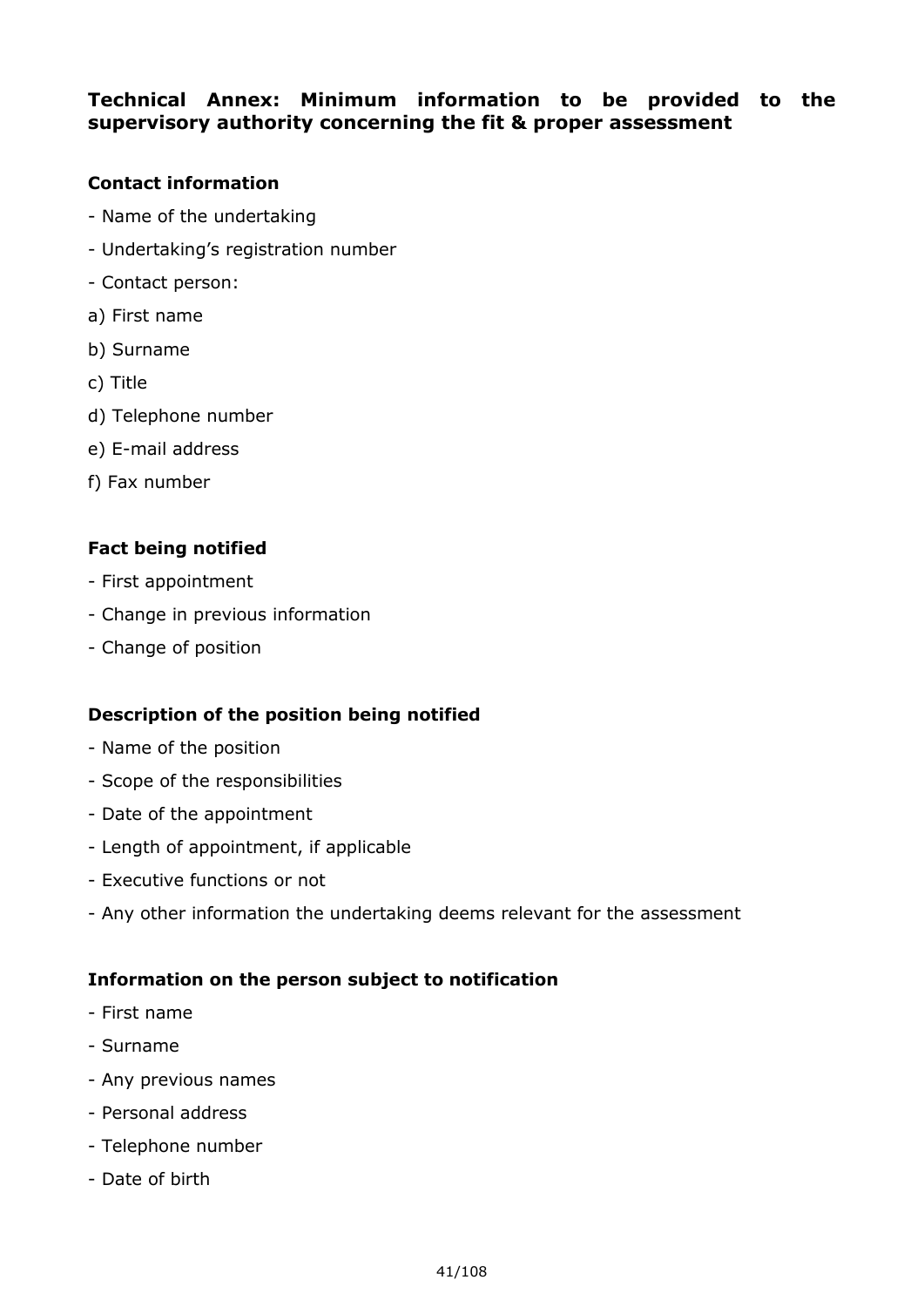- Place of birth

- Nationality

- Information on any previous assessment/notification process by a supervisory authority of the financial sector within the EEA:

- a) Name of the supervisory authority
- b) Country
- c) Date

- Information on previous employments, qualified assignments or appointments as a member of an administrative, management or supervisory body:

- a) Company name and registration number
- b) Nature and scope of the operations
- c) The registered office of the undertaking
- d) Position
- Any other positions held:
- a) Company name and registration number
- b) Nature and scope of the operations
- c) The registered office of the undertaking
- d) Position

- Description of the level of knowledge, competence and experience of the person to perform the task, including:

- a) Skills, knowledge (university degree, training or diploma)
- b) Professional relevant experience
- Information on potential conflicts of interest with details, if applicable
- a) Qualifying ownership or any other form of substantial influence in the undertaking

- Any other companies in which the notified person has a direct or indirect qualifying ownership:

- a) Company name and registration number
- b) Nature and scope of the operations
- c) The registered office of the company
- d) Possession in percentage

- Close relatives with ownership shares in the undertaking that notifies or in any other company which has ownership shares in that company

- Close relatives with any other financial relations to companies mentioned above

- Any other commitments that may give rise to conflict of interest with explanations as to the circumstances and a statement how the notified person intends to deal with potential conflicts of interest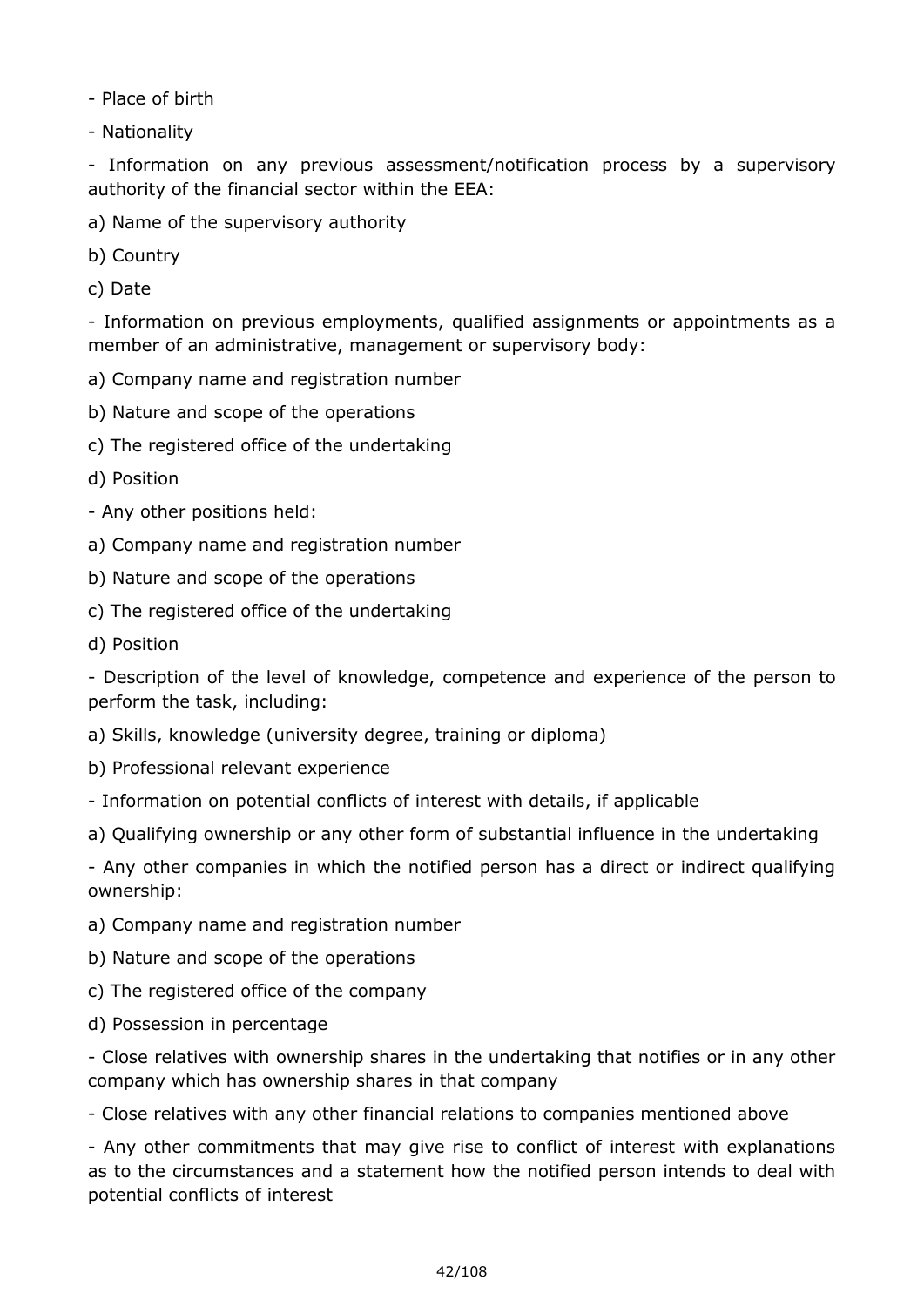- Conviction in a domestic or foreign court within the last X years [number of years according to national law] with explanation of circumstances, if applicable

- Pending criminal proceedings

- Membership in a board of directors in an operating undertaking that has not been granted a release from liability

- Dismissal from a position in a financial institution, company or from employment as a senior executive or termination of an engagement as a board member or auditor in another operating undertaking

- Participation in an arbitration board

- Bankruptcies or the equivalent abroad

- Rejection of an application, exclusion or limitation in any other way in terms of the right to conduct operations or a profession which requires authorisation, registration or such of the competent authority, organisation or equivalent body

– Supervisory sanctions against the person notified or a company where the person had a key function

- Any other information relevant to the assessment by the supervisory authority

# **Documents to be submitted**

- Extract from the judicial record or an equivalent document issued by a competent judicial or administrative authority related to the above referred information, if available

# **Declarations**

- Declaration signed by the appropriately authorized person [according to national law/practice the management or supervisory body or the person responsible for this in the undertaking with the position of the person(s) in the undertaking given] that the assessment was performed in accordance with the laws, regulations and undertaking's fit and proper policy and the person subject to notification was considered as fit and proper for the job

- Declaration that the information submitted in the notification is correct and complete: date, name of signatories in block letters, signatures.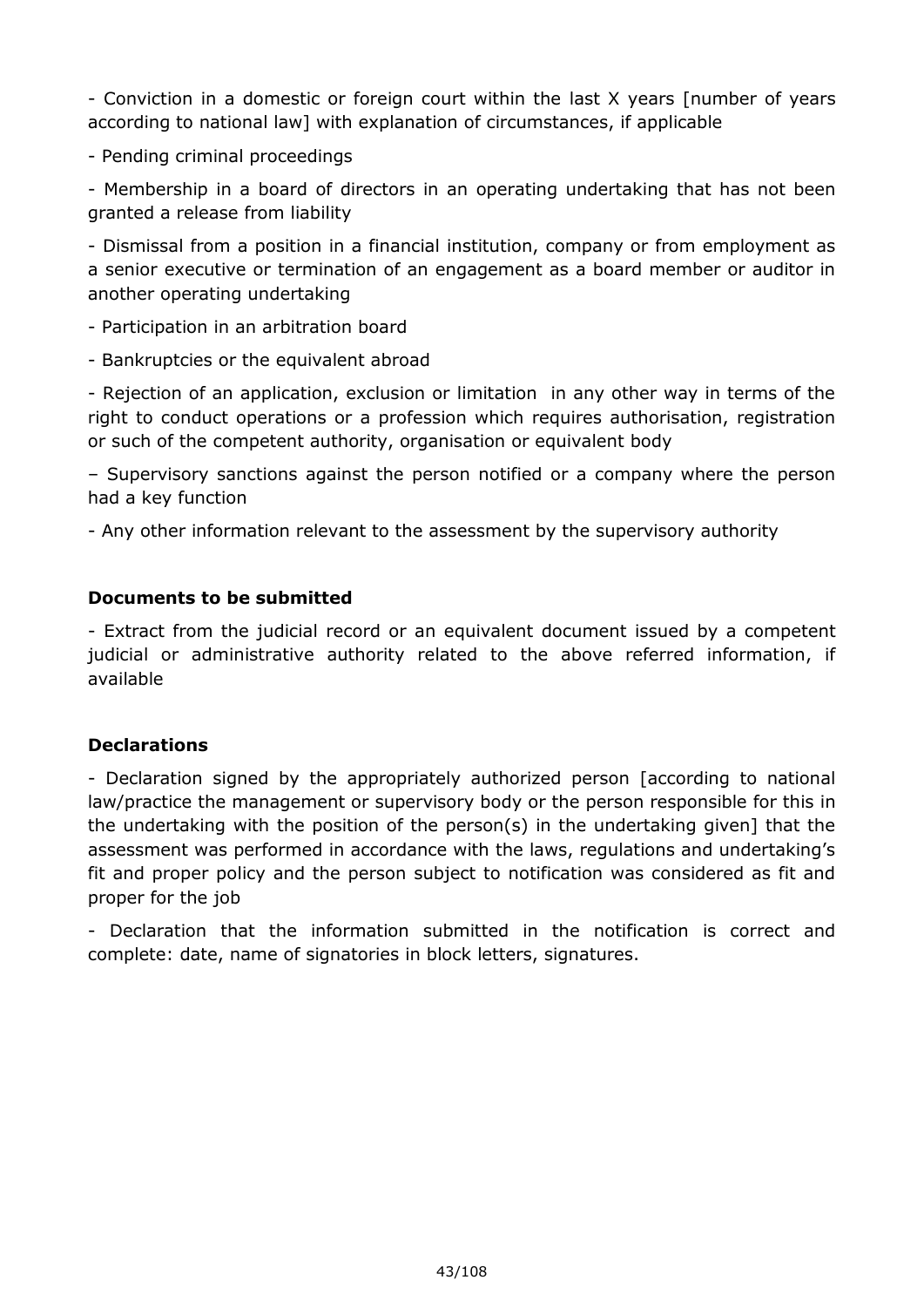# **2. Explanatory text**

# **Section 1: General governance requirements**

#### **Guideline 1 - The administrative, management or supervisory body**

The administrative, management or supervisory body (hereinafter "AMSB") should have appropriate interaction with any committee it establishes as well as with senior management and with persons having other key functions in the undertaking, proactively requesting relevant information from them and challenging that information when necessary.

At group level the AMSB of the participating insurance or reinsurance undertaking, the insurance holding company or the mixed financial holding company should have an appropriate interaction with the AMSB of all entities within the group that have a material impact on the risk profile of the group, requesting information proactively and challenging the decisions in the matters that may affect the group.

- 2.1. The focal point of the governance system is the AMSB. The term "administrative, management or supervisory body" used in Solvency II – which in these Guidelines is shortened to the term "AMSB" - covers at least the single board in a one-tier system and either the management or the supervisory board of a two-tier board system depending on their responsibilities and duties. When transposing Solvency II, each Member State considers its own specificities and attributes responsibilities and duties to the appropriate board, if necessary.
- 2.2. An undertaking's AMSB is expected to consider whether a committee structure is appropriate and, if so, what its mandate and reporting lines should be. For example, it could consider forming audit, risk, investment or remuneration committees.

# **Guideline 2 – Organisational and operational structure**

The undertaking should have organisational and operational structures aimed at supporting the strategic objectives and operations of the undertaking. Such structures should be adapted to changes in the strategic objectives, operations or in the business environment of the undertaking within an appropriate period of time.

At group level, the AMSB of the participating insurance or reinsurance undertaking, the insurance holding company or the mixed financial holding company should assess how changes to the group's structure impact the financial position of the affected undertakings of the group and make the necessary adjustments in a timely manner.

The AMSB of the participating insurance or reinsurance undertaking, the insurance holding company or the mixed financial holding company should, in order to take appropriate measures, have an appropriate knowledge of the corporate organisation of the group, the business model of its different entities and the links and relationships between them and the risks arising from the group's structure.

2.3. Sound and prudent management of the business implies among other things a consistent application of risk management and internal control practices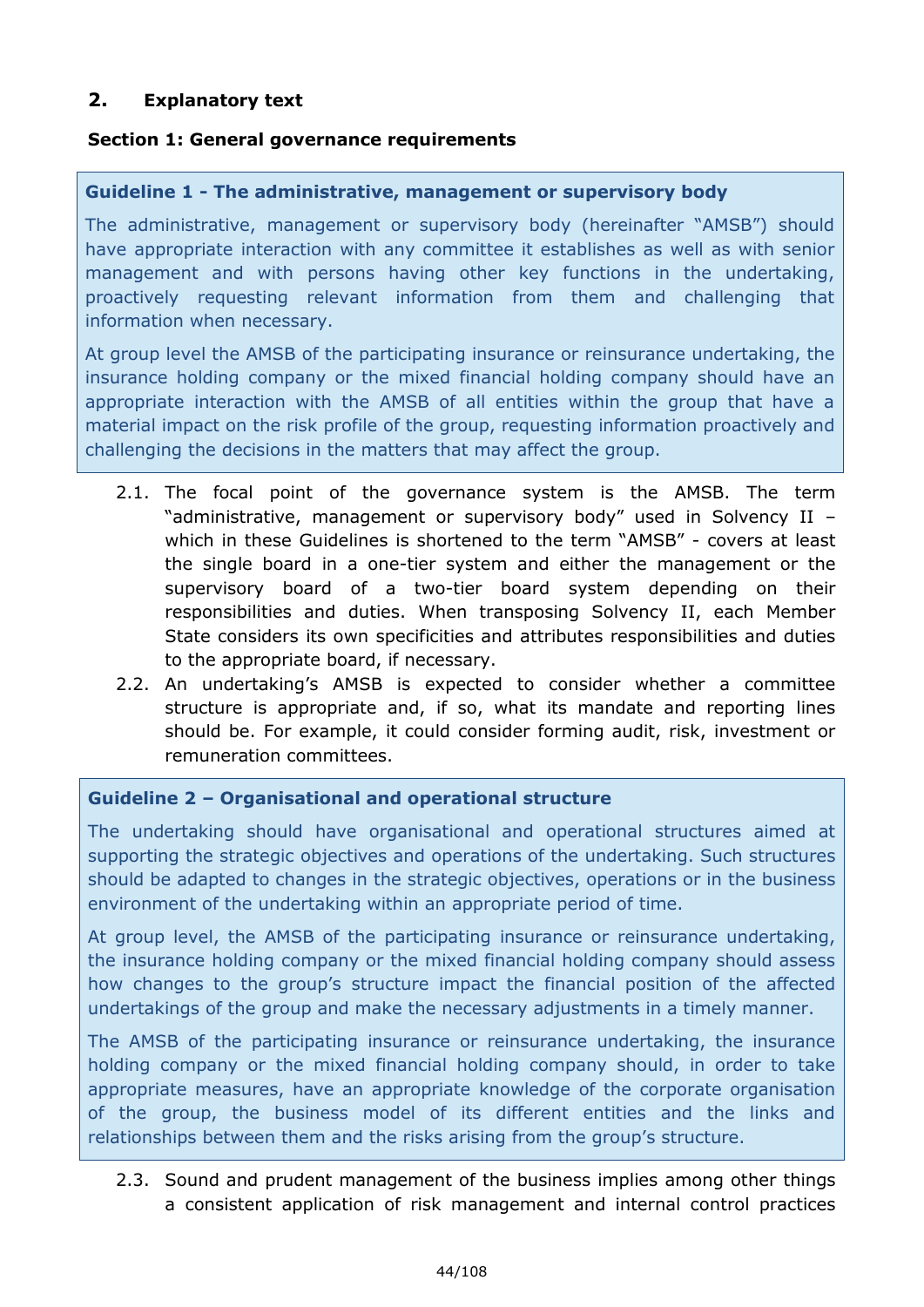throughout the entire organisational structure of the undertaking. In order to support this goal, consideration ought to be given to drawing up and implementing a code of conduct for all staff, including the AMSB and senior management. Apart from the general code of conduct, everybody in the undertaking also has to be familiar with more detailed codes applicable to their own areas of expertise.

- 2.4. It is important that the undertaking ensures that it has an organisational culture that enables and supports the effective operation of its system of governance. This requires an appropriate "tone at the top" with the AMSB and senior management providing appropriate organisational values and priorities.
- 2.5. The undertaking needs to ensure that each key function has an appropriate standing within the organisational structure. This requires that their responsibilities and the authority they have to exercise their tasks are clearly set out.
- 2.6. The operational structure supports the main functions of the organisational structure. It identifies the business processes involving material risks and sets out how they should be executed, including responsibilities and information flows, to ensure that these processes are adequately monitored and controlled.
- 2.7. The undertaking has to document its internal organisational and operational structures and keep this documentation up to date and keep them for an appropriate time frame, taking into account prescribed record retention periods.
- 2.8. The assessment of the appropriateness of the organisational and operational structure is required both at individual and group level. Inquiries addressed by the group supervisor, in cooperation with the college of supervisors, on the appropriateness of the organizational and operational structure may be expected where changes occur in the group's structures, as well as on interconnections and significant transactions between group entities.
- 2.9. To assess how changes to the group's structure impact the financial position of the affected undertakings and the group itself, the group and the affected undertakings can perform an ORSA, especially when the changes in the group structure are considered to induce a significant change in the risk profile of the group or the affected undertakings.

# **Guideline 3 – Significant decisions**

The undertaking should ensure that any significant decision of the undertaking involves at least two persons who effectively run the undertaking before the decision is being implemented.

2.10. Significant decisions as opposed to day-to-day decisions do not concern the spate of usual decisions to be taken at the top level of the undertaking in the running of the business, but are rather decisions that are unusual or that will or could have a material impact on the undertaking. This could be e.g. decisions that affect the strategy of the undertaking, its business activities or its business conduct, that could have serious legal or regulatory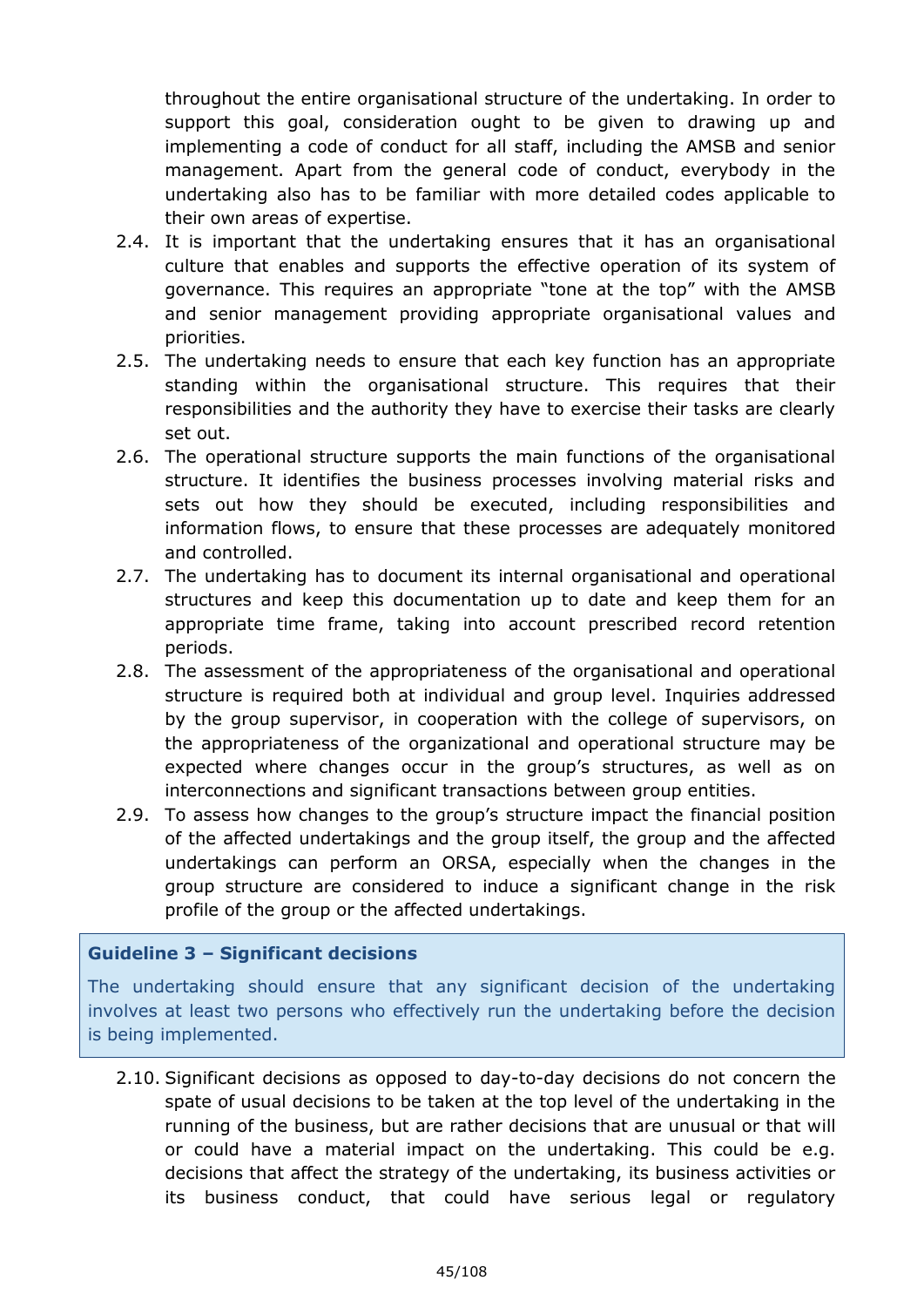consequences, that could have major financial effects or major implications for staff or policyholders or that could potentially result in repercussions for the undertaking's reputation.

# **Guideline 4 - Documentation of decisions taken at the level of the AMSB**

The undertaking should appropriately document the decisions taken at the level of the AMSB of the undertaking and how information from the risk management system has been taken into account.

# **Guideline 5 - Allocation and segregation of duties and responsibilities**

The undertaking should ensure that the duties and responsibilities are allocated, segregated and coordinated in line with the undertaking's policies and reflected in descriptions of tasks and responsibilities. The undertaking should ensure that all the important duties are covered and that unnecessary overlaps are avoided. Effective cooperation between personnel should be fostered.

- 2.11. An adequate segregation of responsibilities ensures that the persons performing tasks are not simultaneously also responsible for monitoring and controlling the adequacy of this performance.
- 2.12. In principle, incompatible functions, i.e. tasks if performed by the same persons could give rise to conflicts of interest. That means that in principle these tasks have to be clearly separated and not be performed by the same person or persons, unless any conflicts are addressed appropriately. This separation needs to be observed on all levels of the undertaking, including the AMSB to the extent that certain tasks may be allocated to specific members. All key functions explicitly mentioned in Solvency II have to be operationally independent. This means key functions have to retain the responsibility for taking the decisions necessary for the proper performance of their duties without interference from others. This requires that the functions are integrated into the organisational structure in a way that ensures that there is no undue influence, control or constraint exercised on the functions with respect to the performance of their duties and responsibilities by other operational or key functions, senior management or the AMSB.
- 2.13. While it is not incompatible with operational independence for a person or unit to perform more than one key function, segregation of the responsibilities of the key functions as set out in Solvency II is the most effective way to safeguard operational independence. Hence an undertaking that does not want to keep key functions separate from each other has to demonstrate that in view of its risk profile it is proportionate for it to do so and that it has effective processes and procedures in place to ensure that operational independence is not compromised.
- 2.14. The segregation of key functions does not automatically provide for operational independence and other measures may also be necessary.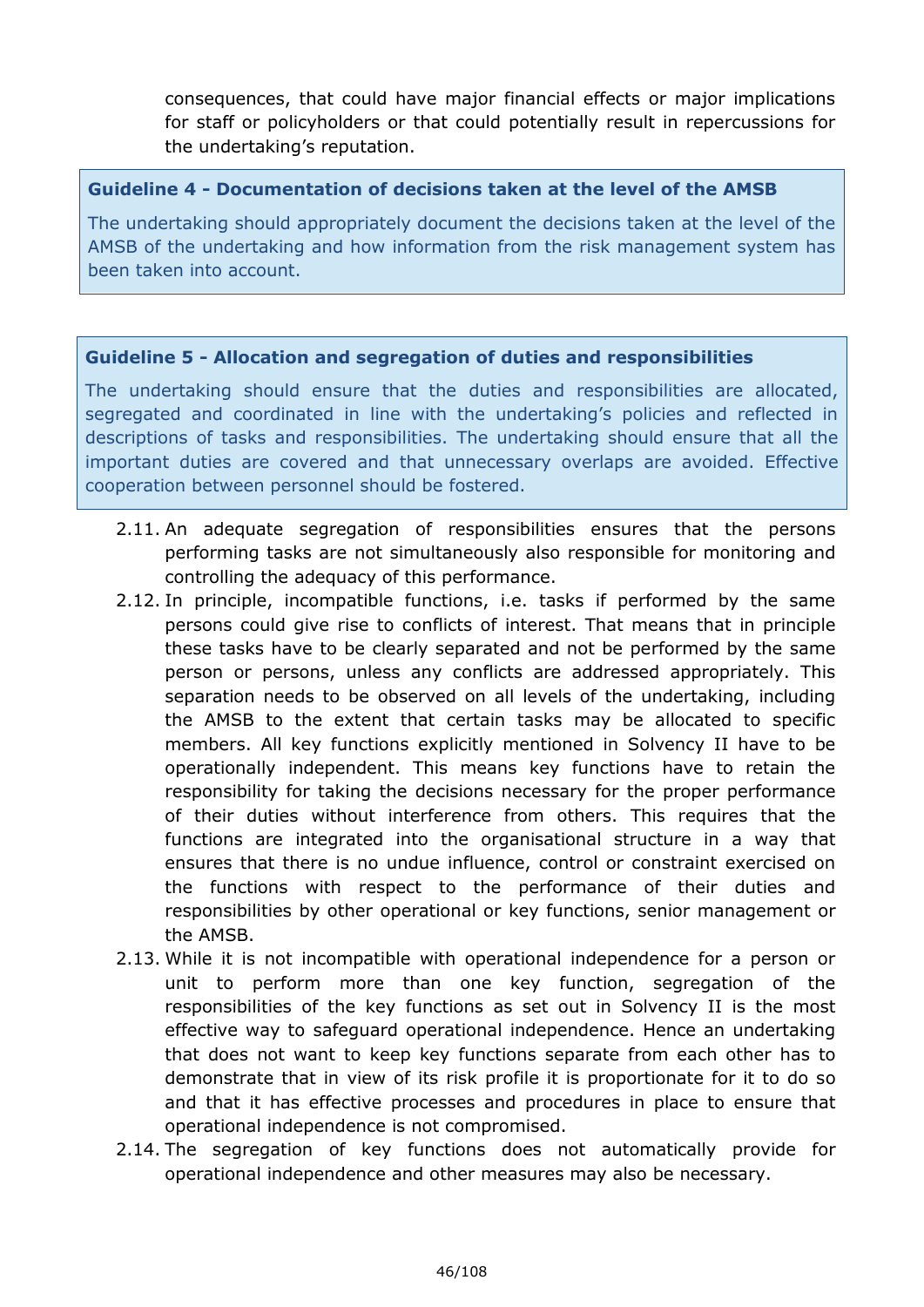- 2.15. Operational independence implies that the key functions are able to report their results and any concerns and suggestions for addressing these they may have directly to the AMSB without restrictions as to their scope or content from anybody else. This does not however preclude that the reports are subject to comments by relevant functions within the undertaking before they are passed on.
- 2.16. The AMSB is ultimately responsible for deciding how to react to the results, concerns and recommendations presented to it by the key functions. For example, it could resolve not to act or act differently from suggestions in the findings of a key function.
- 2.17. The AMSB does not exert influence to suppress or tone down key function results in order that there is no discrepancy between the findings of key functions and the AMSB's actions.
- 2.18. At group level the role and responsibilities of each undertaking in the group in respect to the group's overall strategic objectives and operations have also to be clearly defined in the group's policies.
- 2.19. An undertaking in a group structure must follow its own governance responsibilities and set its own strategies and policies, consistently with group strategies and policies. Any group-level decisions or procedures have to be evaluated to ensure that they do not put the individual entity in breach of applicable legal or regulatory provisions or prudential rules.
- 2.20. In order to ensure an effective system for providing the transmission of information in accordance with subparagraph 2 of Article 41 (1) of Solvency II, undertakings are required to introduce clear reporting lines that provide for the prompt transfer of information to all persons who need it.

# **Guideline 6 - Internal review of the system of governance**

The AMSB of the undertaking should determine the scope and frequency of the internal reviews of the system of governance, taking into account the nature, scale and complexity of the business both at individual and at group level, as well as the structure of the group.

The undertaking should ensure that the scope, findings and conclusions of the review are properly documented and reported to its AMSB. Suitable feedback loops are necessary to ensure follow-up actions are undertaken and recorded.

- 2.21. The AMSB has to ensure that the system of governance is internally reviewed on a regular basis. The review undertaken by the internal audit function on the system of governance as part of its responsibilities can provide input to this internal review.
- 2.22. The feedback procedures need to encompass at least all key functions and include a review of the system of governance with recommendations for revisions where necessary. After the feedback reports are presented to the AMSB, discussions on any challenge provided or improvements suggested by the AMSB have to be appropriately documented and addressed.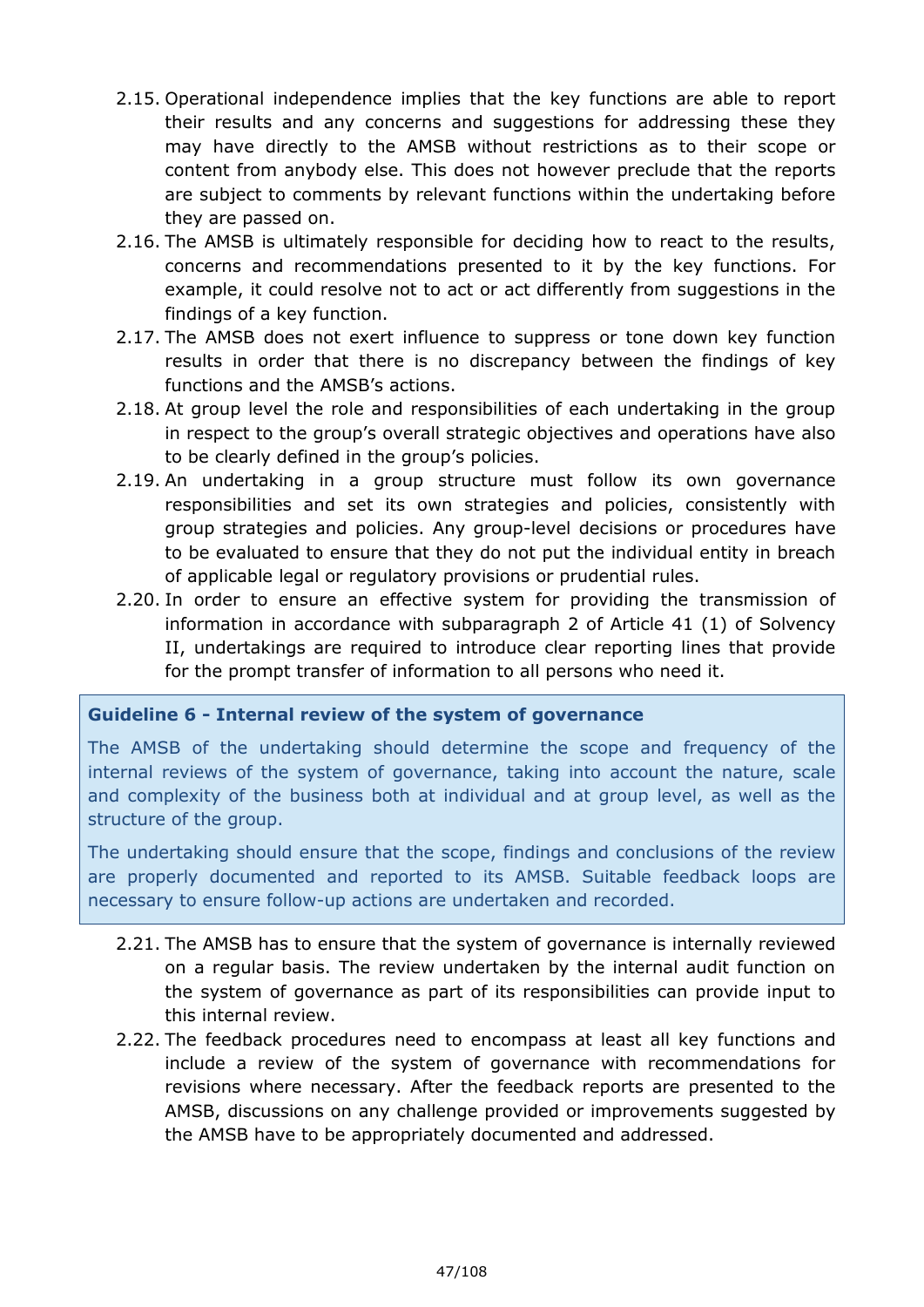# **Guideline 7 – Policies**

The undertaking should align all policies required as part of the system of governance with each other and with its business strategy. Each policy should clearly set out at least:

- a) the goals pursued by the policy;
- b) the tasks to be performed and the person or role responsible for them;
- c) the processes and reporting procedures to be applied;

d) the obligation of the relevant organisational units to inform the risk management, internal audit, compliance and actuarial functions of any facts relevant for the performance of their duties.

In the policies that cover the key functions, the undertaking should also address the position of these functions within the undertaking, their rights and powers.

The participating insurance or reinsurance undertaking, the insurance holding company or the mixed financial holding company should ensure that the policies are implemented consistently across the group. In addition, it ensures that the policies of the entities of the group are consistent with the group policies.

- 2.23. The undertaking may combine the written policies required by Solvency II as it sees fit in line with its organisational structure and processes.
- 2.24. Written policies are subject to prior approval by the AMSB not only for the original policy proposal but also for any subsequent changes, unless these are minor.
- 2.25. A proper implementation of the written policies requires ensuring that all relevant staff members are familiar with and observe the policies for their respective area of activities. It also requires that any changes to the policies are promptly communicated to them.
- 2.26. The review requirement applies to all written policies undertakings have to implement in order to comply with Solvency II, i.e. it not only covers the policies explicitly referred to in Article 41(3) but also e.g. the "sub-policies" according to Article 44(2), the ORSA policy, the Solvency and Financial Condition Report ("SFCR") policy and the model change policy.
- 2.27. Any review of the written policies has to be appropriately documented. The documentation needs to record who conducted the review and to include any suggested recommendations and the decisions subsequently taken by the AMSB in respect of those recommendations as well as the reasons for them.
- 2.28. It is required that all undertakings of a group have consistent policies. This means that at the level of individual undertakings, the policies have to take into account the specificities of each undertaking as well as the group policies. In case other entities, that are not insurance or reinsurance undertakings, in the group have also internal policies (and this is not a requirement of the Directive), the group will ensure the consistency of those policies with the group policies.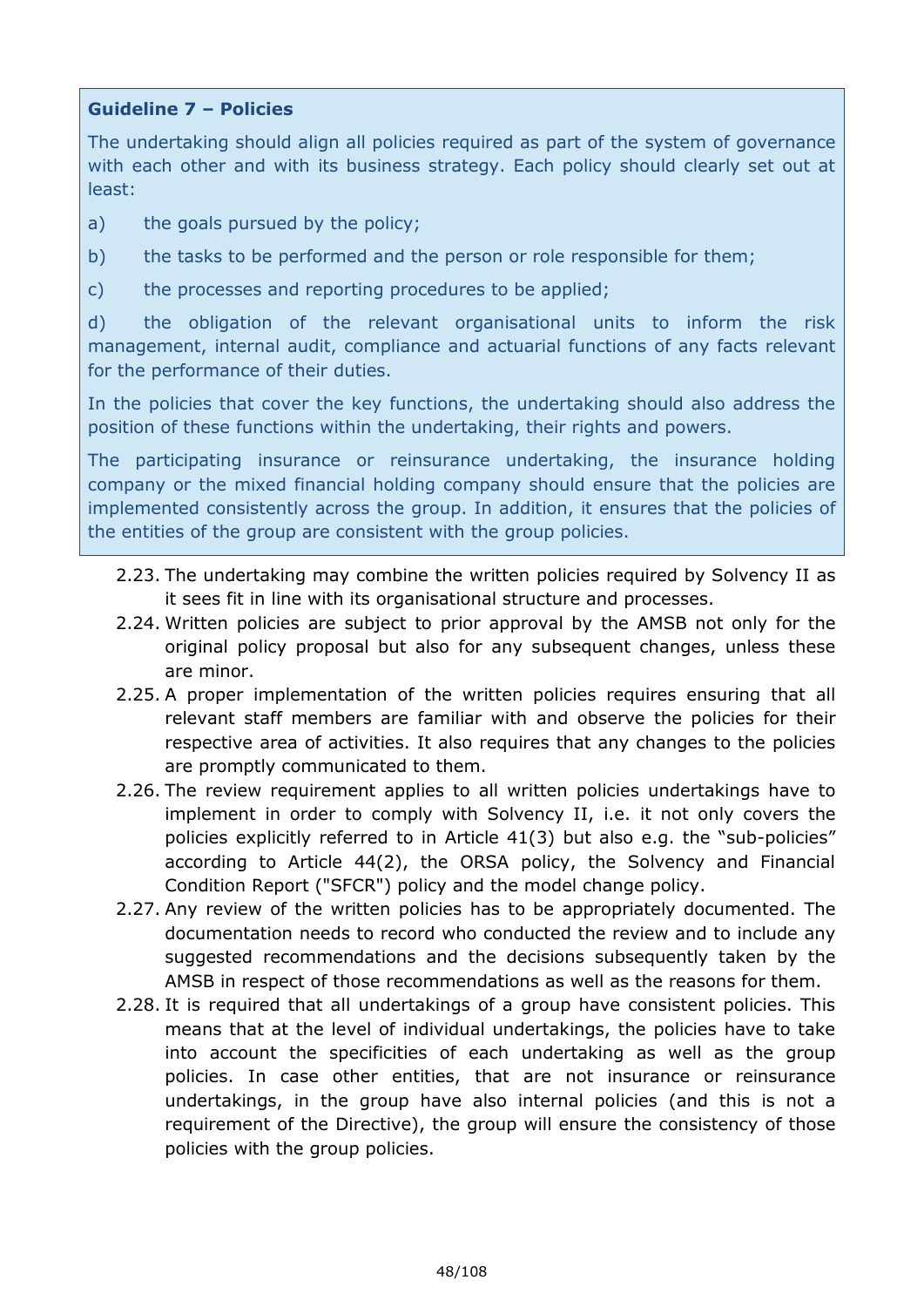# **Guideline 8 - Contingency plans**

The undertaking should identify material risks to be addressed by contingency plans covering the areas where it considers itself to be vulnerable, and reviews, updates and tests these contingency plans on a regular basis.

- 2.29. The undertakings has to develop and document contingency plans to ensure that business disruption or possible losses are limited if there is an unforeseen interruption to its systems and procedures. These might for example arise from natural catastrophes such as floods or earthquakes, from terrorist attacks, serious fires, a breakdown of the IT systems or a pandemic that affects a large number of employees. The aim of contingency planning is to enable the undertaking to continue its business activity at a predetermined minimum level to protect individuals and tangible property as well as assets.
- 2.30. While it is not necessary that contingency planning includes every activity of the undertaking, it has to take into consideration all significant activities. Test runs provide assurance that the plans will actually work effectively should an emergency arise. The plans have to be made available to all relevant management and personnel so that every person involved knows their role in advance of any emergency situation.
- 2.31. The undertaking also has to give proper consideration to determining communication channels in case of emergencies.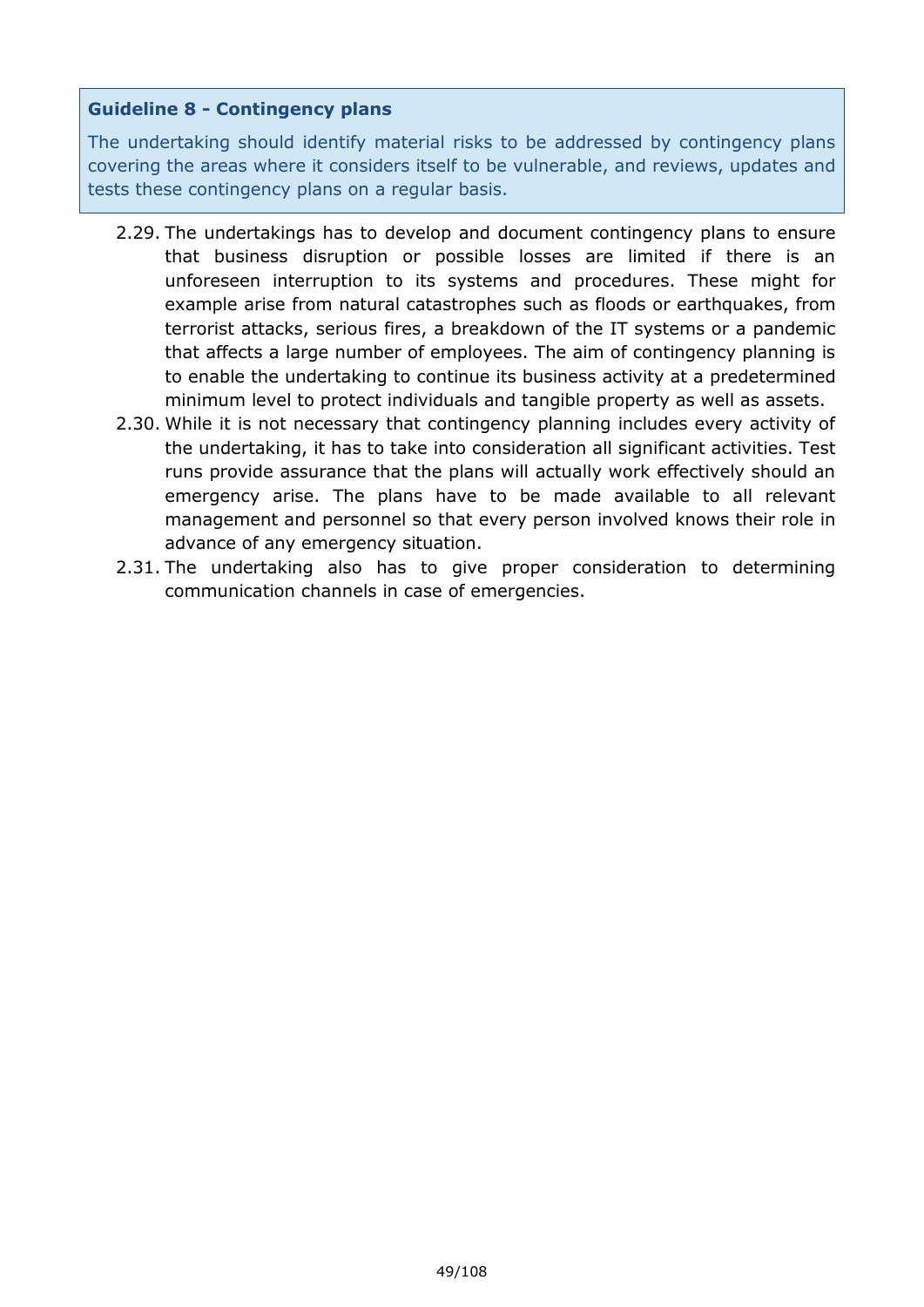# **Section 2: Remuneration**

#### **Guideline 9 - Scope of the remuneration policy**

In its remuneration policy the undertaking should at least ensure that:

a) remuneration awards do not threaten the undertaking's ability to maintain an adequate capital base;

b) remuneration arrangements with service providers do not encourage risktaking that is excessive in view of the undertaking's risk management strategy;

The participating insurance or reinsurance undertaking, the insurance holding company or the mixed financial holding company should adopt and implement a remuneration policy for the whole group. This should take into account the complexity and structures of the group in order to establish, develop and implement a consistent policy for the whole group that is in line with the group's risk management strategies. The policy should be applied to all relevant persons at group and individual entity level.

The participating insurance or reinsurance undertaking, the insurance holding company or the mixed financial holding company should ensure:

a) an overall consistency of the group's remuneration policies by ensuring that they comply with the legal requirements of the undertakings which are part of the group and by verifying their correct application;

b) that all undertakings that belong to the group comply with the remuneration requirements;

c) that material risks at the level of the group linked to remuneration issues in the group entities are managed.

- 2.32. The existence of incentives to attract and retain competent, experienced and skilled human resources can be an essential part of an undertaking's business strategy. Remuneration policy not only helps to ensure that an undertaking has staff with the necessary skills and qualifications, it can also provide incentives that align staff's decision-making and risk-taking behaviour with the undertaking's business objectives and risk management strategy.
- 2.33. Limitations imposed by collective bargaining arrangements, statutorily determined amounts of redundancy pay-outs and other national legislation as for example termination payments need to be structured to reflect the principles and performance criteria used for the compensation of the individual over the whole period of activity at the undertaking. In this way they will be better aligned with the objectives and implementation of other aspects of the remuneration policy, and avoid rewarding failure.
- 2.34. For the purpose of determining what constitutes "failure" in Article 275 (2)(f) of the Commission Delegated Regulation 2015/35, the remuneration policy will consider the overall assessment of an individual's performance, not just the performance of a particular business unit or entity, including cases where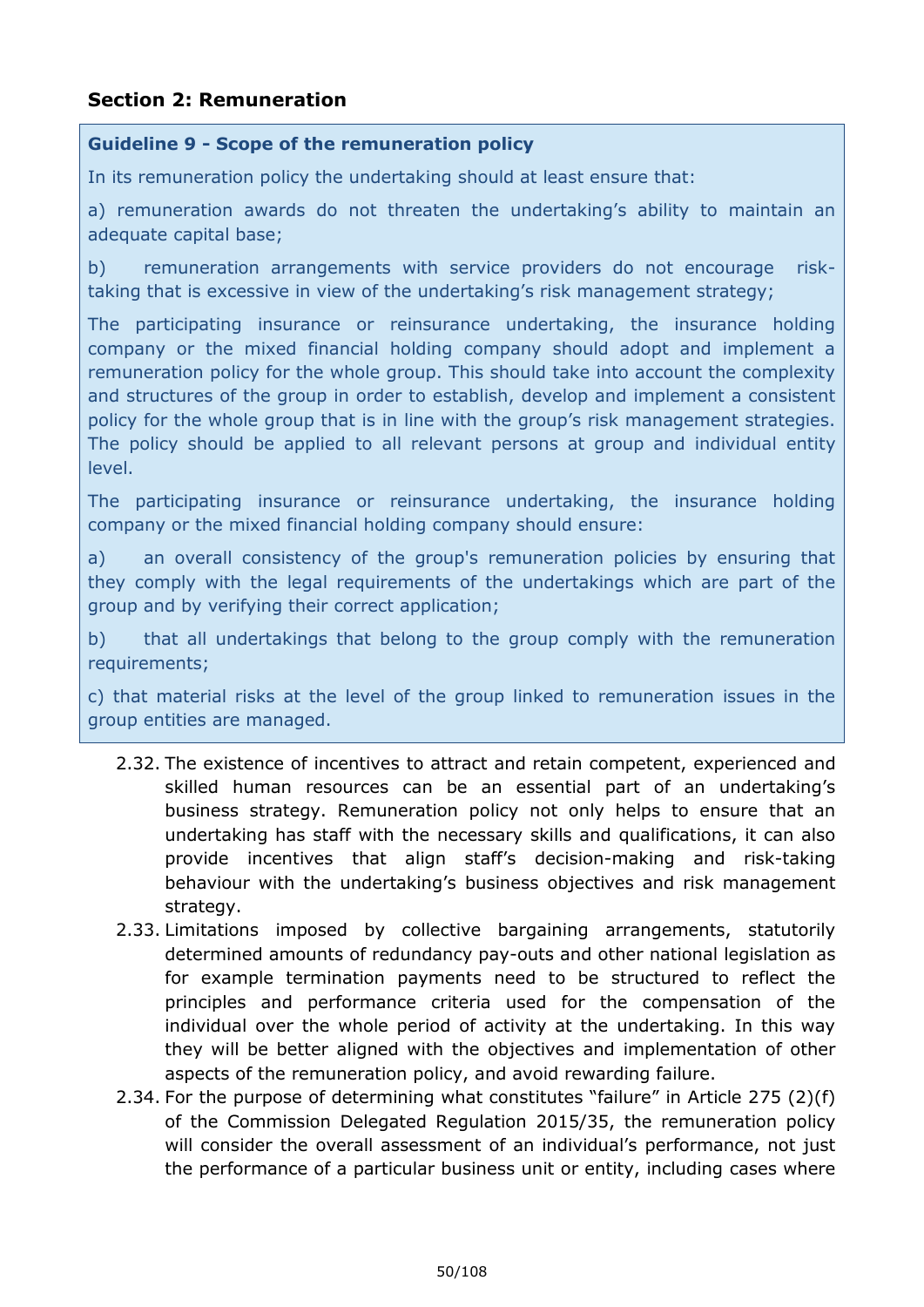the undertaking is facing or is likely to face a difficult or irregular situation that may affect its financial performance.

- 2.35. The overall design of the remuneration policy is expected to be aligned with:
	- a) the overall business strategy;
	- b) the risk policy and risk tolerance limits;
	- c) the system of governance, including the management of conflicts of interest that may arise:
		- (i) for the individuals establishing the remuneration policy and approving and reviewing the remuneration policy and remuneration contracts;
		- (ii) for those remunerated for selling or underwriting significant new business that may affect the risk profile of the undertaking;
		- (iii) for asset managers.
- 2.36. The policy also includes the methodology for identifying staff that may have a material impact on the undertaking's risk profile.
- 2.37. Where variable remuneration is tied to an individual's performance, it needs to be based upon a balanced set of indicators which also include adherence to effective risk management and compliance. This will help ensure that remuneration incentives are aligned with an undertaking's overall business and risk management strategies and objectives.
- 2.38. The undertaking has to consider including as part of the review of the remuneration policy an assessment of whether the established practice(s) reaches its objectives. In particular, that all agreed plans or programs are being covered, that the remuneration pay-outs are appropriate and all relevant current and future risks and uncertainties are taken into account; that the policy is not undermined by actions of the staff; and that the solvency position, risk profile, long-term objectives and goals of the undertaking are adequately reflected.

# **Guideline 10 - Remuneration committee**

The undertaking should ensure that the composition of the remuneration committee enables it to exercise a competent and independent judgment on the remuneration policy and its oversight. If no remuneration committee is established, the AMSB should assume the tasks that would otherwise have been assigned to a remuneration committee in a way that avoids conflicts of interest.

- 2.39. When determining whether a remuneration committee is required, an undertaking considers various factors, including the size, nature and scope of its business, its internal organisation and the resulting complexity of the remuneration policy and its link to the undertaking's risk profile.
- 2.40. The remuneration committee or the person designated to assume its tasks needs to have access to all the data and information necessary to advise on the design and maintenance of an effective remuneration policy. To secure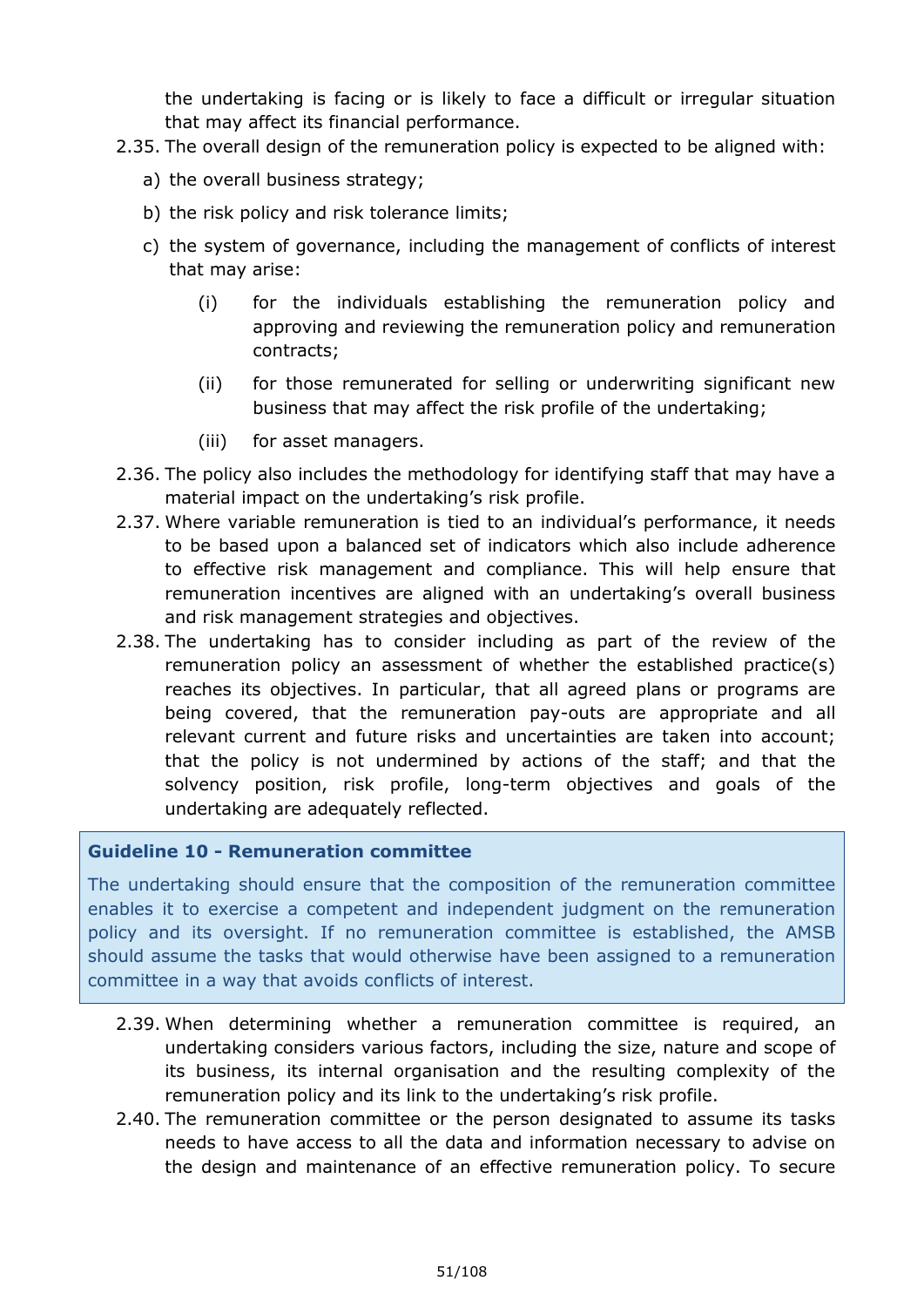proper governance, the committee ensures proper involvement of the persons responsible for the key functions.

- 2.41. When deciding on the composition of the committee the undertaking considers the tasks of the remuneration committee or the person designated to assume its tasks which includes, but is not limited to:
	- a) supporting the AMSB on the design of the undertaking's overall remuneration policy;
	- b) preparation of decisions regarding remuneration;
	- c) reviewing the policy regularly to ensure it remains appropriate during changes to the undertaking's operations or business environment;
	- d) identifying potential conflicts of interest and the steps taken to address them; and
	- e) Providing adequate information to the AMSB regarding the performance of the remuneration policy.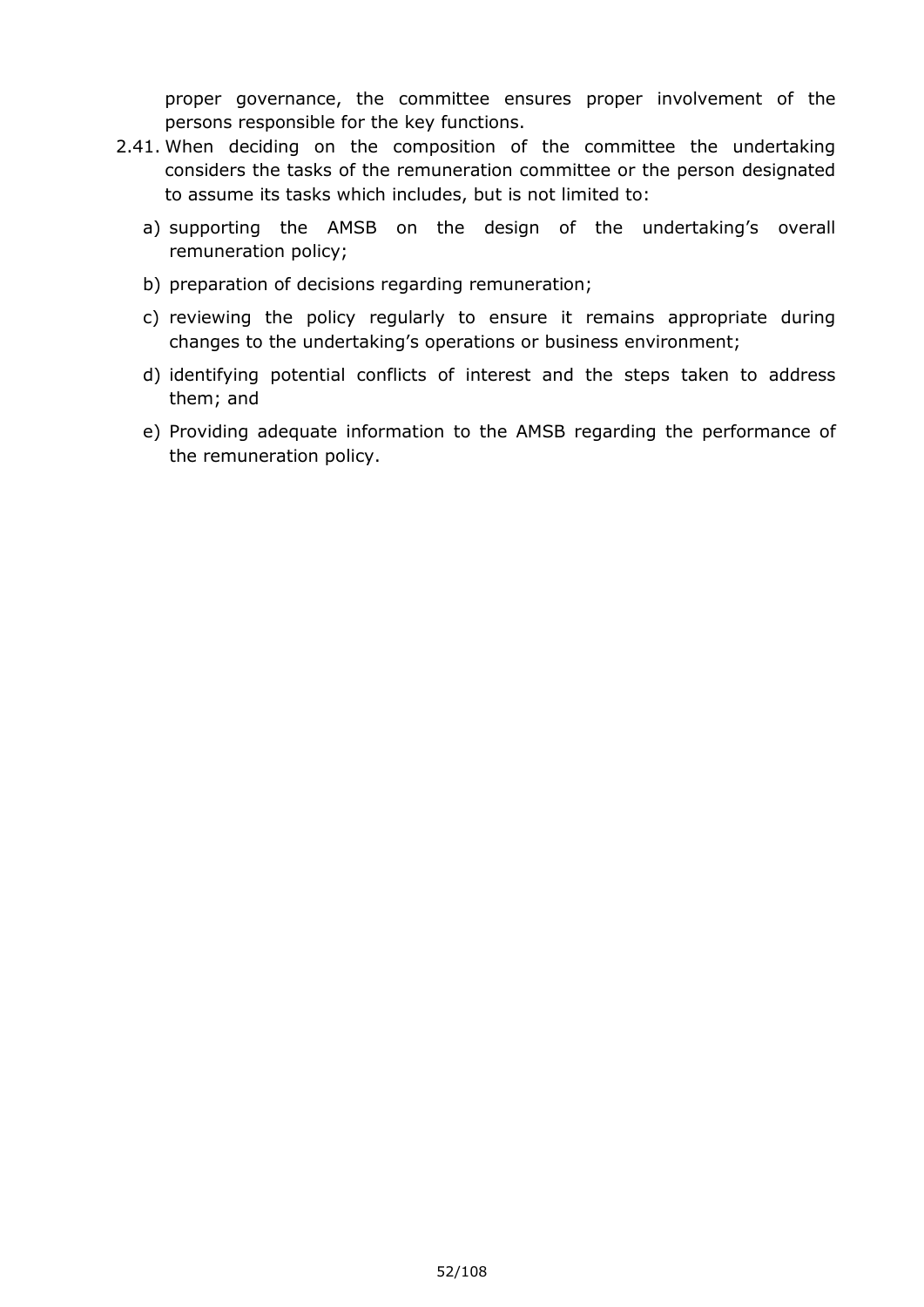# **Section 3: Fit and proper**

#### **Guideline 11 – Fit requirements**

The undertaking should ensure that persons who effectively run the undertaking or have other key functions are 'fit' and take account of the respective duties allocated to individual persons to ensure appropriate diversity of qualifications, knowledge and relevant experience so that the undertaking is managed and overseen in a professional manner.

The AMSB should collectively possess appropriate qualification, experience and knowledge about at least:

- a) insurance and financial markets;
- b) business strategy and business model;
- c) system of governance;
- d) financial and actuarial analysis;
- e) regulatory framework and requirements.
	- 2.42. The undertaking has to assess the fitness and propriety as set out in these Guidelines regarding all persons who effectively run the undertaking as well as all persons carrying out a key function. In addition, when the undertaking is appointing an individual to be responsible for a key function or to effectively run the undertaking, they formally notify the supervisory authority and provide the information needed to assess whether the individual is fit and proper.
	- 2.43. The fitness assessment is not limited to the moment of employment but includes arranging for further professional training as necessary, so that staff is also able to meet changing or increasing requirements of their particular responsibilities.
	- 2.44. The members of the AMSB are not each expected to possess expert knowledge, competence and experience within all areas of the undertaking. However, the collective knowledge, competence and experience of the AMSB as a whole have to provide for a sound and prudent management of the undertaking.
	- 2.45. When changes occur within the AMSB, e.g. replacement of one of the members of the AMSB, the undertaking is expected to be able to demonstrate at all times that the collective knowledge of the members of the AMSB is maintained at an adequate level.
	- 2.46. 'Insurance and Financial Markets knowledge' means an awareness and understanding of the wider business, economic and market environment in which the undertaking operates and an awareness of the level of knowledge of and needs of policyholders.
	- 2.47. 'Business strategy and business model knowledge' refers to a detailed understanding of the undertaking's business strategy and model.
	- 2.48. 'System of Governance knowledge' means the awareness and understanding of the risks the undertaking is facing and the capability of managing them. Furthermore, it includes the ability to assess the effectiveness of the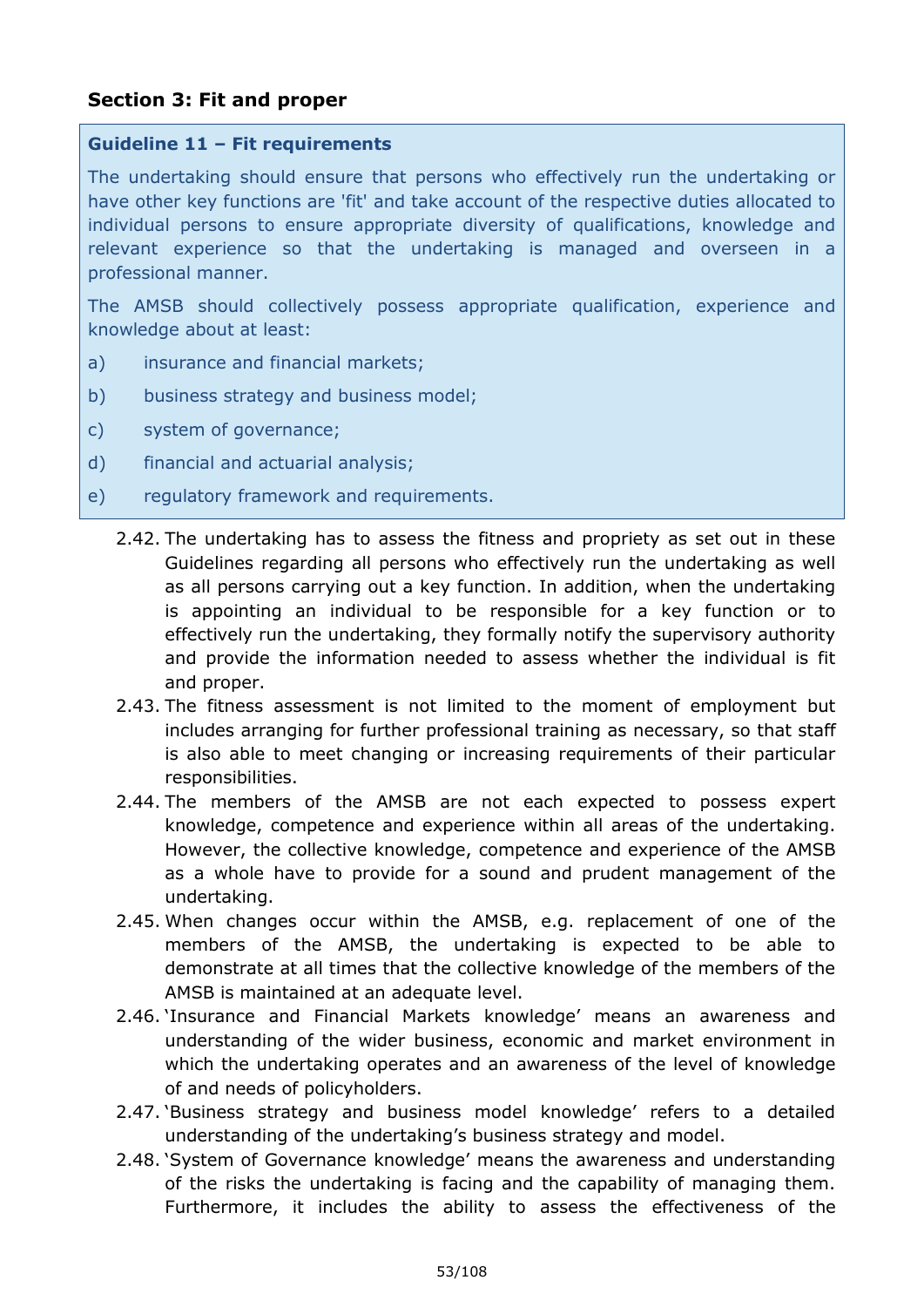undertaking's arrangements to deliver effective governance, oversight and controls in the business and, if necessary, oversee changes in these areas.

- 2.49. 'Financial and actuarial analysis knowledge' means the ability to interpret the undertaking's financial and actuarial information, identify key issues, put in place appropriate controls and take necessary measures based on this information.
- 2.50. 'Regulatory framework and requirements knowledge' means awareness and understanding of the regulatory framework in which the undertaking operates, in terms of both the regulatory requirements and expectations, and the capacity to adapt to changes to the regulatory framework without delay.

# **Guideline 12 - Proper requirements**

When assessing whether a person is 'proper', the undertaking should consider that the period of limitation of the relevant criminal or other offence is lapsed based on national law.

- 2.51. Relevant criminal offences include any offence under the laws governing banking, financial, securities or insurance activity, or concerning securities markets or securities or payment instruments, including, but not limited to laws on money laundering, market manipulation, or insider dealing and usury as well as any offences of dishonesty such as fraud or financial crime. They also include any other criminal offences under legislation relating to companies, bankruptcy, insolvency, or consumer protection.
- 2.52. Any other criminal offences currently being tried or having been tried in the past may also be relevant, as they can cast doubt on the integrity of the person.
- 2.53. Relevant disciplinary or administrative offences include any offences made under an activity of the financial sector, including offences under legislation relating to companies, bankruptcy, insolvency, or consumer protection.
- 2.54. When assessing the propriety of the person other circumstances than court decisions and on-going judicial proceedings, which may cast doubt on the repute and integrity of the person, may also be considered. These could include current investigations or enforcement actions, the imposition of administrative sanctions for non-compliance with provisions governing banking, financial, securities or insurance activity, securities markets, securities or payment instruments or any financial services legislation.
- 2.55. Notwithstanding the above, having previous infringements does not automatically result in the person not being assessed as proper for the duties he/she is to perform. It is recognised that, while criminal, disciplinary or administrative convictions or past misconduct are significant factors, the assessment of the fit and proper requirements is to be done on a case-bycase basis. Hence, consideration needs to be given to the type of misconduct or conviction, the level of appeal (definitive vs. non-definitive convictions), the lapse of time since the misconduct or conviction, and its severity, as well as the person's subsequent conduct.
- 2.56. All persons are expected to avoid, to the extent possible, activities that could create conflicts of interest or the appearance of conflicts of interest.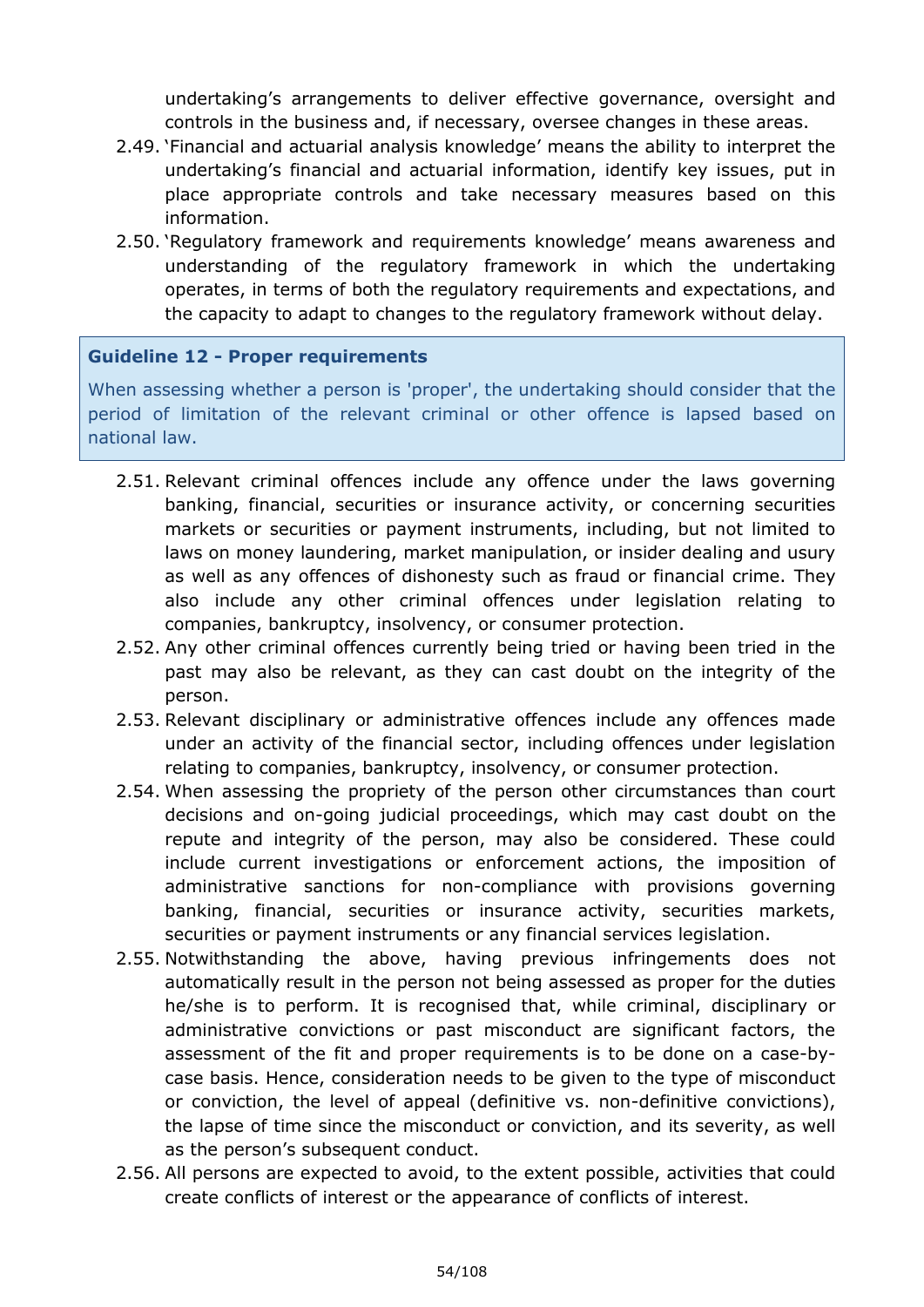- 2.57. The proportionality principle does not result in different standards in the case of the propriety requirement, for persons who effectively run the undertaking or have other key functions, since the repute and integrity of the persons should always be on the same adequate level irrespective of the nature, scale and complexity of the risks inherent to the business or of the undertaking's risk profile.
- 2.58. Proper considerations are relevant for all employees of an undertaking. However, any assessment needs to take into account their level of responsibility within the undertaking and will differ proportionately, according to whether or not, for example, they are persons who effectively run the undertaking or have other key functions.

# **Guideline 13 - Fit and proper policies and procedures**

The undertaking should have a policy on the fit and proper requirements, which includes at least:

a) a description of the procedure for identifying the positions for which notifying is required and for the notification to the supervisory authority;

b) a description of the procedure for assessing the fitness and propriety of the persons who effectively run the undertaking or have other key functions, both when being considered for the specific position and on an on-going basis;

c) a description of the situations that give rise to a re-assessment of the fit and proper requirements;

d) a description of the procedure for assessing the skills, knowledge, expertise and personal integrity of other relevant personnel not subject to the requirements of Article 42 of Solvency II according to internal standards, both when being considered for the specific position and on an on-going basis.

- 2.59. The undertaking may have to check whether the fit and proper requirements as set in its fit and proper policy are still appropriate given the way the undertaking has evolved.
- 2.60. The policy also establishes which situations would imply a review of whether a person should still be regarded as fit and proper. At least the following situations are considered:
	- a) when there are reasons to believe that a person will discourage the undertaking from pursuing the business in a way that is consistent with applicable legislation;
	- b) when there are reasons to believe that a person will increase the risk of financial crime, e.g. money laundering or financing of terrorism; and
	- c) when there are reasons to believe that sound and prudent management of the business of the undertaking is at risk.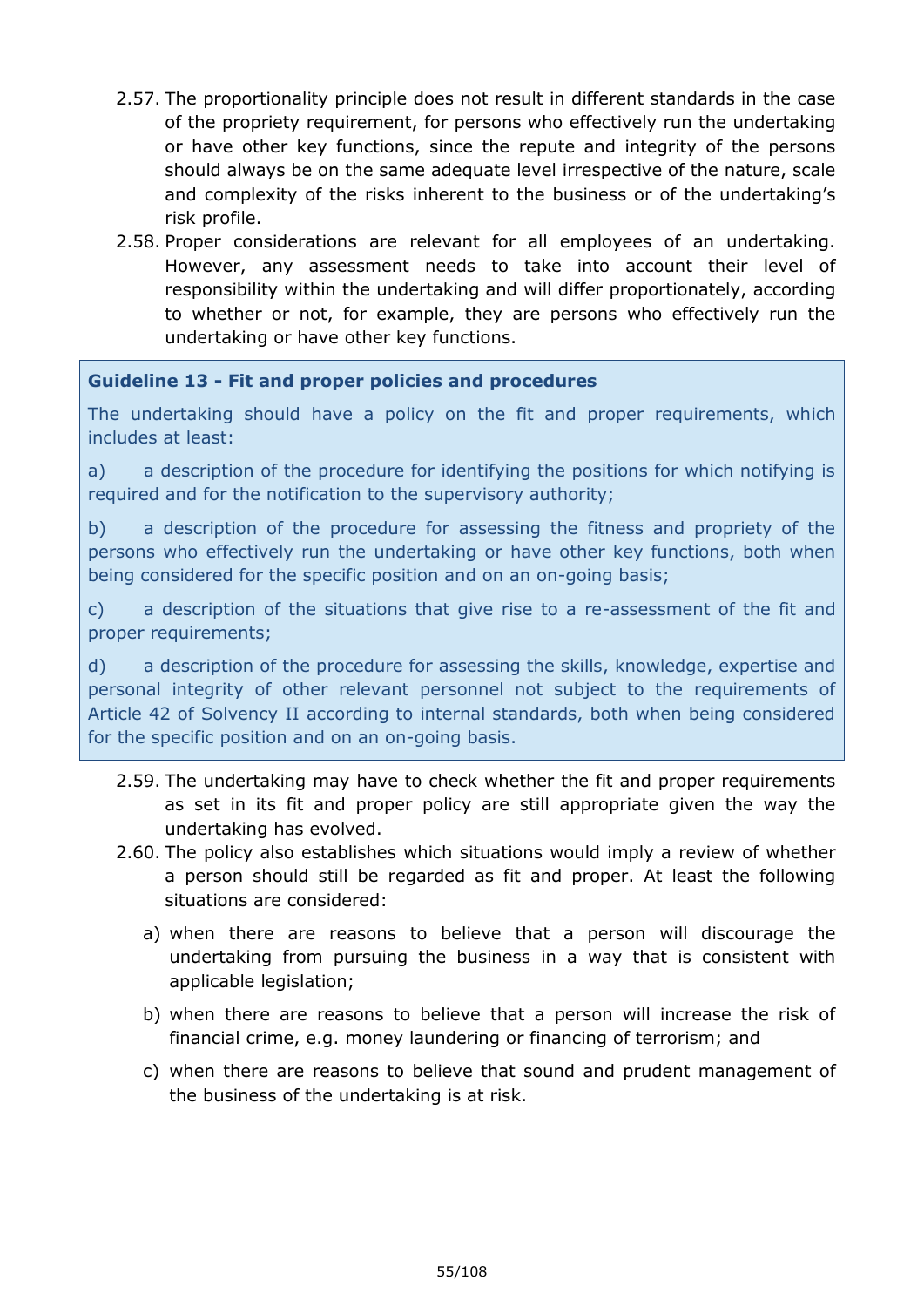# **Guideline 14 - Outsourcing of key functions**

The undertaking should apply the fit and proper procedures in assessing persons employed by the service provider or sub service provider to perform an outsourced key function.

The undertaking should designate a person within the undertaking with overall responsibility for the outsourced key function who is fit and proper and possesses sufficient knowledge and experience regarding the outsourced key function to be able to challenge the performance and results of the service provider. This designated person should be considered as the person responsible for the key function according to Article 42 (2) of Solvency II that needs to be notified to the supervisory authority.

- 2.61. If an undertaking outsources a key function, the undertaking also needs to assess that all persons performing that function at the service provider are fit and proper. As appropriate, the undertaking can use a service provider's assessment of the fitness and propriety of the relevant staff to help in its own assessment.
- 2.62. The fitness of the person with overall responsibility for the outsourced key function at the undertaking is assessed taking into account that, while the oversight role carries ultimate responsibility for the key function, the level of knowledge required would not need to be as in depth as that of the relevant person(s) at the service provider. But at a minimum the person with overall responsibility for the outsourced key function at the undertaking has to possess enough knowledge and experience regarding the outsourced key function to be able to challenge the performance and results of the service provider.
- 2.63. When outsourcing a key function, an undertaking also needs to consider all the other issues mentioned in the outsourcing Guidelines.

# **Guideline 15 - Notification**

The supervisory authority should require as a minimum from the undertaking the information included in the Technical Annex to be submitted by means of a notification.

- 2.64. The notification of the persons who effectively run the undertaking or key function holders is expected to be undertaken in writing and submitted to the supervisory authority without undue delay.
- 2.65. The undertaking is expected to supplement the information included in the Technical Annex with any additional documents considered necessary to complement the information or required by the supervisory authority.
- 2.66. In order to improve the harmonisation of supervisory practices, a minimum level of information is to be provided by undertakings for the purposes of fit and proper notifications. An undertaking also needs to provide the rationale for appointing or replacing the individual concerned. The form that the submission of information should take is left to Member States. The fit and proper notification itself is complete when the supervisory authority has received all the information required (minimum information included in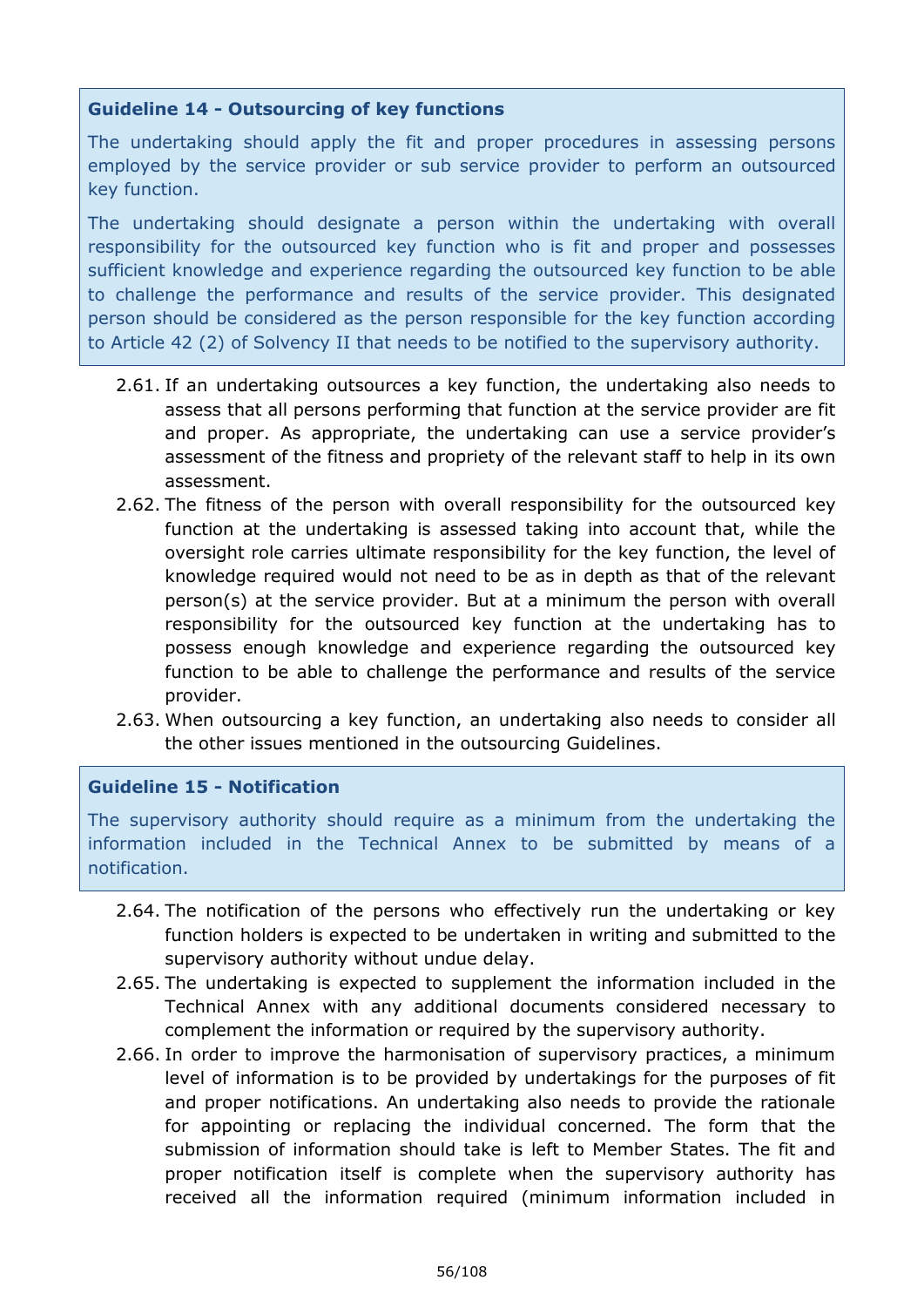Annex) and any complementary documents and information; however, the supervisory authority may at any time during the assessment require additional information or explanations from the undertaking and if necessary, an interview is to be conducted with the individual.

- 2.67. When notifying the supervisory authority the undertaking is expected to fulfil the requirements laid down in Solvency II. Depending on the discussion between the supervisory authority and the undertaking the provision of information can include but is not limited to:
	- a) on the positions that effectively run the undertaking with the analysis and reasons for selecting them and the names of the persons performing them;
	- b) on the functions the undertaking considers key with the analysis and reasons for selecting them and the names of the persons responsible for them;
	- c) when changes occur regarding the positions and functions defined above based on new evaluations done by the undertaking;
	- d) when one of the persons who effectively run the undertaking or a person who is responsible for any key function is going to be or has been appointed (timing is dependent on national specific requirements); and
	- e) when a person who effectively runs the undertaking, or is responsible for a key function is replaced because the undertaking considers that the person no longer fulfils the fit and proper requirements.

# **Guideline 16 - Assessment of the fit and proper requirements by the supervisory authority**

The supervisory authority should assess the fit and proper requirements of the persons subject to notification requirements and give feedback on this to the undertaking concerned within an appropriate timeframe from the receipt of a complete notification.

- 2.68. The appropriate assessment period and process will be determined by each supervisory authority. Feedback could be in the form that silence within a pre-defined period means no objection, provided that the national legislation concerned allows it.
- 2.69. In cases where there has already been an assessment by other supervisory authorities, in the same or another jurisdiction, the supervisory authority concerned communicates with those supervisors as part of the assessment procedure.
- 2.70. The supervisor is expected to make appropriate use of information available from the appropriate law enforcement authorities. The supervisor may also check available records and databases, for example on institutions registered by the chamber of commerce and on bankruptcies.
- 2.71. On the basis of the information collected, the supervisor will assess if the person meets the fit and proper requirements. Where this information gives rise to doubts about the person's fitness and propriety, the supervisor will undertake further investigation. The assessment period and process will be dependent on each supervisory authority but nevertheless has to be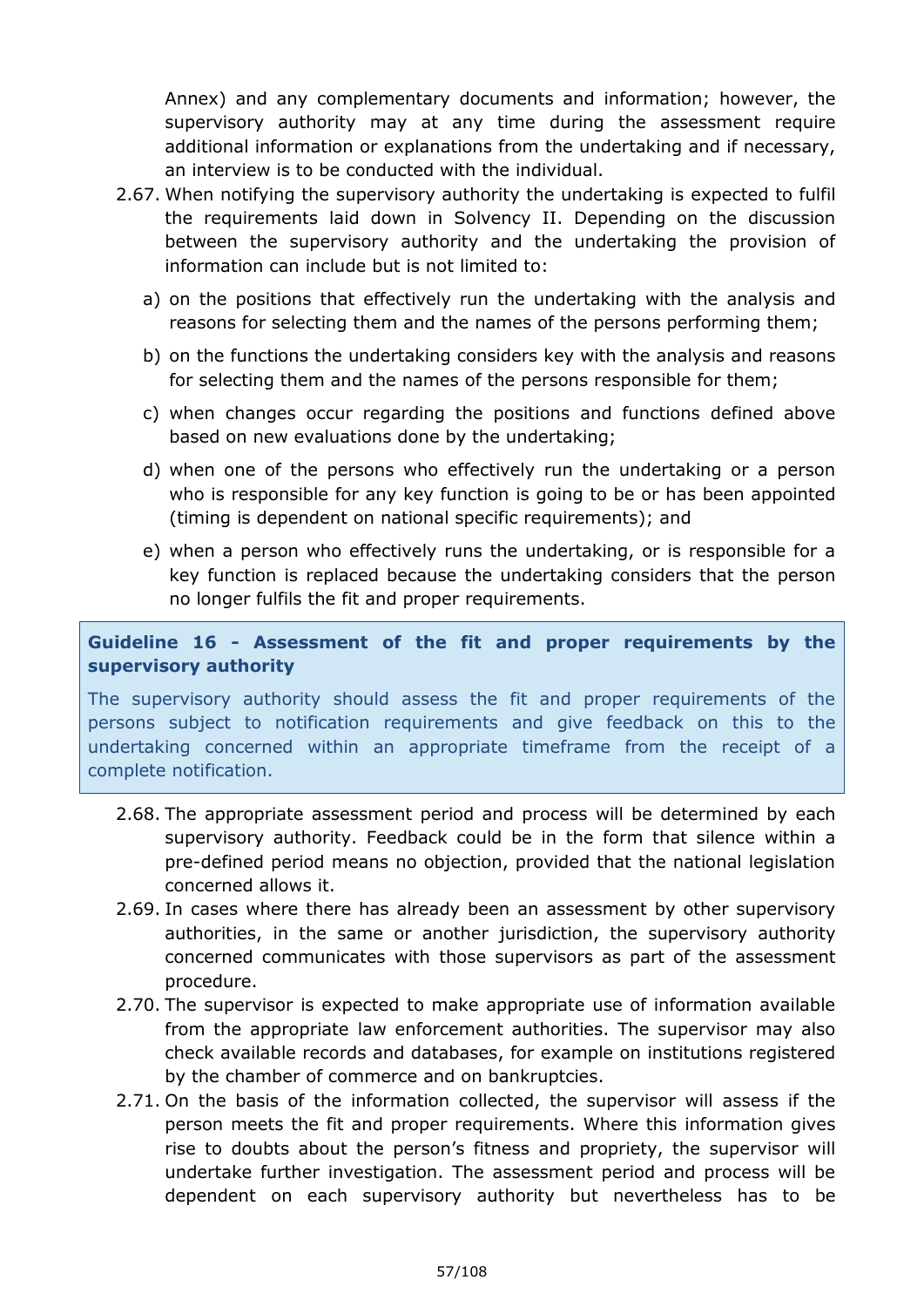conducted within an appropriate timeframe from the receipt of a complete application.

- 2.72. A person considered suitable for a particular position within an undertaking may not be suitable for another position with different responsibilities or for a similar position within another undertaking. Conversely, a person considered unsuitable for a particular position in a particular undertaking may be considered suitable under different circumstances.
- 2.73. Ultimately, if the supervisory authority concludes, with adequate justification, that the person to be appointed/already appointed does not comply with the relevant fit and proper requirements, the supervisory authority has the power to require the undertaking not to appoint, or to replace, the person in question. A supervisor is expected to reassess the fitness and propriety of an individual if facts, circumstances or actions give rise to such a measure.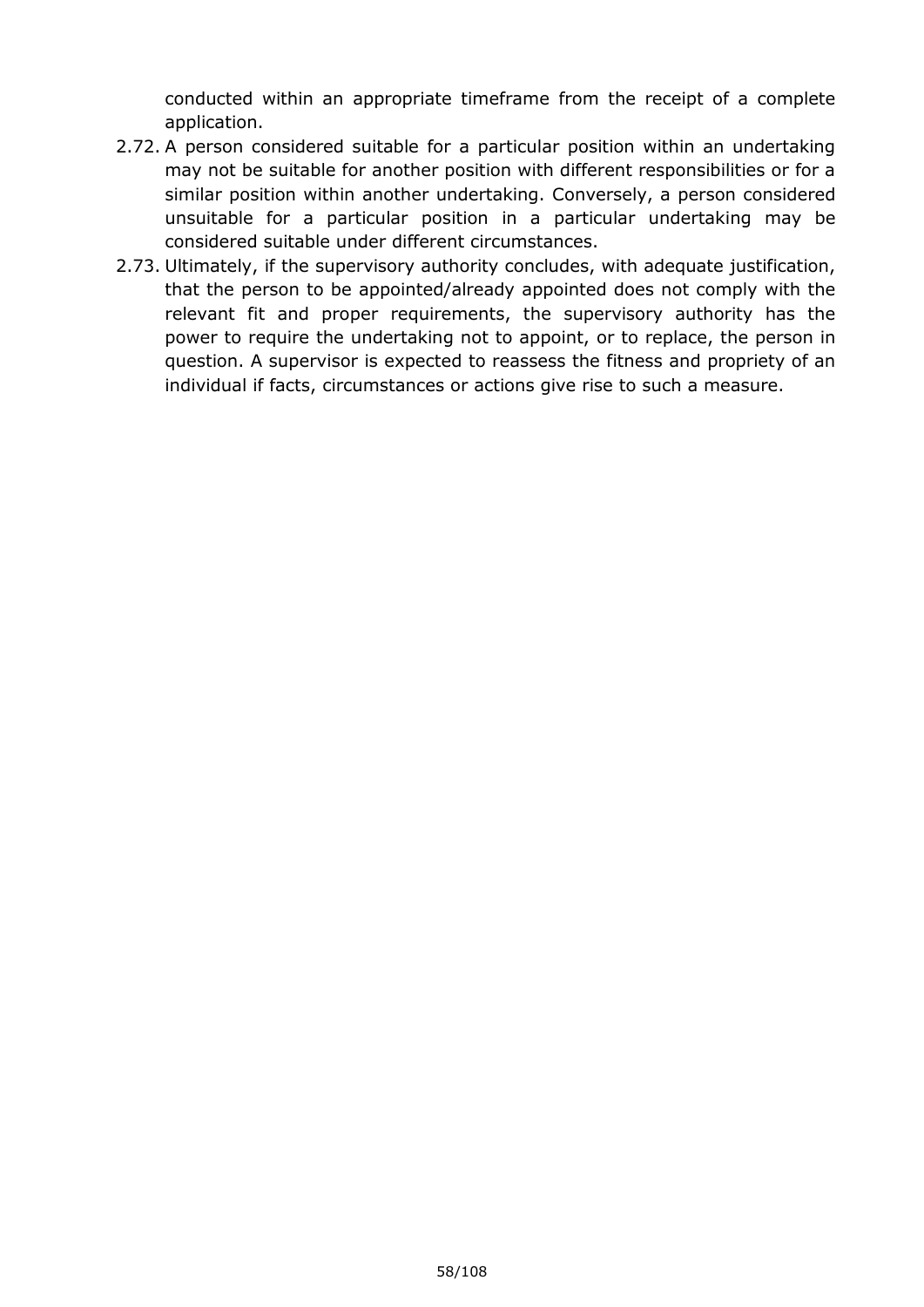# **Section 4: Risk management**

#### **Guideline 17 - Role of the AMSB in the risk management system**

The AMSB should be ultimately responsible for ensuring the effectiveness of the risk management system, setting the undertaking's risk appetite and overall risk tolerance limits, as well as approving the main risk management strategies and policies.

The AMSB of the participating insurance or reinsurance undertaking, the insurance holding company or the mixed financial holding company should ensure that the risk management system of the whole group is effective. This risk management system of the group should include at least:

a) the strategic decisions and policies on risk management at group level;

b) the definition of group's risk appetite and overall risk tolerance limits;

c) the identification, measurement, management, monitoring and reporting of risks at group level.

The AMSB of the participating insurance or reinsurance undertaking, the insurance holding company or the mixed financial holding company should ensure that such strategic decisions and policies are consistent with the group's structure, size and the specificities of the entities that are part of the group.

- 2.74. While risk management is the responsibility of the undertaking's AMSB as a whole, the undertaking is expected to designate at least one member of the AMSB to oversee the risk management system on its behalf.
- 2.75. Risk management is a continuous process that is used in the implementation of the undertaking's business strategy and allows for an appropriate understanding of the nature and significance of the risks to which it is exposed, including its sensitivity to those risks and its ability to mitigate them.
- 2.76. Within an undertaking there has to be a coordinated and integrated approach to risk management and a common "risk language" across the organisation.
- 2.77. It is the responsibility of the undertaking to choose the way it defines and describes its risk appetite and overall risk tolerance limits. Nevertheless risk appetite and overall risk tolerance limits have to reflect the following characteristics:
	- a) Risk appetite addresses the attitude of the AMSB toward the main categories of risks. It needs to be clear and detailed enough to express and reflect the strategic high level objectives of the AMSB. It may include a quantitative assessment in terms of risk and capital. The AMSB will give appropriate directions concerning the definition of risk appetite;
	- b) "Risk tolerance limits" expresses the restrictions the undertaking imposes on itself when taking risks. It takes into account:
		- (i) the relevant constraints that effectively limit the capacity to take risks. These constraints can go beyond the framework of solvency as defined in Solvency II;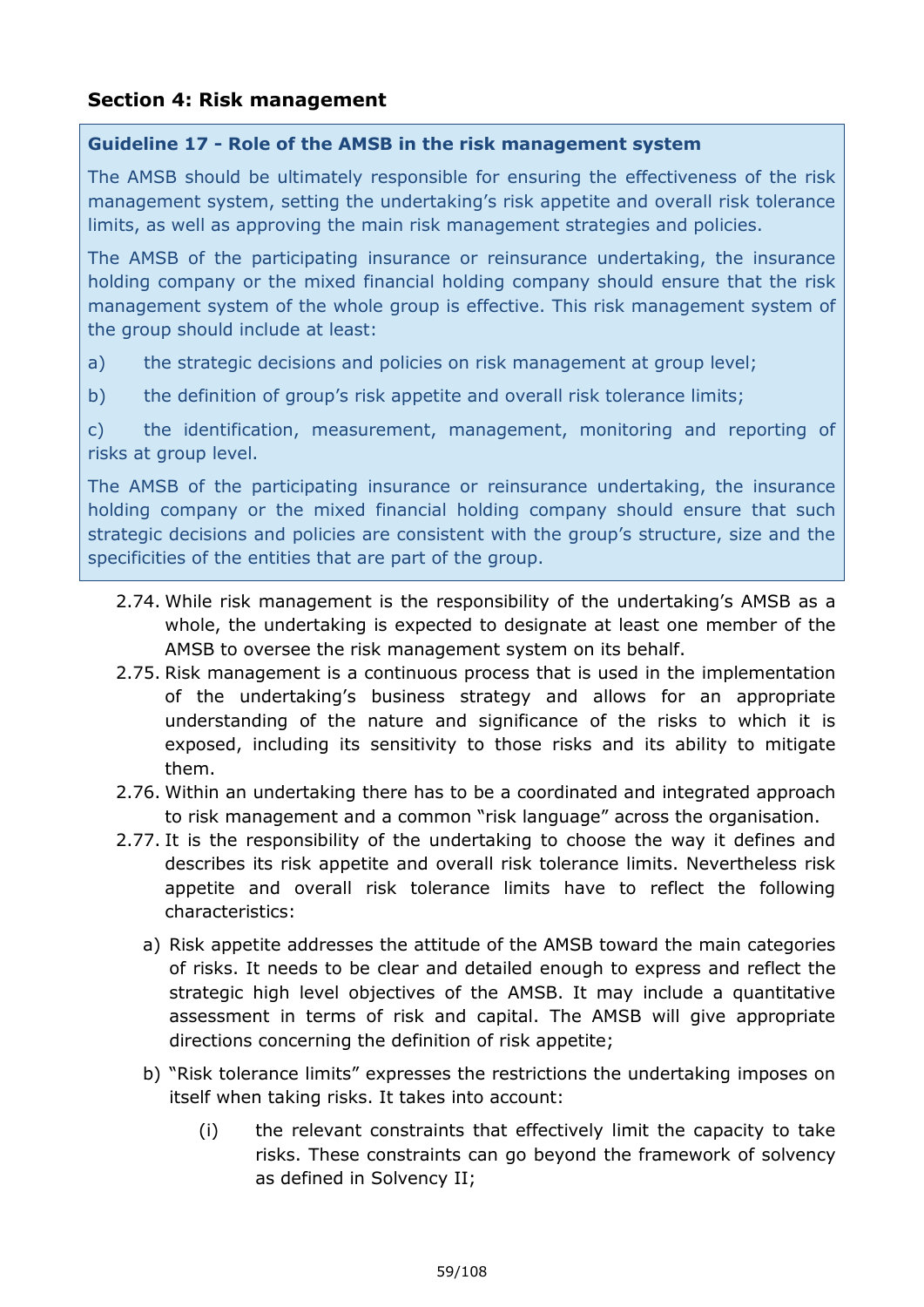- (ii) the risk appetite;
- (iii) other relevant information (e.g. current risk profile of the undertaking, interrelationship between risks).
- 2.78. The definition of risk tolerance limits is understood and endorsed by the AMSB.
- 2.79. The risk tolerance limits defined for all relevant risk categories are in line with the overall risk tolerance limits to guide day-to-day business operations.
- 2.80. The AMSB is also responsible for the approval of any periodic revision of the main strategies and policies of the undertaking in terms of risk management.
- 2.81. The embedding of the risk management system in the organisational structure is demonstrated by adequate risk management processes and procedures across the undertaking and adequate consideration of the risks involved in all major decisions.
- 2.82. The risk management system of entities belonging to groups is necessarily linked to the group's business strategy and operations. The risk management strategy is underpinned by an integrated framework of responsibilities and functions driven from group level down to individual levels. The AMSB of the entities within the group, each within the scope of its duties, are responsible for implementing the risk management strategies and policies established by the AMSB of the entity responsible for fulfilling the requirements at group level.
- 2.83. The identification and measurement or assessment of risks is to be documented.
- 2.84. Internal risk reporting is required to be a continuous process within all levels of the undertaking. The frequency and content of reporting to the AMSB ensures that it has all necessary current information for its decision-taking with an appropriate level of detail.

# **Guideline 18 - Risk management policy**

The undertaking should establish a risk management policy which at least:

a) defines the risk categories and the methods to measure the risks;

b) outlines how the undertaking manages each relevant category, area of risks and any potential aggregation of risks;

c) describes the connection with the overall solvency needs assessment as identified in the ORSA, the regulatory capital requirements and the undertaking's risk tolerance limits;

d) specifies risk tolerance limits within all relevant risk categories in line with the undertaking's risk appetite;

e) describes the frequency and content of regular stress tests and the situations that would warrant ad-hoc stress tests.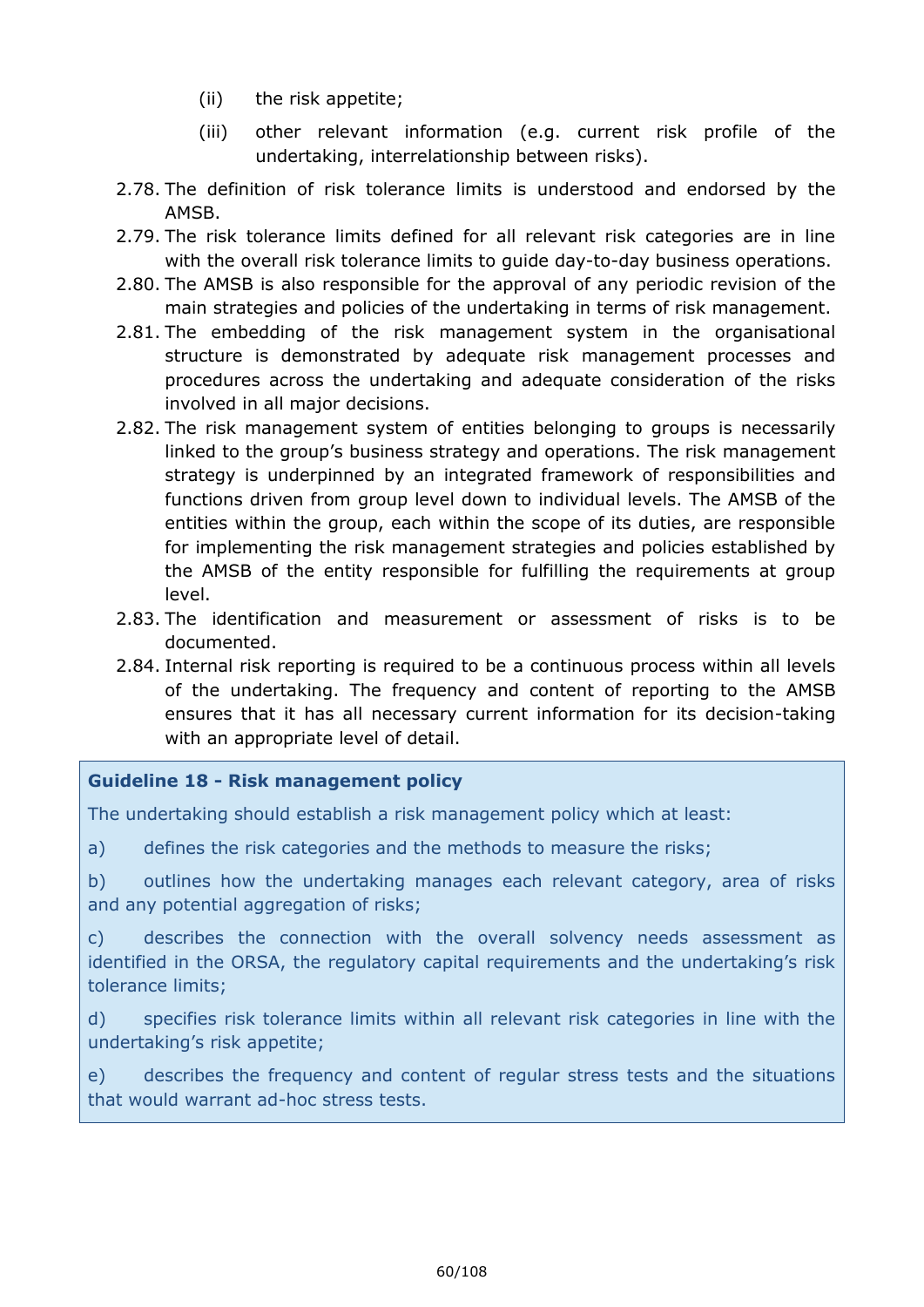- 2.85. The risk management policy covers all material risks, including emerging risks<sup>9</sup>, quantifiable or non-quantifiable and reputational and strategic risks where relevant.
- 2.86. The risk management policy has to consider not only each relevant category and area of risks but also potential accumulation and interactions of risks. Where relevant, the risk management policy will also consider indirect effects of risks (e.g. indirect exposure to liquidity risks with regard to gearing, margin calls on derivatives or stock lending positions).
- 2.87. In addition to specific stress tests prescribed under the supervisory regime, the undertaking is expected to employ stress tests as tools in its risk assessment process. The risk management policy sets out the frequency and content of these stress tests.
- 2.88. The regular risk-specific stress tests are tailored by the undertaking to its risk profile. To this purpose the undertaking has to identify possible short and long term risks and possible events or future changes in economic conditions that could have an unfavourable effect on its overall financial standing and determine their capital impact.
- 2.89. An undertaking may also make use of reverse stress testing, which identifies circumstances and that would threaten the viability of the undertaking, and describe the precautions it is taking.
- 2.90. The undertaking will have to choose adequate scenarios to serve as basis for its risk assessment process. The scenario analyses are based on an analysis of the worst (i.e. most severe but plausible) cases the undertaking could face and take into account any material second order effect that may arise. The risk management policy sets out the frequency and content of these stress tests and scenario analyses.
- 2.91. Although each individual undertaking within a group is responsible for its risk management policy, a general steer is expected to be provided by the responsible entity. In providing its steering, the participating insurance or reinsurance undertaking, the insurance holding company or the mixed financial holding company is expected to take into consideration the impact on and the compatibility with the individual undertaking's risk management strategies and policies bearing in mind possible discrepancies between the group perspective and local market specificities.

# **Guideline 19 - Risk management function: tasks**

-

The undertaking should require the risk management function to report to the AMSB on risks that have been identified as potentially material. The risk management function should also report on other specific areas of risks both on its own initiative and following requests from the AMSB.

2.92. Article 44(5) of Solvency II requires the risk management function to take on additional tasks that relate to the use of partial or full internal models: namely its design and implementation. By contrast Solvency II does not

<sup>&</sup>lt;sup>9</sup> Emerging risks are newly developing or changing risks which are difficult to quantify and which may have a major impact on the undertaking.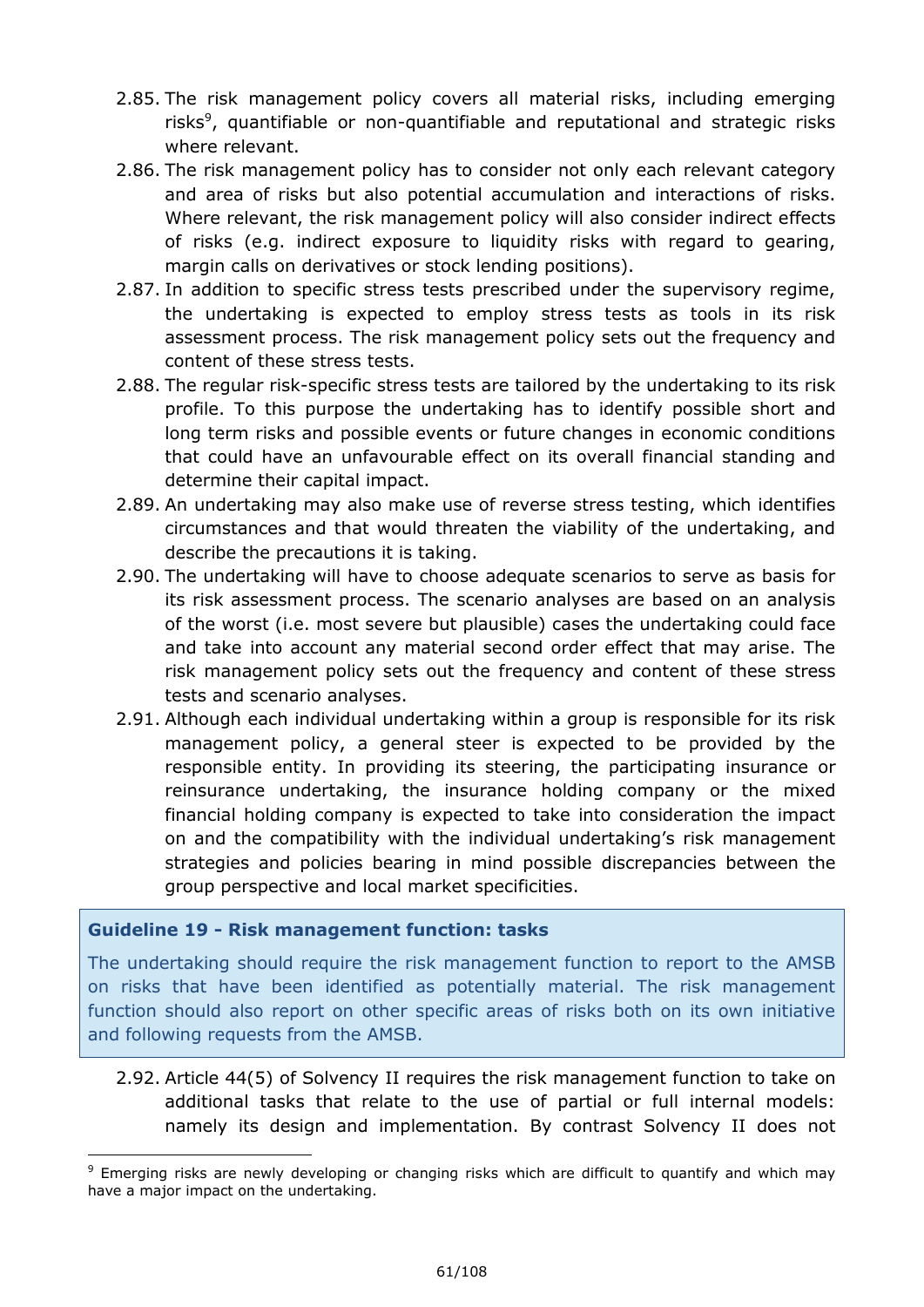explicitly assign any specific task with regard to internal models to the actuarial function although the actuarial function is required to contribute to the effective implementation of the risk management system, which includes the internal model. This, however, does not preclude the risk management function from calling upon expertise from other functions in particular the actuarial function. Hence there needs to be in place a communication loop to pass the detailed actuarial perspective to the risk management function and in return receive the insights on the internal model.

- 2.93. The risk management function also needs to liaise closely with users of the outputs of the internal model.
- 2.94. If the undertaking uses an internal model, it should provide for its integration into a comprehensive risk management system so that it is able to monitor that the internal model is and remains appropriate to the undertaking's risk profile.
- 2.95. Appropriate communication channels ensure that the risk management function is able to call upon expertise from other functions as needed and liaise with the users of the internal model in order to fulfil its tasks under Article 44 (5) of Solvency II.
- 2.96. A close co-operation between the actuarial function and the risk management function as specified in Article 269 (2) (c) of the Commission Delegated Regulation 2015/35 is needed in relation to the tasks required by Article 44(5) of Solvency II in order to provide detailed actuarial information on the internal model to the risk management function. It is the task of the risk management function to assess the internal model as a tool of risk management and as a tool to calculate the undertaking's solvency capital requirement ("SCR").
- 2.97. Documentation of the internal model, and any subsequent changes to it, is maintained by the risk management function so that these are explained in the context of the risk management system.
- 2.98. According to Article 44(5)(d) of Solvency II the information about the performance of the internal model that the risk management function is required to give to the AMSB needs to be documented. These reports will be tailored to the needs of the AMSB, enabling its members to understand all the relevant facts and their implications, providing a reliable basis for necessary management decisions, as well as enabling the AMSB to fulfil its role of being responsible for the ongoing appropriateness of the design and operations of the internal model.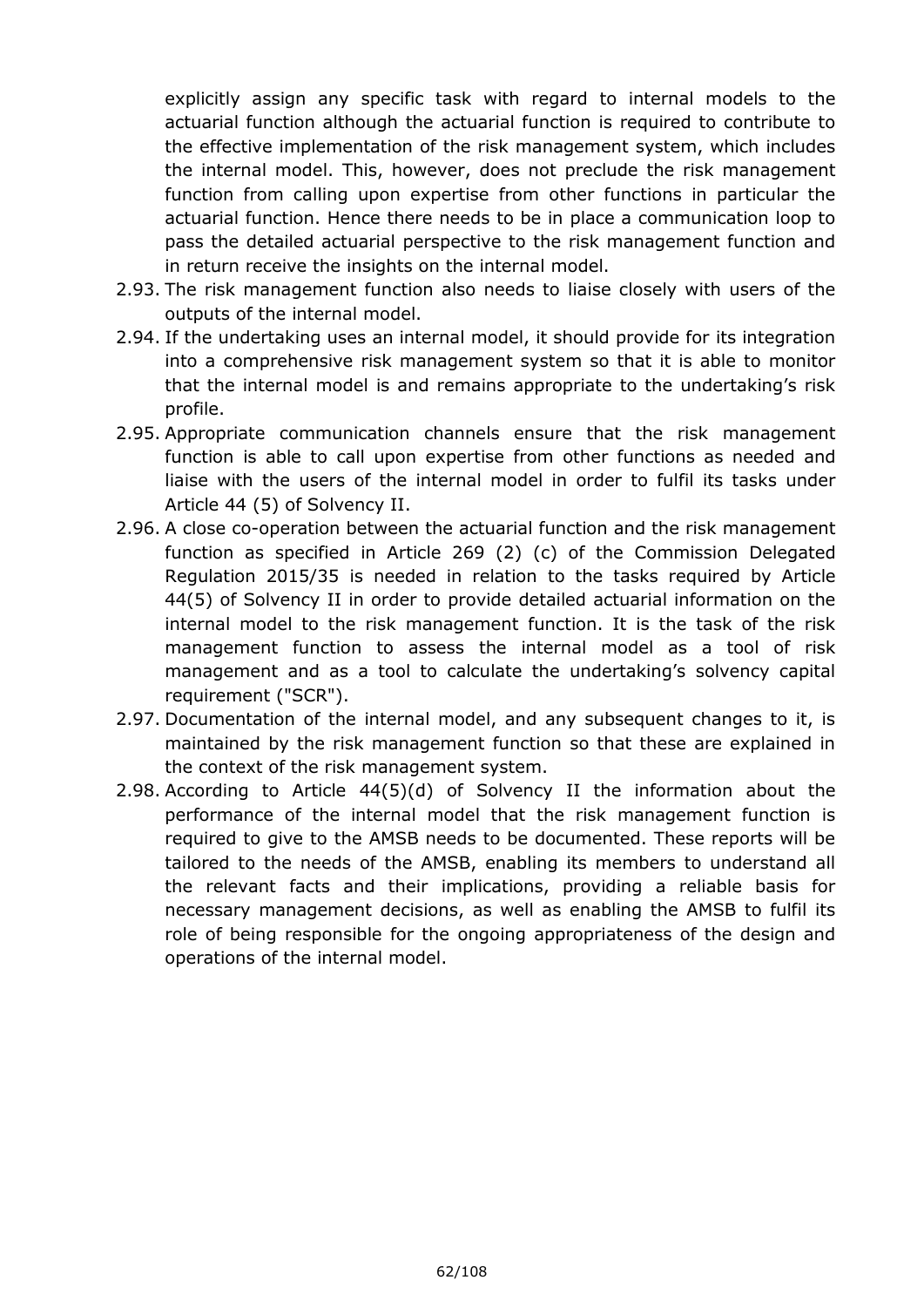# **Guideline 20 - Underwriting and reserving risk management policy**

In its risk management policy, the undertaking should cover at least the following with regard to underwriting and reserving risk:

a) the types and characteristics of the insurance business, such as the type of insurance risk the undertaking is willing to accept;

b) how the sufficiency of premium income to cover expected claims and expenses is to be ensured;

c) the identification of the risks arising from the undertaking's insurance obligations, including embedded options and guaranteed surrender values in its products;

d) how, in the process of designing a new insurance product and the premium calculation, the undertaking takes account of the constraints related to investments;

e) how, in the process of designing a new insurance product and the premium calculation, the undertaking takes account of reinsurance or other risk mitigation techniques.

- 2.99. Where appropriate, the policy for underwriting and reserving risk may also include:
	- a) the maximum acceptable exposure to specific risk concentrations;
	- b) internal underwriting limits for the various products or classes; and
	- c) considerations regarding reinsurance and other risk mitigation strategies and their effectiveness.
- 2.100. The undertaking ensures that all policies and procedures established for underwriting are applied by all distribution channels of the undertaking.
- 2.101. The undertaking needs to take into account the constraints related to investments in the design of new products. For example:
	- a) an undertaking planning to sell a new life product with a minimum guaranteed rate has to take into account the return available on the market.
	- b) an undertaking planning to sell a new property and casualty contract has to take into account the liquidity constrains that could be linked to the contract.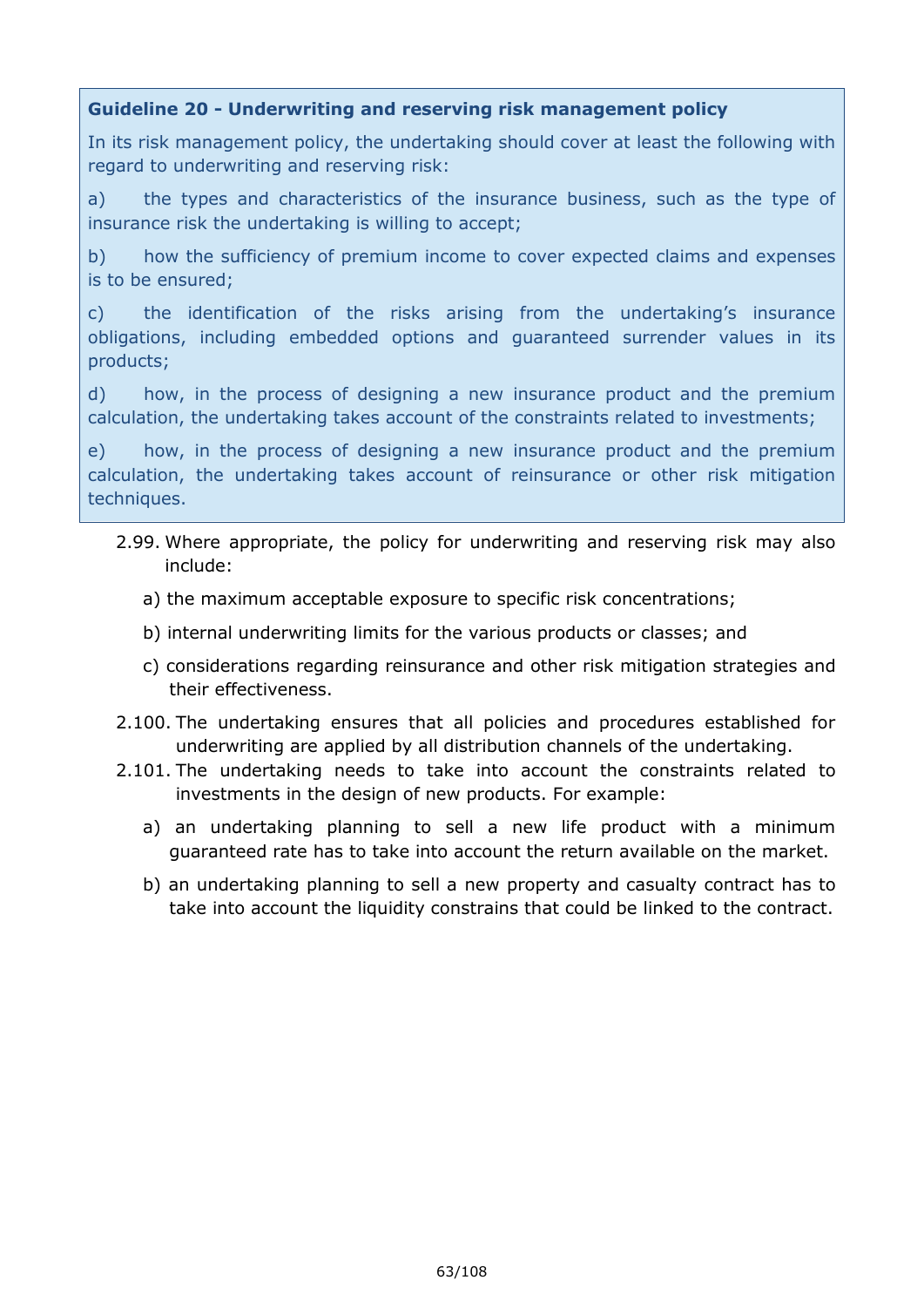# **Guideline 21 – Operational risk management policy**

In the risk management policy, the undertaking should cover at least the following with regard to operational risk:

a) identification of the operational risks it is or might be exposed to and assessment of the way to mitigate them;

b) activities and internal processes for managing operational risks, including the IT system supporting them;

c) risk tolerance limits with respect to the undertaking's main operational risk areas.

The undertaking should have processes to identify, analyse and report on operational risk events. For this purpose, it should establish a process for collecting and monitoring operational risk events.

For the purposes of operational risk management, the undertaking should develop and analyse an appropriate set of operational risk scenarios based on at least the following approaches:

- a) the failure of a key process, personnel or system;
- b) the occurrence of external events.
	- 2.102. As operational risk is typically harder to identify and assess than other types of risks, it is even more important for the undertaking to have a conscious approach to it in its overall risk management. As some of the risk comes from the undertaking itself (e.g. inadequate or failed internal processes, personnel or systems), the undertaking plays a role in the occurrence and unfolding of operational risks. This is also partly true for operational risks having an external event for a cause.
	- 2.103. It is important to note that because operational risks tend to interact with the other risk types they will not be assessed in isolation, but rather be considered alongside the assessment of the other risk types.
	- 2.104. Operational risk may materialize through personnel execution errors, frauds, and processing failures as well as through the direct and indirect consequences of natural or man-made disasters such as terrorist attacks, fire, flood, earthquake and pandemics. These natural or man-made disasters are the low frequency/high impact events are type of operational risks which need to be considered when looking at scenario analysis. As their impact may be potentially catastrophic, the undertaking pays particular attention to them and develops early warning systems that allow for an effective and timely intervention.
	- 2.105. For the development of scenarios, the undertaking takes into account that the different types of operational risk that are defined in Article 13(33) of Solvency II are not strictly separated and that using the two starting points (start from a failure of internal process, system or personnel on one hand or external causes on the other hand) to develop the scenario set will give better chances to have a more comprehensive list of relevant scenarios.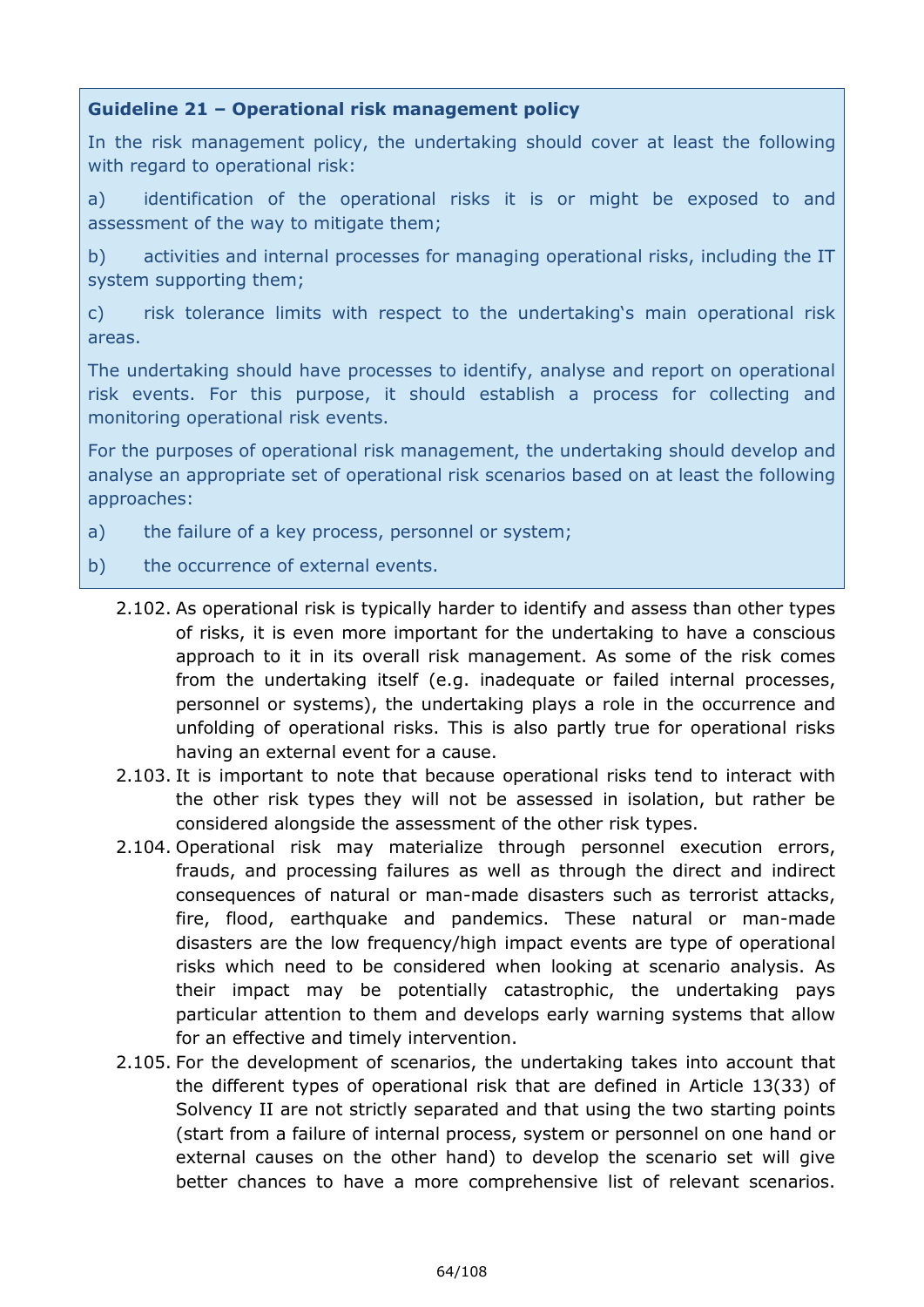Very severe and unlikely but not impossible scenarios must also be considered.

- 2.106. To perform this analysis the undertaking can use pre-defined categories of operational risks and lists of its key processes. However, each undertaking is free to define a categorisation that better suits its specificities.
- 2.107. The analysis of stress tests and scenarios for the operational risk framework might differ from other types of stress or scenario analysis (e.g. financial), as the definition of the different stages of the scenario (cause, failure of process, impacts) will be a key element of the analysis and monitoring of the risks. The main reason for this is that the controls and corrective measures that the undertaking will put in place will have an effect on the scenario itself.
- 2.108. In the case of operational risk, prevention and corrective actions take precedence over the precise measure. Identifying operational risks is very closely linked to prevention, mitigation and corrective measures.
- 2.109. The continuous monitoring and control of operational risks implies that all personnel are aware of the importance of this type of risk.
- 2.110. The controls and mitigation actions need to be reviewed periodically taking into account the evolution of the operational risk and knowledge of operational risk evolutions.
- 2.111. Examples of mitigation actions are:
	- a) insurance (liability insurance, key person insurance, fire insurance, etc.);
	- b) automation of processes; and
	- c) back up of data.
- 2.112. The undertaking is also expected to put in place key risk indicators.
- 2.113. For the purposes of operational risk events analysis, an undertaking may also consider how external data could supplement its collection of internal operational risk events data to produce more reliable estimates of operational risk events.
- 2.114. On each concerned event, at least the following information is needed:
	- a) The cause of the event;
	- b) The consequences of the event; and
	- c) The actions taken or not on account of the event.
- 2.115. When defining the perimeter (e.g. materiality threshold) of the events that will be collected, the undertaking would have to keep in mind that:
	- a) Operational risk can be both related to high frequency/low severity events or to low frequency/high impact events; and
	- b) Some events that have had no negative impact (e.g. near misses) may be very useful to be analysed to monitor more material operational risks.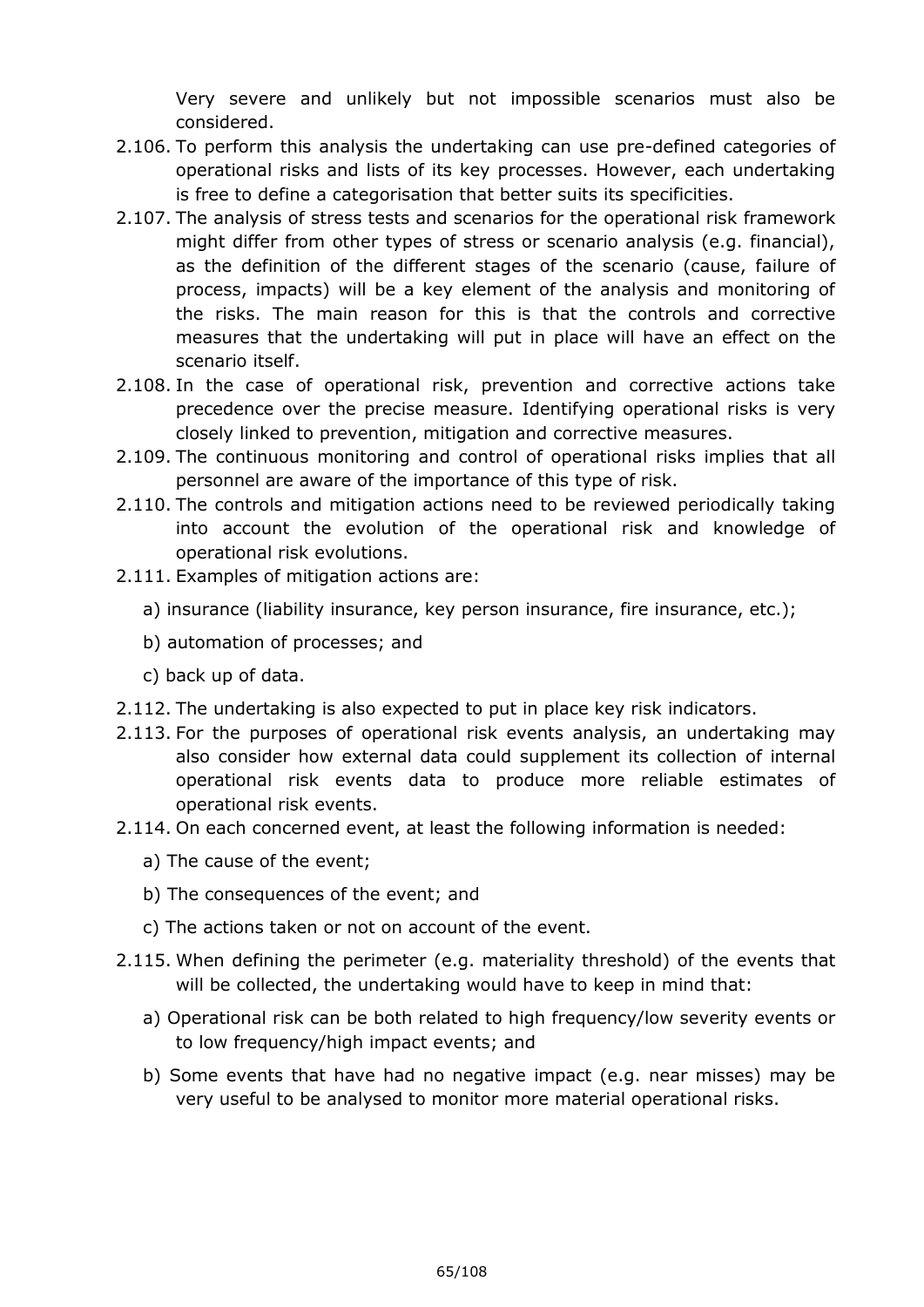# **Guideline 22 - Reinsurance and other risk-mitigation techniques – risk management policy**

In the risk management policy the undertaking should cover at least the following with regard to reinsurance and other risk mitigation techniques:

a) identification of the level of risk transfer appropriate to the undertaking's defined risk tolerance limits and which kind of reinsurance arrangements are most appropriate considering the undertaking's risk profile;

b) principles for the selection of such risk mitigation counterparties and procedures for assessing and monitoring the creditworthiness and diversification of reinsurance counterparties;

c) procedures for assessing the effective risk transfer and consideration of basis risk;

d) liquidity management procedures to deal with any timing mismatch between claims' payments and reinsurance recoverable.

- 2.116. The use of reinsurance and similar risk mitigation techniques constitute an ongoing process that may be used to keep the undertaking's risks within the scope of the approved risk tolerance limits. In using these techniques the undertaking has to consider the potential new risks they carry, such as the risk of counterparty default.
- 2.117. The undertaking develops a written analysis of the functioning and inherent material risks of the risk mitigation used. In particular, subject to the principle of proportionality, it will document the risks that can derive from the risk mitigation, the actions adopted to face such risks and the potential consequences of the risks (i.e. in a worst-case scenario).
- 2.118. When undertakings use special purposes vehicle ("SPV"), the following principles have to be considered:
	- a) the fully funded requirement must be actively monitored by the undertaking through its system of governance; and
	- b) any remaining risk (credit, market, liquidity, operational risk or 'burnthrough' that may occur if the insured cost were to exceed the maximum amount payable by the SPV) from the SPV must be fully taken into account in the undertaking through its risk management system and also taken into account within the calculation of its regulatory capital requirements. The undertaking must be particularly aware of any residual insurance risk arising from the SPV if there were losses in excess of those envisaged at the time of authorisation. These losses above the funding provided would revert back to the undertaking.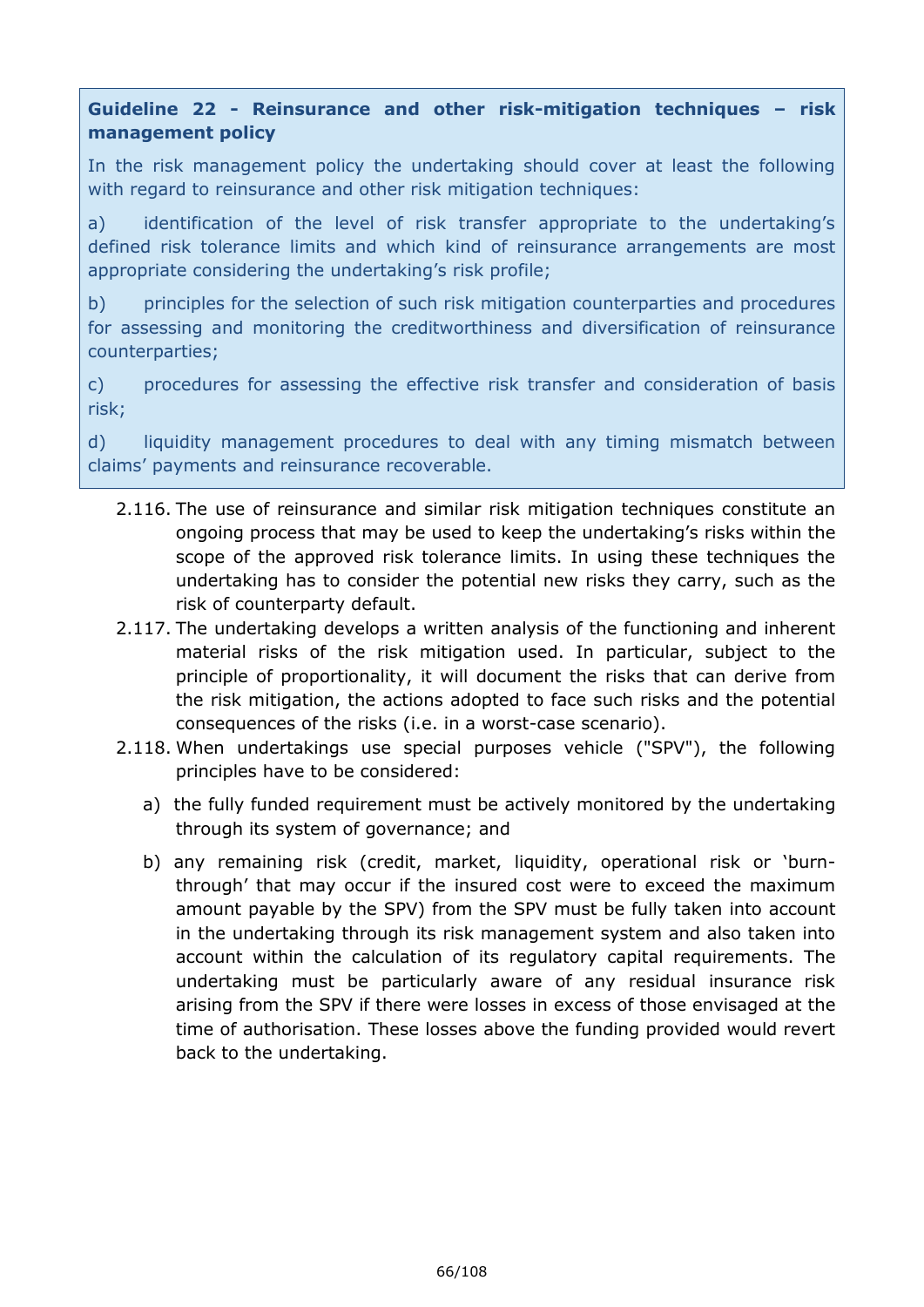# **Guideline 23 - Strategic and reputational risk**

The undertaking should manage, monitor and report the following situations:

a) actual or potential exposure to reputational and strategic risks and the interrelationship between these risks and other material risks;

b) key issues affecting its reputation, considering the expectations of stakeholders and the sensitivity of the market.

- 2.119. The following risks, not explicitly mentioned in Article 44 of Solvency II, are considered due to the potential impact their materialisation could have on the business of the undertaking:
	- a) strategic risk and
	- b) reputational risk.
- 2.120. Strategic risk is a function of the incompatibility between two or more of the following components: the undertaking's strategic goals, the business strategies developed, the resources deployed to achieve these goals, the quality of implementation and the economic situation of the markets the undertaking operates in.
- 2.121. The resources needed to carry out business strategies are both tangible and intangible. They include communication channels, operating systems, delivery networks, and managerial capacities and capabilities. The undertaking's internal characteristics are evaluated against the impact of economic, regulatory, and other environmental factors including: positions vis-à-vis competitors, suppliers and customers and their possible evolutions, opportunities of entry for new competitors, products or technologies.
- 2.122. The business strategy of the undertaking will incorporate its risk management practices. In this sense, the undertaking will have a process for setting strategic high-level objectives and translating these into detailed shorter-term business and operation plans.

# **Guideline 24 - Asset-liability management policy**

In its risk management policy the undertaking should cover at least the following information with regard to asset-liability management:

a) a description of the procedure for identification and assessment of different natures of mismatches between assets and liabilities, at least with regard to terms and currency;

b) a description of mitigation techniques to be used and the expected effect of relevant risk-mitigating techniques on asset-liability management;

c) a description of deliberate mismatches permitted;

d) a description of the underlying methodology and frequency of stress tests and scenario tests to be carried out.

2.123. Asset-liability management (ALM) is the management of a business in such a way that decisions on assets and liabilities are coordinated in order to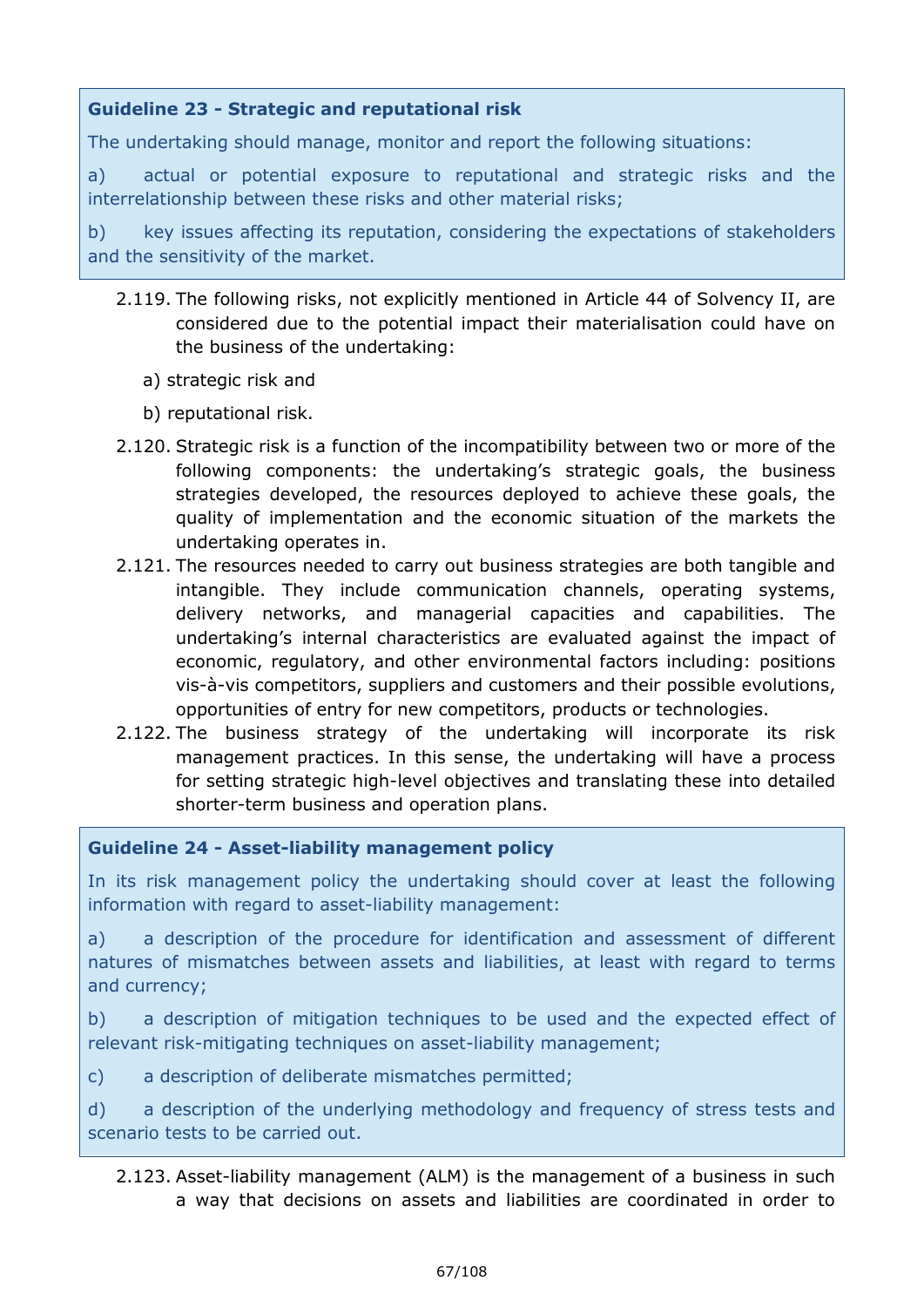manage the exposure to the risk associated with the variation of their economic values.

- 2.124. Along with the investment strategy, an ALM strategy describes how financial and insurance risks will be managed in an asset-liability framework in the short, medium and long term. Where appropriate the investment strategy and the ALM-strategy could be integrated in a combined investment/ALMstrategy. The respective written policies are expected to reflect the implementation of these strategies.
- 2.125. When choosing from the different ALM techniques available for measuring risk exposure, an undertaking relies on measurement tools that are consistent with the risk characteristics of the lines of business and its risk tolerance limits.
- 2.126. In order to provide for the effective management of assets and liabilities, the undertaking needs to ensure appropriate and continuing liaison between the different areas within its business involved in the ALM, such as offbalance sheet exposures or introduction of new products.
- 2.127. The management of the term structure of the portfolio is mainly done according to the term structure of the liabilities. A range of more or less sophisticated techniques can be used, e.g. duration, convexity, maturity buckets, according to the nature, size and complexity of the portfolio. Size is the factor that most limits the leeway on the management of term structure.

# **Guideline 25 - Investment risk management policy**

In its risk management policy the undertaking should cover at least the following information with regard to investments:

a) the level of security, quality, liquidity and profitability the undertaking is aiming for with regard to the whole portfolio of assets and how it plans to achieve this;

b) its quantitative limits on assets and exposures, including off-balance sheet exposures, that are to be established to help to ensure the undertaking achieves its desired level of security, quality, liquidity, profitability and availability for the portfolio;

c) the level of availability the undertaking is aiming for with regard to the whole portfolio of assets and how it plans to achieve this

d) consideration of the financial market environment;

e) the conditions under which the undertaking can pledge or lend assets;

f) the link between market risk and other risks in adverse scenarios;

g) the procedure for appropriately valuing and verifying the investment assets;

h) the procedures to monitor the performance of the investments and review the policy when necessary;

i) how the assets are to be selected in the best interest of policyholders and beneficiaries.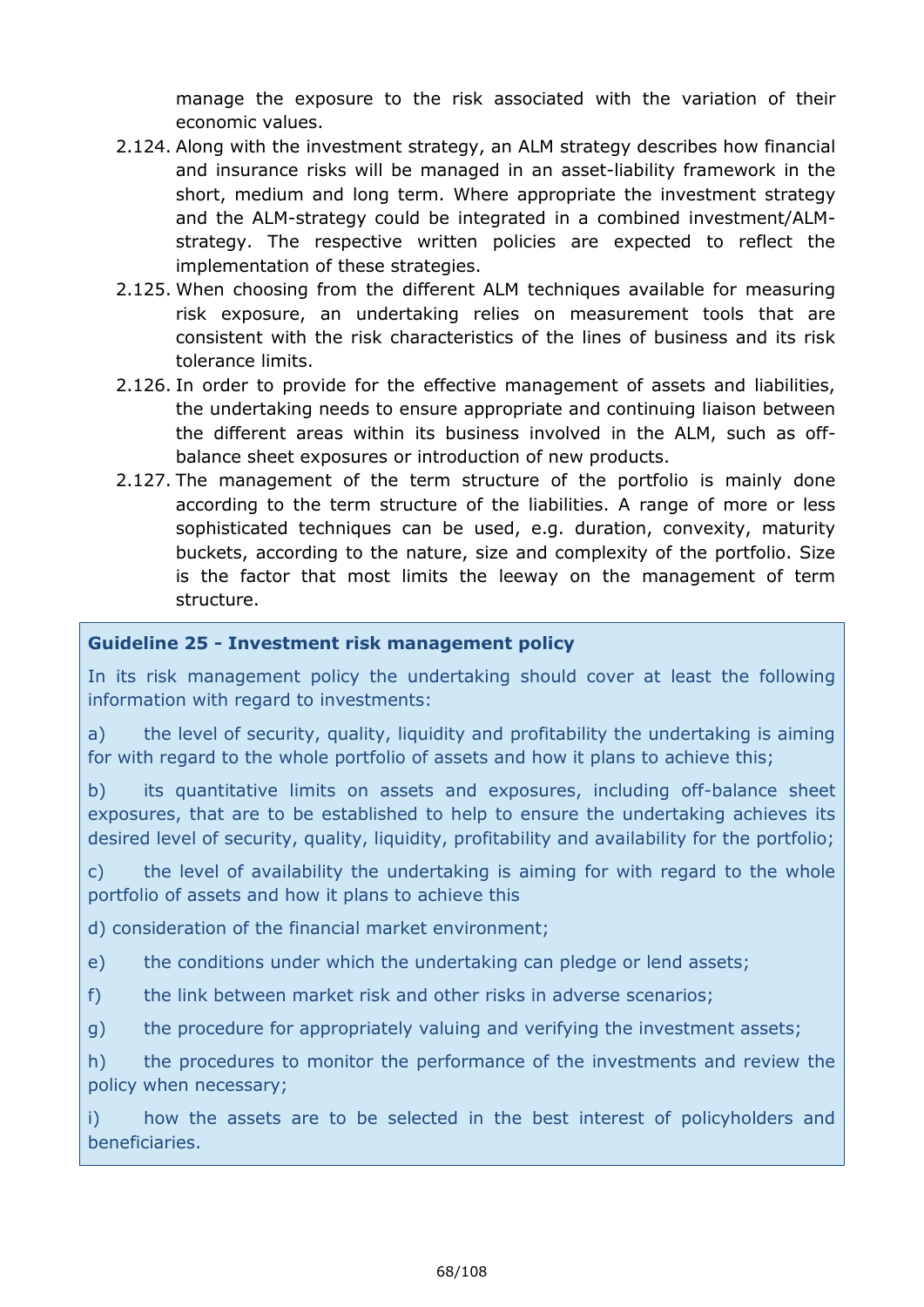- 2.128. The risk management function evaluates whether the internal investment limits are appropriate in view of the undertaking's obligation to meet its liabilities and to comply with the requirements of Article 132(4) of Solvency II. For such purpose an appropriate number of stress tests are carried out on a regular basis.
- 2.129. The identification, measurement, monitoring, management and control of the investment risks inherent in the respective investment categories are carried out using suitable and acknowledged methods.
- 2.130. The undertaking is expected to have adequate internal control procedures in order to safeguard that the investment activity is properly reviewed and that transactions are always made under consideration of the investment principles and procedures approved by the AMSB; these control procedures must be aligned with the risks arising from investment activities. Such risks may include, but are not limited to, those risks involving coordination between front and back office, compliance with authorisations and trading limits, agreement of parties involved in a transaction, timely documentation of transactions, verification of quoted prices, traceability and tractability.
- 2.131. The risk management system has to put in place and monitor internal quantitative limits for each type of assets, including off-balance sheet exposures, considered eligible by the undertakings, per counterparty, geographical area or industry with the aim of managing risks in an appropriate manner and protecting the interests of policyholders.

# **Guideline 26 - Liquidity risk management policy**

In its risk management policy the undertaking should cover at least the following information with regard to liquidity risk:

a) the procedure for determining the level of mismatch between the cash inflows and the cash outflows of both assets and liabilities, including expected cash flows of direct insurance and reinsurance such as claims, lapses or surrenders;

b) consideration of total liquidity needs in the short and medium term, including an appropriate liquidity buffer to guard against a liquidity shortfall;

c) consideration of the level and monitoring of liquid assets, including a quantification of potential costs or financial losses arising from an enforced realisation;

- d) identification and costs of alternative financing tools;
- e) consideration of the effect on the liquidity situation of expected new business.
	- 2.132. The purpose of liquidity risk management is to ensure that obligations to policyholders can be met whenever they fall due. The required degree of liquidity in the investment portfolio can differ amongst undertakings according to the nature of the insurance business, especially the possibility to foresee the amount and the time of the insurance payments.
	- 2.133. An appropriate buffer for liquidity shortfalls is understood as having enough liquid assets and not as holding additional capital.
	- 2.134. Short term liquidity, or cash management, includes the day-to-day cash requirements under normal business conditions. Liquidity considerations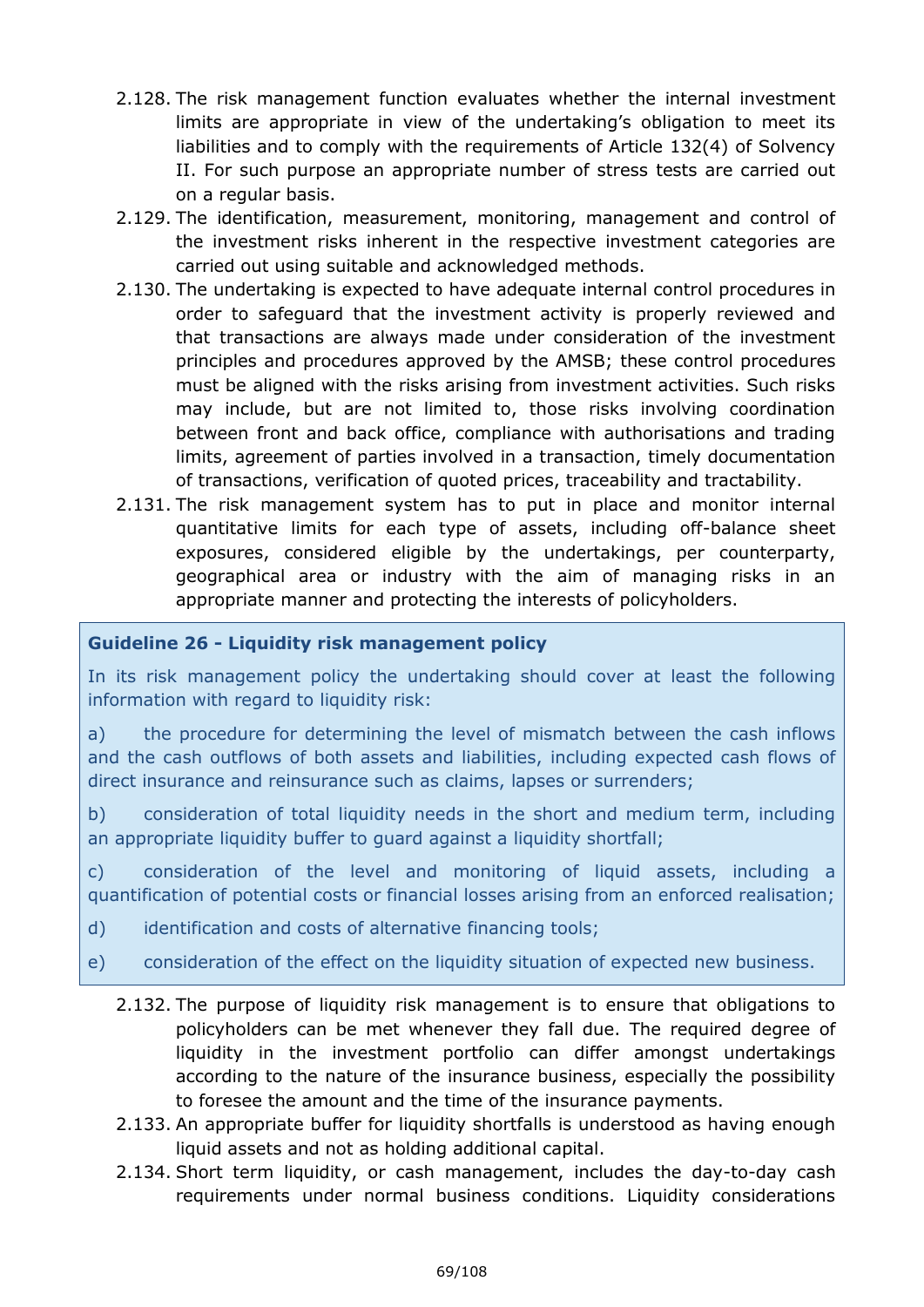over the long term need to be assessed in a way which takes into consideration the possibility of various unexpected and potentially adverse business conditions where asset values may not be realised for current market values, including situations where accelerated sales of assets reduce expected returns. There are also liquidity considerations that arise from policyholder behaviour, such as unexpected or accelerated payments to policyholders as a result of surrenders, large claims, or the exercise of policy options.

2.135. At group level, the management of liquidity risk needs to be adequately supported by clear agreements governing the usage of excess funds, supervision of each entity's financial position and regular stress and transferability testing.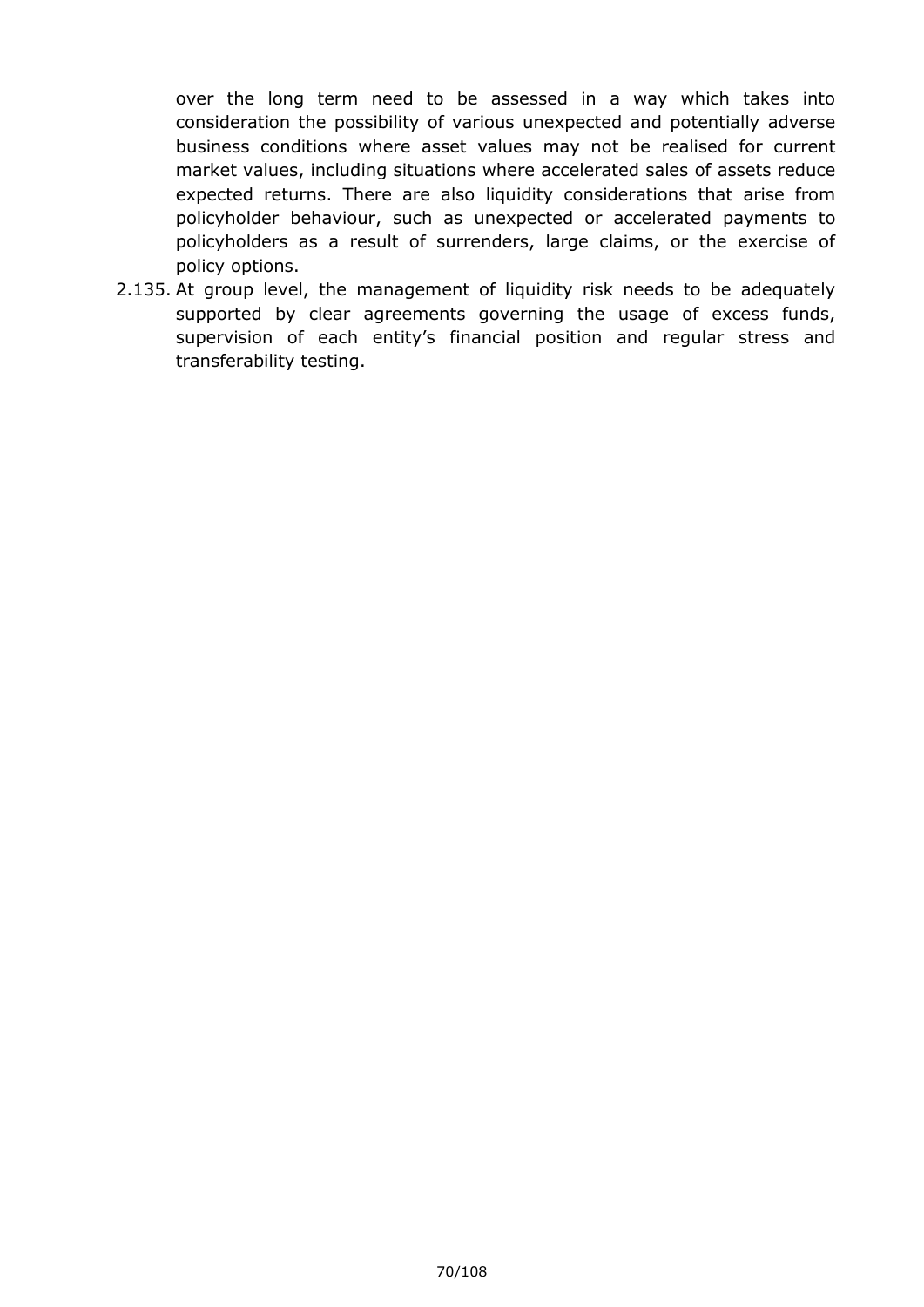# **Section 5: The prudent person principle and the system of governance**

#### **Guideline 27 - Investment risk management**

The undertaking should not solely depend on the information provided by third parties, such as financial institutions, asset managers and rating agencies. In particular, the undertaking should develop its own set of key risk indicators in line with its investment risk management policy and business strategy.

When making its investment decisions, the undertaking should take into account the risks associated with the investments without relying only on the risk being adequately captured by the capital requirements.

- 2.136. The prudent person principle for managing investments has the following characteristics:
	- a) Due diligence and process: The prudent person principle is as much a behavioural standard as an assessment of judgments and investment decisions. Prudence is to be found in the process by which investment strategies are developed, adopted, implemented, and monitored in light of the purposes for which funds are managed, as well as in the outcomes.
	- b) Care, skill and delegation: The undertaking, while performing investment management has an adequate understanding of the risks associated with its investments, its investment risk management policy, the necessary level of "familiarity" with the liability and regulatory constrains to appropriately carry out its responsibilities. Similarly, the undertaking must have or acquire the care and skill sufficient to the tasks of investment management for which it is responsible. To obtain a sufficient level of skills satisfying the prudent person principle, the undertaking may obtain advice from relevant experts and delegate various activities to those with the requisite skill. When employing an expert:
		- (i) the undertaking is responsible for assuring that the expert actually has the skills for which he or she is being employed and, therefore, will adequately investigate the expert's qualifications and experience.
		- (ii) the undertaking also ensures that employed experts acquire sufficient familiarity with the specific nature and needs of the managed portfolios by providing them with complete, accurate and sufficient information so that they can appropriately formulate requested advice or carry out delegated tasks.
		- (iii) the undertaking assesses whether the hired parties have any conflicts of interest that could provide inappropriate incentives to act contrary to its interests.
	- c) Duty to monitor: Even when delegating tasks, the undertaking remains responsible for monitoring and reviewing the activities delegated to assure that they have been appropriately and prudently carried out. This would include the monitoring and reviewing of investment managers based upon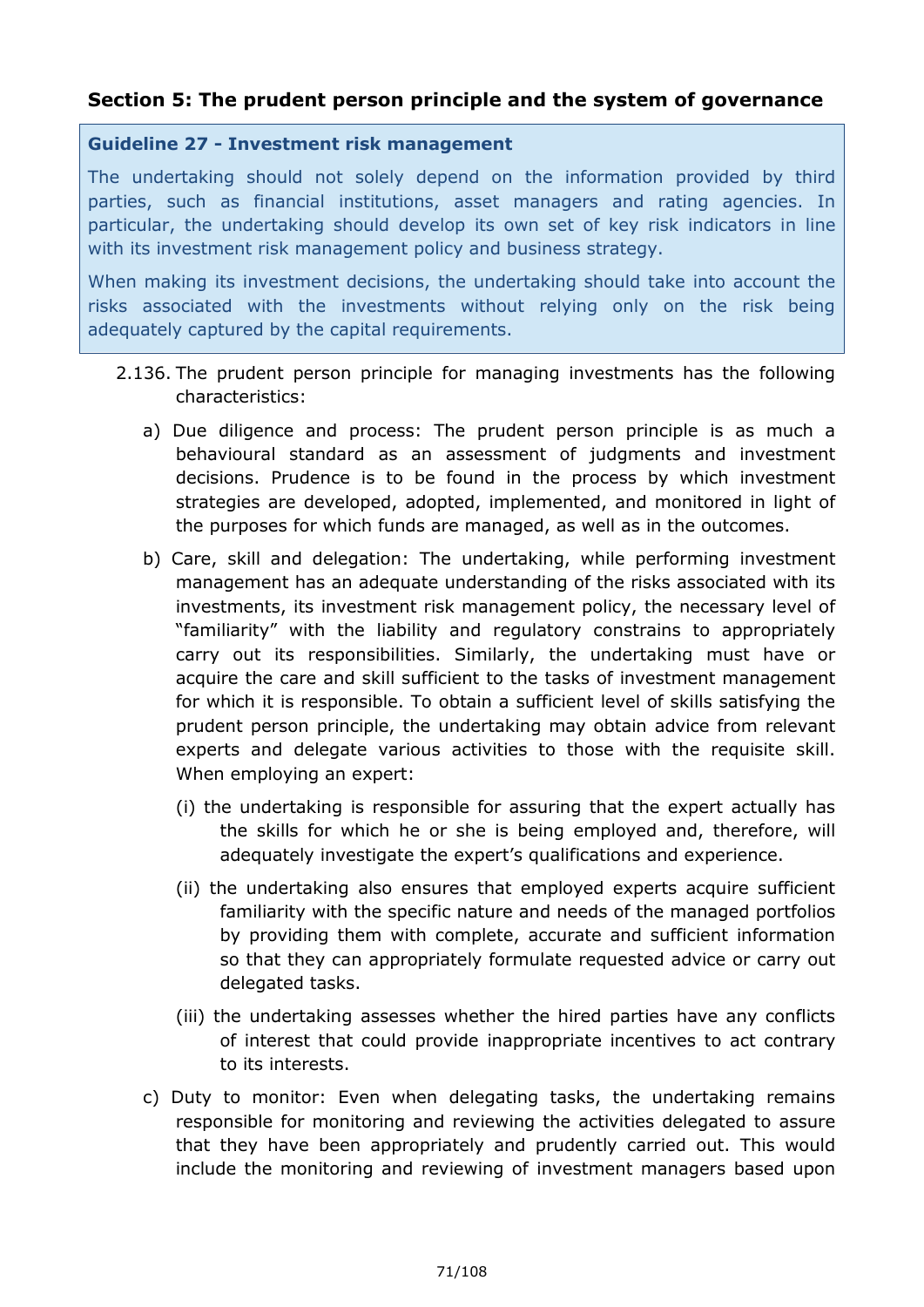the investment risk section of the risk management policy and review procedure.

- d) Duty to protect policy holders and beneficiaries interest: The undertaking protects the policy holders' and beneficiaries' interests considering that risks such as legal risk, reputation risks, commercial risks, and operational risks resulting from a lack of care may also impair its solvency. A special emphasis on this point is made on unit-linked business.
- e) Principle of diversification: The investments in portfolios managed by the undertakings are suitably diversified. It requires both diversification among appropriate asset classes and within each asset classification, in order to avoid the unwarranted concentration of investment and the associated accumulation of risk in the portfolios.
- 2.137. Each portfolio contains investment related risks which can endanger the solvency position. The undertaking needs to be able to identify measure, monitor, manage and control these risks. The composition of the portfolio of assets is at any time the result of a well-structured, disciplined and transparent investment process which consists of the following components:
	- a) the investment risk management policy has to be implemented by an investment manager with the appropriate skills and resources;
	- b) continuous independent control of the investment activity by the employees entrusted with this task by comprehensive and precise systems for identifying, measuring, monitoring, managing and controlling the investment risks and their aggregation on different levels;
	- c) appropriate procedures for the measurement and evaluation of the investment result; and
	- d) appropriate reporting procedures.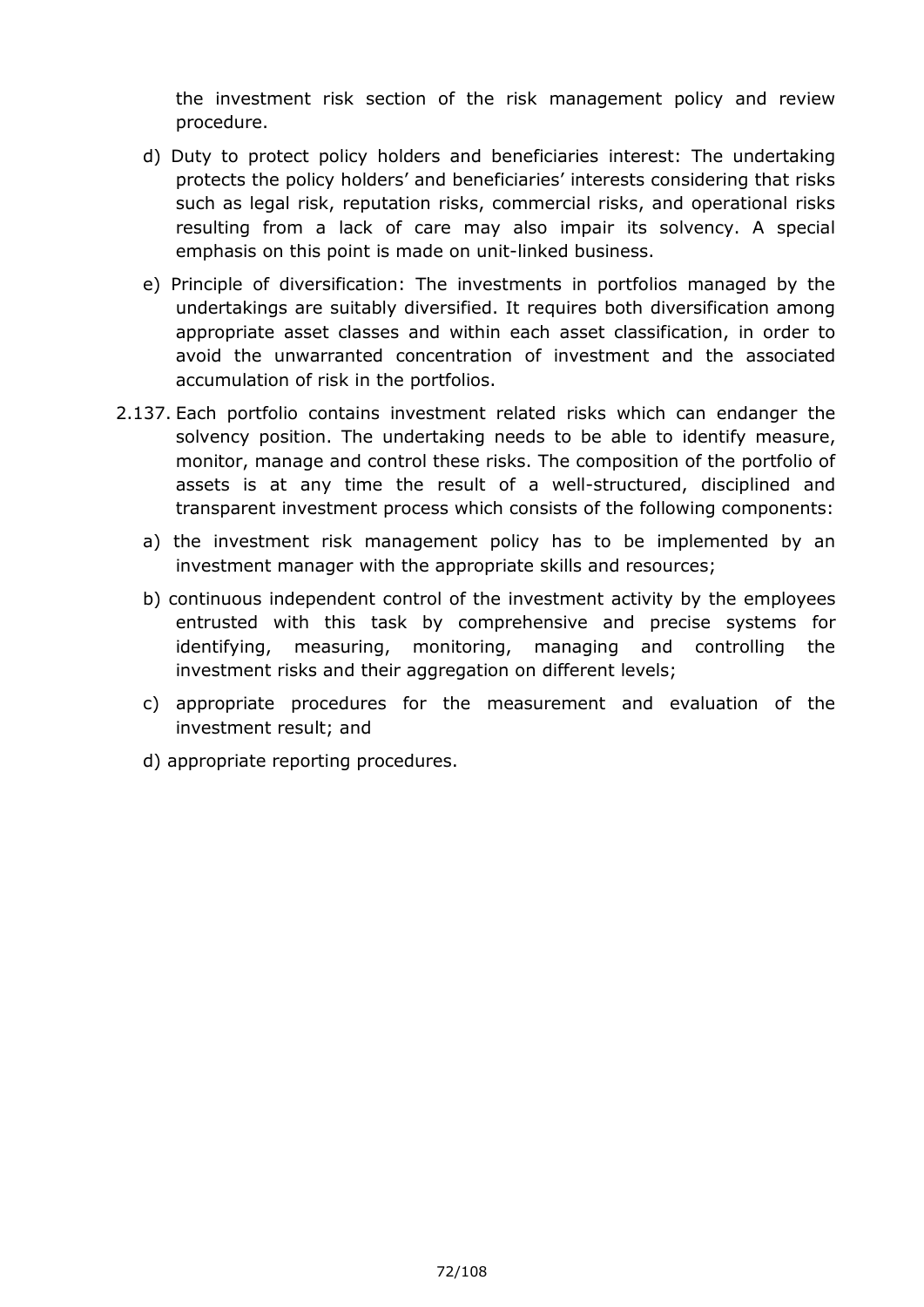## **Guideline 28 – Assessment of non-routine investment activities**

Before performing any investment or investment activity of a non-routine nature the undertaking should carry out an assessment of at least:

a) its ability to perform and manage the investment or the investment activity;

b) the risks specifically related to the investment or the investment activity and the impact of the investment or the investment activity on the undertaking's risk profile;

c) the consistency of the investment or investment activity with the beneficiaries' and policyholders' interest, liability constraints set by the undertaking and efficient portfolio management;

d) the impact of this investment or investment activity on the quality, security, liquidity, profitability and availability of the whole portfolio.

The undertaking should have procedures that require that where such investment or investment activity entails a significant risk or change in the risk profile, the undertaking's risk management function communicates such a risk or change in the risk profile to the AMSB of the undertaking.

- 2.138. A not routinely employed investment or investment activity, such as a large or complex investment, is one that the undertaking does not perform on a regular basis and which is therefore out of the ordinary. The use of derivatives may not be exceptional as such but is considered non-regular as derivatives have to be tailored in each case to serve a specific purpose.
- 2.139. Investment activity means any action related to investment management (e.g.: sale of call options, security lending, issuance of an instrument).
- 2.140. The impact on the quality, security, liquidity, profitability and availability of the whole portfolio has to be such that it improves the characteristics of the portfolio and does not deteriorate significantly one characteristic.
- 2.141. Where the investment or investment activity entails a material risk that causes a significant change in the risk profile, this will lead to the requirement to perform a new ORSA.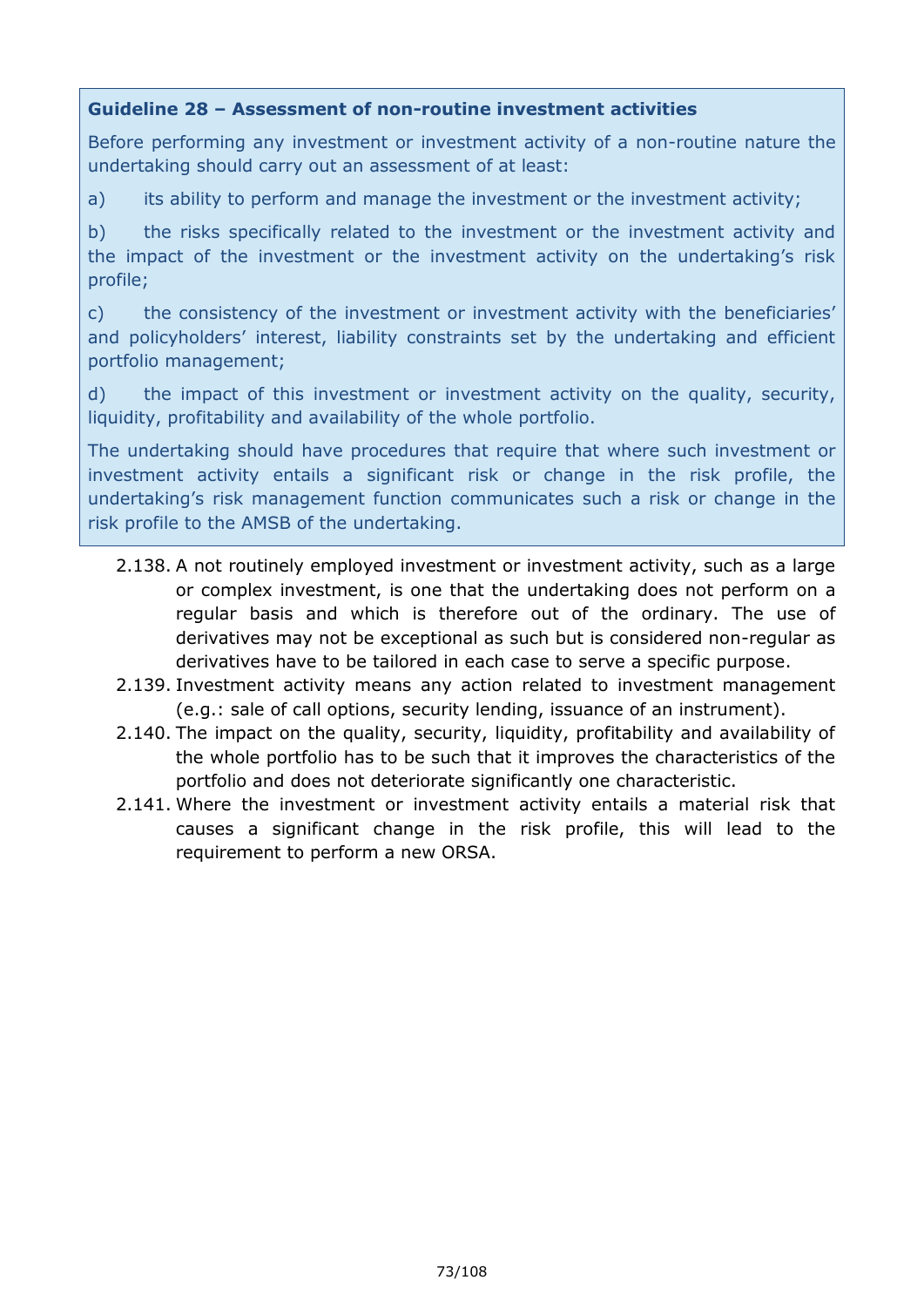# **Guideline 29 – Security, quality, liquidity and profitability of the investment portfolios**

The undertaking should regularly review and monitor the security, quality, liquidity and profitability of the portfolio as a whole by considering at least:

a) any liabilities constraints, including policyholders' guarantees, and any disclosed policy on future discretionary benefits and, where relevant, reasonable policyholders' expectations;

- b) the level and nature of risks that an undertaking is willing to accept;
- c) the level of diversification of the portfolio as a whole;
- d) the characteristics of the assets including:
	- (i) credit quality of counterparties;
	- (ii) liquidity;
	- (iii) tangibility;
	- (iv) sustainability;
	- (v) existence and quality of collateral or other assets backing the assets;
	- (vi) gearing or encumbrances;
	- (vii) tranches;

e) events that could potentially change the characteristics of the investments, including any guarantees, or affect the value of the assets;

- f) issues relating to the localisation and availability of the assets including:
	- (i) non-transferability;
	- (ii) legal issues in other countries;
	- (iii) currency measures;
	- (iv) custodian risk;
	- (v) over-collateralisation and lending.
	- 2.142. The features of security, quality, liquidity and profitability apply to the portfolio as a whole and not to individual investments. Hence, undertakings may have individual investments that do not fulfil every feature even if they will finally contribute to the security, quality, liquidity and profitability of the portfolio as a whole.
	- 2.143. In order for these qualitative features to provide a real benchmark against which compliance can be assessed, it needs to be specified to what extent individual investments do not necessarily have to meet all these qualitative features. Assets that do not fulfil every qualitative feature must be kept at prudent levels.
	- 2.144. The elements described in the Guideline are to be considered prior to other considerations that could be misleading if considered in isolation, for example the past evolution of the quotation of the asset considered,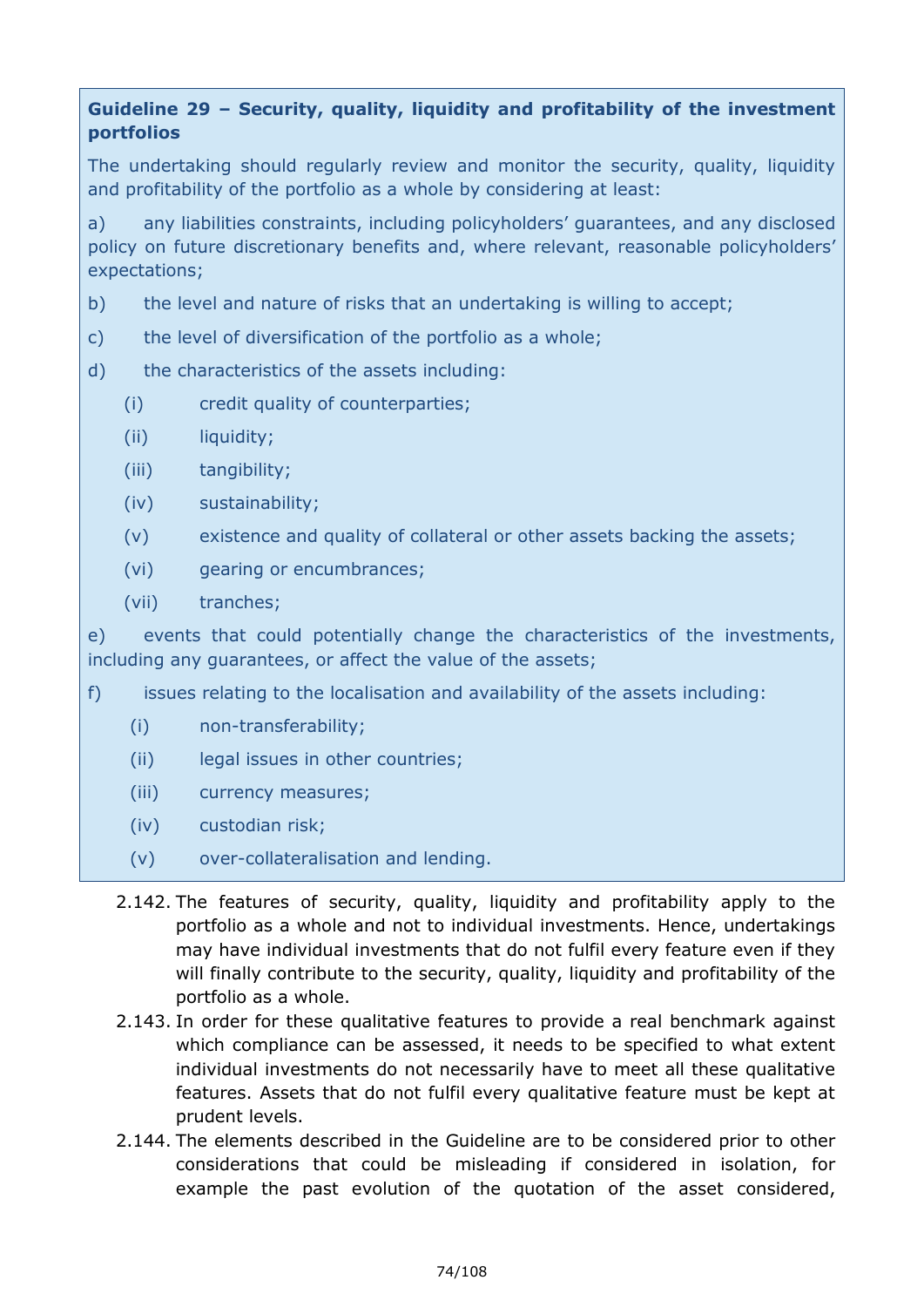reputation of an asset manager. A comprehensive knowledge of these characteristics is the basis for a good understanding of the assets comprising the portfolio of the undertaking.

- 2.145. A proper diversification of the portfolio is a good method to increase the embedded prudence in a portfolio. However, the effects of diversification have to be properly assessed and managed.
- 2.146. Security, quality, liquidity and profitability are to be considered in the selection of the investments and the design of their terms and on an ongoing basis. This will be considered for all the components of any investment management action (e.g.: security lending and repo, gearing.
- 2.147. Any investment or investment management action will be made according to the general goals and constraints of the portfolio management and stated investment objectives and, at the minimum, will not endanger the security, quality, liquidity and profitability of the portfolio.
- 2.148. The features of security, quality, liquidity and profitability of the portfolio cover also the impact of assets that are indirectly held.
- 2.149. Lending assets can diminish the availability of these assets and, thus, of the whole portfolio. This availability can be partially restored with collateral, for example. When receiving collateral for security lending and repos, the undertaking will pay attention to its adequacy, their acceptability as part of a risk mitigation technique, and verify that the credit risk on the collateral is not unduly correlated with that of the counterparty to the lending or repo transaction. The undertaking will also set internal limits, concerning at least the number, the amount and the duration of lendings and repos, relating to such investments and justify these investments by reference to its business strategy and its risk and liquidity management.

## **Guideline 30 - Profitability**

The undertaking should establish targets for the returns it seeks from its investments taking into account the need to obtain a sustainable yield on the asset portfolios to meet reasonable policyholders' expectations.

2.150. Where the undertaking invests in assets which at the time of the acquisition have a very low guaranteed or no basic interest yield at all, or if the overall yield of which is essentially to be generated from another yield source, such as from a share portfolio for structured products, the undertaking needs to consider the risk it is capable of sustaining when determining the extent to which it is prepared to invest in such assets.

## **Guideline 31- Conflicts of interests**

The undertaking should describe in its investment policy how it identifies and manages any conflicts of interest that arise regarding investments, irrespective of whether they arise in the undertaking or in the entity which manages the asset portfolio. It should also document the actions taken to manage such conflicts.

2.151. Conflicts of interest may arise when undertakings have an incentive to invest in assets, which do not correspond to the objectives of the contracts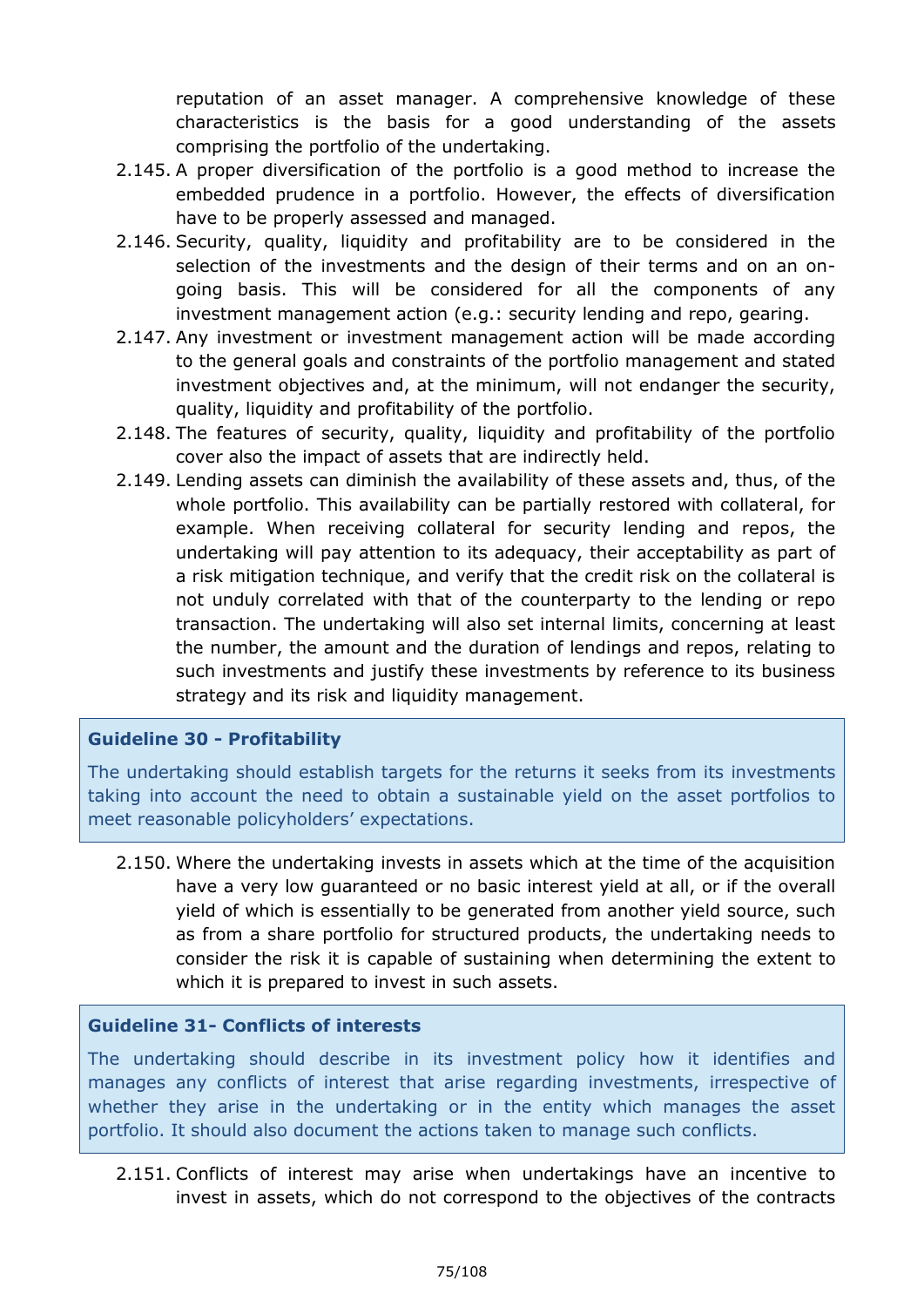held in their portfolio and/or the best interests of all their policyholders or beneficiaries; this may take various forms, for instance:

- a) In case of guaranteed rates for only certain types of contracts, incentive to invest in assets with higher return but also higher risk that might lead, in case of losses on those assets, to lower returns for contracts without a guaranteed rate; and
- b) Incentive or obligation of the parent undertaking to invest in a way that would interfere with the undertaking's compliance with the requirements in Article 132 of Solvency II are not allowed. For example, the undertaking may be pressured to invest in bonds of the parent undertaking, which may carry higher risks, for example lower diversification or liquidity, than assets with a similar return, or which increase the risk of contagion if the asset became impaired. In that scenario the parent would possibly be unable to recapitalise the insurer, and hence this may be contrary to the interests of policyholders and beneficiaries.

#### **Guideline 32 - Unit-linked and index-linked contracts**

The undertaking should ensure that its investments of unit-linked and index-linked contracts are selected in the best interest of policyholders and beneficiaries taking into account any disclosed policy objectives.

In the case of unit-linked business the undertaking should take into account and manage the constraints related to unit-linked contracts, in particular liquidity or any contractual or legal transferability constraints.

- 2.152. In relation to unit-linked contracts, the undertaking is expected to consider the liquidity risk with reference to its liabilities arising from the obligations and representations to policyholders and beneficiaries. In particular this includes the assessment of the ability for policyholders and beneficiaries to redeem their unit-linked investments, taking into account the immediacy with which they must discharge their obligations (i.e. the notice period).
- 2.153. The operation of unit-linked and index-linked contracts requires for ALM reasons that the underlying assets of the contracts are sufficiently liquid that the purchase and sales of those assets can be realised consistently with the premium payment and redemptions on the contracts.
- 2.154. If it is not possible to sell particular assets in time or at a fair price to meet surrender payments, the undertaking needs to consider the interests of the remaining unit holders and whether there is a need to sell other liquid assets. A consequential risk is that the residual investment portfolio of the fund becomes unbalanced, in a way that it no longer conforms to the investment mandate and/or the risk profile disclosed to policyholders. The undertaking therefore needs to take into account the broader impact on the linked fund or portfolio.
- 2.155. The undertaking needs to ensure that no additional risk results from the unit-linked contracts in a way that could hurt other policyholders and beneficiaries, e.g. when the undertaking uses derivatives to limit the maximum possible loss.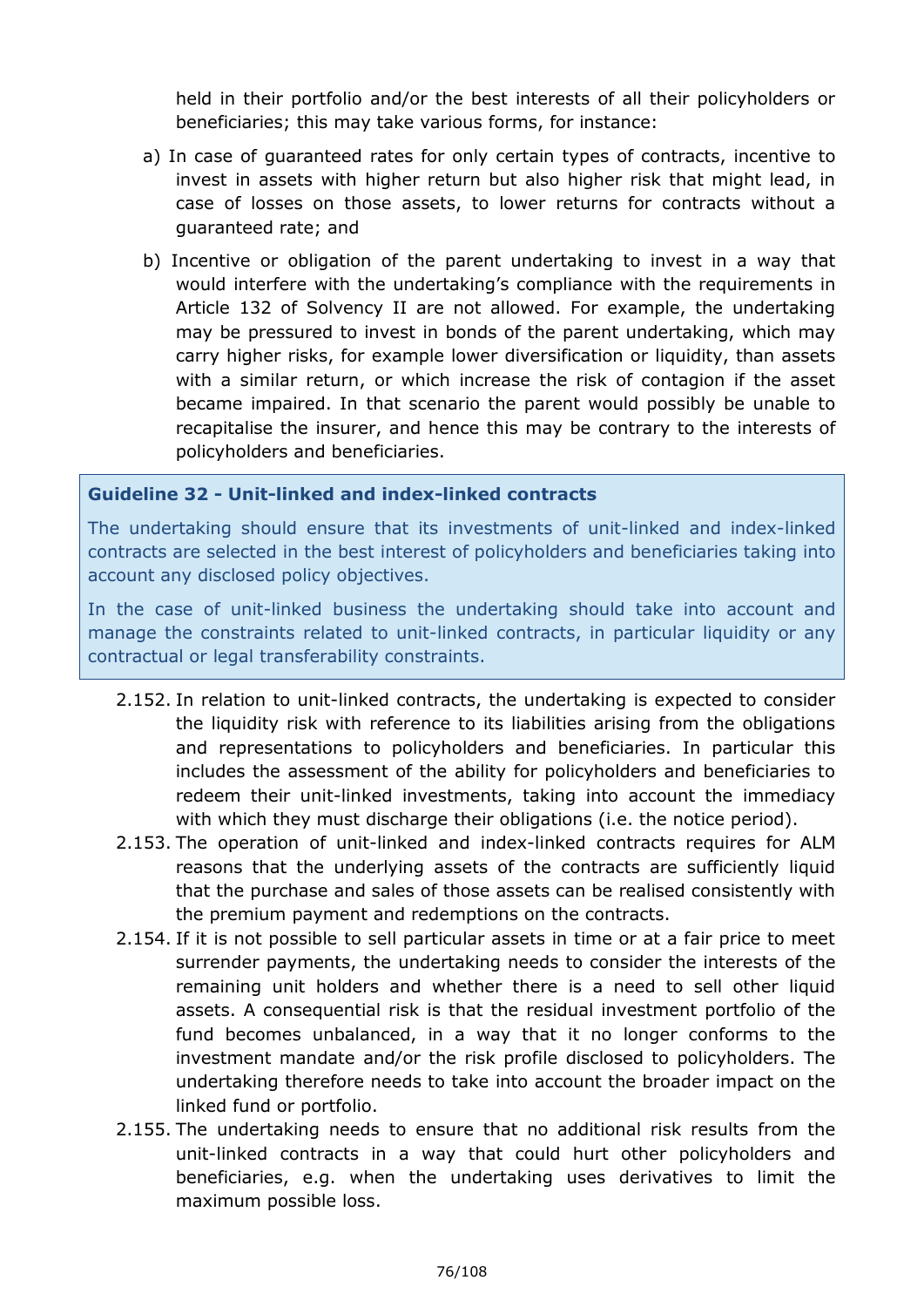## **Guideline 33 - Assets not admitted for trading on a regulated financial market**

The undertaking should implement, manage, monitor and control procedures in relation to investments that are not admitted to trading on a regulated financial market or to complex products, which are difficult to value.

The undertaking should treat assets admitted to trading, but not traded or traded on a non-regular basis, similarly to those assets not admitted to trading on a regulated financial market.

- 2.156. Where mark-to-model valuation is applied, the risk management function is responsible for model sign-off and review, model sign-off and review, independent price verification and stress-testing, as well as internal control processes needs to take place. On a regular basis, the undertaking is expected to assess the need to develop back-up valuation models for complex or potentially illiquid instruments. These methods and models have to be benchmarked, extrapolated or otherwise calculated as far as possible from market inputs. The undertaking is expected to maximise the use of relevant observable inputs and minimise the use of unobservable inputs.
- 2.157. The undertaking is expected to have access to appropriate expertise in order to understand, manage and monitor structured products and their embedded risks. Also, the undertaking needs procedures to evaluate the specific risks associated with these products, especially new concentration risks that may not be obvious.

## **Guideline 34 - Derivatives**

When using derivatives, the undertaking should implement the procedures in line with its investment risk management policy to monitor the performance of these derivatives.

The undertaking should demonstrate how the quality, security, liquidity or profitability of the portfolio is improved without significant impairment of any of these features where derivatives are used to facilitate efficient portfolio management.

The undertaking should document the rationale and demonstrate the effective risk transfer obtained by the use of the derivatives where derivatives are used to contribute to a reduction of risks or as a risk mitigation technique.

- 2.158. With respect to assets other than those covered by Article 132(4) of Solvency II, derivatives are only allowed for the purposes of efficient portfolio management or the reduction of risks.
- 2.159. When the undertaking uses derivative products or any other financial instrument with similar characteristics or effects, it needs to put in place procedures to evaluate the strategy to use these types of products and the principles of risk management to be applied to them.
- 2.160. Where the undertaking uses derivatives that can generate losses significantly above the amount initially committed it is expected to assess the resulting structure of the whole portfolio whether it does create a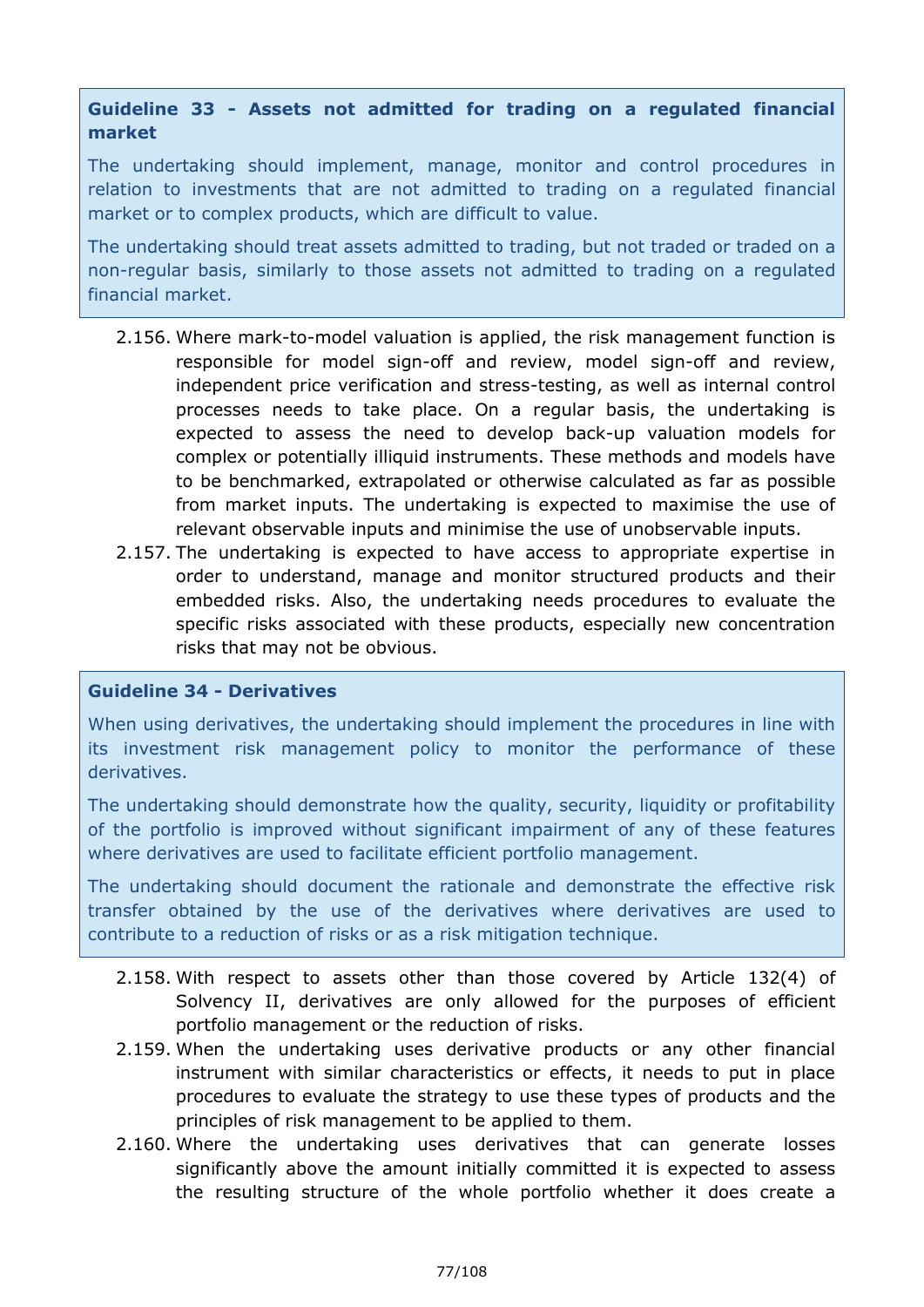situation where the possible loss could be excessive with regard to the portfolio constraints.

- 2.161. The use of derivative as a hedging tool is expected to be done in a way that does not create any additional risks that have not been assessed previously.
- 2.162. Examples where derivatives are used for hedging and would create new risks:
	- a) If the undertaking invests in a mutual fund in which the foreign currency risk is hedged (in the mutual fund) by a derivative with a margin call and the covered assets are not liquid, it can create a liquidity risk in the mutual fund even though economically the risk is hedged;
	- b) If the undertaking wants to hedge a security with a negative value using a collar, it can create risks in the income statement even though economically the risk of an asset impairing is hedged; and
	- c) If the undertaking wants to hedge against a rise in interest rates, it may buy caps from investment banks, which can create an increased counterparty risk even though economically the risk is hedged.
- 2.163. With respect to assets covered by Article 132(3) of Solvency II, derivatives may also be used as an investment strategy.
- 2.164. When derivatives, used as part of the assets or liabilities held in respect of benefits for which policyholders bear the investment risks, are used as an investment strategy rather than to contribute to a reduction of investment risk or to facilitate efficient portfolio management, then the undertaking reflects the higher risks posed by such transactions within its systems and controls.

## **Guideline 35 - Securitised instruments**

Where the undertaking invests in securitised instruments, it should ensure that its interests and the interests of the originator or sponsor concerning the securitised assets are well understood and aligned.

- 2.165. The undertaking ensures that the originator does not conclude deals solely because it expects to have essentially a brokerage activity on these deals.
- 2.166. The undertaking has a clear vision of the purpose followed by the originator, in particular the undertaking ensures that, at least, the assets are not securitised because the conditions on the market have become more risky for these assets.
- 2.167. Below are possible actions the undertaking could take to ensure that the alignment is in place, it could:
	- a) perform due diligence including a risk analysis of the proposed securitised investments;
	- b) ensure that the originator has explicitly provided the undertaking with the documentation governing the investment that the originator will retain, on an ongoing basis, a net economic interest which, in any event, should not be less than a relevant and pre-determined share;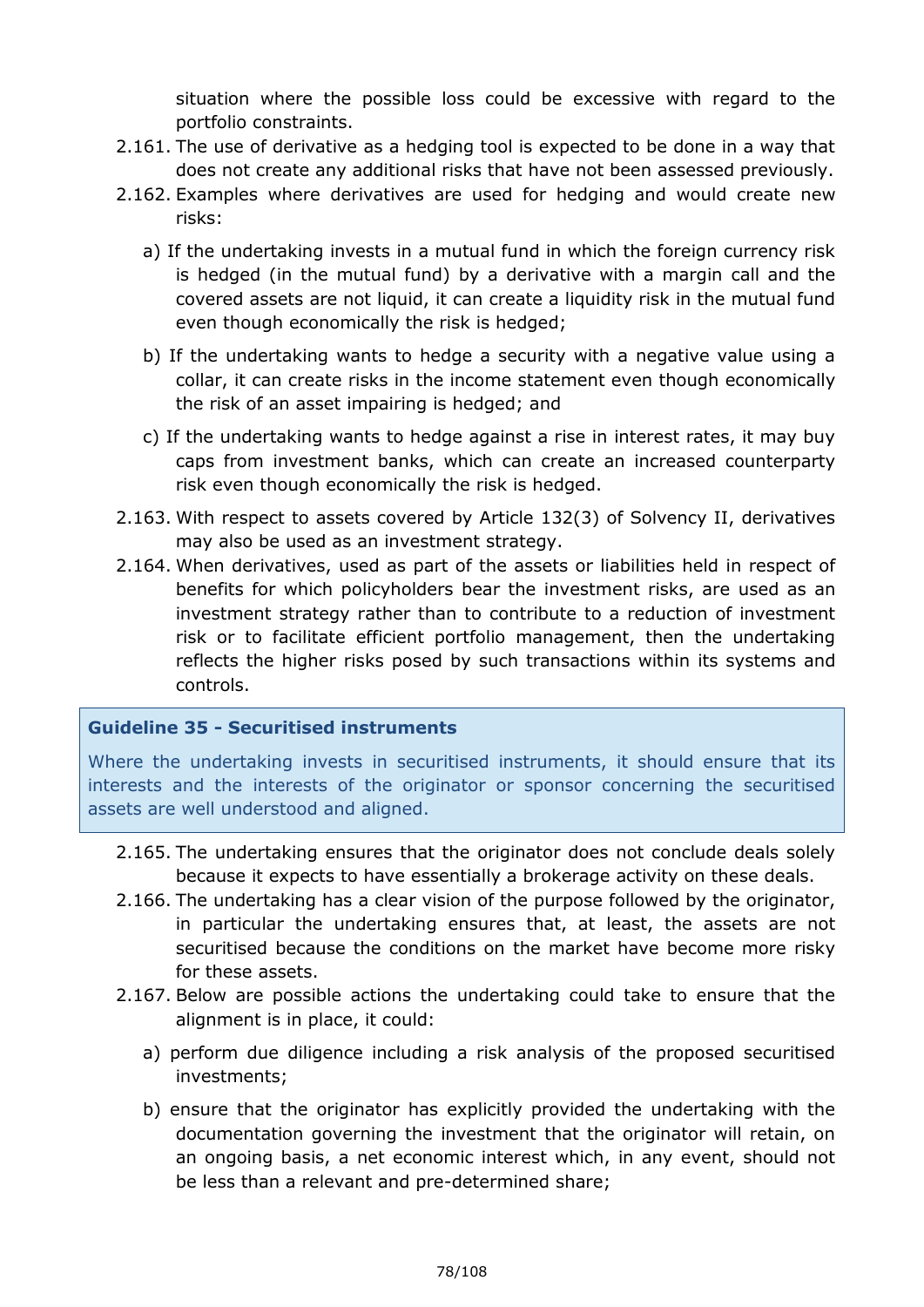- c) ensure that the originator meets the following criteria: the originator or, where appropriate, the sponsor finances the transaction, based on sound and well-defined criteria, and clearly establishes the process for approving, amending, renewing and refinancing assets securitised to exposures to be securitised if they apply to exposures which are not currently securitised;
- d) check that the originator or, where appropriate, the sponsor has in place effective systems to manage the on-going administration and monitoring of its assets, risk-bearing portfolios and exposures;
- e) check that the originator or, where appropriate, the sponsor adequately diversifies each asset portfolio based on its target market and overall credit strategy;
- f) ensure that the originator or, where appropriate, the sponsor makes readily available access to all relevant data necessary for the undertaking to comply with any legal requirements set;
- g) check that the originator or, where appropriate, the sponsor has a written policy on asset risk that includes its risk appetite and provisioning policy and how it measures, monitors and controls that risk;
- h) ensure that the originator or, where appropriate, the sponsor discloses the level of its retained net economic interest as well as any matters that could undermine the maintenance of the minimum required net economic interest.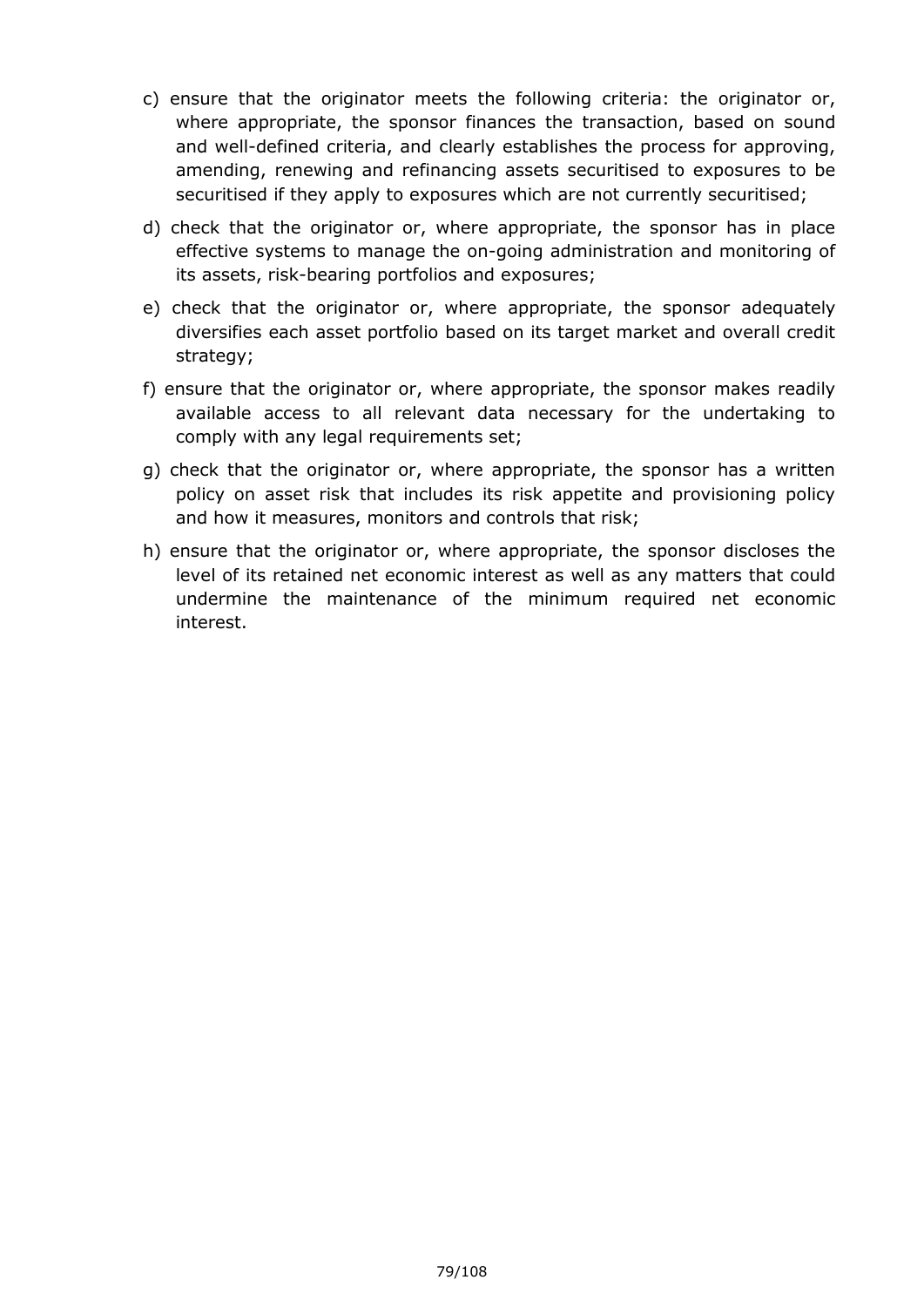# **Section 6: Own fund requirements and the system of governance**

## **Guideline 37 – Medium-term capital management plan**

The undertaking should develop a medium-term capital management plan which is monitored by the AMSB, and which includes at least considerations of:

a) any planned capital issuance;

b) the maturity of own-fund items, incorporating both the contractual maturity and any earlier opportunity to repay or redeem, relating to the undertaking's own fund items;

c) the result of the projections made in the ORSA;

d) how any issuance, redemption or repayment, or other variation in the valuation of own-funds items affects the application of the limits on tiers;

- e) how applying the distribution policy will affect own funds; and
- f) the impact of the end of the transitional period.
	- 2.168. The AMSB should take an active role in monitoring the development and maintenance of the medium-term capital management plan. The frequency with which the AMSB will need to consider the plan will depend on the specific circumstances of the undertaking, including but not limited to:
		- a) the stability of the undertaking's business model and projections;
		- b) the frequency of planned capital issuance, repayments and redemptions, and other factors affecting own funds including the performance during the year;
		- c) the extent to which own funds exceed the SCR and the assessment of capital needs identified when the ORSA was performed;
		- d) the extent to which available own funds exceed, or are close to, the limits applying when determining eligible own funds.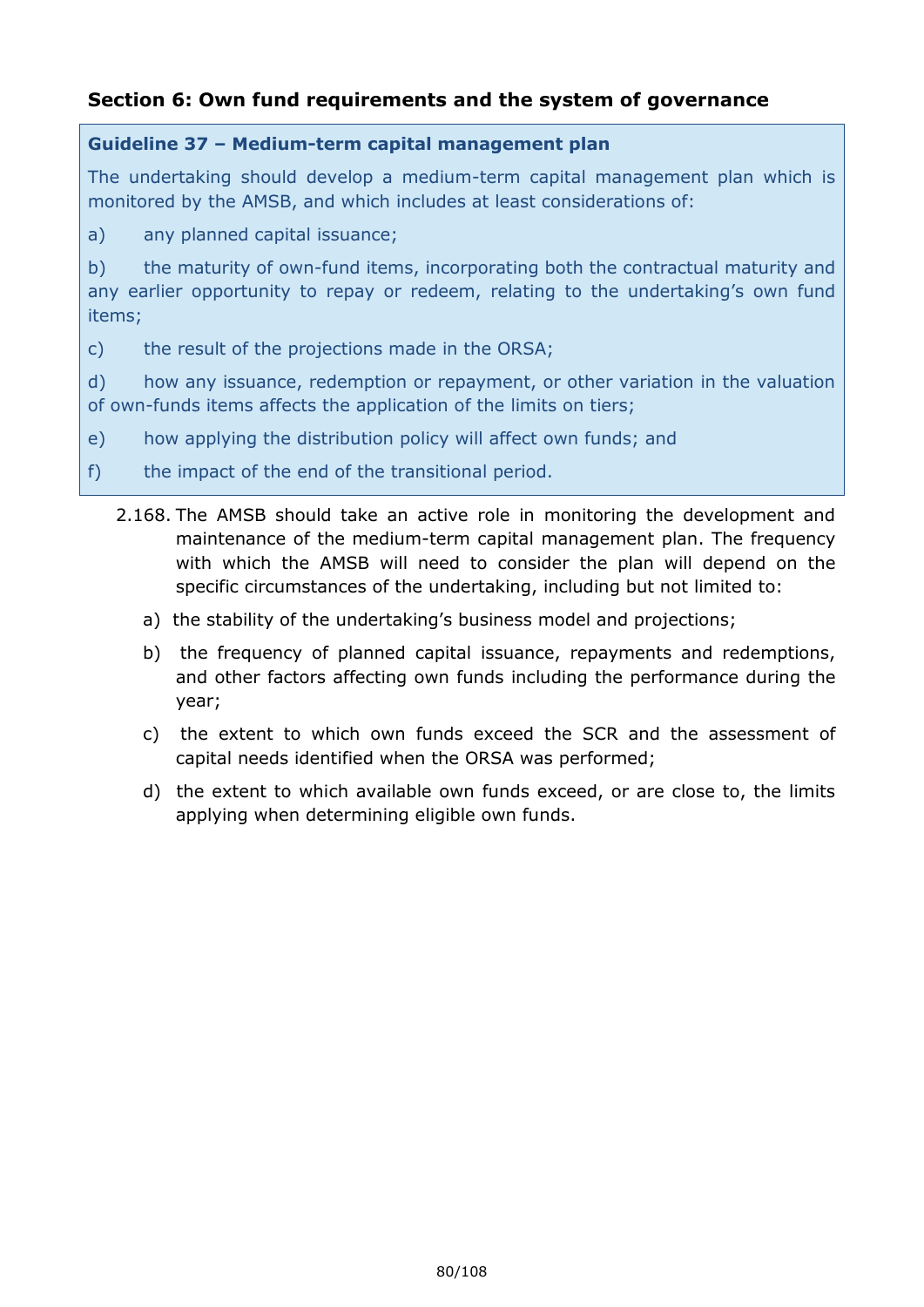# **Section 7: Internal controls**

#### **Guideline 38 – Internal control environment**

The undertaking should promote the importance of performing appropriate internal controls by ensuring that all personnel are aware of their role in the internal control system. The control activities should be commensurate to the risks arising from the activities and processes to be controlled.

The participating insurance or reinsurance undertaking, the insurance holding company or the mixed financial holding company should ensure a consistent implementation of the internal control systems across the group.

#### 2.169. Internal control combines the following aspects:

- a) internal control environment;
- b) internal control activities;
- c) communication;
- d) monitoring.
- 2.170. A high level of integrity is an essential part of the control environment. In reinforcing integrity, the undertaking needs to avoid policies and practices that may provide incentives for inappropriate activities. The undertaking needs to ensure staff are not only fully aware of the internal control system but that they understand their role within it. This ensures the system is fully embedded within the undertaking's culture.
- 2.171. The undertaking is expected to ensure that its written policies on internal control are approved by the AMSB and that they include the means by which the senior management implements the internal control system and keeps it suitable and effective.
- 2.172. The participating insurance or reinsurance undertaking, the insurance holding company or the mixed financial holding company ensures a consistent implementation of the internal control activities across the group. At group level, the participating insurance or reinsurance undertaking, the insurance holding company or the mixed financial holding company ensures that within the group's internal control system risk concentration and intragroup transactions are adequately assessed, monitored and reported and taken into account for inter-linkages and interdependencies between the group undertakings.
- 2.173. An appropriate internal control system includes internal controls at different levels of the organisational and operational structures, for different time periods and with different levels of detail, as needed.
- 2.174. Control activities could, depending on the particular circumstances of the undertaking, include approvals, authorisations, verifications, reconciliations, management reviews, and other appropriate measures applicable to each business area and unit, physical controls, compliance checks with agreed exposure limits and operating principles or instructions and follow-up procedures on non-compliance.
- 2.175. Internal controls could inter alia comprise: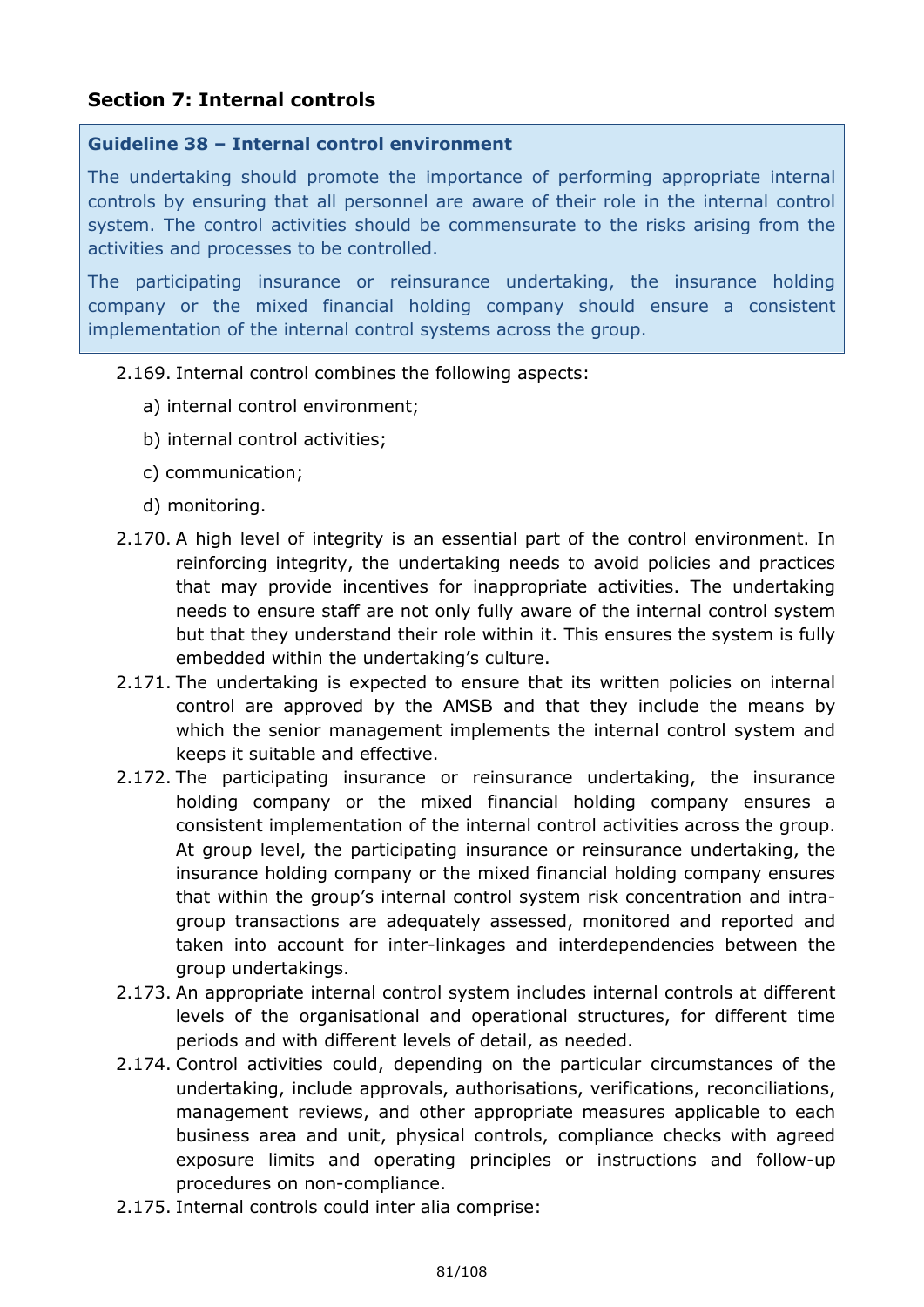- a) the applicable data protection requirements;
- b) appropriate security controls;
- c) access controls to hardware, systems and data, maintaining the integrity of records and information and thereby protecting the interests of policyholders.
- 2.176. Internal controls include the task of identifying and managing any areas of potential conflicts of interest appropriately.

### **Guideline 39 – Monitoring and reporting**

The undertaking should establish monitoring and reporting mechanisms within the internal control system which provide the AMSB with the relevant information for the decision-making processes.

- 2.177. The reporting of the achievement of the main goals and material risks inherent in the business is predefined.
- 2.178. Quality reports, timely reporting, accuracy, completeness and suggestions for improvements are encouraged.
- 2.179. Internal communication lines need to encourage the reporting of negative news, particularly when communicated to superiors, to avoid employees suppressing negative information and permit short cut across reporting lines in case the situation calls for such action.
- 2.180. Monitoring mechanisms include procedures to detect deficiencies.
- 2.181. Regular monitoring occurs in the course of normal operations and includes on-going management activities and actions taken by all personnel when performing their duties.

## **Section 8: Internal audit function**

## **Guideline 40 – Independence of the internal audit function**

The undertaking should ensure that the internal audit function does not perform any operational functions and is free from undue influence by any other functions including key functions.

When performing an audit and when evaluating and reporting the audit results, the undertaking should ensure that the internal audit function is not subject to influence from the AMSB that can impair its operational independence and impartiality.

- 2.182. Internal audit is an independent function established within the undertaking to examine and evaluate the functioning, effectiveness and efficiency of the internal control system and all other elements of the system of governance. Internal audit assists members of the AMSB in their duty to have an adequate and effective internal control system in place. Internal audit provides the AMSB with analysis, appraisals, recommendations and information concerning the activities reviewed.
- 2.183. Certain undertakings have established separate functions in charge of controlling or monitoring a specific activity or entity of the undertaking. Such functions are part of the internal control system and therefore do not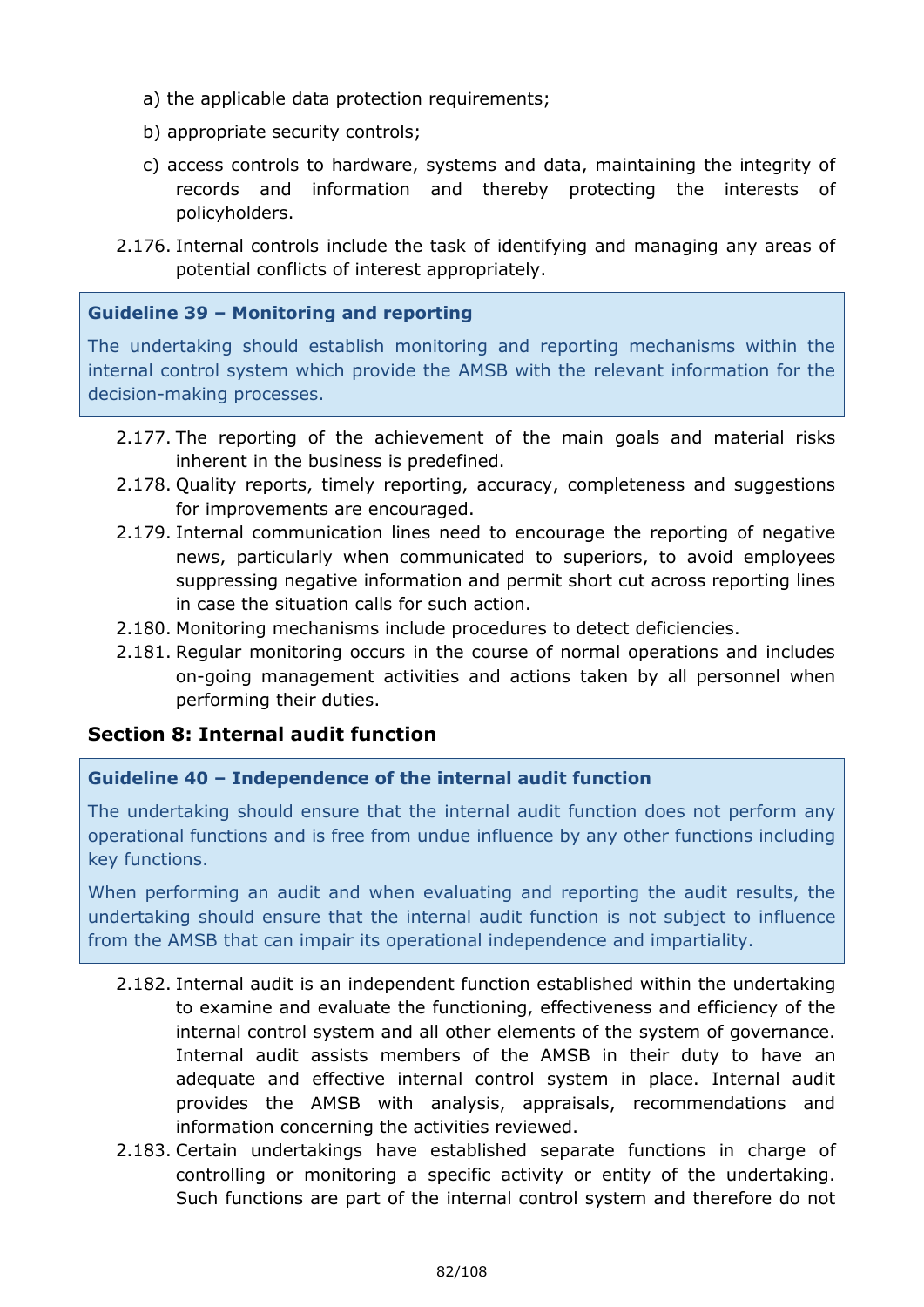release the internal audit from examining those specific activities or entities. However, for the sake of efficiency, the internal audit may, in carrying out its tasks, use the information reported by the various functions. The operational independence of the internal audit function implies that it is given an appropriate standing within the organization and carries out its assignments without undue interferences and with impartiality.

- 2.184. While the internal audit function may, under the cumulative conditions set out in Article 271 of the Commission Delegated Regulation 2015/35, be performed in accumulation with one or more of the other three explicitly named key functions, namely the compliance, the risk management and the actuarial function, it must not ever be combined with any operational functions.
- 2.185. The undertaking has to ensure that the internal audit function is free from influences from the operational functions and from other key functions that could compromise the internal audit function's ability to undertake its duties in an objective, fair and independent manner.
- 2.186. The performance of the internal audit function by the same person or persons which perform the compliance, risk management or actuarial function is only possible where the undertaking has a risk profile that does not entail large or complex risks, i.e. where the undertaking only writes standard lines of business on a limited scale and where the undertaking is not invested in complex investment products.
- 2.187. As a general rule the internal audit function cannot be performed by the same person or persons who perform the other key function because this gives rise to conflicts of interest since the other key functions are subject to the scrutiny of the internal audit function. However, in those exceptional cases where combining other key functions with the internal audit function is allowed, the undertaking needs to be able to demonstrate to the supervisory authority, on request, that such conflicts of interest are properly dealt with and no concerns remain that the objectivity and independence of the internal audit function is compromised.
- 2.188. As regards costs an undertaking where the same person or persons perform the internal audit function and the compliance, risk management or actuarial function has to be able to provide evidence to the supervisory authority that any other solution would increase its current total administrative costs to an extent that it in view of those total administrative costs it would be unreasonable to expect the undertaking to bear them.
- 2.189. The AMSB can request that specific areas are included in the internal audit without impairing the operational independence of the internal audit function.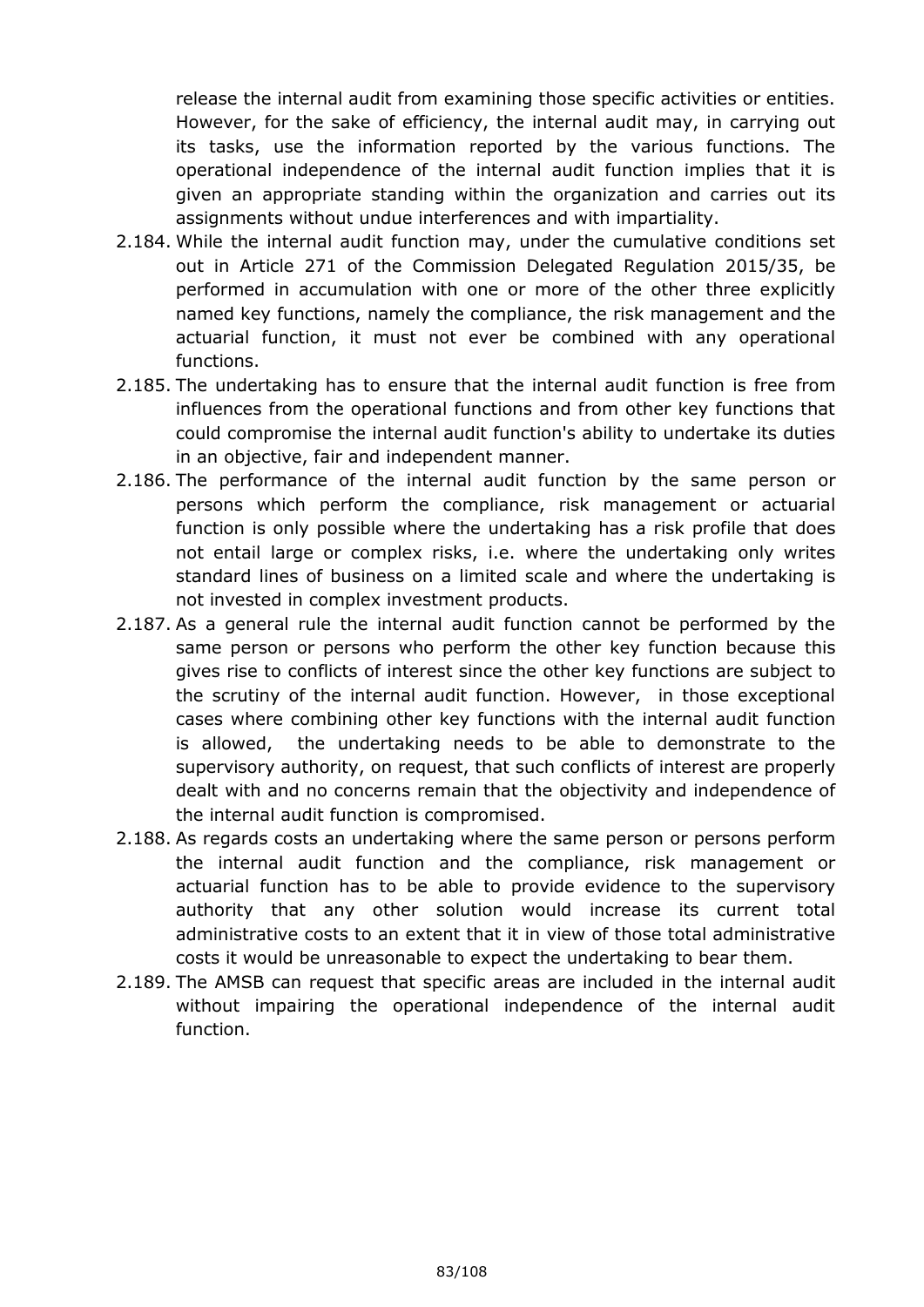## **Guideline 41 – Conflicts of interest within the internal audit function**

The undertaking should take adequate measures in order to mitigate the risk of any conflicts of interest.

The undertaking should therefore ensure that internally recruited auditors do not audit activities or functions they previously performed during the timeframe covered by the audit.

- 2.190. With these measures it is intended that the internal audit function is in a position to perform its assignments with complete objectivity, taking into account the proportionality principle. The undertakings needs to consider several measures to mitigate the risk of any conflicts of interest, such as: rotate staff assignments, second signature, peer review or other forms of review.
- 2.191. This presupposes that the internal audit is not involved in the operational organization of the undertaking or in developing, introducing or implementing organisational or internal control measures.
- 2.192. However, the need for impartiality does not exclude the possibility to request from the internal audit function an opinion, on specific matters related to the internal control principles to be complied with.
- 2.193. Indeed, such consultative function constitutes a secondary task which cannot impede the basic tasks or the responsibility and appraisal independence of the internal audit function.
- 2.194. In deciding on the frequency of the rotation in its internal audit policy the undertaking has to balance the need for developing expertise with that for maintaining adequate operational independence.
- 2.195. The internal audit function has to be able to exercise its assignment on its own initiative within the undertaking. It needs to be free to express its findings and appraisals and to disclose them.

## **Guideline 42 - Internal audit policy**

The undertaking should have an internal audit policy which covers at least the following areas:

a) the terms and conditions according to which the internal audit function can be called upon to give its opinion or assistance or to carry out other special tasks;

b) if relevant, internal rules setting out the procedures the person responsible for the internal audit function needs to follow before informing the supervisory authority;

c) where appropriate, the criteria for the rotation of staff assignments.

The participating insurance or reinsurance undertaking, the insurance holding company or the mixed financial holding company should ensure that the internal audit policy at the level of the group describes how the internal audit function:

a) coordinates the internal audit activity across the group;

b) ensures compliance with the internal audit requirements at the group level.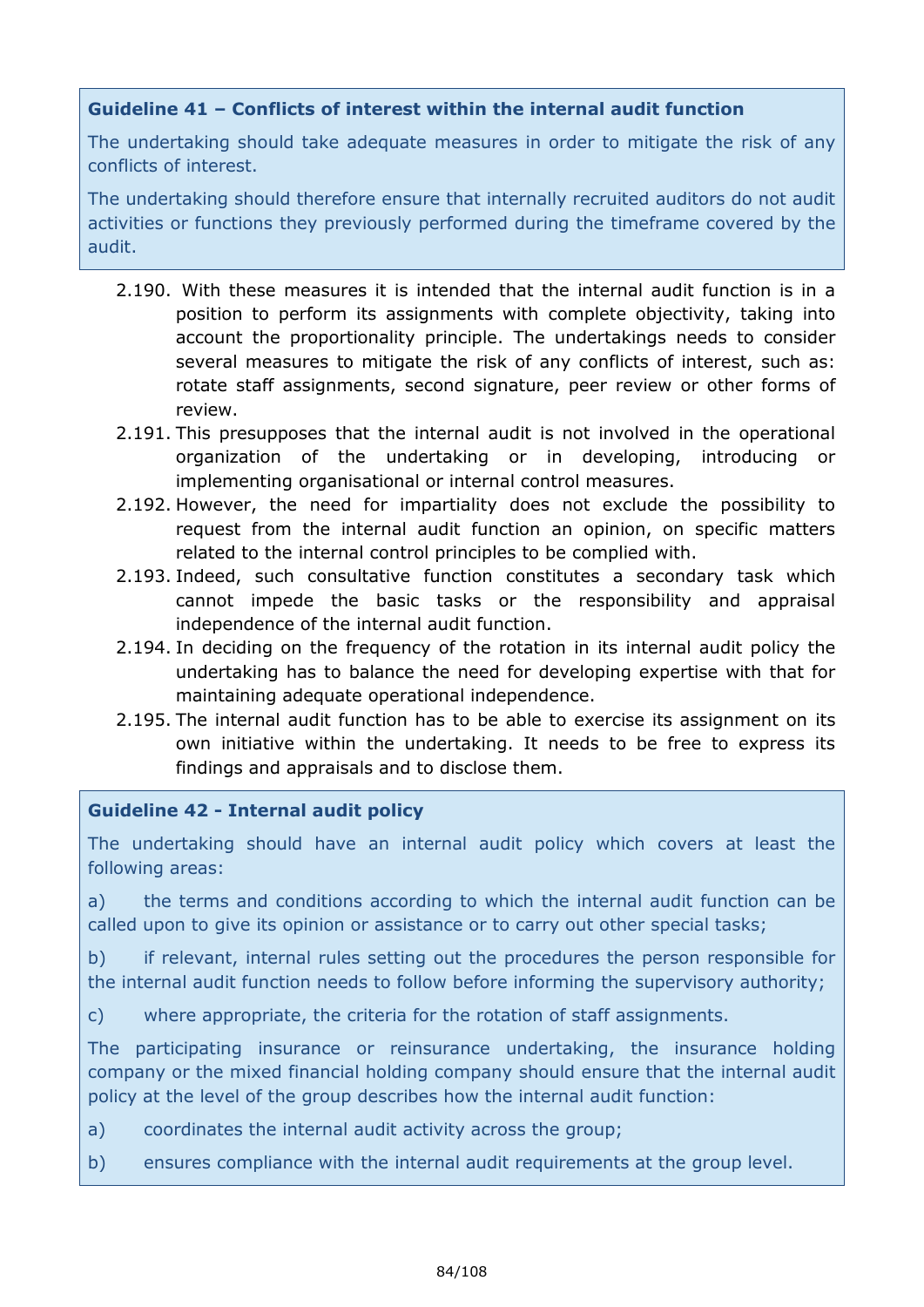- 2.196. The policy is drawn up by the internal audit function and approved by the AMSB.
- 2.197. The Directive does not require that the supervisory authority is informed on audit findings, however if national law provides for this or if the undertaking decides to allow for this, the relevant internal rules need to be part of the internal audit policy.

## **Guideline 43 – Internal audit plan**

The undertaking should ensure that the internal audit plan:

a) is based on a methodical risk analysis, taking into account all the activities and the complete system of governance, as well as expected developments of activities and innovations;

b) covers all significant activities that are to be reviewed within a reasonable period of time.

- 2.198. Each assignment is adequately prepared. Its objectives as well as an outline of the work that is considered necessary to attain is described in an audit plan.
- 2.199. The audit plan is a relatively flexible tool that needs to be adapted and completed according to the findings. It covers the activities that are to be reviewed within a reasonable period of time, meaning according to the audit cycle principle.

#### **Guideline 44 - Internal audit documentation**

The undertaking should keep a record of its work in order to allow for an assessment of the effectiveness of the work of the internal audit function, and to document the audits in a way that allows for retracing the audits undertaken and the findings they produced.

- 2.200. All audit procedures that are part of the assignment have to be documented, including underlying working papers, for a period of time as may be specified by national law or the supervisory authority. These need to reflect the examinations that have been made and emphasise, and wherever necessary support, the evaluations in the report.
- 2.201. The evidence of the work of the internal audit function must be drawn up according to a well determined method. Such a method must, in particular, allow for the verification whether the assignment was duly performed and to check the manner in which it was performed.
- 2.202. The internal audit function maintains a record of the assignments performed and of the reports issued together with the working papers.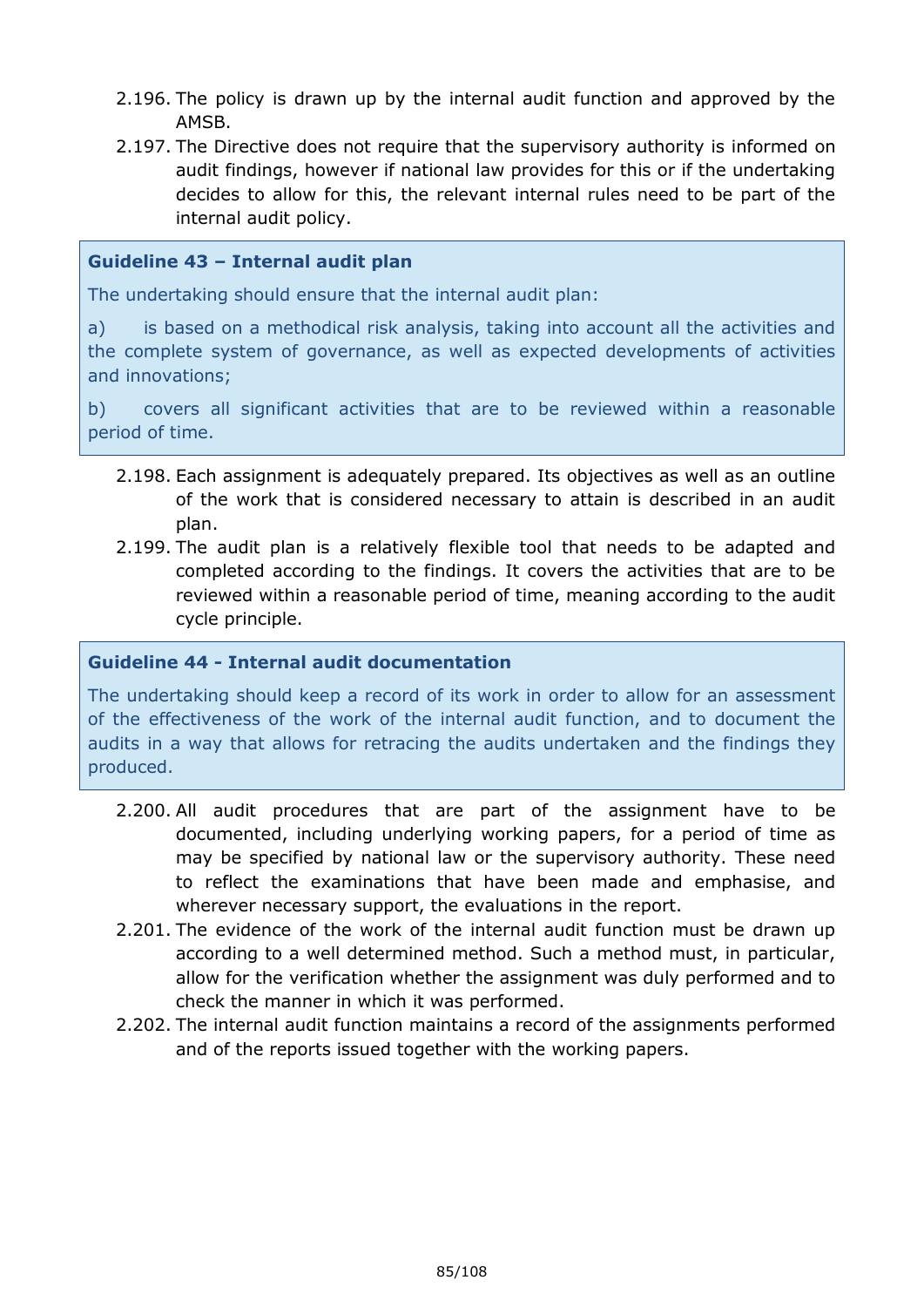## **Guideline 45 – Internal audit function tasks**

The undertaking should require that the internal audit function, in the report to the AMSB, includes the envisaged period of time to remedy the shortcomings, and information on the achievement of previous audit recommendations.

- 2.203. A written report of each assignment is issued as quickly as possible.
- 2.204. The written report has to be transmitted to the auditee and the auditee's hierarchy and possibly as an executive summary to the AMSB.
- 2.205. The internal audit function indicates the relative importance of the deficiencies found or recommendations made.
- 2.206. The report covers at least any deficiencies with regard to the efficiency and suitability of the internal control system, as well as major shortcomings with regard to the compliance with internal policies, procedures and processes. It includes recommendations on how to remedy inadequacies and also specifically addresses how past points of criticism and past recommendations have been followed up.
- 2.207. The internal audit function develops appropriate procedures to verify and consequently record and report on how the recommendations are implemented.
- 2.208. The AMSB is expected to regularly discuss the organisation, audit plan, audit programme, adequacy of resources to ensure the proper performance of the activities of the internal audit function and summary of recommendations and their implementation.
- 2.209. The internal audit function indicates in the report also who is to remedy inadequacies identified, in order to follow up the audit recommendations. The final decision as to which recommendations to implement and who is responsible rests with the AMSB.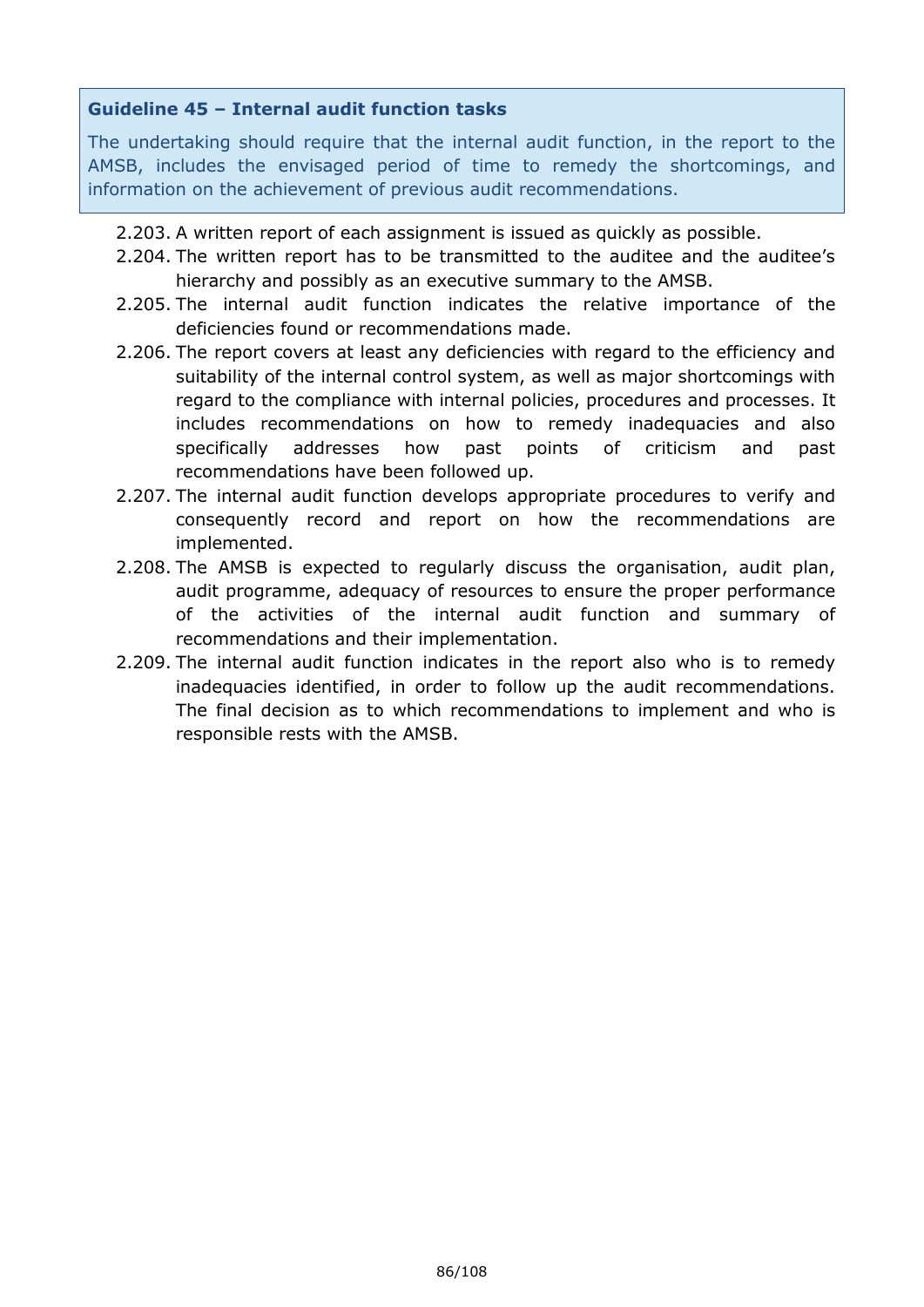## **Section 9: Actuarial function**

### **Guideline 46 - Tasks of the actuarial function**

The undertaking should take appropriate measures to address the potential conflicts of interests, if the undertaking decides to add additional tasks or activities to the tasks and activities of the actuarial function.

The participating insurance or reinsurance undertaking, the insurance holding company or the mixed financial holding company should require that the actuarial function gives an opinion on the reinsurance policy and the reinsurance program for the group as a whole.

- 2.210. One of the tasks of the actuarial function is the coordination of the calculation of technical provisions. This task, as defined in Solvency II, does not explicitly include the actual calculations of the technical provisions. Who should perform the calculation of the technical provisions is left to each undertaking to decide, provided that there is a clear allocation and appropriate segregation of responsibilities to ensure independent scrutiny and validation of the calculation. In cases where both calculation and validation of technical provisions is done by the actuarial function, the undertaking should have in place processes and procedures in order to avoid conflicts of interest and ensure appropriate independence. The degree of segregation of duties needs to be proportionate to the nature, scale and complexity of the risks inherent in the calculation of the technical provisions.
- 2.211. The undertaking needs to ensure and demonstrate that the processes of calculation and of validation of the technical provisions are independently performed.
- 2.212. The group actuarial function provides advice and an actuarial opinion on: underwriting risks of the group, asset-liability aspects, the group's solvency position, the group's prospective solvency position, such as stress tests and scenario tests in the area of technical provisions and ALM, distribution of dividends in relation to discretionary benefits, underwriting policies, reinsurance arrangements and other forms of risk transfer or risk mitigation techniques for insurance risks. Also advice is given on the adequacy, fairness of premiums and discretionary benefits, or the methodology to determine the same, by the group actuarial function.

## **Guideline 47 - Coordination of the calculation of technical provisions**

The undertaking should require the actuarial function to identify any inconsistency with the requirements set out in Articles 76 to Article 83 of Solvency II for the calculation of technical provisions and propose corrections as appropriate.

The undertaking should require the actuarial function to explain any material effect of changes in data, methodologies or assumptions between valuation dates on the amount of technical provisions.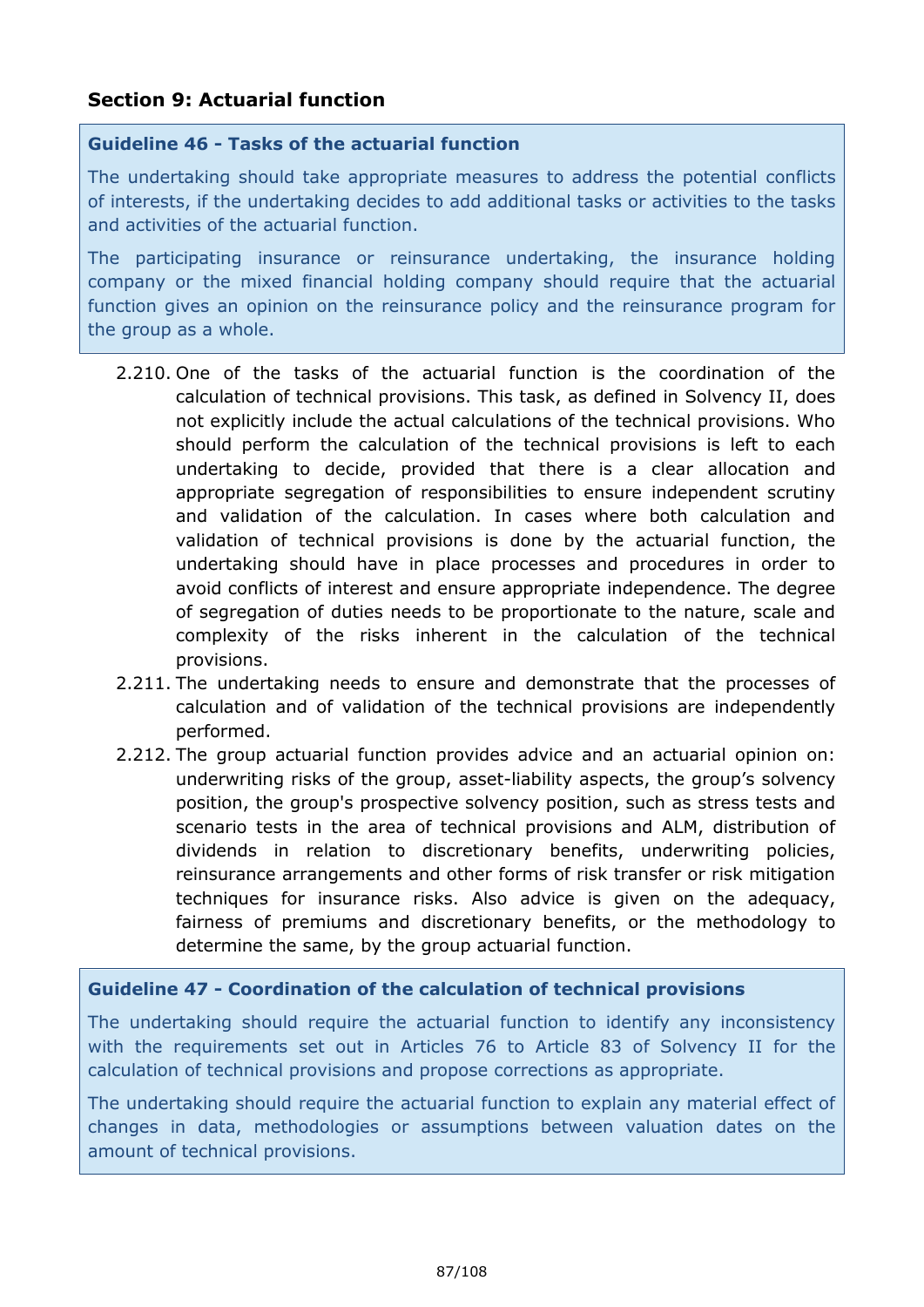- 2.213. Both the task of ensuring the appropriateness of the methodologies and of the underlying models used, including the assumptions made in the calculation of technical provisions, and the assessment of the sufficiency and quality of the data used in the calculation of technical provisions are requirements of the coordination of the calculation.
- 2.214. In order to carry out this task, the actuarial function uses methodologies that allow for a complete analysis regarding those requirements.
- 2.215. The methodologies used to calculate the technical provisions should be validated by validation tools, such as back-testing against past experience, giving due considerations to changes over time.
- 2.216. The work required to ensure that an assumption is appropriate has to be proportionate to the impact of a variation in the assumption on the best estimate and to the materiality of the impact for the undertaking.
- 2.217. There may be deficiencies in the specific tasks carried out by the actuarial function, as set out in Article 48 of Solvency II. Such deficiencies identified may relate to data, technical procedures, methodologies or to knowledge or expertise.

## **Guideline 48 – Data quality**

The undertaking should require the actuarial function to assess the consistency of the internal and external data used in the calculation of technical provisions against the data quality standards as set in Solvency II. Where relevant, the actuarial function provides recommendations on internal procedures to improve data quality so as to ensure that the undertaking is in a position to comply with the Solvency II framework.

- 2.218. When assessing the appropriateness of the undertaking's segmentation of its insurance obligations into homogeneous risk groups, the actuarial function needs to take any data limitations into account. Limitations may include insufficient granularity and quantity of data.
- 2.219. The appropriate level of granularity is the level that allows the identification of trends affecting the different drivers of risk and ensures that there is sufficient data to enable the implementation of the methodologies and any statistical analysis.
- 2.220. The actuarial function has the task of consulting any relevant market data to perform the modelling of these liabilities and ensuring that these data are appropriately integrated into the model.
- 2.221. The actuarial function performs a process of comparison and validation of technical provisions based on experience and identifies solutions on how to deal with any material differences detected, which may imply revisions of assumptions and methodologies.
- 2.222. If there is any material uncertainty about the accuracy of the data, the actuarial function report needs to:
	- a) describe the uncertainty; and
	- b) explain any approach taken in light of the uncertainty in the calculation of technical provisions.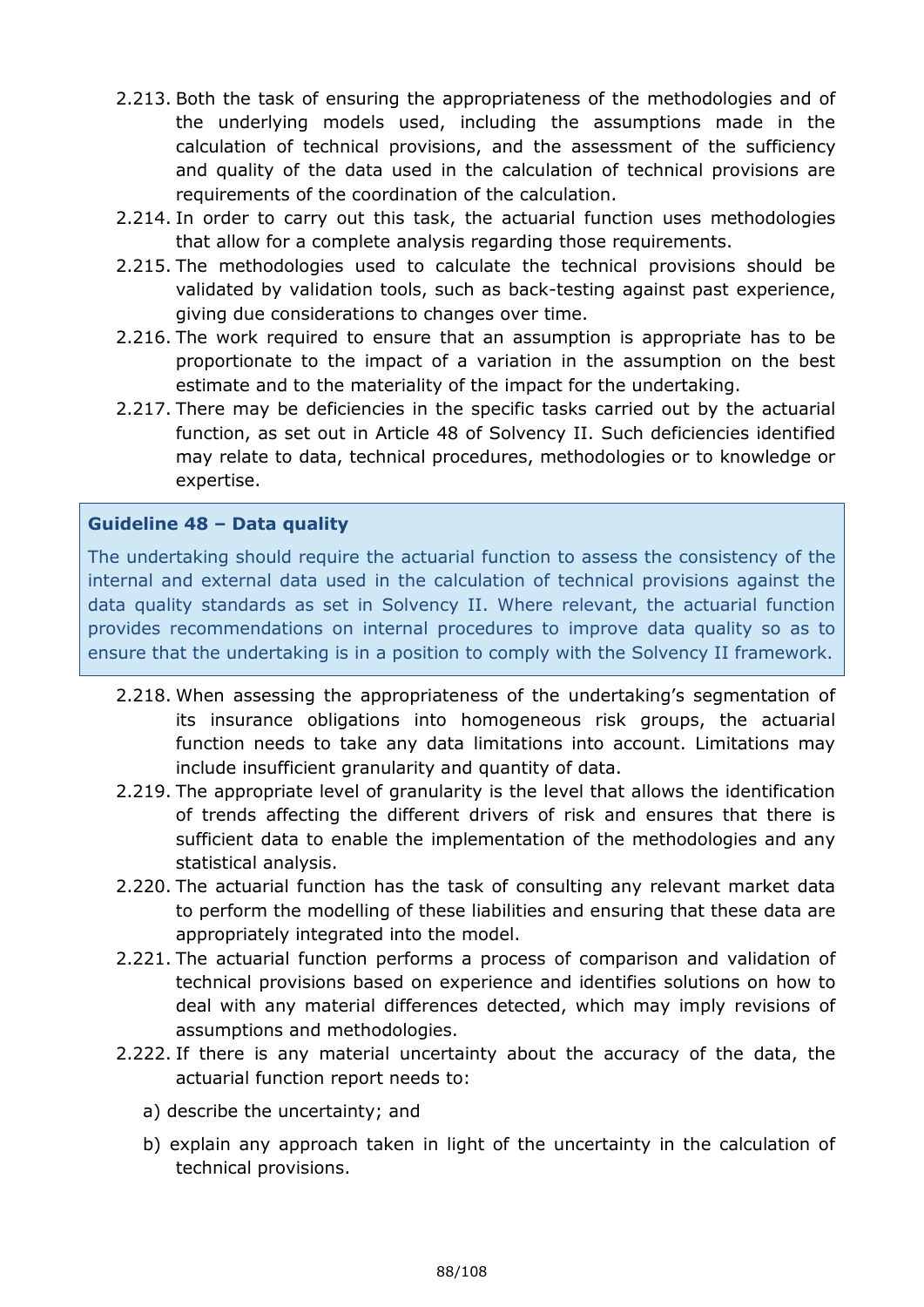### **Guideline 49 – Testing against experience**

The undertaking should ensure that the actuarial function reports any material deviations from actual experience to the best estimate to the AMSB. The report should investigate the causes of the deviations and, where applicable, propose changes in the assumptions and modifications to the valuation model in order to improve the best estimate calculation.

- 2.223. Proposals to change assumptions and to modify valuation models in order to improve best estimates have to be evidence-based.
- 2.224. If a case-by-case approach is used in accordance with Article 82 of Solvency II in the calculation of the best estimate, the actuarial function has to describe the rationale for the assumptions used and to explain how the best estimate has been calculated in a manner compliant with Articles 76 to 86 of Solvency II.

#### **Guideline 50 – Underwriting policy and reinsurance arrangements**

The undertaking should require the actuarial function, when providing its opinion on the underwriting policy and the reinsurance arrangements, to take into consideration the interrelations between these and the technical provisions.

- 2.225. The underwriting policy, taking into account claims handling, the reinsurance arrangements and the technical provisions are interdependent features according to the nature of an undertaking's business. Changes in underwriting policy and practice, for example, may not only affect the calculation of technical provisions, but also the adequacy of reinsurance arrangements. Consequently, the actuarial function is expected to identify any important interrelationships between underwriting policy, reinsurance and technical provisions when carrying out its responsibilities as described in Article 48 of Solvency II.
- 2.226. The skills and experience of the actuarial function can provide a different perspective from the underwriters' or reinsurance teams' perspectives. This perspective, when communicated to the AMSB, will help to ensure that it is fully informed. The opinions on the underwriting policy and reinsurance arrangements include, when necessary, recommendations regarding appropriate strategies to be followed by the undertaking in this matter.
- 2.227. The opinion on the overall underwriting policy may include amongst others the following issues:
	- a) whether the product pricing is consistent with the underwriting policy for acceptance of risks;
	- b) an opinion on the principal risk factors influencing the profitability of business to be written during the next year, including the potential impact on future profitability of external factors such as inflation, legal risk, changes in business volumes and changes in the market environment;
	- c) an opinion on the likely financial impact of any material planned changes in terms and conditions of contracts;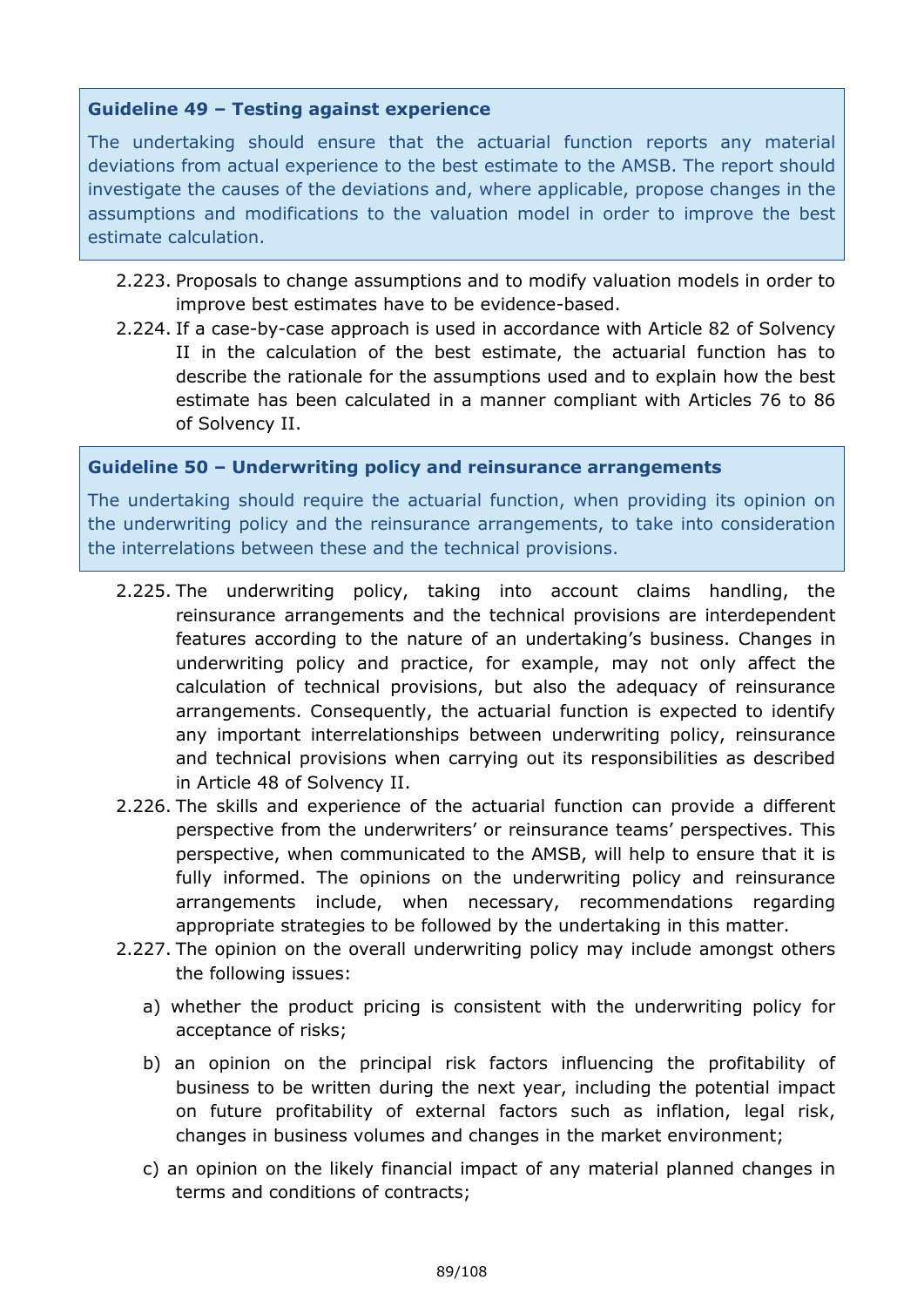- d) the degree of variability surrounding the estimate of expected profitability; e) the consistency of this degree of variability with the risk appetite of the undertaking.
- 2.228. Commenting on the overall underwriting policy does not require expressing views on every single policy, but rather on the undertaking's underwriting in general. The scope of the view expressed is determined by what is relevant information for the AMSB in reviewing the undertaking's underwriting policies.
- 2.229. The opinion on the adequacy of the undertaking's reinsurance arrangements may include amongst others the following issues:
	- a) the consistency of the undertaking's reinsurance arrangements with its risk appetite;
	- b) the effect of reinsurance on the estimation of technical provisions net of reinsurance recoverable; c) an indication of the effectiveness of the undertaking's reinsurance arrangements in mitigating the volatility of its own funds.
- 2.230. The opinion on the adequacy of reinsurance arrangements needs to include an assessment of how the reinsurance coverage could respond under a number of stressed scenarios. These scenarios may include situations such as the following: exposure of the undertaking's portfolio of business to catastrophic claims experience, aggregations of risks, reinsurance defaults and potential reinsurance exhaustion.
- 2.231. The actuarial function provides information to the AMSB to enable it to take decisions concerning the underwriting policy and reinsurance arrangements. The opinions of the actuarial function on the overall underwriting policy and reinsurance arrangements need to include descriptions and examinations of other possible options.

## **Guideline 51 – The actuarial function of an undertaking using an internal model**

The undertaking should require the actuarial function to contribute to specifying which risks within their domain of expertise are covered by the internal model. The actuarial function should also contribute to how dependencies between these risks and dependencies between these risks and other risks are derived. This contribution is based on a technical analysis and should reflect the experience and expertise of the function.

2.232. Article 44 (5) of Solvency II sets out that the risk management function is responsible for a number of areas of the internal model. Despite the fact that the risk management function is responsible for the design, implementation, testing and validation of the internal model, it is expected that the actuarial function assists in these tasks. The assistance of the actuarial function in the internal modelling is desirable also because of the close connection and consistency between the valuation of the assets, liabilities and the calculation of the loss Probability Distribution Forecast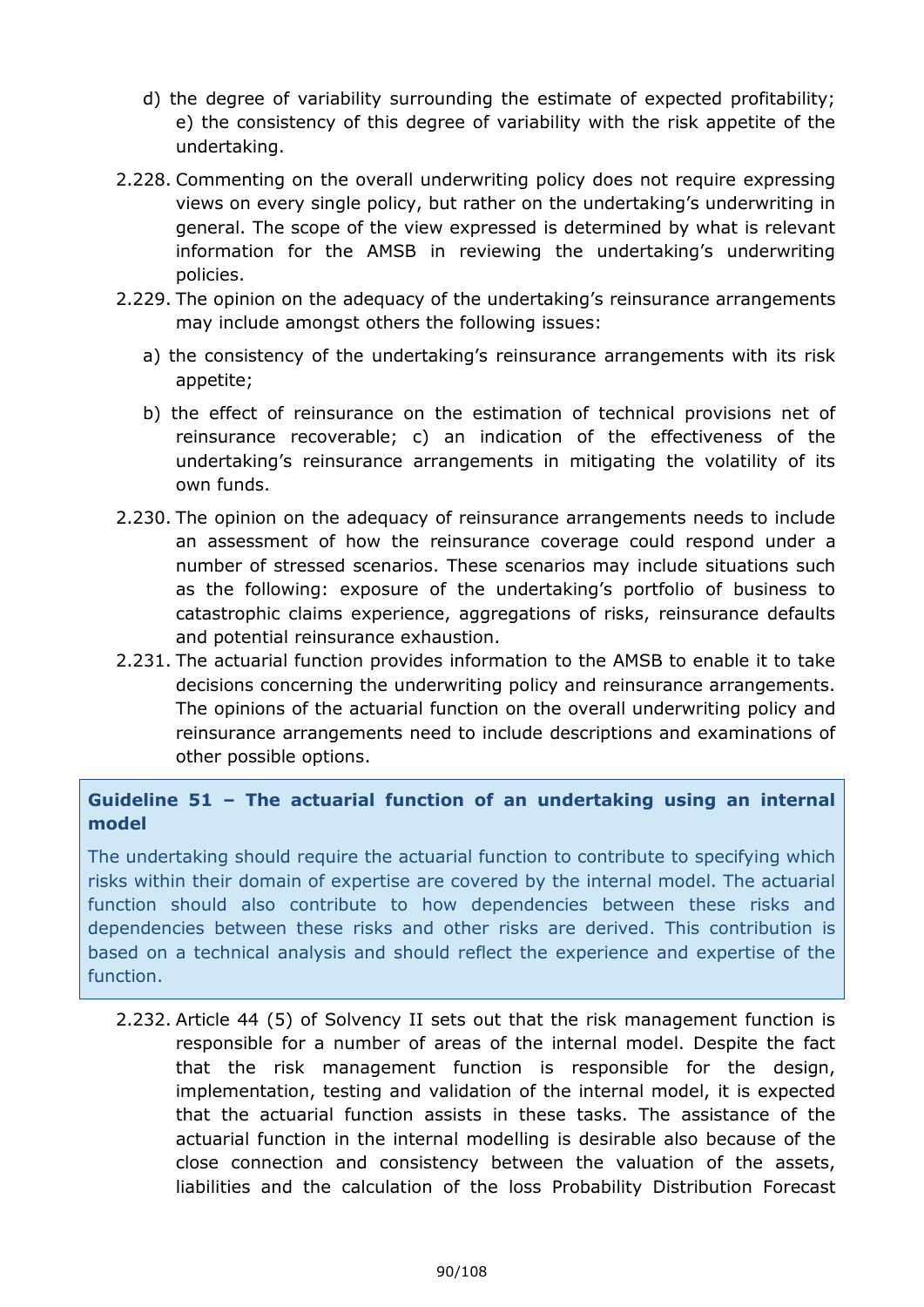(PDF). During the calculation of the SCR, amongst others, the uncertainties of the technical provisions are measured, via life underwriting risk module or non-life underwriting risk module.

- 2.233. The design of the internal model is a task that is performed with the contribution provided by the actuarial function, for instance, regarding the scope of the internal model and the complexity of the model.
- 2.234. The level of data quality that is required to perform the modelling of the different risks is a particular factor that needs to be taken into consideration. The actuarial function, as responsible for the analysis of the sufficiency and the quality of the internal and external data to be used in the calculation of technical provisions, is in a position to express an opinion on whether it is appropriate to explore a specific area of modelling in the framework of the internal model, regarding the limitations of data that may apply.
- 2.235. The actuarial function, following its task of coordination of the calculation of technical provisions, assists the risk management function in defining the level of technical complexity that should be associated with the model. The level of complexity will depend, for instance, on the level of completeness of the data, the nature and complexity of the risks and its importance among the other risks.
- 2.236. The assistance of the actuarial function to risk management is particularly important in the modelling of underwriting risks and it is necessary to ensure consistency between the assumptions set to calculate technical provisions and the assumptions inherent to the calculation of the solvency capital requirement.
- 2.237. The actuarial function also has a role in the implementation of the internal model and may also be a user of it. The outputs of the internal model are used by the actuarial function to support the analyses carried out by the function.
- 2.238. In the process of the internal model's implementation, the mutual communication between the actuarial function and the risk management function is needed so that the insights gained by the two functions with regard to the internal model are shared between them. This feedback could lead to the detection of shortcomings and to proposals on how to improve the model.
- 2.239. Parts of the validation tasks may include collecting and analysing information, for example providing an analysis of the actual experience against expected experience. It may be that there are systems in place within the sphere of responsibility of the actuarial function which have already been set up to collect this information.
- 2.240. In this case it may be sensible for the actuarial function to be involved in performing some of the tasks in the validation process so the undertaking can streamline processes and facilitate an efficient allocation of tasks.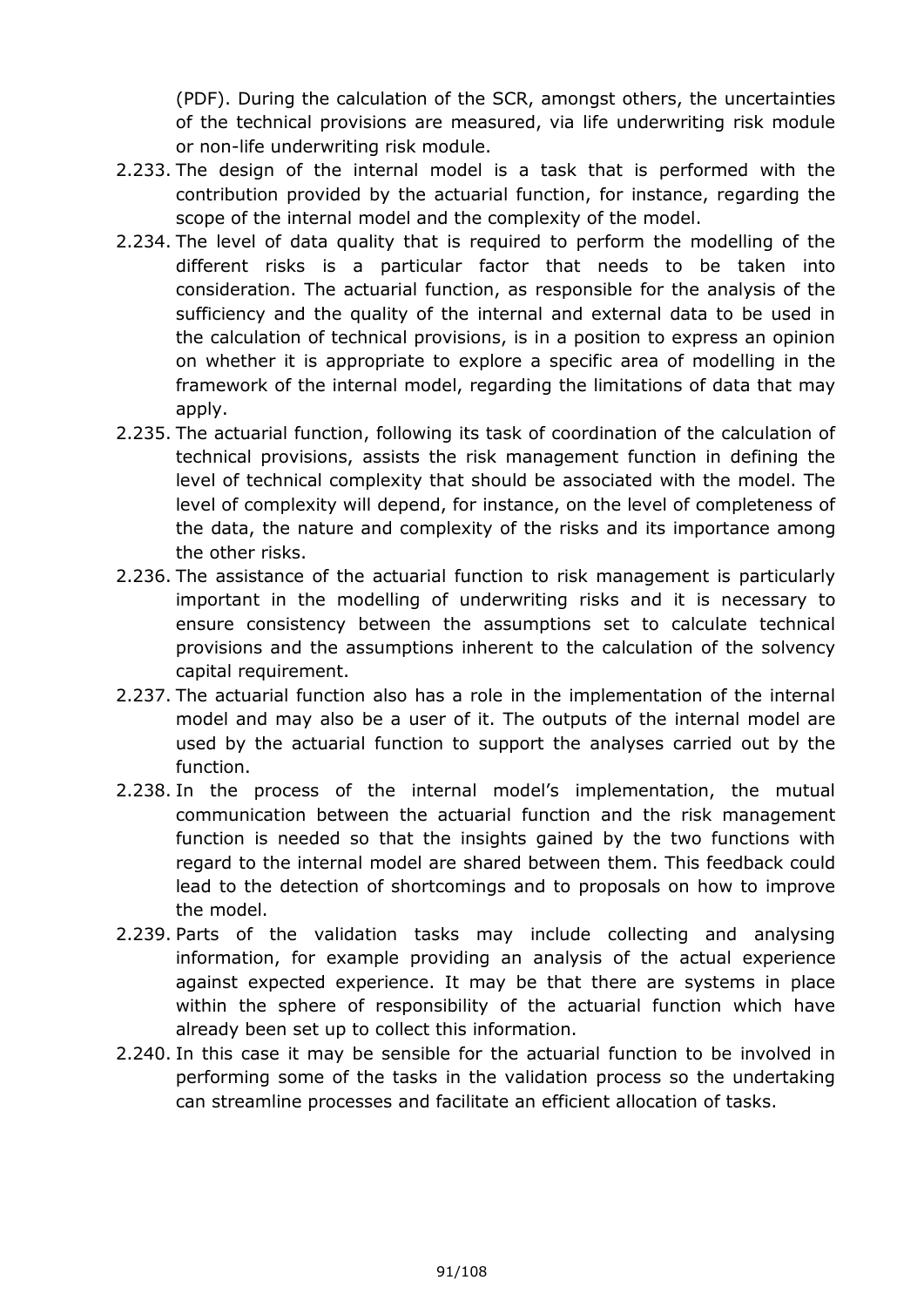# **Section 10: Valuation of assets and liabilities other than technical provisions**

**Guideline 52 - Valuation of assets and liabilities other than technical provisions**

In its policy and procedures for valuation of assets and liabilities the undertaking should cover at least the following:

a) the methodology and criteria to be used for the assessment of active and non active markets;

b) the requirements to ensure adequate documentation of the valuation process and of the accompanying controls, including those for data quality;

c) the requirements on the documentation of the valuation approaches used regarding:

(i) their designs and the way they are implemented;

(ii) the adequacy of data, parameters and assumptions;

d) the process for the independent review and verification of the valuation

approaches;

e) the requirements for the regular reporting to the AMSB for matters that are

relevant for its governance on valuation.

- 2.241. An undertaking consistently needs to apply an appropriate methodology and criteria to determine whether markets are active based on the criteria defined within international accounting standards, as endorsed by the Commission in accordance with Regulation (EC) No. 1606/2002. Methodologies, and the resulting assessments, need to be adequately documented.
- 2.242. The system of governance addresses the characteristics and complexity of the valuation process. The undertaking needs to give special consideration to financial assets and liabilities that are difficult to value or for which the undertaking's valuation is inherently uncertain. In general, more extensive governance procedures would be required when using an alternative valuation method rather than quoted market prices.
- 2.243. The valuation policies and procedures, when alternative methods are used, need to address the risk of:
	- a) inadequate inputs, e.g. questionable data quality, flawed assumptions;
	- b) invalid internal logic of the valuation method, e.g. lack of sound methodology or mathematical techniques, inconsistency with market practice, programming errors; and
	- c) inappropriate application of results, e.g. through misunderstanding of the model's limitations.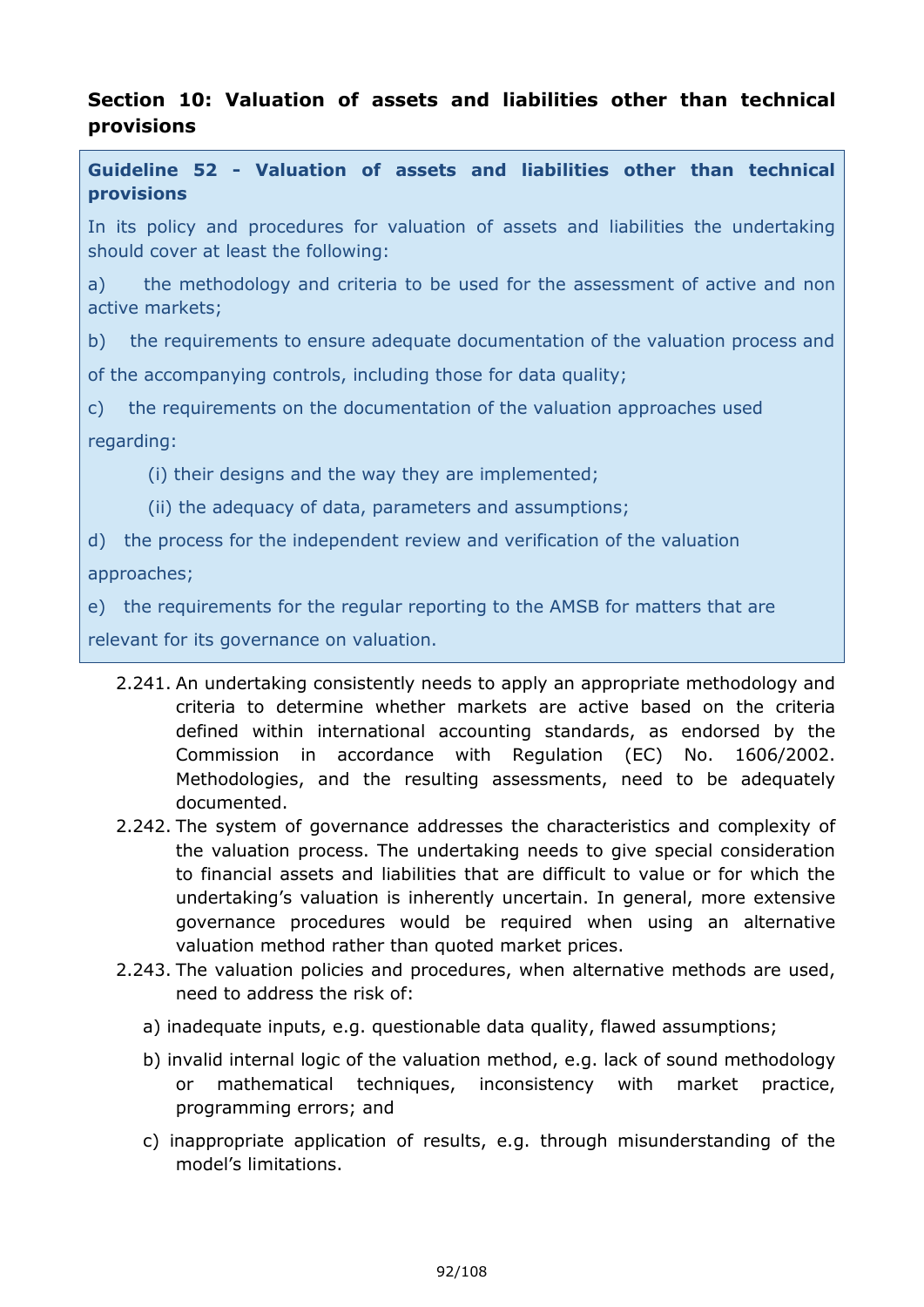- 2.244. The evaluation whether the assumptions are reasonable and appropriate has to take into consideration the prevailing good practice with regard to the selection of assumptions for similar purposes.
- 2.245. The undertaking needs to consider carefully if its IT-system matches the complexity of its valuation method and the required internal controls.
- 2.246. A key element in ensuring data integrity is the ability to generate an audit trail, which documents sequentially the relevant steps that have been taken. An audit trail is a valuable tool to identify strengths and weaknesses in systems, processes or procedures.
- 2.247. An audit trail requires that the undertaking establishes a reliable and transparent chronological record of the elements and steps in the process that impact the valuations: the "who", "what", "when" and "where" of the different inputs and steps in the process are recorded.
- 2.248. The internal controls and the way in which the steps are recorded to support the audit trail have to be proportionate to the complexity of the validation process and the possible impact in the decision making process.
- 2.249. A first pre-requisite is a thorough understanding of the valuation methods that are used. This applies to all levels of the organisation that have a role in the valuation of assets and liabilities.

## **Guideline 53 – Data quality control procedures**

The undertaking should implement data quality control procedures to identify deficiencies and to measure, monitor, manage and document their data quality. These procedures should include:

- a) completeness of data;
- b) appropriateness of data, both from internal and external sources;
- c) independent review and verification of data quality.

The policies and procedures implemented by the undertaking should address the need to periodically review market data and inputs against alternative sources and experience.

- 2.250. The data used as an input for the valuation process has to be fit for purpose. It may be necessary to adjust market data to better represent the characteristics of the asset or the liability. In this case, proper procedures and justification are needed.
- 2.251. Data completeness and appropriateness need to be assessed through a series of checks. Any relevant analysis performed by internal audit, external audit or other parties needs to be taken into account.
- 2.252. If this identifies data deficiencies, the undertaking needs to document them, identify the possible impact, and assess if and how the data quality can be improved.
- 2.253. When using alternative valuation methods, undertakings need to make sure that inputs capture the characteristics and risks of the asset or liability.
- 2.254. Reliability of inputs is achieved by a combination of internal controls, including procedures which ensure that: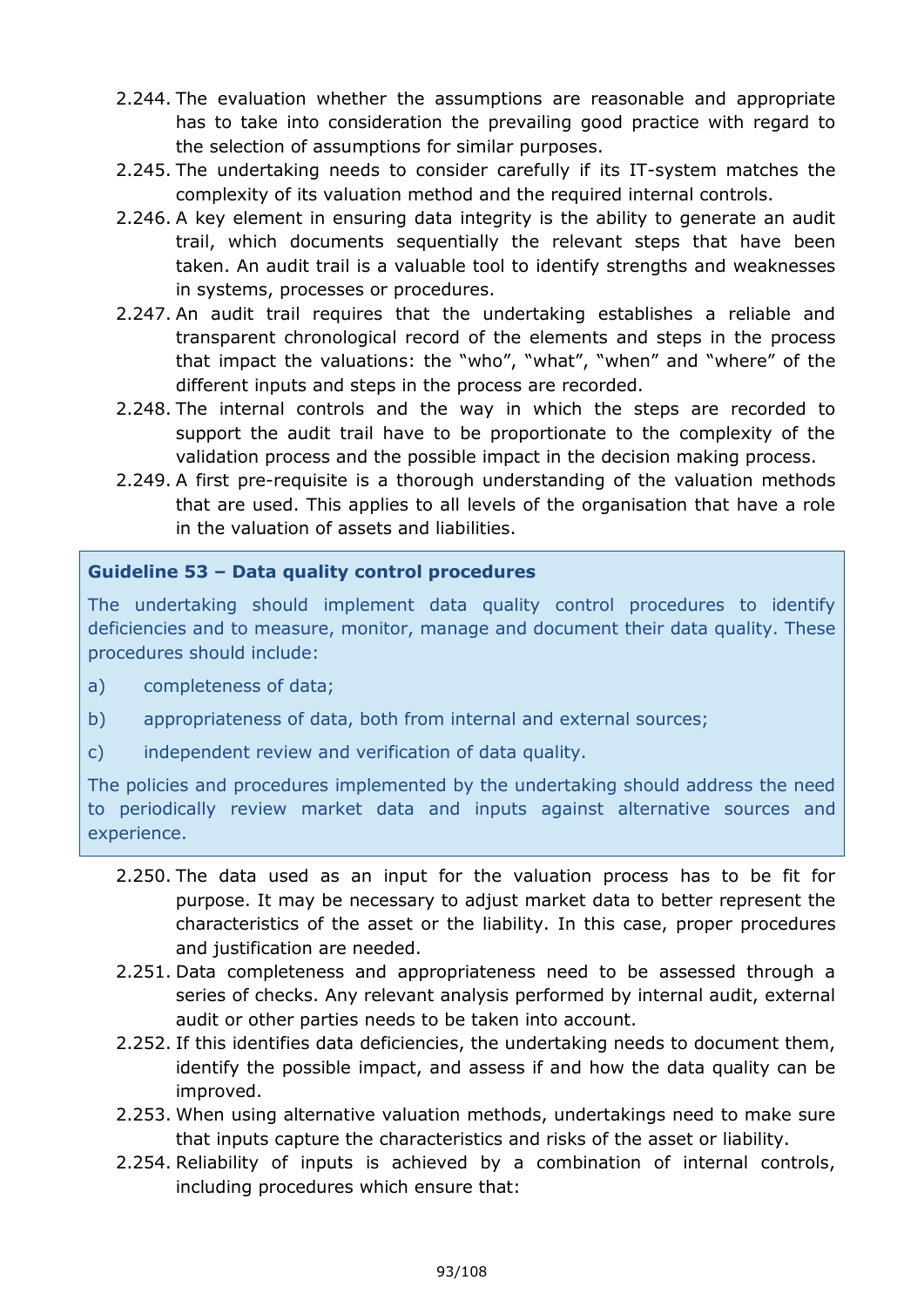- a) inputs are only made by authorised users;
- b) inputs have not been compromised by subsequent changes;
- c) all changes to the inputs are monitored.
- 2.255. This relates to valuation data as well as to the parameters and assumptions used in the valuation method.

**Guideline 54 – Documentation when using alternative valuation methods**

Where alternative methods for valuation are used, the undertaking should document:

- a) a description of the method, purpose, key assumptions, limitations and output;
- b) the circumstances under which the method would not work effectively;
- c) description and analysis of the valuation process, and the controls linked with the method;

d) an analysis of valuation uncertainty linked with the method;

e) a description of back-testing procedures performed on the results and, where

possible, a comparison against comparable models or other benchmarks, which

should be carried out when the valuation method is first introduced and regularly thereafter;

f) a description of the tools or programs used.

2.256. The documentation for each alternative valuation method needs to include an operating manual or similar document that describe the procedures used to operate, maintain and update the valuation method. This manual needs to be sufficiently detailed to enable a qualified third-party to operate and maintain the valuation method independently.

**Guideline 55 - Independent review and verification of valuation methods**

The undertaking should ensure that an independent review of the valuation method, following Article 267 (4)(b) of the Commission Delegated Regulation 2015/35 takes place before the implementation of a new method or a major change, and on a regular basis thereafter.

The undertaking should determine the frequency of the review in line with the significance of the method for the decision-making and risk management processes.

The undertaking should apply the same principles for the independent review and verification of both internally developed valuation methods or models and for vendor provided valuation methods or models.

The undertaking should have processes in place to report the results of the independent review and verification, as well as the recommendations for remedial actions to the appropriate management level of the undertaking.

2.257. The independent review and verification process can be undertaken internally or externally.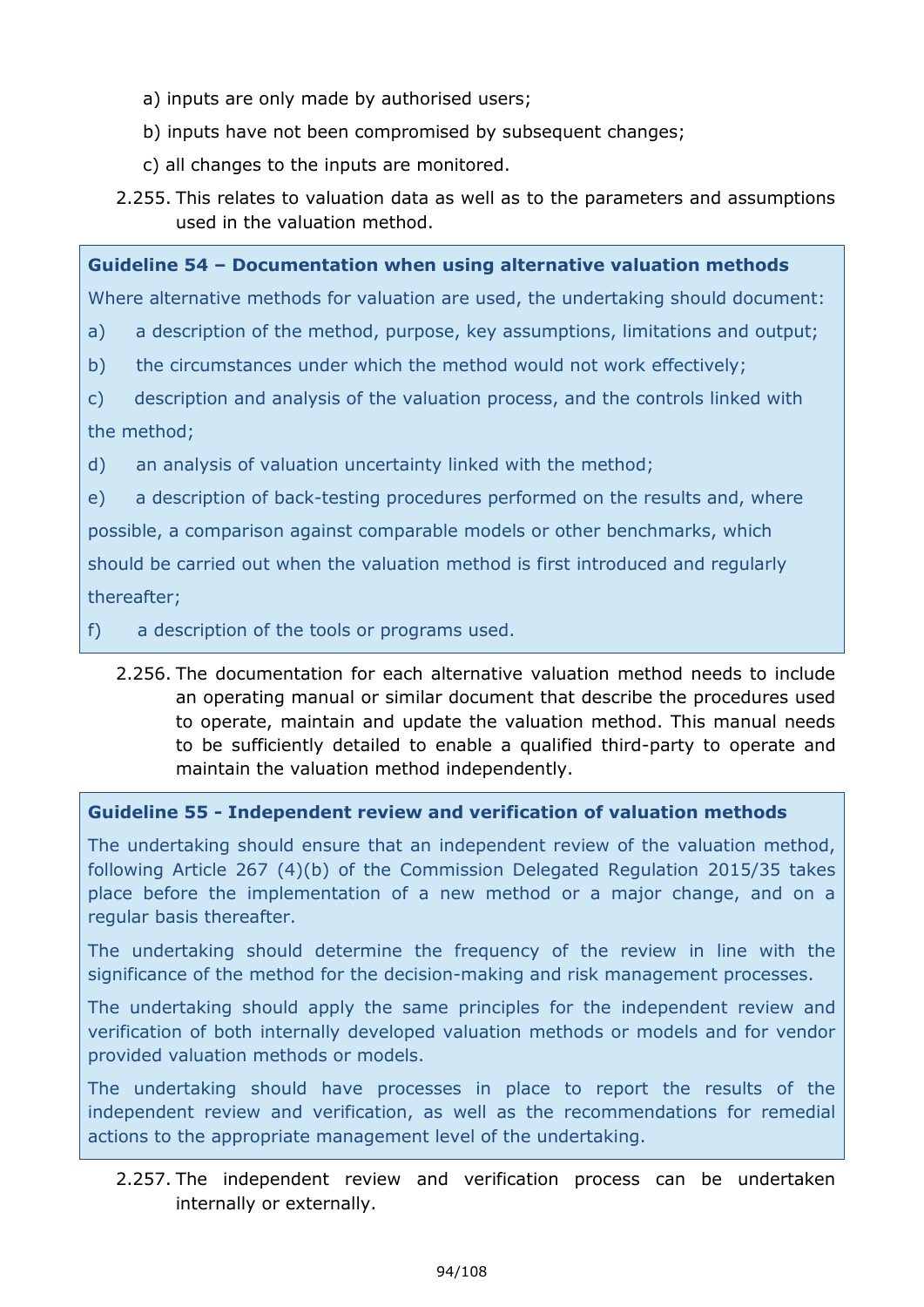- 2.258. The responsibility for design and implementation of the valuation approaches has to be separated from the responsibilities to perform the independent review and verification.
- 2.259. When using external valuation methods or models, the undertaking has to understand the methodologies used, the assumptions underlying the model, the outputs generated and the sensitivities implied by the model.
- 2.260. The independent review and verification of vendor models includes a review of any vendor information that describes the theory and logic supporting the model and an assessment of whether the theory and logic are generally accepted and supportable.
- 2.261. The task of the independent review and verification usually lies within the risk management function.
- 2.262. The independent review and verification reports are expected to provide information on:
	- a) the quality of the valuation methods;
	- b) any known design weaknesses in valuation methods used;
	- c) any concerns relating to the accuracy and appropriateness of the inputs, such as data, parameters and assumptions used;
	- d) comparisons with previous reports.

## **Guideline 56 - Oversight by the AMSB and other persons who effectively run the undertaking**

The AMSB and other persons who effectively run the undertaking should be able to demonstrate an overall understanding of the valuation approaches and the uncertainties involved in the valuation process to allow a proper oversight of the risk management process concerning valuation.

## 2.263. Supported by the appropriate key functions, a proper oversight will include:

- a) periodical monitoring of the effectiveness of the approved policies and procedures, including those on the independent review and verification;
- b) a review of reports on independent review and verification, documentation and internal control;
- c) intervening, as appropriate, to ensure proper valuation risk management.

## **Guideline 57 – Request to the undertaking by the supervisory authority, for an external independent valuation or verification**

The supervisory authority should consider requesting an independent valuation or verification from the undertaking at least when there is a risk of misstatements in the valuation of material assets or liabilities, with possible material consequences for the undertaking's solvency situation.

2.264. The Commission Delegated Regulation 2015/35 gives supervisory authorities the opportunity to require an external independent valuation or verification of the value of material assets and liabilities. The above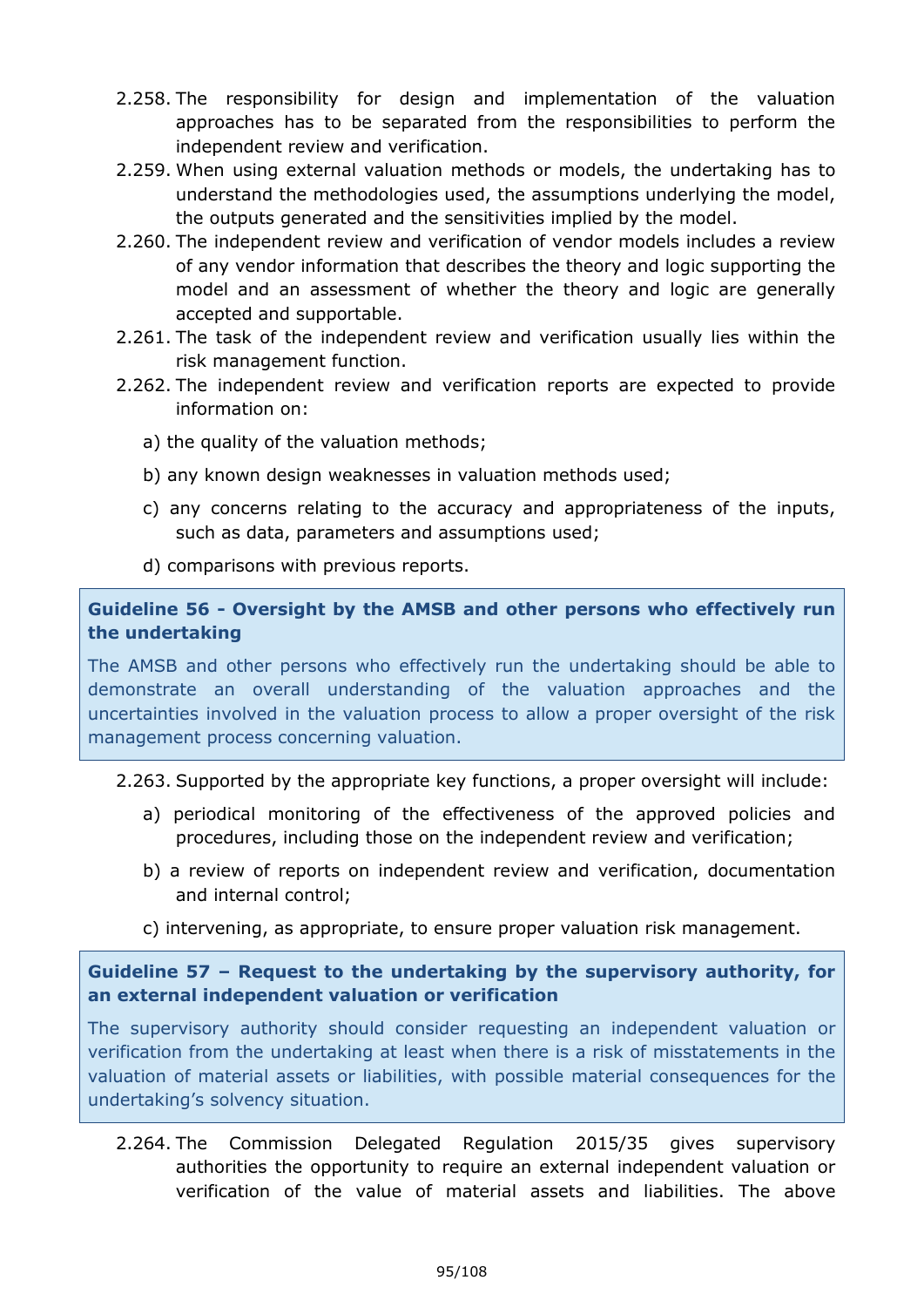guideline is not intended to restrict this ability, but rather to highlight a specific case where such an independent valuation or verification promotes convergence of supervisory practices.

- 2.265. The risk of a material misstatement is increased, inter alia, when:
	- a) there is an inactive market for the asset or liability;
	- b) the auditor of the undertaking has raised concerns regarding aspects of the preparation of the undertaking's general purposes financial statements;
	- c) the valuation of the asset or liability has not moved in line with the expectations of the supervisory authority, e.g. the valuation has remained constant over a considerable period of time, the valuation has not moved in line with similar type assets or liabilities in the market etc.
- 2.266. Even where an undertaking's valuation of an asset or liability has some or all of the characteristics outlined, this does not necessarily mean that the valuation used by the undertaking is incorrect.
- 2.267. When considering requesting an independent valuation or verification, supervisory authorities have to take into account an opinion that has been provided by an external auditor. When items are recognised in the general purposes financial statements at their economic value, i.e. no adjustment needed for the Solvency II balance sheet, or when the Solvency II balance sheet is externally audited, the audit of those statements may imply sufficient verification. However, the supervisory authority may deem a separate independent valuation or verification still necessary in some circumstances.
- 2.268. The external independent verification consists of the review by an external independent party of the valuation performed internally by the undertaking.
- 2.269. The responsibility for a proper valuation remains with the undertaking's management. The expert enables the supervisory authority to make further judgments about the undertakings' valuation if necessary.
- 2.270. Verification requires that the expert assesses the adequacy and the relevance of the methods, assumptions and inputs used by the undertaking for the valuation of the items under review. The verification also requires the expert to give an opinion on the result of the valuation.
- 2.271. The undertaking needs to make the documentation needed to perform his duties available to the expert, including:
	- a) policies and procedures established on significant valuation methodologies;
	- b) assumptions and data entered into the methods;
	- c) the results of the undertaking's independent review and verification activities.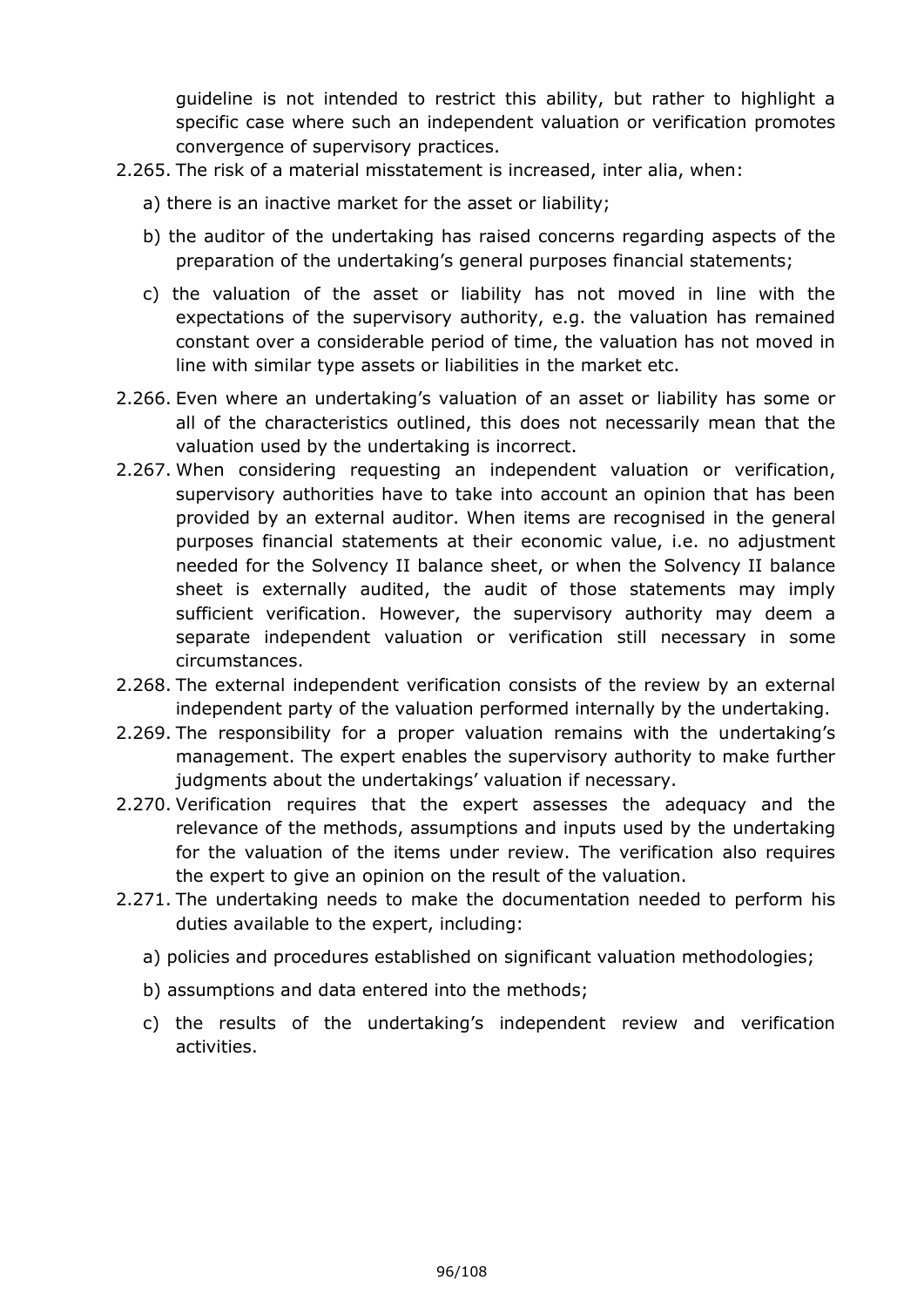## **Guideline 58 – Independence of the external expert**

The undertaking should be able to demonstrate to the supervisory authority that the external valuation or verification has been performed by independent experts with the relevant professional competence, due care and relevant experience.

- 2.272. As the external valuation or verification is performed by external experts, the concept of independence has some specific characteristics, which differ from the concept of independence in other parts of this guidance.
- 2.273. Independence requirements mean that there are no potential conflicts of interests between the expert and the undertaking. Therefore, independence comprises of:
	- a) 'Independence of Mind' The state of mind that permits the expression of a conclusion without being affected by influences that compromise professional judgment, thereby allowing an expert to act with integrity and exercise objectivity and professional scepticism;
	- b) 'Independence in Appearance' The avoidance of facts and circumstances that are so significant that a reasonable and informed third party would be likely to conclude, weighing all the specific facts and circumstances, that an expert's integrity, objectivity or professional scepticism have been compromised.
- 2.274. The principle of integrity imposes an obligation to be straightforward and honest in all professional and business relationships. Integrity also implies fair dealing and truthfulness.
- 2.275. The principle of objectivity imposes an obligation on experts not to compromise their professional or business judgment because of bias, conflict of interest or the undue influence of others. For example, an expert cannot accept an engagement to verify a valuation if he contributed in any way to that valuation.
- 2.276. The principle of professional competence and due care imposes the following obligations on all professional experts:
	- a) to maintain professional knowledge and skill at the level required to ensure that clients or employers receive competent professional service;
	- b) to act diligently in accordance with applicable technical and professional standards or other professional or industry requirements, for example, ethical standards and other membership requirements of a professional body or industry association, accreditation standards of a licensing body, or requirements imposed by law or regulation, when providing professional services.
- 2.277. Knowledge and skills relate to the nature and level of expertise of an expert in the field to be evaluated. Experts need to have a recognised and relevant professional qualification regarding the subject of valuation and having recent experience in the valuation of the fields considered.
- 2.278. As part of assessing the knowledge and competence, undertakings may also consider: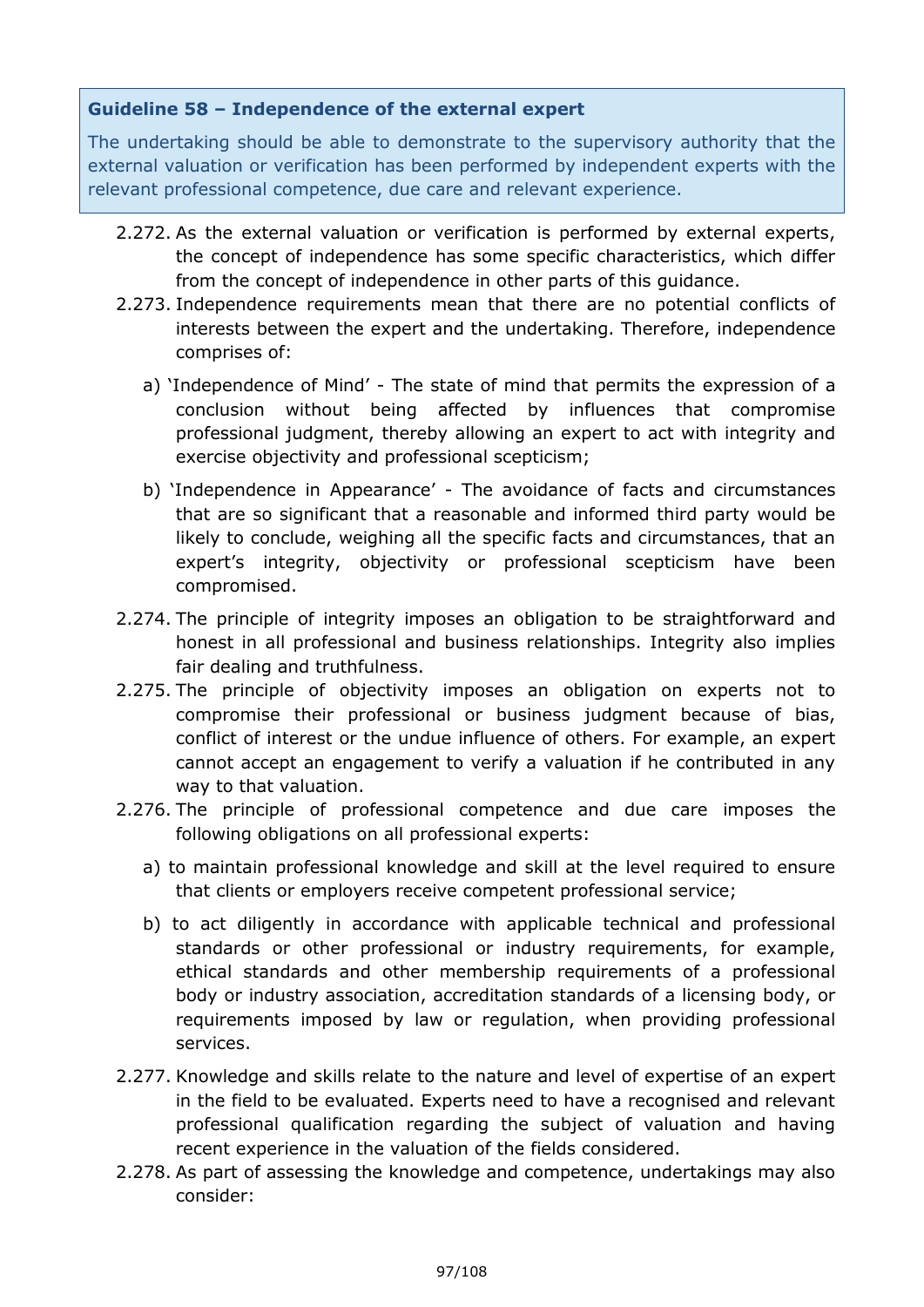- a) knowledge of the expert's qualifications, membership of a professional body or industry association, license to practice, or other form of external recognition;
- b) experience and knowledge of the type and category of item to be evaluated;
- c) reputation and information delivered by others who are familiar with that expert's work;
- d) published papers or books written by that expert.
- 2.279. In order to assess the relevant professional qualification of organisations, the undertaking has to be able to demonstrate that the evaluations are carried out by individuals that satisfy the requirements of competence, capability and objectivity. The undertaking has to be able to demonstrate to the supervisor its assessment of the external expert. If an undertaking is not able to do so, the supervisor may need to ask for a new review by another expert.
- 2.280. Experts need to have the ability to exercise their competence in the given circumstances. Factors that influence this capability may include, for example, geographic location and the availability of time and resources.
- 2.281. If an undertaking, during or after the process of external valuation or verification, becomes aware of any facts which may jeopardize the independence of the experts, it assesses if that expert still fulfils the independence requirement. It communicates to the supervisory authority the fact that the assessment has been made and its results, including whether another valuation or verification by a different expert is needed.

## **Guideline 59 – Information to be provided to the supervisory authority on the external valuation or verification**

The undertaking should provide the supervisory authority with all relevant information requested on external valuation or verification. The undertaking should include in this information, at least, the experts' written opinion on the valuation of the relevant asset or liability.

- 2.282. In most circumstances, if there are no other legal, statutory requirements or contractual arrangements governing the expert's work, the communication between the supervisory authority and the expert are channelled through the undertaking. The undertaking is responsible for providing the supervisory authority with the relevant information.
- 2.283. The expert performing external, independent valuation or verification has to document the appraisal work appropriately. Where appropriate, the supervisory authority may request an appraisal report.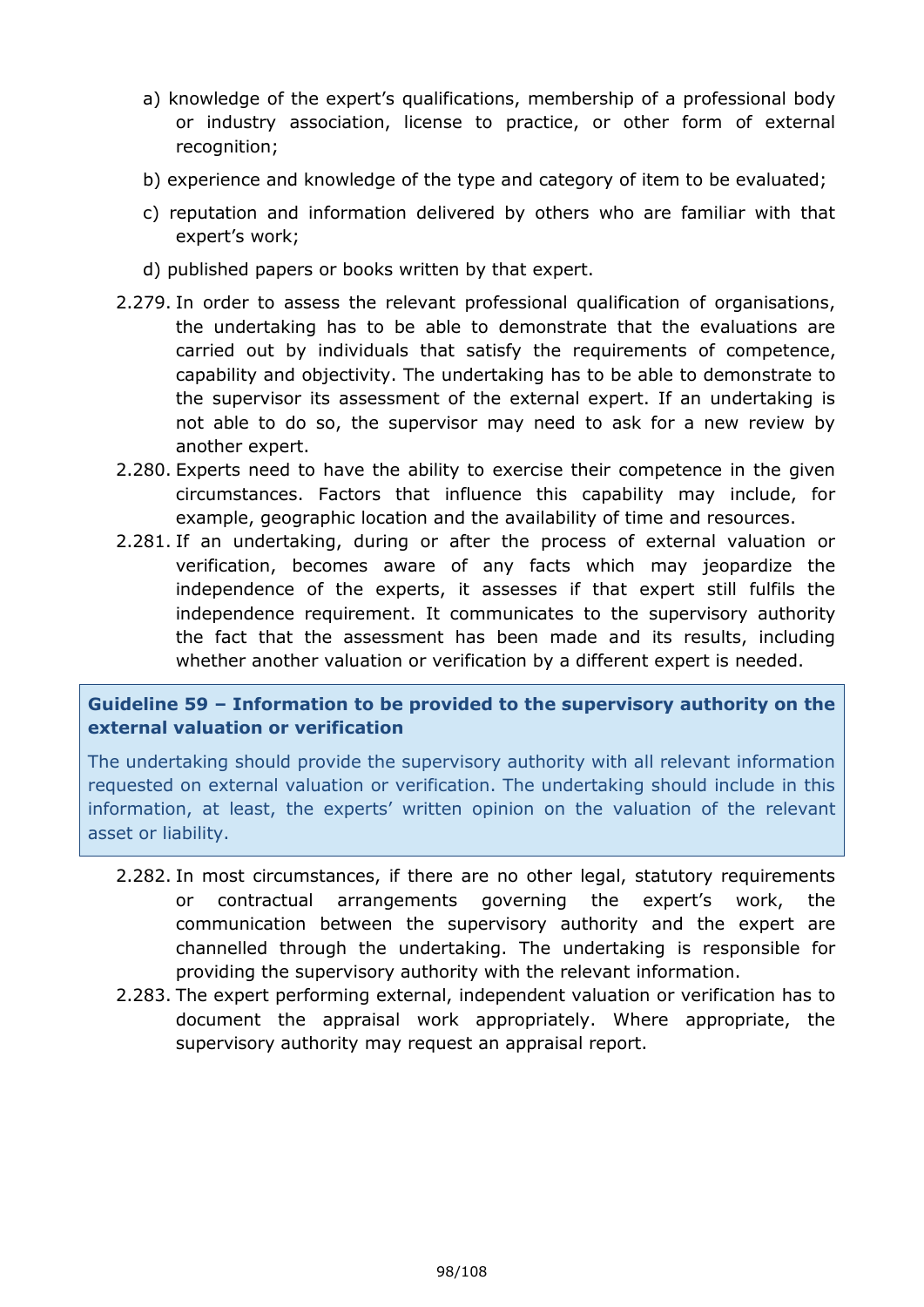## **Section 11: Outsourcing**

#### **Guideline 60 - Critical or important operational functions and activities**

The undertaking should determine and document whether the outsourced function or activity is a critical or important function or activity on the basis of whether this function or activity is essential to the operation of the undertaking as it would be unable to deliver its services to policyholders without the function or activity.

- 2.284. A service provider is a third party and may be a supervised entity, an entity from the same group as the undertaking or not and it may be located inside the European Union as well as outside.
- 2.285. In principle, any functions and activities of an undertaking can be outsourced, but the AMSB retains ultimate responsibility for discharging its obligations.
- 2.286. While an outsourcing arrangement may be performed directly by the service provider, the service provider may sub-outsource to another provider if this is permitted by the contract agreed with the undertaking. While an undertaking will not be a party to the sub-outsourcing agreement, it ensures that it is informed by the service provider of any sub-outsourcing, because the undertaking remains fully responsible for the activity or function outsourced and must ensure the service provided is satisfactorily performed.
- 2.287. An undertaking needs to decide whether an arrangement falls within the definition of outsourcing. Generally, for example, where an undertaking provides insurance services to its policyholders and certain elements of the delivery of those services are contracted to a third party, the arrangement is likely to be an outsourcing unless the policyholder has a direct contractual relationship with the third party for the delivery of those services. Any reliance on a third party for functions enabling the undertaking to provide those insurance services is also likely to be outsourcing.
- 2.288. However, not every provision of a function or service to an undertaking by a service provider will fall within the definition of outsourcing. Hiring a specialist consultant, for example, to provide one-off technical advice or one-off support for an undertaking's compliance, internal audit, accounting, risk management or actuarial functions does not normally constitute outsourcing. However, it may become outsourcing if an undertaking subsequently relies on that consultant to manage an internal function or service, e.g. when it is installed or becomes fully operational.
- 2.289. While it is not possible to determine a bright line it can be expected that, in broad terms, the more substantial or frequent the advice or service provided by a third party for an undertaking is, the more likely it is to fall within the definition of outsourcing.
- 2.290. In determining whether an outsourced function or activity is critical or important the undertaking has to take into account any definition or list of such functions or activities provided under national law or national administrative interpretation. Where functions or activities are partially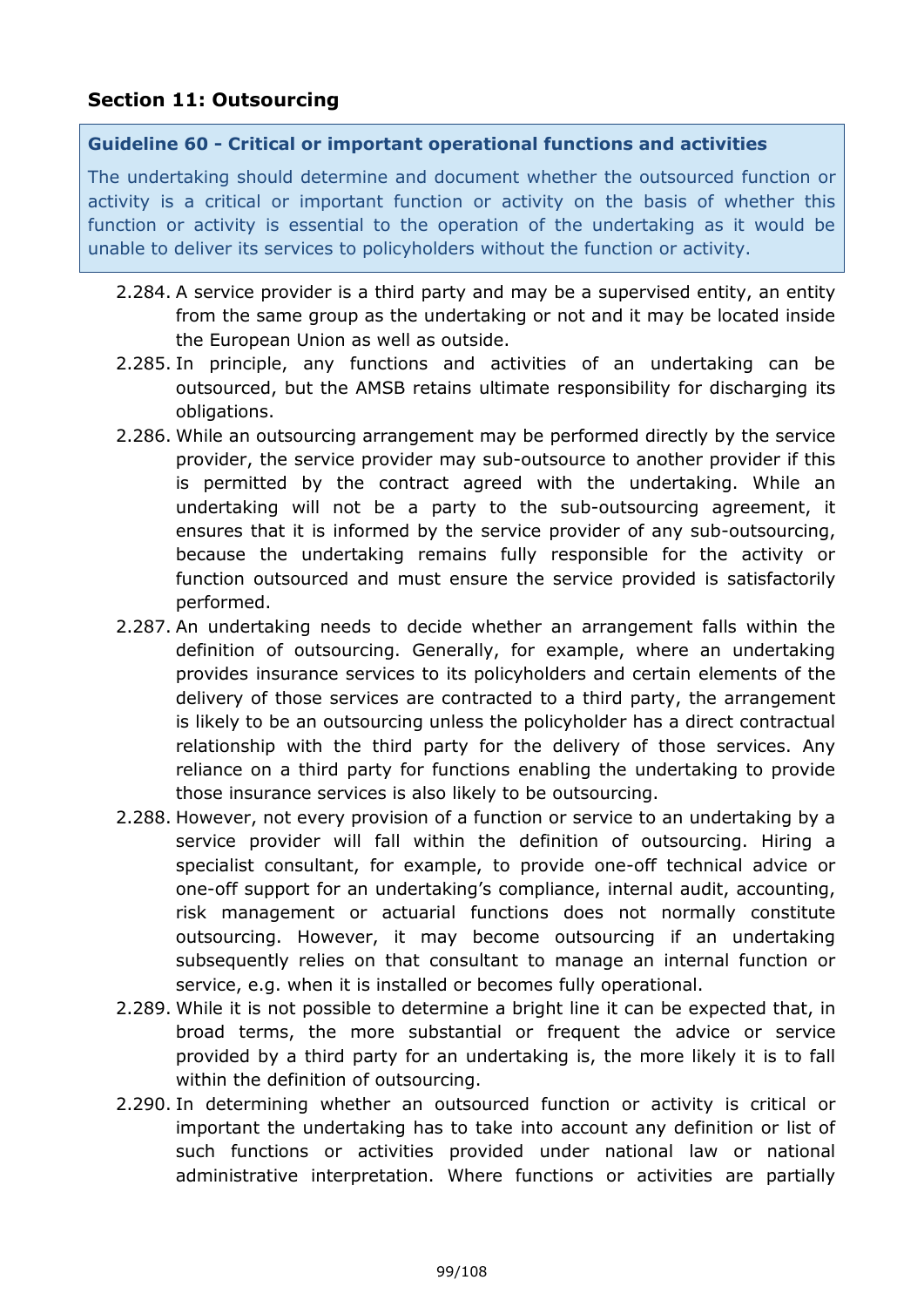outsourced it is relevant whether these outsourced parts are per se critical or important.

- 2.291. Examples of critical or important functions or activities include:
	- a) the design and pricing of insurance products;
	- b) the investment of assets or portfolio management;
	- c) claims handling;
	- d) the provision of regular or constant compliance, internal audit, accounting, risk management or actuarial support;
	- e) the provision of data storage;
	- f) the provision of on-going, day-to-day systems maintenance or support;
	- g) the ORSA process.
- 2.292. The following activities cannot be considered critical or important operational functions or activities:
	- a) the provision of advisory services to the undertaking and other services, which do not form part of the undertaking's insurance or reinsurance activities, such as legal advice, the training of personnel and the security of premises and personnel;
	- b) the purchase of standardised services, including market information services and the provision of price feeds;
	- c) the provision of logistical support, such as cleaning or catering;
	- d) the provision of elements of human resources support, such as recruiting temporary employees and processing the payroll.

## **Guideline 61 - Underwriting**

When an insurance intermediary, who is not an employee of the undertaking, is given authority to underwrite business or settle claims in the name and on account of an undertaking, the undertaking should ensure that the activity of this intermediary is subject to the outsourcing requirements.

- 2.293. Underwriting is a main activity of any undertaking. As such, underwriting is a critical or important operational function or activity. It is common in most Member States to have insurance intermediaries involved in the underwriting process. These are subject to Directive 2002/92/EC (hereinafter "IMD")<sup>10</sup>]. However, where an insurance intermediary is mandated to write insurance business or to settle claims on behalf of the undertaking, this is an outsourced service and, as such, the arrangement is caught by the Solvency II outsourcing requirements.
- 2.294. The typical intermediation activities of an insurance intermediary, i.e. introducing, proposing or carrying out other preparatory work for the conclusion of insurance contracts, or concluding such contracts, or assisting

<sup>-</sup> $10$ OJ L 9, 15.01.2003, p. 3.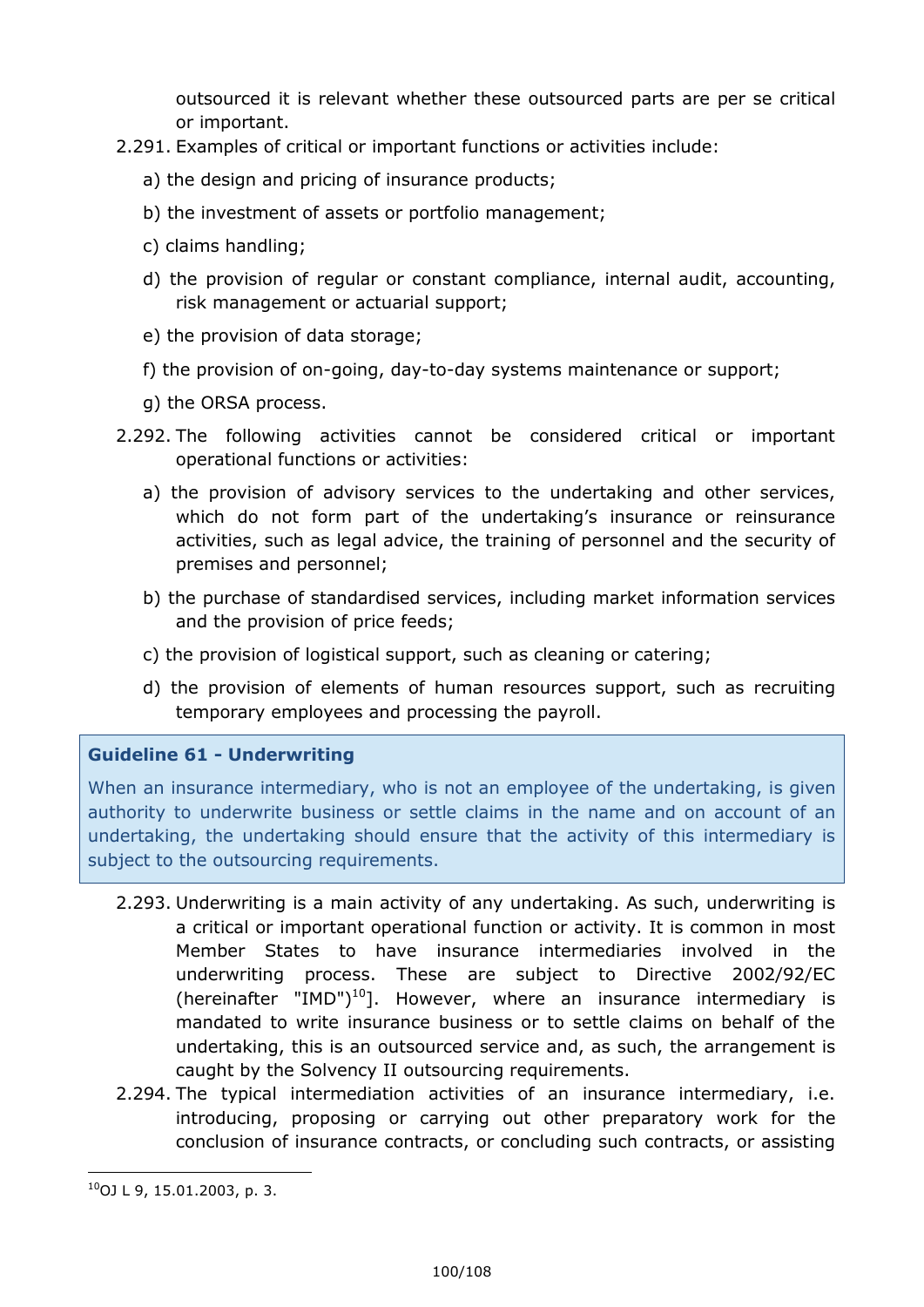in the administration and performance of such contracts, in particular in the event of a claim, as set out in the IMD, are not subject to the outsourcing requirements.

2.295. In the case of outsourcing of underwriting activities, the application of the outsourcing requirements needs to be analysed taking into consideration the specific requirements applicable under the IMD.

### **Guideline 62 - Intra-group outsourcing**

If critical or important functions or activities are outsourced within the group, the participating insurance or reinsurance undertaking, the insurance holding company or the mixed financial holding company should document which functions relate to which legal entity and ensure that the performance of the critical or important functions or activities concerned at the level of the undertaking is not impaired by such arrangements.

- 2.296. In case of intra-group outsourcing, the degree of flexibility may vary according to whether the service provider is, for example, in the same country as the undertaking or in a different geographical region.
- 2.297. Nevertheless, the undertaking needs to assess whether and to what extent it should rely on functions and activities provided by a service provider in its group.
- 2.298. Where the service provider is a legal entity from the same group as the outsourcing undertaking, the examination of the service provider may be less detailed provided that, on one hand, the undertaking's AMSB has greater familiarity with the service provider and, on the other hand, the undertaking has sufficient control over, or can influence the actions of, the service provider.
- 2.299. A written agreement has to be established, stipulating the duties and responsibilities of both parties. However, this could assume the form of a service level agreement since the arrangement is probably not subject to formal negotiations (unlike an outsourcing to an external service provider).
- 2.300. While the supervisory review process may take into account a group as a whole and the extent to which an entity within the group provides a service or function for other undertakings in the same group, the obligations remain with the individual undertaking as it is the authorised entity. While an undertaking may assign to another group member the carrying out of services or functions, it cannot absolve itself of responsibility for them and still has to manage the outsourcing arrangement robustly with, for example, suitable business contingency plans.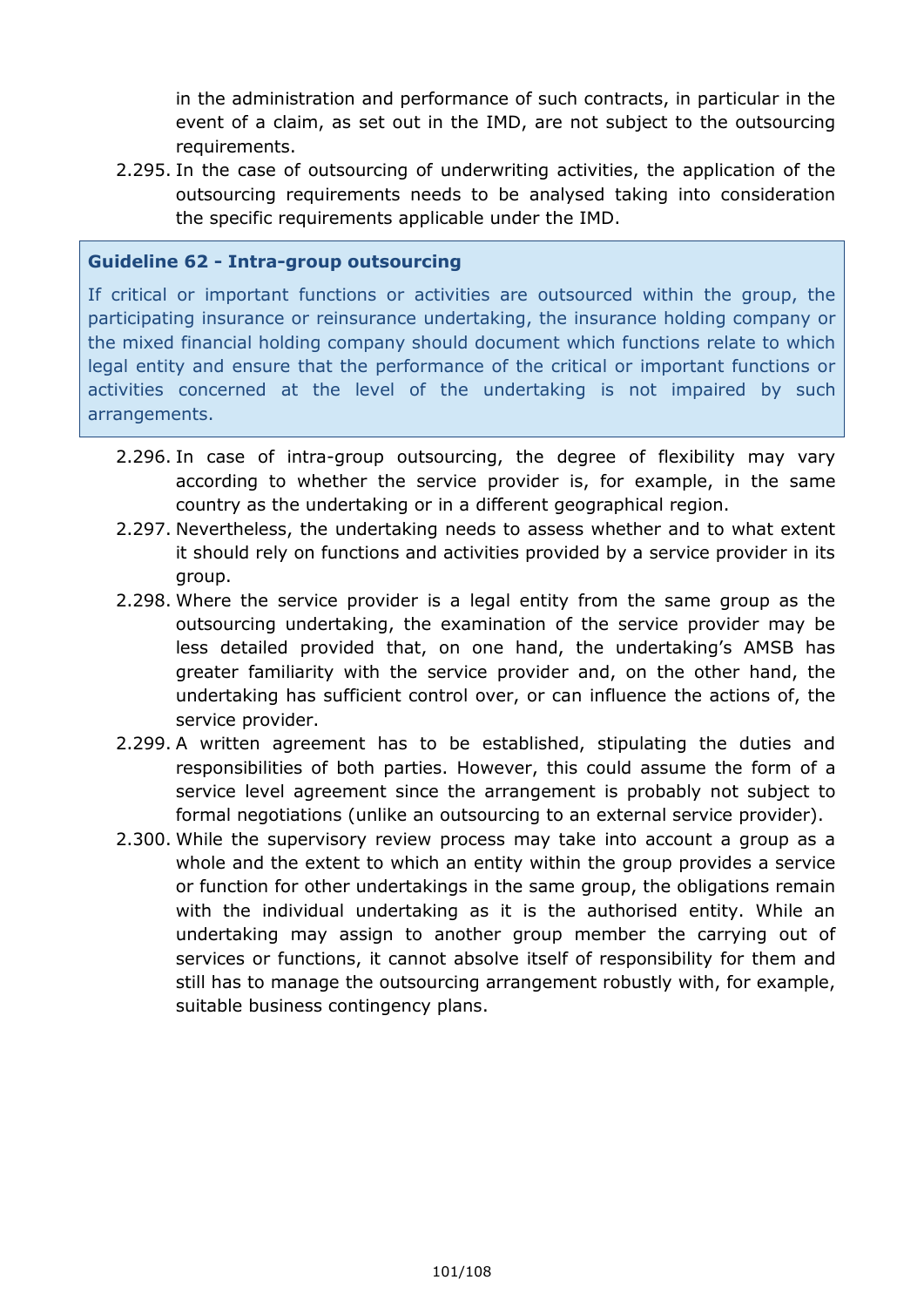## **Guideline 63 - Outsourcing written policy**

The undertaking that outsources or considers outsourcing should cover in its policy the undertaking's approach and processes for outsourcing from the inception to the end of the contract. This in particular should include:

a) the process for determining whether a function or activity is critical or important;

b) how a service provider of suitable quality is selected and how and how often its performance and results are assessed;

c) the details to be included in the written agreement with the service provider taking into consideration the requirements laid down in the Commission Delegated Regulation 2015/35;

d) business contingency plans, including exit strategies for outsourced critical or important functions or activities.

- 2.301. On (b), the policy sets out the due diligence process to be carried out prior to deciding on an outsourcing arrangement. The matters to be covered include the financial and technical ability of the service provider and its capacity to perform the outsourcing; its control framework; and any conflict of interests, e.g. between service provider and undertaking or arrangements with competitors.
- 2.302. On (c), the policy also needs to address the conditions under which suboutsourcing by a service provider is possible. In any case, if the suboutsourced function is critical or important for the undertaking the suboutsourced service needs to be approved by the undertaking.
- 2.303. The examination of an applicant service provider allows the undertaking to understand the main risks that might arise from the outsourcing, to identify the most suitable strategies for the mitigation or management of these risks and to ensure that the service provider has the ability, capacity and any authorisation required by law to perform the outsourced activities reliably and professionally. The conclusions are to be documented and reviewed by the undertaking at any time it considers relevant.
- 2.304. On (d), irrespective of the service provider's governance obligation to establish suitable contingency plans for the function outsourced by the undertaking, the undertaking needs to consider in its own contingency planning how, if needed, the outsourced can be taken over by a new service provider, or bring it back in-house, as appropriate.
- 2.305. The undertaking's AMSB approves all outsourced services of critical or important functions or relevant activities and regularly receives review reports on the performance of these outsourcing arrangements when they are operational.
- 2.306. An undertaking remains fully responsible for all outsourced functions and activities, which implies that it needs to include in its system of governance a process for monitoring and reviewing the quality of the service provided. It is not sufficient for the service provider itself to have internal controls and a risk management system that covers the services performed. In order to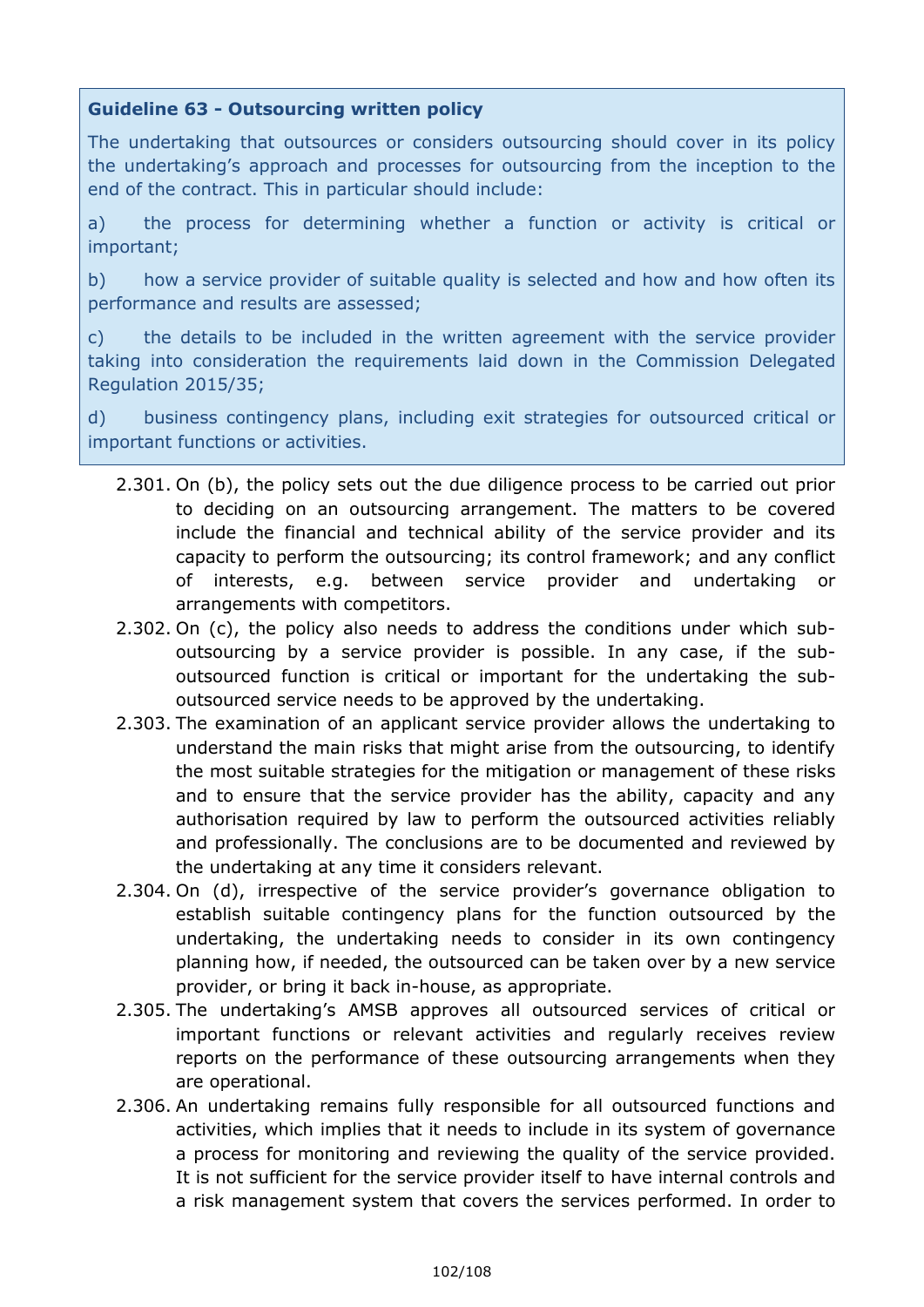ensure effective control of outsourced activities and manage the risks associated with the outsourcing, the undertaking needs to maintain the competence and ability within the undertaking to assess whether the service provider delivers according to contract.

2.307. As part of good management practice, an undertaking is expected to effectively monitor whether its service provider is in compliance with all the terms of their written agreement. If the service provider does not effectively carry out the functions or activities in compliance with the terms of the outsourcing agreement, appropriate actions must be taken. If, for example, a service provider is unwilling to cooperate with the undertaking's supervisory authorities, the undertaking will have to terminate the outsourcing agreement. In this context, where a service provider is located outside the EU, the undertaking needs to pay particular attention to whether the service provider's regulator or local laws and regulations might restrict access to information about the outsourced activity or function or to the service provider's premises.

#### **Guideline 64 - Written notification to the supervisory authority**

In its written notification to the supervisory authority of any outsourcing of critical or important functions or activities the undertaking should include a description of the scope and the rationale for the outsourcing and the service provider's name. When outsourcing concerns a key function, the information should also include the name of the person in charge of the outsourced function or activities at the service provider.

- 2.308. The written notification of any outsourcing of a critical or important function which is also a key function is to include the name of the person who at the service provider is in charge for the outsourced function in order to enable the supervisory authority to approach the service provider directly as appropriate and necessary.
- 2.309. Where a key function is outsourced, the supervisory authority expects the undertaking to be able to demonstrate, at the request of the supervisory authority, that this person has been assessed as being fit and proper.
- 2.310. A notification of the supervisor is needed for the outsourcing of critical or important functions or activities, irrespective of whether the third party service provider is authorised or not. Examples include where an undertaking has an underwriting outsourcing arrangement with an insurance intermediary subject to the IMD or it outsources functions to an insurance undertaking within its group.
- 2.311. The requirement for an undertaking to notify its supervisory authority in a timely manner prior to outsourcing any critical or important functions or activities presents an opportunity for the supervisory authority to discuss concerns with the undertaking, in case the outsourcing appears not to comply with the provisions of Solvency II and the Commission Delegated Regulation 2015/35 and the opportunity to object to the outsourcing if supervisory concerns cannot be dispelled.
- 2.312. 'In a timely manner' constitutes a period of time sufficient for the supervisory authority to examine the proposed outsourcing before it comes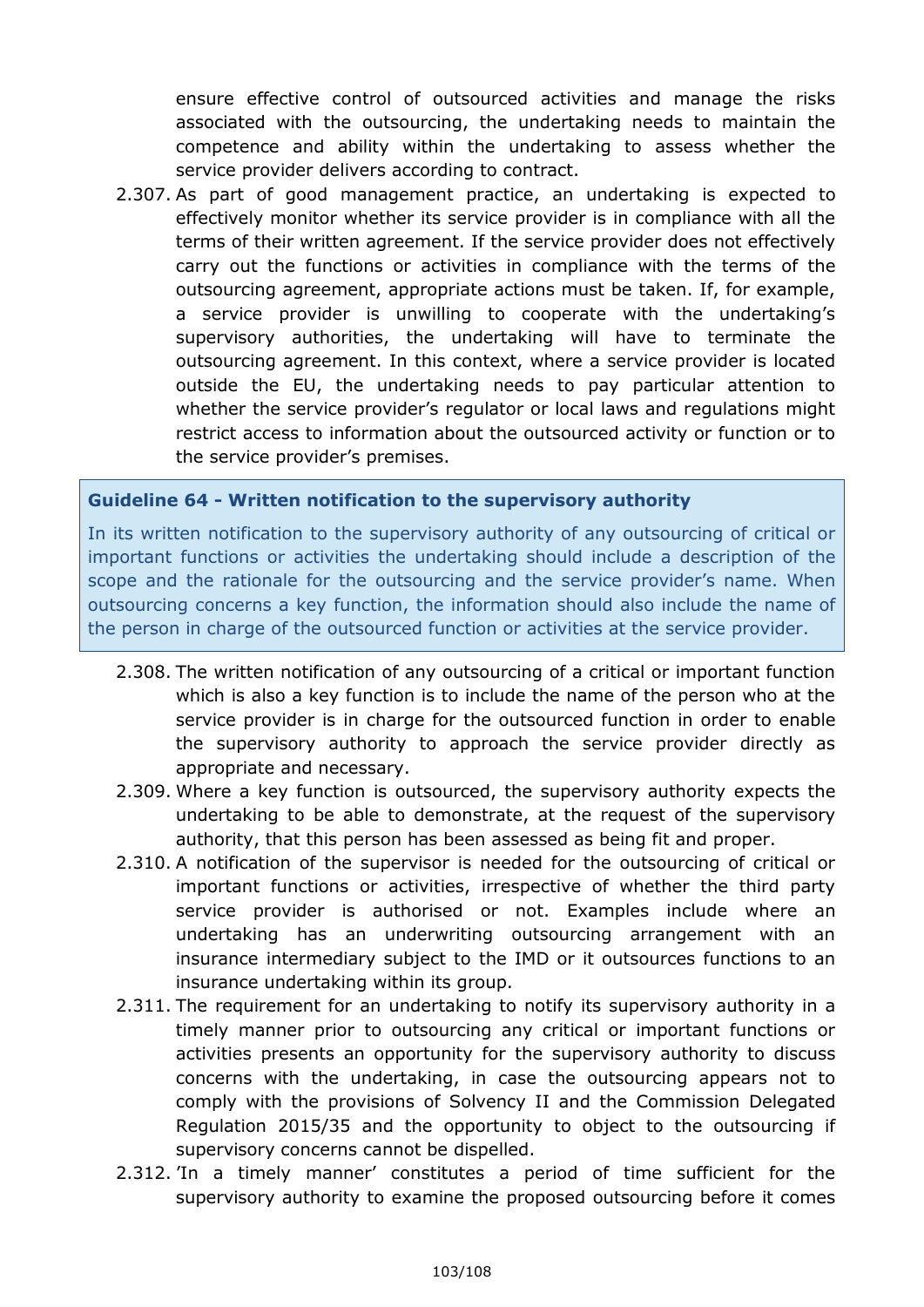into force. This could be at least six weeks before the outsourcing is due to come into effect.

2.313. 'Subsequent material developments that entail further notification requirements' are all developments that are relevant for supervisory purposes, i.e. any circumstances that may give supervisors reasons to reassess the undertaking's compliance with Solvency II or the Commission Delegated Regulation 2015/35 or adversely affect the undertaking's ability to deliver its services to policyholders. This could, in particular, apply to material changes in the outsourcing arrangements, including any suboutsourcings; a new service provider or major problems with the performance of the existing service provider, such as non-performance on account of business disruption, non-compliance with applicable laws and regulations, serious and repeated infringements of guidelines, inadequate risk management, insufficient granting of access to data and information or data or anything else that causes significant dissatisfaction to the undertaking or policyholders about the service.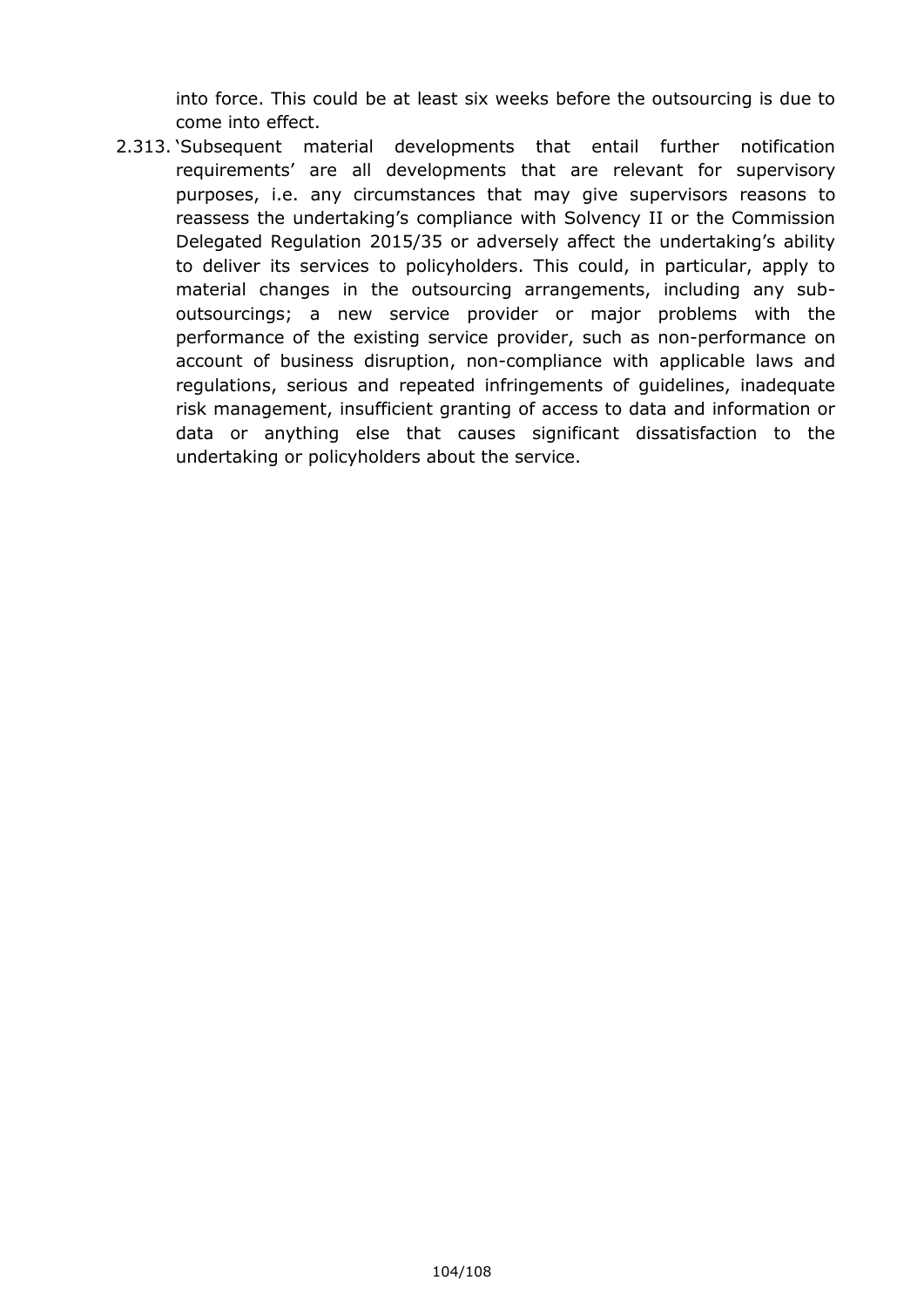## **Chapter II: Group governance specific requirements**

#### **Guideline 65 – Responsibilities for setting internal governance requirements**

The participating insurance or reinsurance undertaking, the insurance holding company or the mixed financial holding company should set adequate internal governance requirements across the group appropriate to the structure, business model and risks of the group and of its related entities, and should consider the appropriate structure and organization for risk management at group level, setting a clear allocation of responsibilities at all entities that are part of the group.

The participating insurance or reinsurance undertaking, the insurance holding company or the mixed financial holding company should not impair the responsibilities of the AMSB of each entity in the group when setting up its own system of governance.

- 2.314. The participating insurance or reinsurance undertaking, the insurance holding company or the mixed financial holding company responsible for the fulfilment of governance requirements at group level, is usually the parent undertaking. Depending on the structure and organisation of the group, the group supervisors, if necessary, in accordance with the rules laid down in Solvency II (Articles from 246 to 258), could request the group to identify another entity, other than the participating insurance or reinsurance undertaking or insurance holding company or mixed financial holding company, for the fulfilment of the governance requirements that is able to undertake effective measures to apply governance requirements.
- 2.315. Even if some or all of the governance requirements do not apply at the individual level for some entities belonging to an insurance group, namely holdings and other non-regulated entities, all governance requirements are applied to the coherent economic entity that in a holistic way aggregate all entities that are part of the group (group level).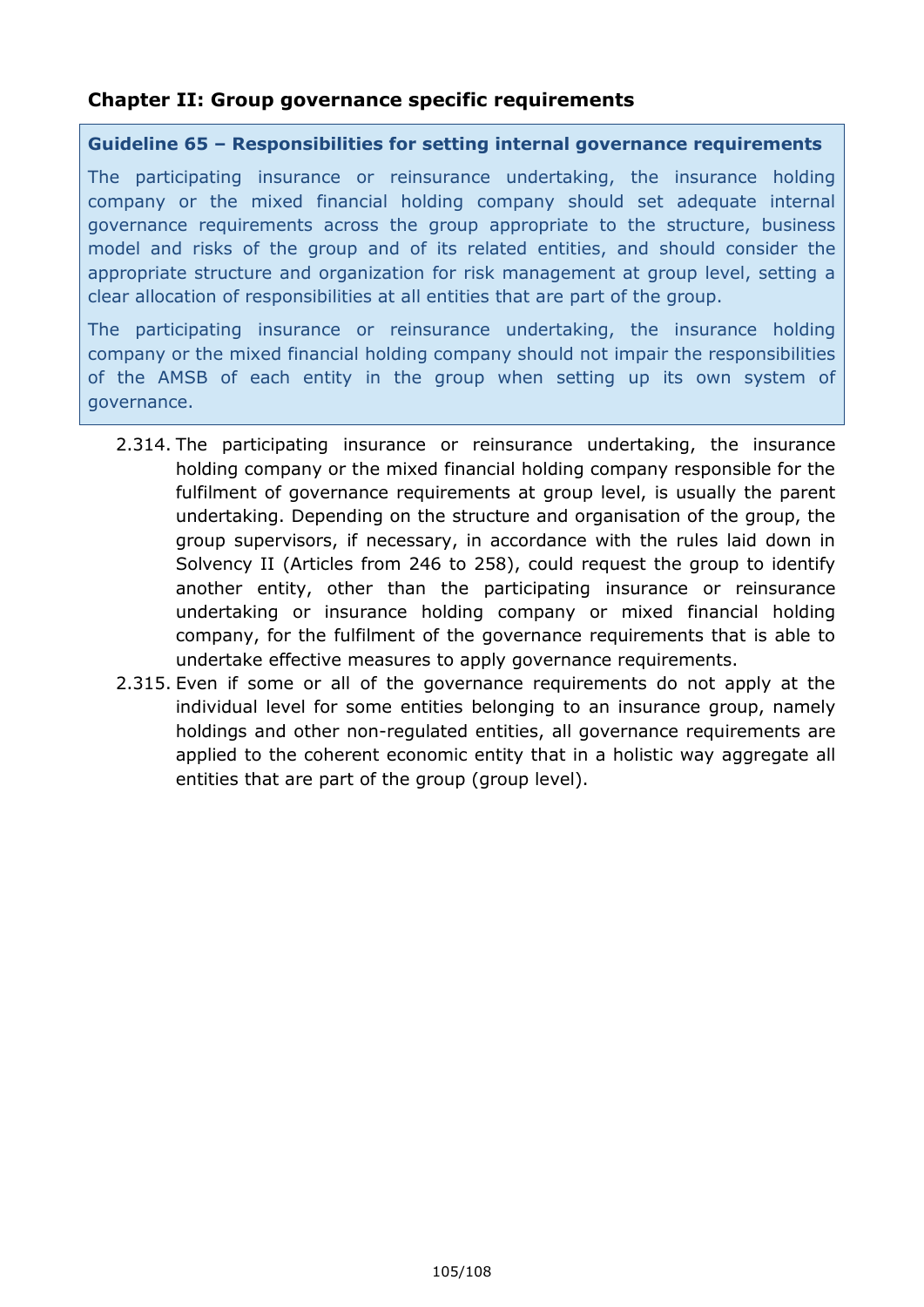## **Guideline 66 – System of governance at group level**

The participating insurance or reinsurance undertaking, the insurance holding company or the mixed financial holding company should:

a) have in place appropriate and effective tools, procedures and lines of responsibility and accountability enabling it to oversee and steer the functioning of the risk management and internal control systems at individual level;

b) have in place reporting lines within the group and effective systems for ensuring information flows in the group bottom up and top-down;

c) document and inform all the entities that are part of the group about the tools used to identify, measure, monitor, manage and report all risks to which the group is exposed;

d) take into account the interests of all the entities belonging to the group and how these interests contribute to the common purpose of the group as a whole over the long term.

- 2.316. The AMSB of the participating insurance or reinsurance undertaking, the insurance holding company or the mixed financial holding company for fulfilling the governance requirements at group level assumes responsibility in terms of the establishment of group policies, review of the overall business activities, group strategies and policies. It understands not only the corporate organisation of the group but also the purpose of the group's different entities and the links and relationships among them. This includes understanding group-specific risks, intra-group transactions and how the group's funding, capital and risk profiles could be affected under normal and adverse circumstances.
- 2.317. The AMSB of the participating insurance or reinsurance undertaking, the insurance holding company or the mixed financial holding company for fulfilling the governance requirements at group level ensures that the different group entities, including the participating insurance or reinsurance undertaking, the insurance holding company or the mixed financial holding company, receive enough information for all of them to get a clear perception of the general aims and risks of the group. Any flow of significant information between entities relevant to the group's operational functioning should be documented and made accessible promptly, when requested, to the AMSB at group level, to the control functions and supervisors, as appropriate.
- 2.318. The AMSB of the participating insurance or reinsurance undertaking, the insurance holding company or the mixed financial holding company for fulfilling the governance requirements at group level ensures it keeps itself informed about the risks the groups' structure causes. This includes information on major risk drivers and regular reports assessing the group's overall structure and evaluating individual entity's activities compliance with the approved strategy.
- 2.319. In discharging its corporate governance responsibilities, the AMSB of the participating insurance or reinsurance undertaking, the insurance holding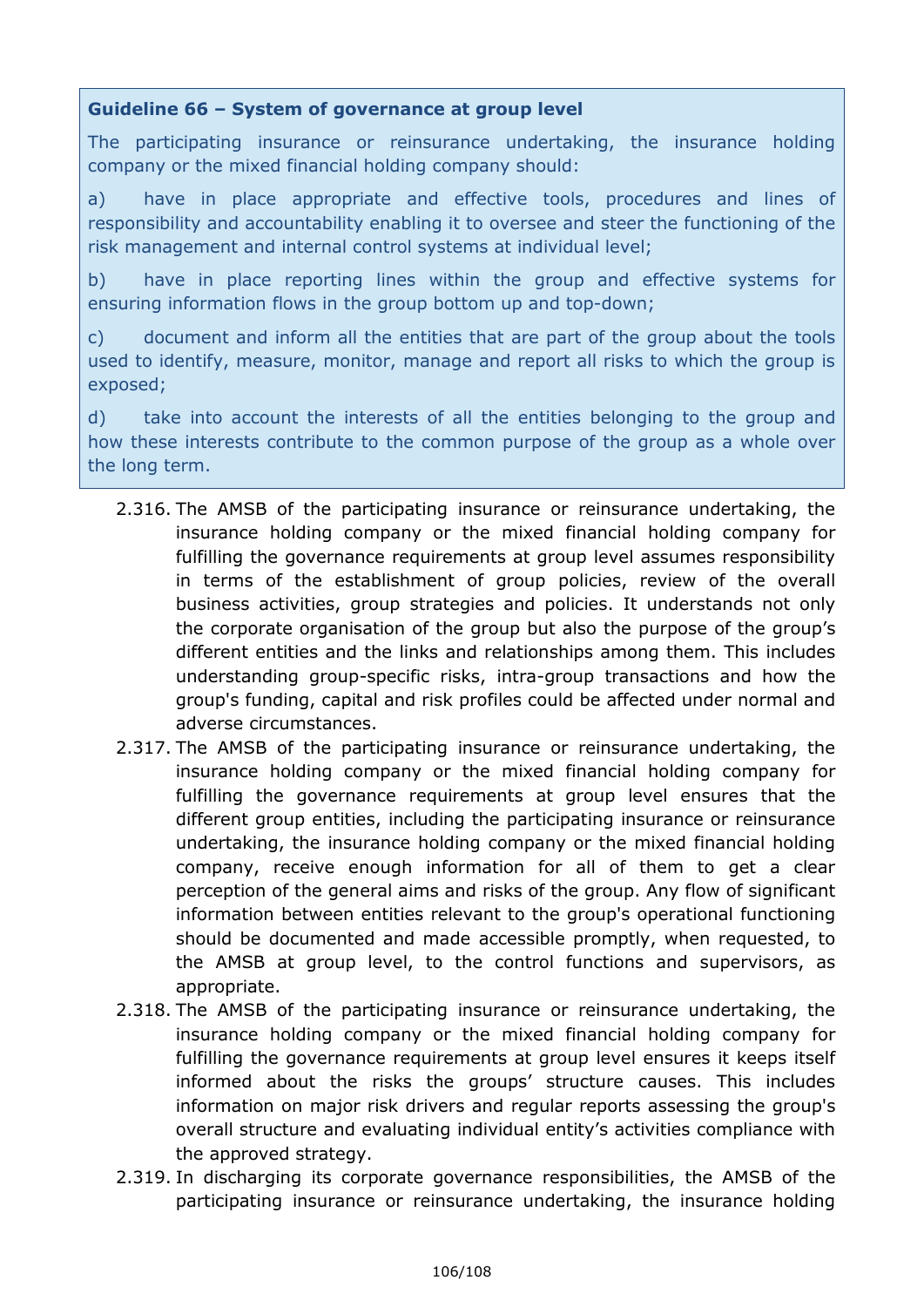company or the mixed financial holding company for fulfilling the governance requirements at group level:

- a) establishes a governance structure that contributes to the effective oversight of the entities that are part of the group, taking into account the nature, scale and complexity of the different risks to which the group and its components are exposed;
- b) ensures the overall consistency of the group's governance structure taking into account the structures and activities of the different entities that are part of the group;
- c) sets and reviews the general strategies and policies of the group;
- d) has appropriate means to control that each of the entities that are part of the group complies with all applicable corporate governance requirements;
- e) ensures that the reporting systems in the group are clear, transparent and appropriate in order to guarantee adequate and timely communications within the group.

## **Guideline 67 – Risks with significant impact at group level**

The participating insurance or reinsurance undertaking, the insurance holding company or the mixed financial holding company should consider in its risk management system the risks both at individual and group level and their interdependencies, in particular:

a) reputational risk and risks arising from intra-group transactions and risk concentrations, including contagion risk, at the group level;

b) interdependencies between risks stemming from conducting business through different entities and in different jurisdictions;

- c) risks arising from third-country entities;
- d) risks arising from non-regulated entities;
- e) risks arising from other regulated entities.
	- 2.320. The group is expected to have in place a process to identify the group's material risks, a comprehensive measurement system, a system of limits to manage exposures and other risk concentrations, and processes of stress testing and scenario and correlation analysis. Proper information systems and management reporting systems are essential for a sound risk management approach.

#### **Guideline 68 –Risk concentrations at group level**

The participating insurance or reinsurance undertaking, the insurance holding company or the mixed financial holding company should ensure that there are processes and procedures in place to identify, measure, manage, monitor and report risk concentrations.